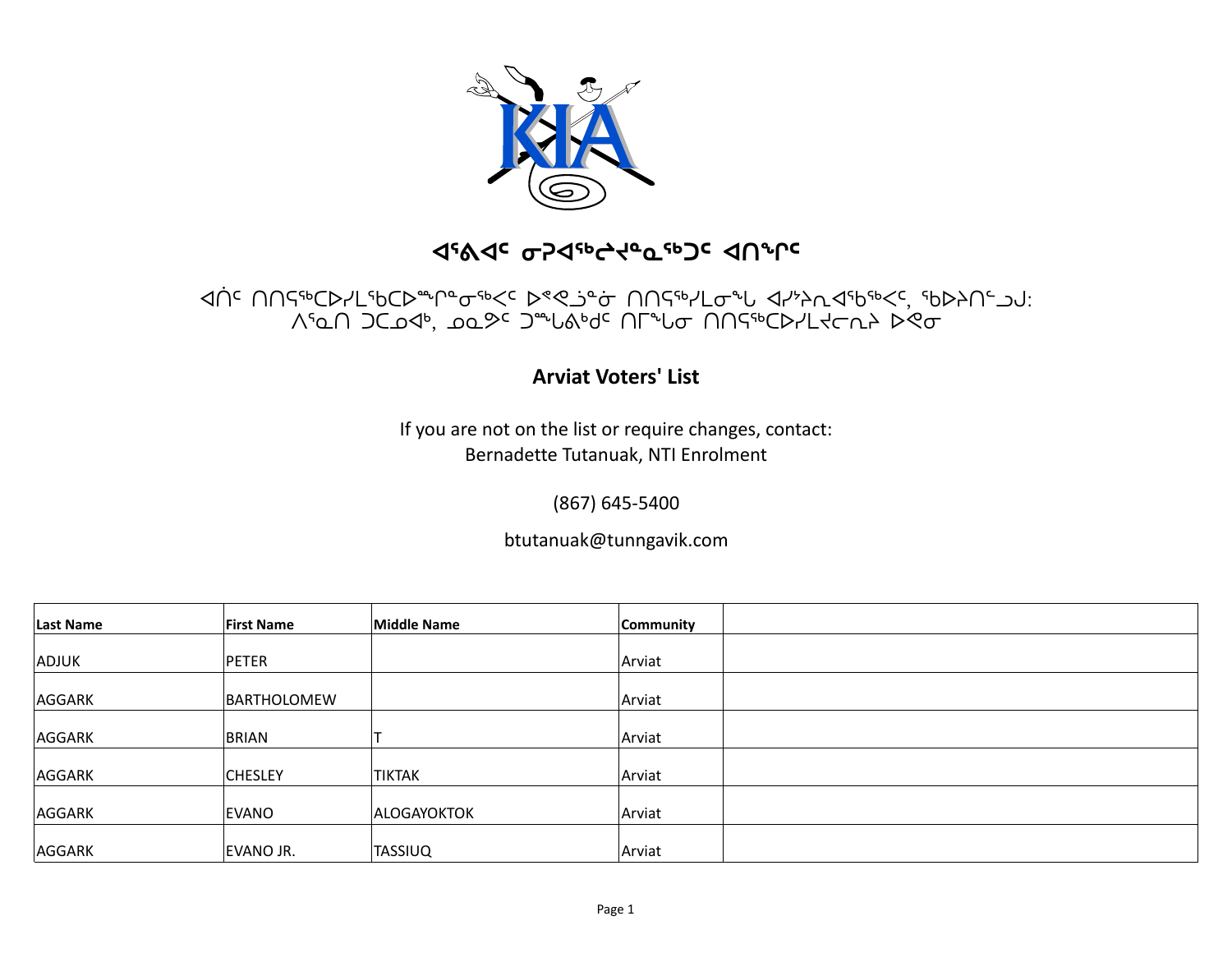| Last Name | <b>First Name</b> | <b>Middle Name</b>   | Community |  |
|-----------|-------------------|----------------------|-----------|--|
| AGGARK    | HOLDEN            | HUNGANNAK ALIKAMIRAK | Arviat    |  |
| AGGARK    | JENOVA            | <b>WS</b>            | Arviat    |  |
| AGGARK    | JESSE             | MIKPIGAK             | Arviat    |  |
| AGGARK    | JOHN              | <b>SIATALA</b>       | Arviat    |  |
| AGGARK    | <b>JOSEPH</b>     |                      | Arviat    |  |
| AGGARK    | <b>JOSEPH</b>     | <b>JOACHIAM</b>      | Arviat    |  |
| AGGARK    | JULIAN            | MIMU                 | Arviat    |  |
| AGGARK    | KAYLA             | INUKPAUJAK           | Arviat    |  |
|           |                   |                      |           |  |
| AGGARK    | KELLY             | <b>QILIKPALIK</b>    | Arviat    |  |
| AGGARK    | RACHEL            |                      | Arviat    |  |
| AGGARK    | RAYMOND           |                      | Arviat    |  |
| AGGARK    | RENATA            | KASHLAK              | Arviat    |  |
| AGGARK    | RENE              |                      | Arviat    |  |
| AGGARK    | RENE              | AGLUUKAK             | Arviat    |  |
| AGGARK    | RENE JR.          | KUNGATALURITOK       | Arviat    |  |
| AGGARK    | ROYDEN            |                      | Arviat    |  |
| AGGARK    | <b>SHAUNA</b>     |                      | Arviat    |  |
| AGGARK    | SIDNEY            | DENNY                | Arviat    |  |
| AGGARK    | <b>THERESA</b>    |                      | Arviat    |  |
| AGGARK    | <b>THERESA</b>    | KEDLUK               | Arviat    |  |
| AGGARK    | <b>THOMAS</b>     | SIATALAK             | Arviat    |  |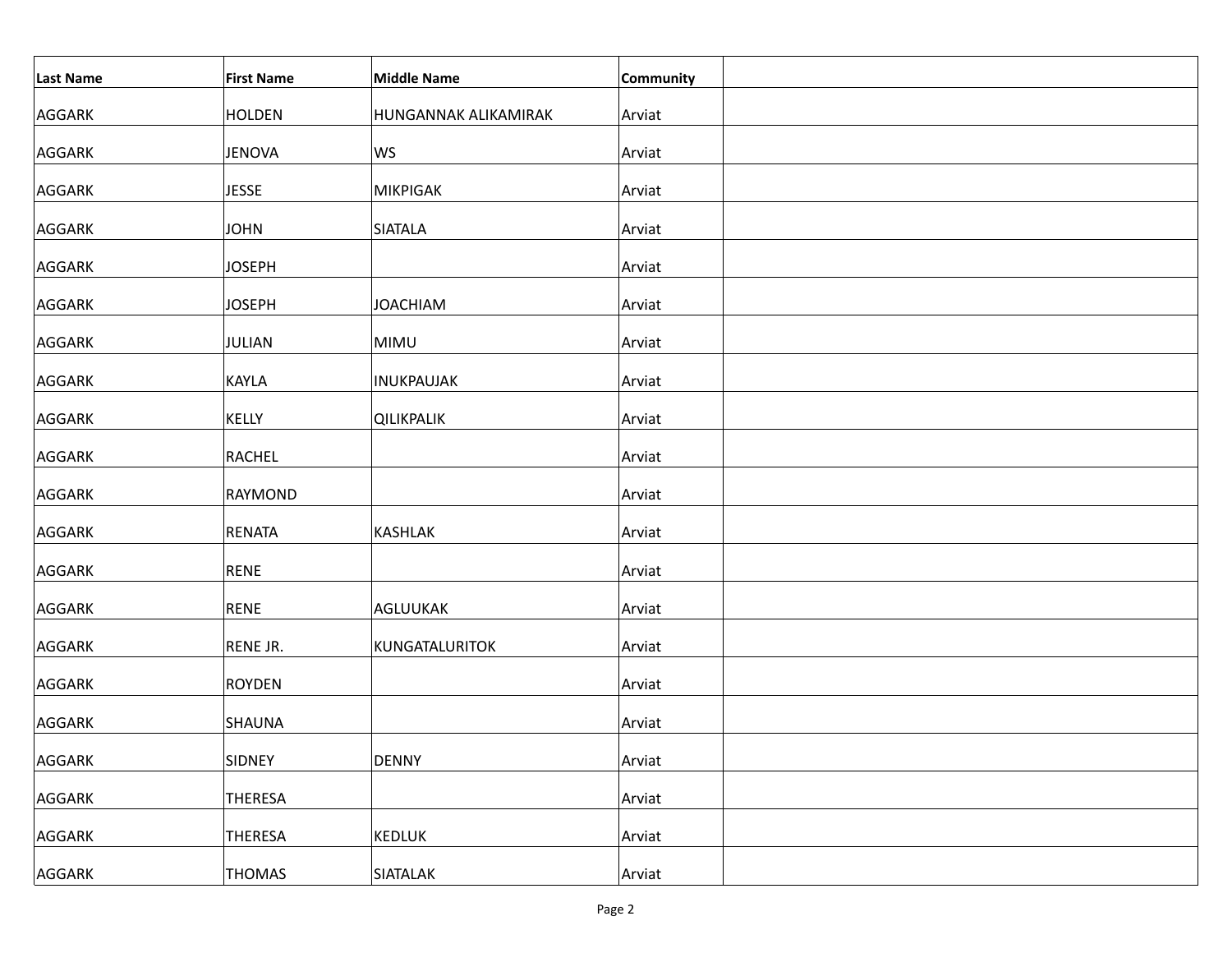| Last Name | <b>First Name</b> | <b>Middle Name</b>     | Community |  |
|-----------|-------------------|------------------------|-----------|--|
| AGLUKARK  | AULLANNAQ         | JOHN GLEN              | Arviat    |  |
| AGLUKARK  | <b>BRIAN SR</b>   | <b>QUVIK</b>           | Arviat    |  |
| AGLUKARK  | DAVID SR.         |                        | Arviat    |  |
| AGLUKARK  | <b>DOROTHY</b>    |                        | Arviat    |  |
| AGLUKARK  | KAREN             | <b>TAQTU DOROTHY</b>   | Arviat    |  |
| AGLUKARK  | KLARA             | <b>LAVINA</b>          | Arviat    |  |
| AGLUKARK  | <b>QUVIK</b>      | <b>BRIAN JR.</b>       | Arviat    |  |
| AHMAK     | ADAM              |                        | Arviat    |  |
| AHMAK     | ARTHUR            |                        | Arviat    |  |
|           |                   |                        |           |  |
| AHMAK     | <b>ARTHUR JR</b>  |                        | Arviat    |  |
| AHMAK     | <b>BRUCE</b>      |                        | Arviat    |  |
| AHMAK     | <b>CHRISTINA</b>  |                        | Arviat    |  |
| AHMAK     | <b>CLAUDIA</b>    | AUPAHNAQ               | Arviat    |  |
| AHMAK     | <b>EMILIA</b>     | ULIBVAK                | Arviat    |  |
| AHMAK     | HILLARY           | NAUKSAUK               | Arviat    |  |
| AHMAK     | IAN JR            | ALIKASWA               | Arviat    |  |
| AHMAK     | IAN SR            | <b>NORMAN NAUKSAUK</b> | Arviat    |  |
| AHMAK     | IKUUTAQ-PAAHUQ    |                        | Arviat    |  |
| AHMAK     | <b>IRENE</b>      |                        | Arviat    |  |
| AHMAK     | JASON             | APAITAK                | Arviat    |  |
| AHMAK     | JOBE              | A                      | Arviat    |  |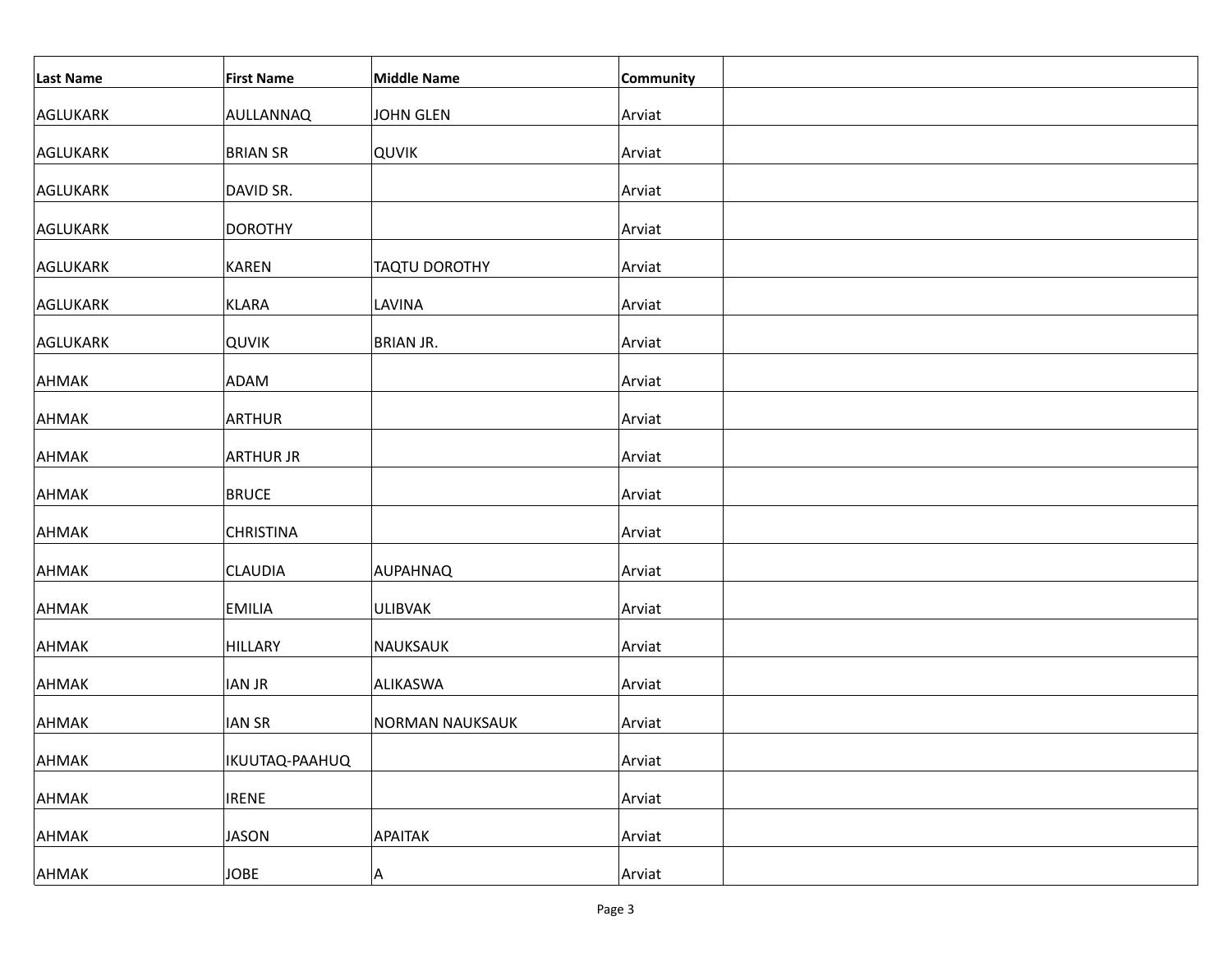| Last Name | <b>First Name</b> | <b>Middle Name</b> | Community |  |
|-----------|-------------------|--------------------|-----------|--|
| AHMAK     | <b>JOSEPH</b>     |                    | Arviat    |  |
| AHMAK     | KATHLEEN          | AA.                | Arviat    |  |
| AHMAK     | KERRI             |                    | Arviat    |  |
| AHMAK     | LEO JR.           | MAMGARK            | Arviat    |  |
|           |                   |                    |           |  |
| AHMAK     | MARCELINE         | APSAITAK           | Arviat    |  |
| AHMAK     | MARY              | KOMAK              | Arviat    |  |
| AHMAK     | MELVIN            |                    | Arviat    |  |
| AHMAK     | SALLY             |                    | Arviat    |  |
| AHMAK     | SHARON            |                    | Arviat    |  |
| AHMAK     | SONNY             | <b>JAMES</b>       | Arviat    |  |
| AHMAK     | <b>VICTORIA</b>   |                    | Arviat    |  |
| AIYARANI  | <b>YVON</b>       |                    | Arviat    |  |
| AKAMMAK   | ANGIE             |                    | Arviat    |  |
| AKAMMAK   | <b>BOBBY</b>      | ANOEE              | Arviat    |  |
| AKAMMAK   | <b>CECILIA</b>    |                    | Arviat    |  |
| AKAMMAK   | CHARLENE          | PINGUSHAT          | Arviat    |  |
| AKAMMAK   | <b>CHLOE</b>      |                    | Arviat    |  |
| AKAMMAK   | <b>DELORIS</b>    | NIGVIK             | Arviat    |  |
| AKAMMAK   | DONALD JR         | INUKPAUYAK         | Arviat    |  |
| AKAMMAK   | DONALD SR.        | <b>OWBIK</b>       | Arviat    |  |
| AKAMMAK   | <b>ELENA</b>      | <b>AUPAK</b>       | Arviat    |  |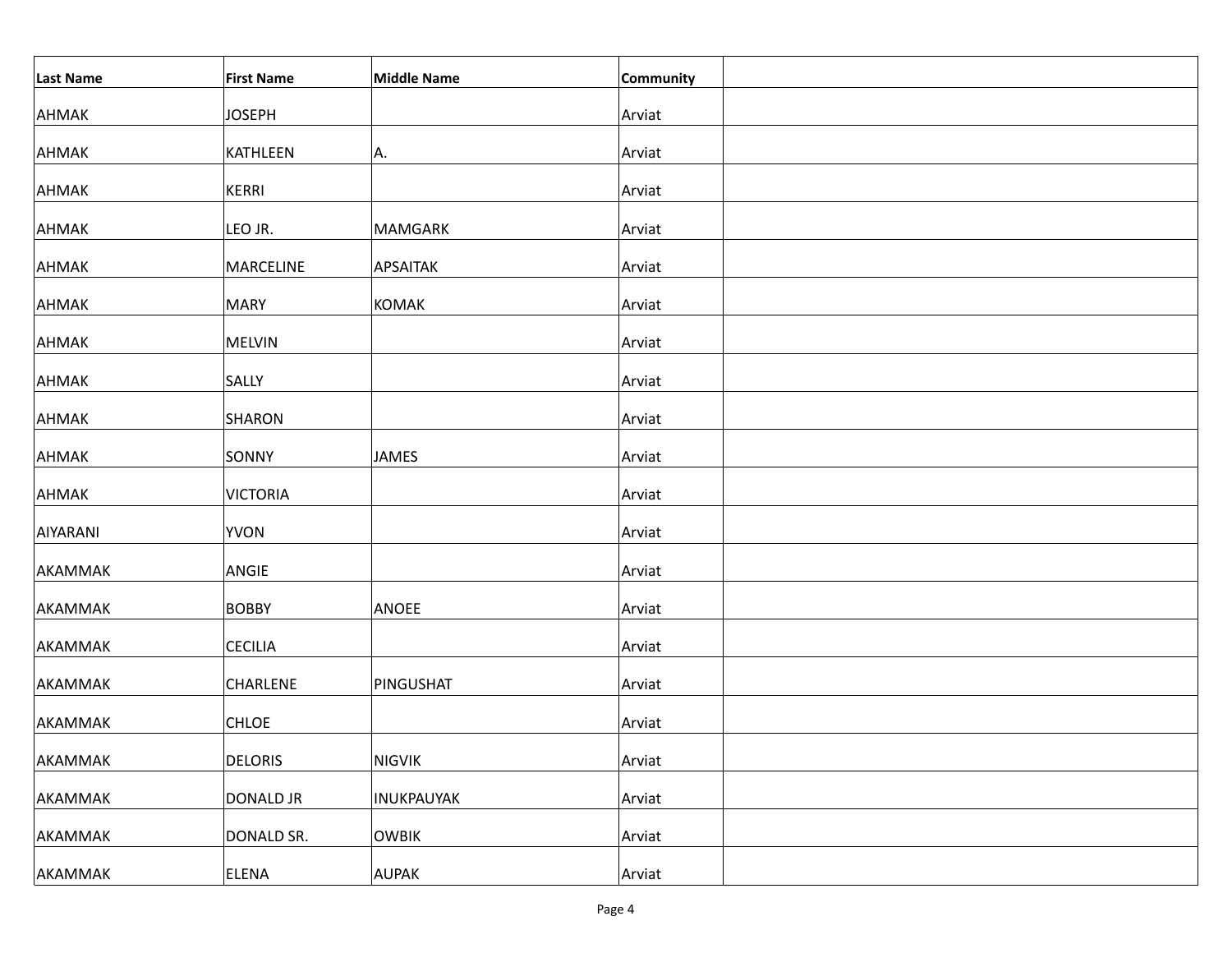| Last Name   | <b>First Name</b> | <b>Middle Name</b> | Community |  |
|-------------|-------------------|--------------------|-----------|--|
| AKAMMAK     | FRANK             | KITSUYUYUK         | Arviat    |  |
| AKAMMAK     | JOHN              | HANNAK             | Arviat    |  |
| AKAMMAK     | JONATHAN          |                    | Arviat    |  |
| AKAMMAK     | LAUREEN           | O                  | Arviat    |  |
| AKAMMAK     | <b>LISA</b>       |                    | Arviat    |  |
| AKAMMAK     | <b>LUCY</b>       |                    | Arviat    |  |
| AKAMMAK     | PAUL              | <b>TIKPAK</b>      | Arviat    |  |
|             | SHARON            | AKIKSAUT           |           |  |
| AKAMMAK     |                   |                    | Arviat    |  |
| AKAMMAK     | <b>THERESA</b>    | <b>IKAKIK</b>      | Arviat    |  |
| AKAMMAK     | <b>THOMAS</b>     |                    | Arviat    |  |
| AKAMMUK     | NIKI              |                    | Arviat    |  |
| AKARALAK    | DONOVAN           |                    | Arviat    |  |
| AKARALAK    | MARTHA            |                    | Arviat    |  |
| AKARALAK    | MICHEAL           |                    | Arviat    |  |
| AKARALAK    | RITA              |                    | Arviat    |  |
| <b>AKAT</b> | CAROLYN           | AGIAQ              | Arviat    |  |
| <b>AKAT</b> | <b>JANET</b>      |                    | Arviat    |  |
| <b>AKAT</b> | LAURENT JR        |                    | Arviat    |  |
| <b>AKAT</b> | <b>LYDIA</b>      | AKAT               | Arviat    |  |
| AKATSIAK    | <b>DEJAY</b>      | SAKINAAQ           | Arviat    |  |
| AKATSIAK    | <b>DOROTHY</b>    |                    | Arviat    |  |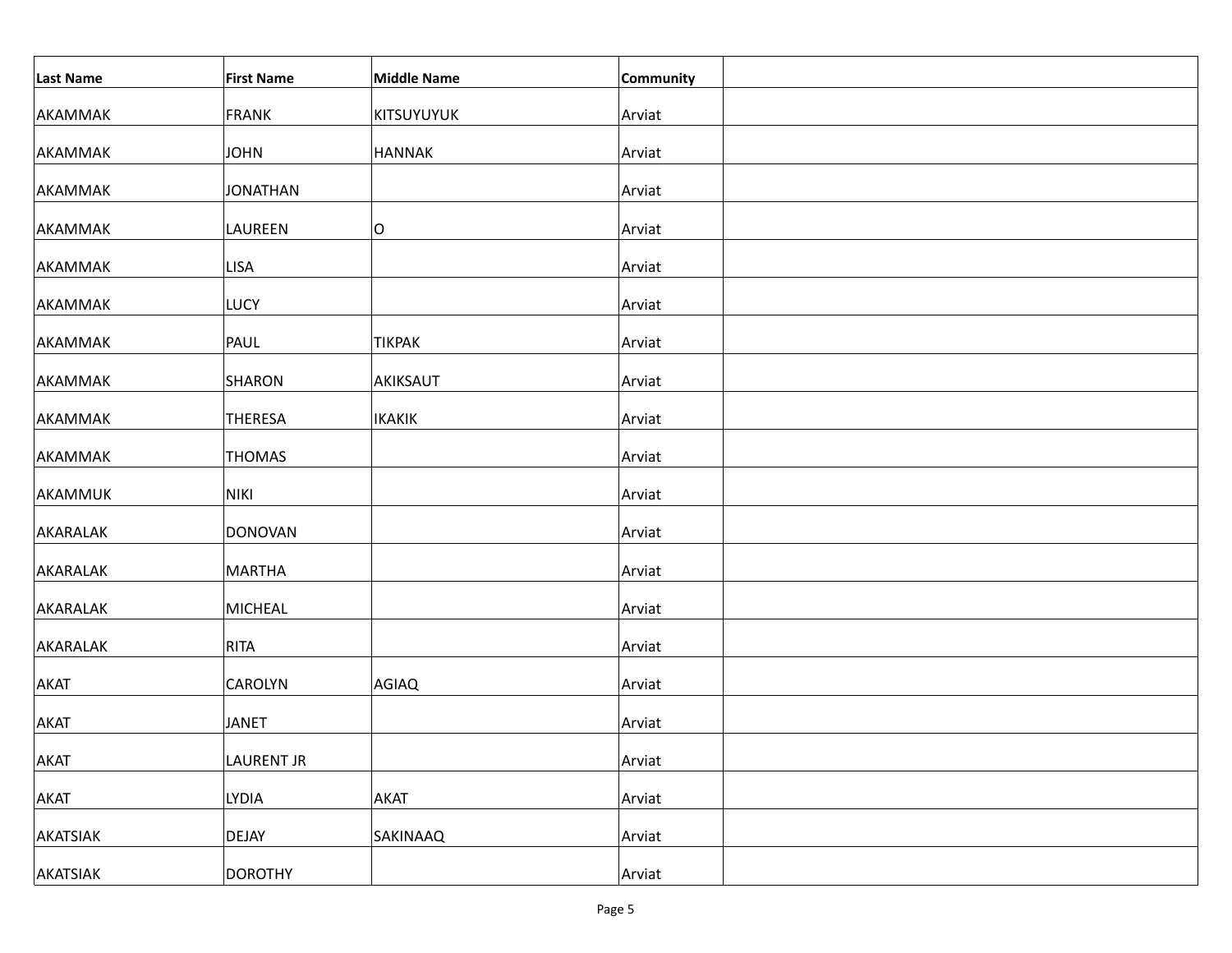| Last Name | <b>First Name</b> | <b>Middle Name</b> | Community |  |
|-----------|-------------------|--------------------|-----------|--|
| AKATSIAK  | <b>ELENA</b>      | AKATSIAK           | Arviat    |  |
| AKATSIAK  | JEAN-BAPTISTE     |                    | Arviat    |  |
| AKATSIAK  | JOACHIM           | NIGERK             | Arviat    |  |
| AKATSIAK  | JONI              |                    | Arviat    |  |
| AKATSIAK  | JOSEPH JR.        |                    | Arviat    |  |
| AKATSIAK  | LEO               |                    | Arviat    |  |
| AKATSIAK  | MARGARET          |                    | Arviat    |  |
| AKATSIAK  | MASON             | MAMGARK            | Arviat    |  |
| AKATSIAK  | PAUL              |                    | Arviat    |  |
|           |                   |                    |           |  |
| AKATSIAK  | PETER             |                    | Arviat    |  |
| AKATSIAK  | <b>SIMON</b>      |                    | Arviat    |  |
| ALAGALAK  | DANIEL            |                    | Arviat    |  |
| ALAGALAK  | DAVID             |                    | Arviat    |  |
| ALAGALAK  | DAVID U           | ULUADLUAK          | Arviat    |  |
| ALAGALAK  | ELIZABETH         | AA.                | Arviat    |  |
| ALAGALAK  | GABRIEL           | P.                 | Arviat    |  |
| ALAGALAK  | HANNAH            | JOY ATANUAK        | Arviat    |  |
| ALAGALAK  | <b>HATTIE</b>     |                    | Arviat    |  |
| ALAGALAK  | JOSHUA            |                    | Arviat    |  |
|           |                   |                    |           |  |
| ALAGALAK  | LARRY             | S.                 | Arviat    |  |
| ALAGALAK  | NICOLE            | H.                 | Arviat    |  |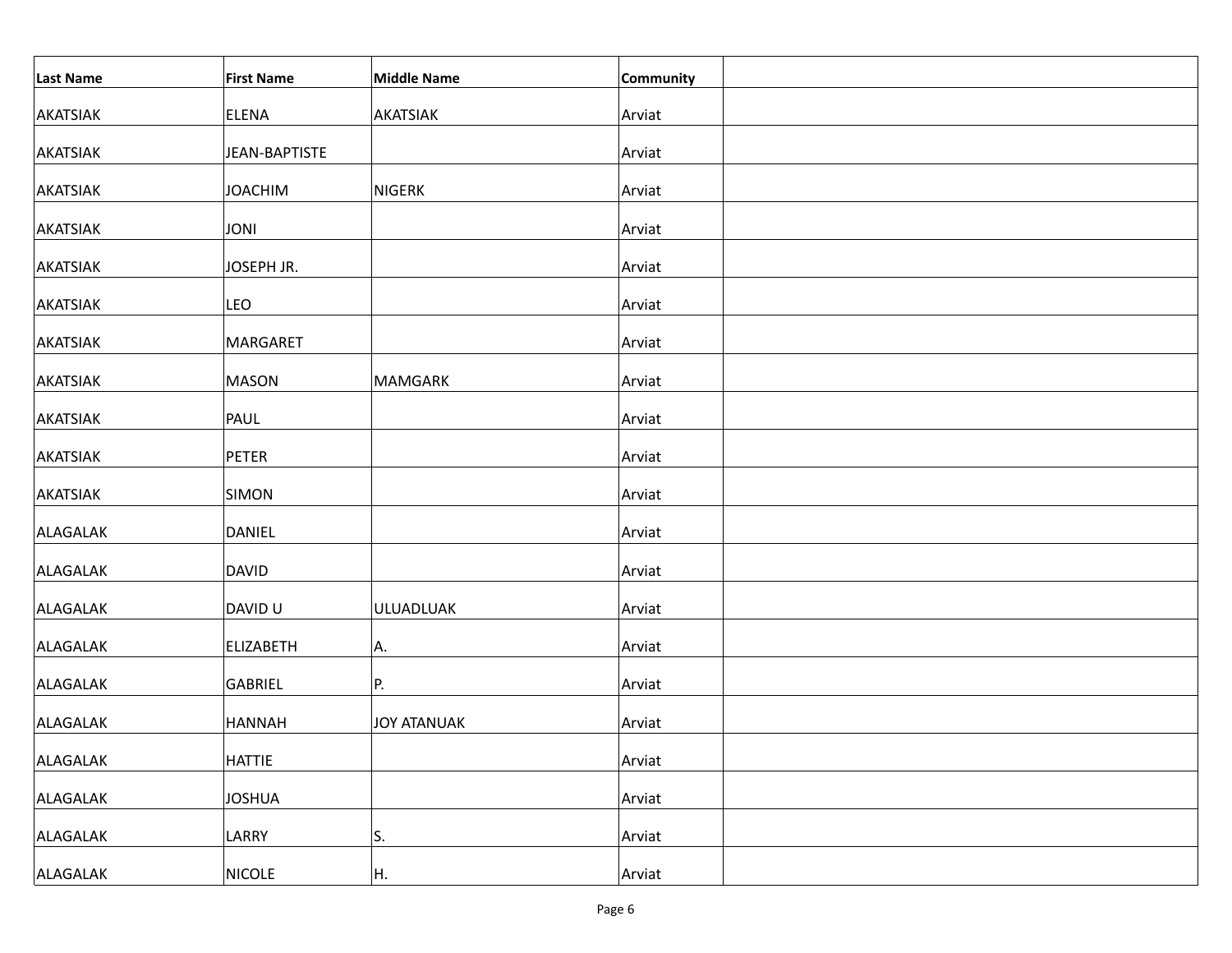| <b>First Name</b> | <b>Middle Name</b>                                                                                                                                                                       | Community                       |                                                                                                                                                     |
|-------------------|------------------------------------------------------------------------------------------------------------------------------------------------------------------------------------------|---------------------------------|-----------------------------------------------------------------------------------------------------------------------------------------------------|
| <b>SCOTT</b>      |                                                                                                                                                                                          | Arviat                          |                                                                                                                                                     |
|                   |                                                                                                                                                                                          |                                 |                                                                                                                                                     |
|                   |                                                                                                                                                                                          |                                 |                                                                                                                                                     |
|                   |                                                                                                                                                                                          |                                 |                                                                                                                                                     |
|                   |                                                                                                                                                                                          |                                 |                                                                                                                                                     |
|                   |                                                                                                                                                                                          |                                 |                                                                                                                                                     |
|                   |                                                                                                                                                                                          |                                 |                                                                                                                                                     |
|                   |                                                                                                                                                                                          |                                 |                                                                                                                                                     |
|                   |                                                                                                                                                                                          |                                 |                                                                                                                                                     |
|                   |                                                                                                                                                                                          |                                 |                                                                                                                                                     |
|                   |                                                                                                                                                                                          |                                 |                                                                                                                                                     |
| <b>DELEN</b>      | MICHAEL                                                                                                                                                                                  | Arviat                          |                                                                                                                                                     |
| <b>DELTON</b>     | PETER                                                                                                                                                                                    | Arviat                          |                                                                                                                                                     |
| DONNA             |                                                                                                                                                                                          | Arviat                          |                                                                                                                                                     |
| <b>ELIZABETH</b>  | <b>ELSA</b>                                                                                                                                                                              | Arviat                          |                                                                                                                                                     |
| <b>EMILA</b>      |                                                                                                                                                                                          | Arviat                          |                                                                                                                                                     |
| <b>ERIC</b>       | О.                                                                                                                                                                                       | Arviat                          |                                                                                                                                                     |
|                   |                                                                                                                                                                                          |                                 |                                                                                                                                                     |
|                   |                                                                                                                                                                                          |                                 |                                                                                                                                                     |
|                   |                                                                                                                                                                                          |                                 |                                                                                                                                                     |
|                   |                                                                                                                                                                                          |                                 |                                                                                                                                                     |
|                   |                                                                                                                                                                                          |                                 |                                                                                                                                                     |
|                   | SHEREE<br>TONY<br>CHARLIE<br><b>CLIVE</b><br><b>CODY</b><br><b>CRYSTAL</b><br>DANIEL<br>DANIEL JR.<br>DEANNA<br><b>ERIN</b><br><b>JOHNNY</b><br>JOHNNY JR<br>KINGARUYAK<br><b>LIZZIE</b> | NANGAT<br>ALIKTILUK<br> A<br>S. | Arviat<br>Arviat<br>Arviat<br>Arviat<br>Arviat<br>Arviat<br>Arviat<br>Arviat<br>Arviat<br>Arviat<br>Arviat<br>Arviat<br>Arviat<br>KANAYOK<br>Arviat |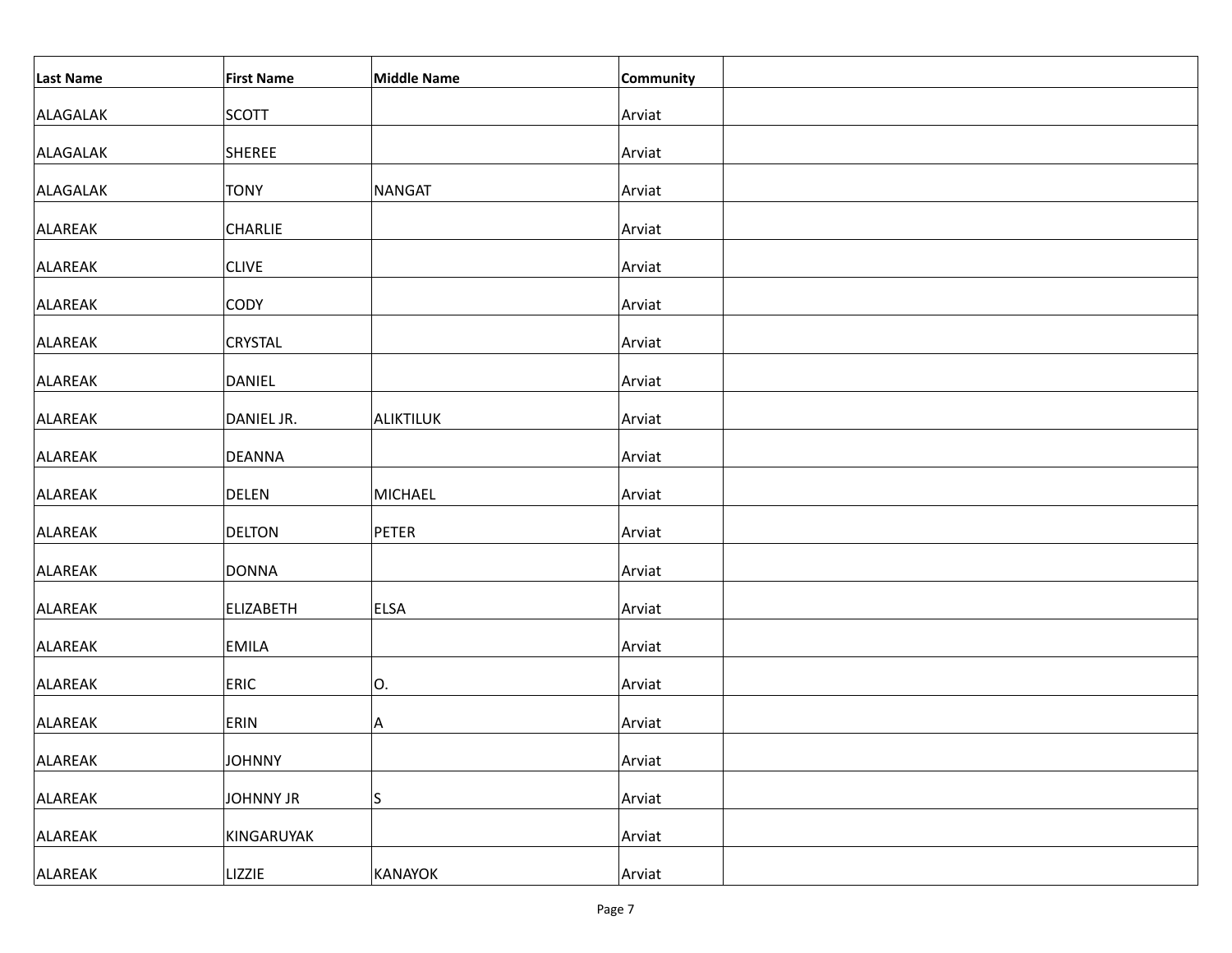| Last Name  | <b>First Name</b> | <b>Middle Name</b> | Community |  |
|------------|-------------------|--------------------|-----------|--|
| ALAREAK    | MADELINE          |                    | Arviat    |  |
| ALAREAK    | MARY              |                    | Arviat    |  |
| ALAREAK    | <b>NADINE</b>     |                    | Arviat    |  |
| ALAREAK    | PETER             |                    | Arviat    |  |
| ALAREAK    | <b>ROBERT SR</b>  |                    | Arviat    |  |
| ALAREAK    | SUZANNE           | <b>OKUTAK</b>      | Arviat    |  |
|            |                   |                    |           |  |
| ALAREAK    | <b>TAMMIMAE</b>   |                    | Arviat    |  |
| ALIKASHUAK | <b>DEMICTRIC</b>  | JOE KAURAYOK       | Arviat    |  |
| ALIKASWA   | AARON             | U.                 | Arviat    |  |
| ALIKASWA   | ANTHONY           | U                  | Arviat    |  |
| ALIKASWA   | <b>BRIDGETTE</b>  |                    | Arviat    |  |
| ALIKASWA   | <b>CELINA</b>     |                    | Arviat    |  |
| ALIKASWA   | <b>CHARLIE</b>    |                    | Arviat    |  |
| ALIKASWA   | <b>DENNIS</b>     |                    | Arviat    |  |
| ALIKASWA   | DENNIS JR.        | A.                 | Arviat    |  |
| ALIKASWA   | <b>IAN</b>        | ALIKASWA           | Arviat    |  |
| ALIKASWA   | <b>NANCY</b>      | SUNGUYAK           | Arviat    |  |
|            |                   |                    |           |  |
| ALIKASWA   | PAUL              | E                  | Arviat    |  |
| ALIKASWA   | PETER             |                    | Arviat    |  |
| ALIKASWA   | <b>THOMAS</b>     | S                  | Arviat    |  |
| ALIKASWA   | <b>URIAH</b>      |                    | Arviat    |  |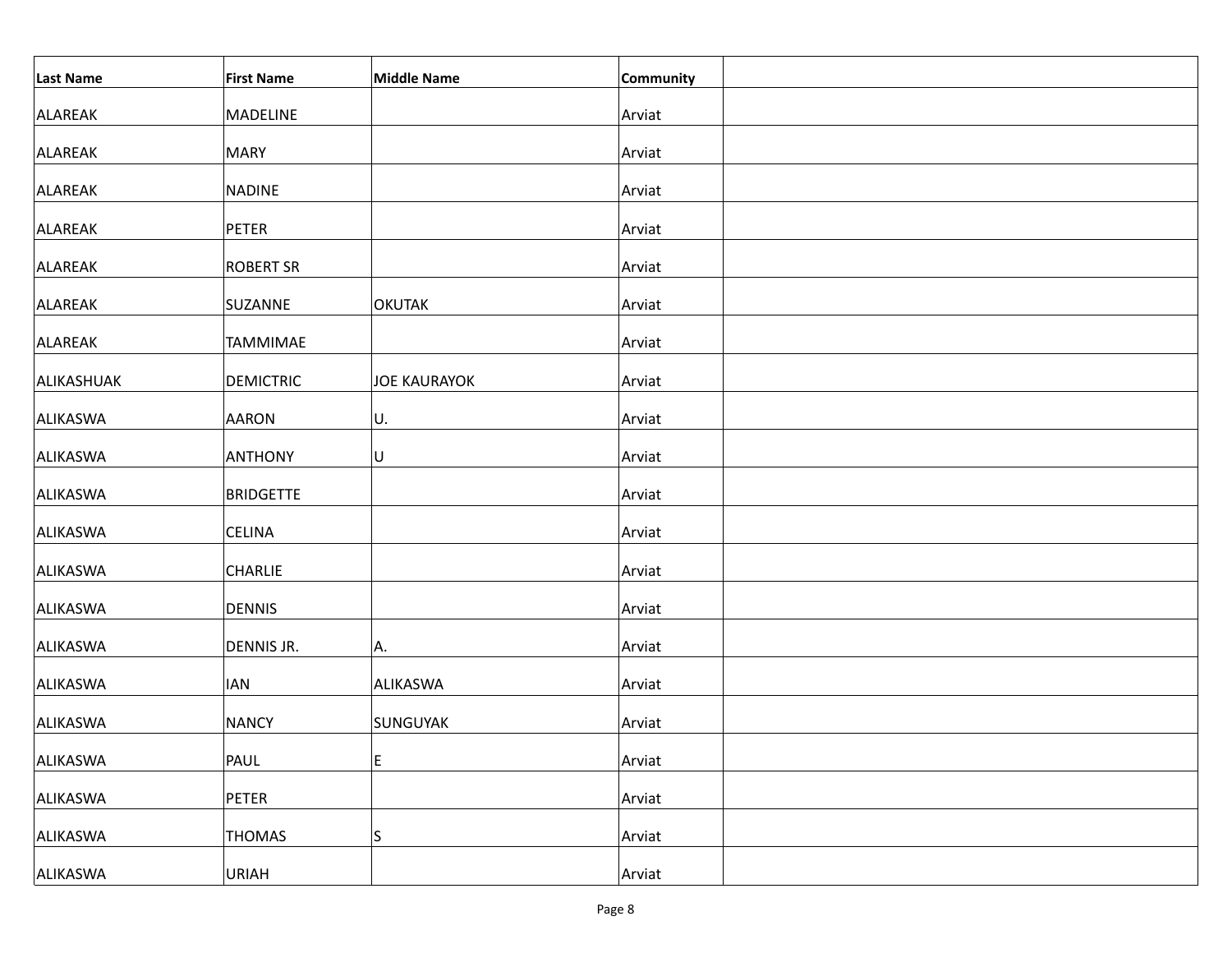| Last Name        | <b>First Name</b> | <b>Middle Name</b> | Community |  |
|------------------|-------------------|--------------------|-----------|--|
| ALIKASWA         | URSULA            |                    | Arviat    |  |
| ALIKTILUK        | <b>APRIL</b>      | <b>TALUKI</b>      | Arviat    |  |
| <b>ALIKTILUK</b> | <b>EVA</b>        | D.T.A.             | Arviat    |  |
| <b>ALIKTILUK</b> | GIDEON            | K                  | Arviat    |  |
| <b>ALIKTILUK</b> | JERALD            | M                  | Arviat    |  |
| <b>ALIKTILUK</b> | <b>MARY ANNE</b>  | A                  | Arviat    |  |
| <b>ALIKTILUK</b> | PAUL              |                    | Arviat    |  |
| <b>ALIKTILUK</b> | <b>PAUL JR</b>    | A                  | Arviat    |  |
|                  |                   | <b>ATATSIAK</b>    |           |  |
| <b>ALIKTILUK</b> | RAYMOND           |                    | Arviat    |  |
| <b>ALIKTILUK</b> | <b>VERA</b>       |                    | Arviat    |  |
| ALIKUT           | AARON             | ARNALAK            | Arviat    |  |
| ALIKUT           | <b>BILL</b>       |                    | Arviat    |  |
| ALIKUT           | <b>CELINA</b>     | <b>IKAKIK</b>      | Arviat    |  |
| ALIKUT           | <b>CHARLIE</b>    |                    | Arviat    |  |
| ALIKUT           | DANNY             |                    | Arviat    |  |
| ALIKUT           | DARLENE           |                    | Arviat    |  |
| <b>ALIKUT</b>    | <b>DELEN</b>      |                    | Arviat    |  |
| ALIKUT           | <b>EMMA</b>       | KUKILIT            | Arviat    |  |
| ALIKUT           | <b>EVA</b>        |                    | Arviat    |  |
|                  |                   |                    |           |  |
| ALIKUT           | GUY               |                    | Arviat    |  |
| ALIKUT           | <b>JOHN</b>       |                    | Arviat    |  |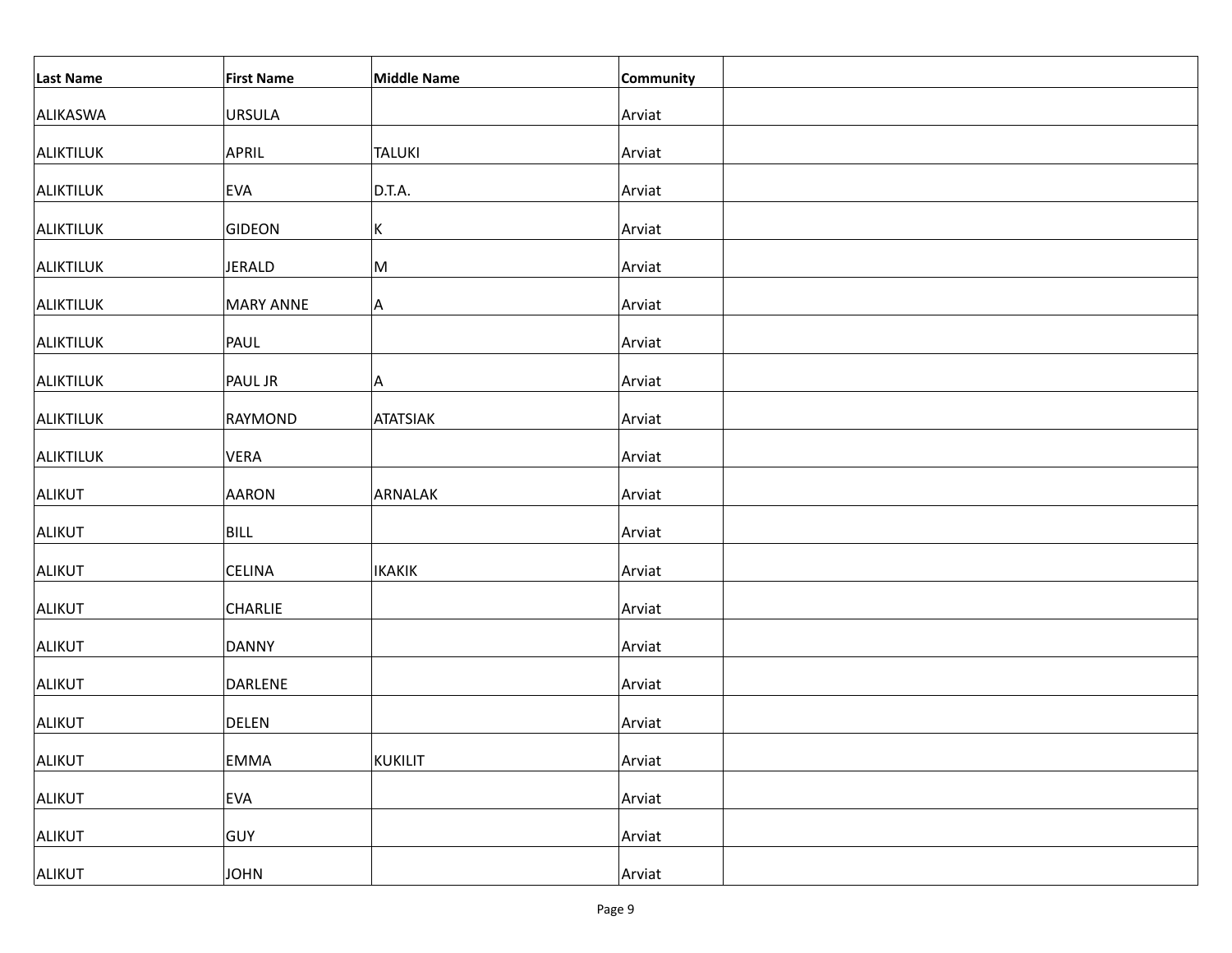| Last Name            | <b>First Name</b> | <b>Middle Name</b> | Community |  |
|----------------------|-------------------|--------------------|-----------|--|
| ALIKUT               | JONAH             |                    | Arviat    |  |
| ALIKUT               | JOSHUA            |                    | Arviat    |  |
| <b>ALIKUT</b>        | KEITH             |                    | Arviat    |  |
| <b>ALIKUT</b>        | LAVINIA           |                    | Arviat    |  |
| ALIKUT               | LAZARUS           |                    | Arviat    |  |
| ALIKUT               | MARTHA            |                    | Arviat    |  |
|                      |                   |                    |           |  |
| ALIKUT               | MAURICE           |                    | Arviat    |  |
| ALIKUT               | NORMAN            |                    | Arviat    |  |
| <b>ALIKUT</b>        | VIOLET            | ROSEMARY           | Arviat    |  |
| <b>ALIKUT ULAYOK</b> | NORMAN            | <b>TOBIAS</b>      | Arviat    |  |
| AMARUDJUAK           | AMANDA            |                    | Arviat    |  |
| AMARUDJUAK           | <b>BRUCE</b>      | <b>JAMES</b>       | Arviat    |  |
| AMARUDJUAK           | GINA              |                    | Arviat    |  |
| AMARUDJUAK           | <b>JOHNNY</b>     | KOOK               | Arviat    |  |
| AMARUDJUAK           | <b>LUCY</b>       |                    | Arviat    |  |
| AMARUDJUAK           | MOSES             |                    | Arviat    |  |
| AMARUDJUAK           | NATHAN            |                    | Arviat    |  |
| AMARUDJUAK           | PAUL              | <b>KANAK</b>       | Arviat    |  |
| AMARUDJUAK           | ROSANNA           |                    | Arviat    |  |
| AMAUYAK              | ANNIE             |                    | Arviat    |  |
| AMAUYAK              | <b>CHARLIE</b>    | AGLUKARK           | Arviat    |  |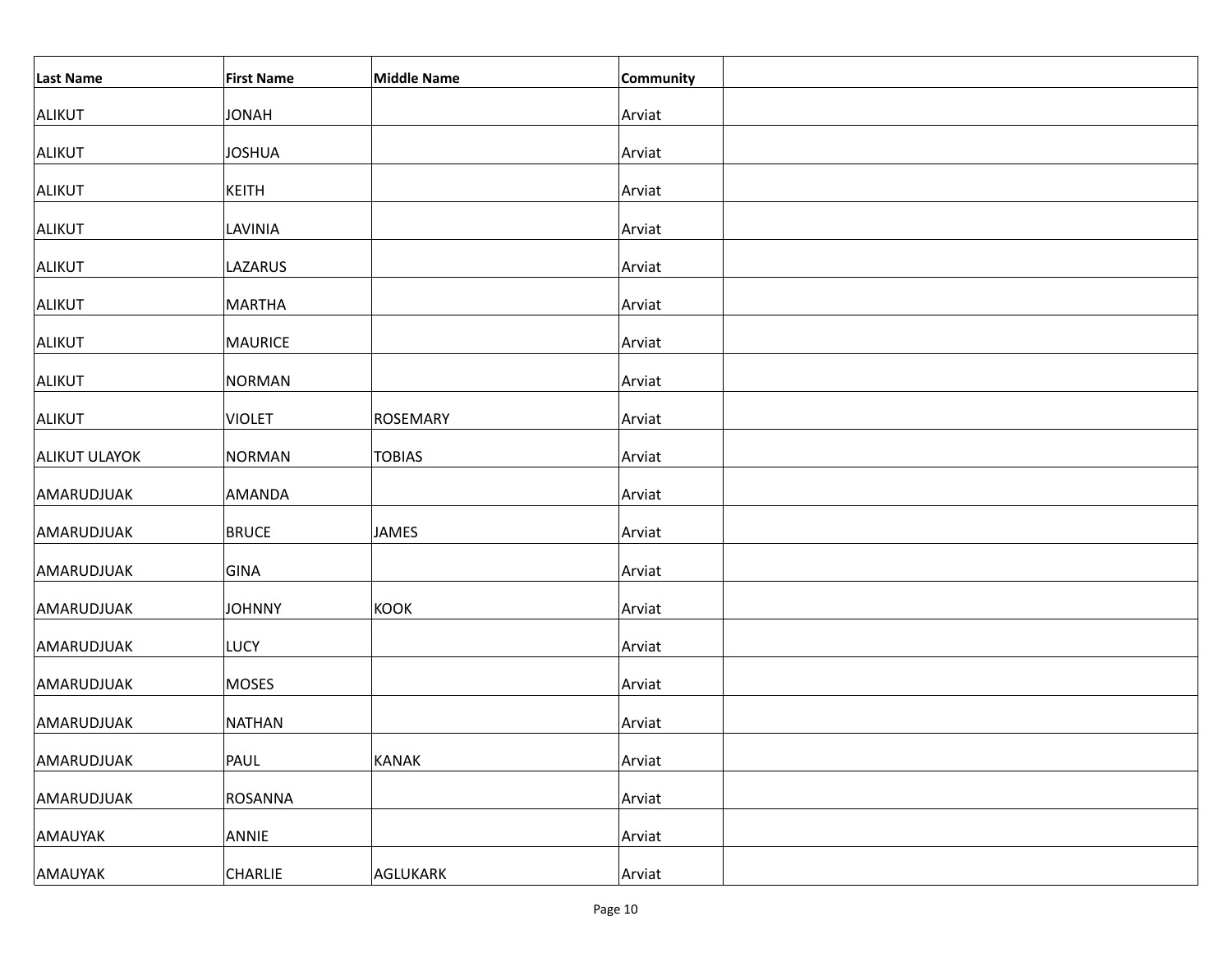| Last Name | <b>First Name</b> | <b>Middle Name</b> | Community |  |
|-----------|-------------------|--------------------|-----------|--|
| AMAUYAK   | <b>CHEYENNE</b>   | BERNADETTE         | Arviat    |  |
| ANAYUINAK | MARGARET          | <b>ATTALUK</b>     | Arviat    |  |
| ANGALIK   | ALEXANDER         | <b>CAINE</b>       | Arviat    |  |
| ANGALIK   | ANNE-RENEE        | QUINAKSAUT         | Arviat    |  |
| ANGALIK   | BILLY             |                    | Arviat    |  |
| ANGALIK   | <b>BRIAN</b>      | AGGARK             | Arviat    |  |
| ANGALIK   | CANDICE           |                    | Arviat    |  |
| ANGALIK   | CARMEN            |                    | Arviat    |  |
|           |                   |                    |           |  |
| ANGALIK   | JEFFERY           |                    | Arviat    |  |
| ANGALIK   | <b>JOHNNY</b>     |                    | Arviat    |  |
| ANGALIK   | JULIA             |                    | Arviat    |  |
| ANGALIK   | KAREN             | MINA               | Arviat    |  |
| ANGALIK   | KEITH             |                    | Arviat    |  |
| ANGALIK   | LAURENT           | <b>OOVINIK</b>     | Arviat    |  |
| ANGALIK   | LOUIS             |                    | Arviat    |  |
| ANGALIK   | LOUIS JR          |                    | Arviat    |  |
| ANGALIK   | MARCIA            | EVALUARJUK         | Arviat    |  |
| ANGALIK   | MICHAEL           | A.                 | Arviat    |  |
| ANGALIK   | MIKE              | <b>TUNALAAQ</b>    | Arviat    |  |
|           |                   |                    |           |  |
| ANGALIK   | MISHA             |                    | Arviat    |  |
| ANGALIK   | NEEVEE            |                    | Arviat    |  |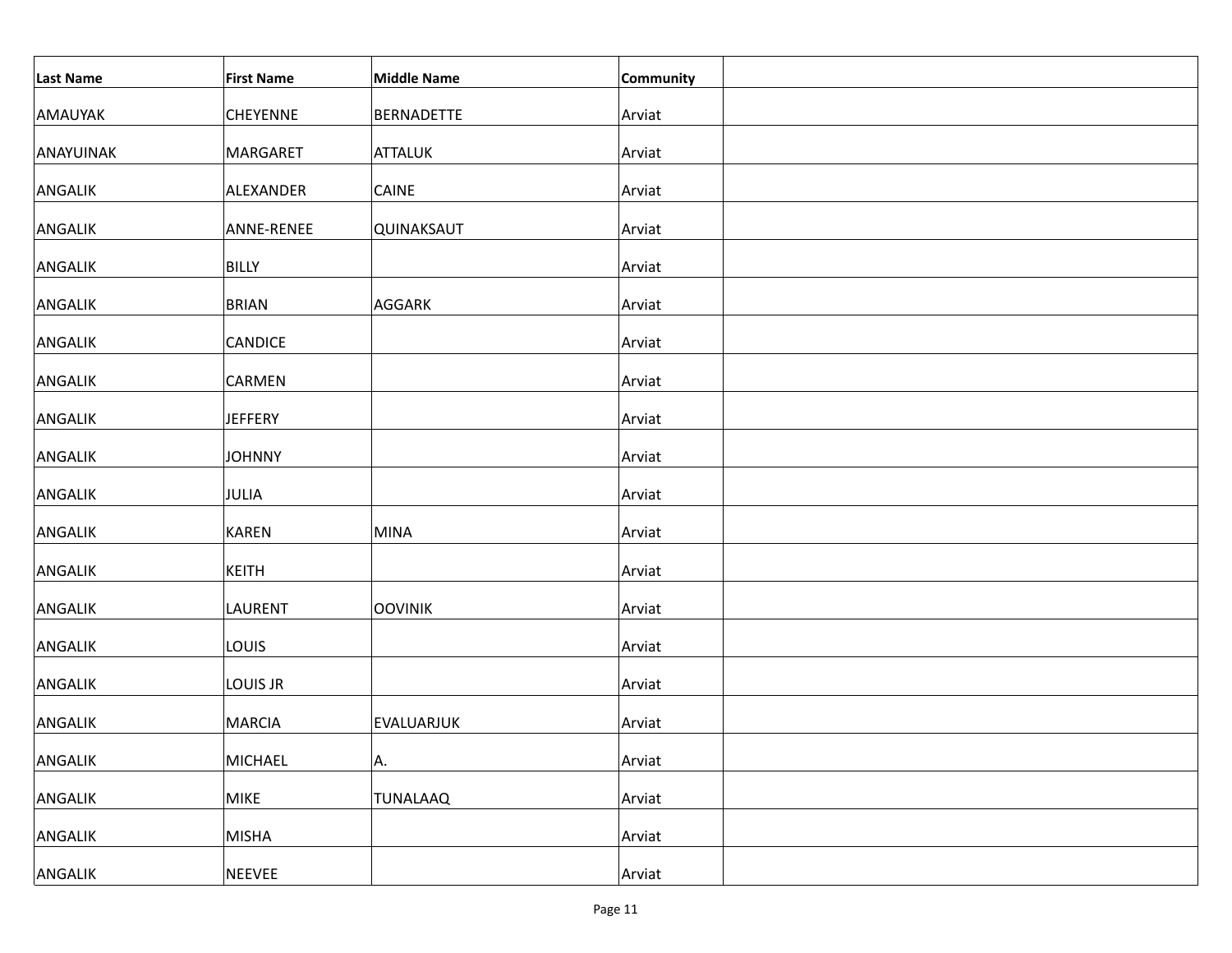| Last Name | <b>First Name</b> | <b>Middle Name</b> | <b>Community</b> |  |
|-----------|-------------------|--------------------|------------------|--|
| ANGALIK   | SHELBY-TIA        | QAVANGAT           | Arviat           |  |
| ANGALIK   | SHERRIE-LEE       |                    | Arviat           |  |
| ANGALIK   | <b>SOPHIA</b>     | JUNE               | Arviat           |  |
| ANGALIK   | STEPHANIE         | <b>QITIQLIQ</b>    | Arviat           |  |
| ANGALIK   | SUSAN             |                    | Arviat           |  |
| ANGALIK   | <b>TERRI</b>      | KABLUTSIAK         | Arviat           |  |
| ANGALIK   | WILLIAM           | N                  | Arviat           |  |
|           |                   |                    |                  |  |
| ANGMAK    | <b>ISAAC</b>      |                    | Arviat           |  |
| ANIKSAK   | AMANDA            | <b>ROSE</b>        | Arviat           |  |
| ANIKSAK   | <b>CHELSEA</b>    |                    | Arviat           |  |
| ANIKSAK   | <b>CLARISSA</b>   | <b>AUPAQ</b>       | Arviat           |  |
| ANIKSAK   | KAREN             |                    | Arviat           |  |
| ANIKSAK   | MARY              | <b>EETAK</b>       | Arviat           |  |
| ANIKSAK   | METHUSELAH        | AGLUKARK           | Arviat           |  |
| ANIKSAK   | MORCUS            |                    | Arviat           |  |
| ANIKSAK   | RASHIDA           |                    | Arviat           |  |
| ANIKSAK   | <b>SALLY</b>      | <b>IRKOK</b>       | Arviat           |  |
| ANIKSAK   | THOMAS            | <b>AUPAK</b>       | Arviat           |  |
| ANINGAT   | JOANNE            |                    | Arviat           |  |
| ANINGAT   | JULIANNA          | A.                 | Arviat           |  |
| ANINGAT   | PAUL              | AKIUTAK            | Arviat           |  |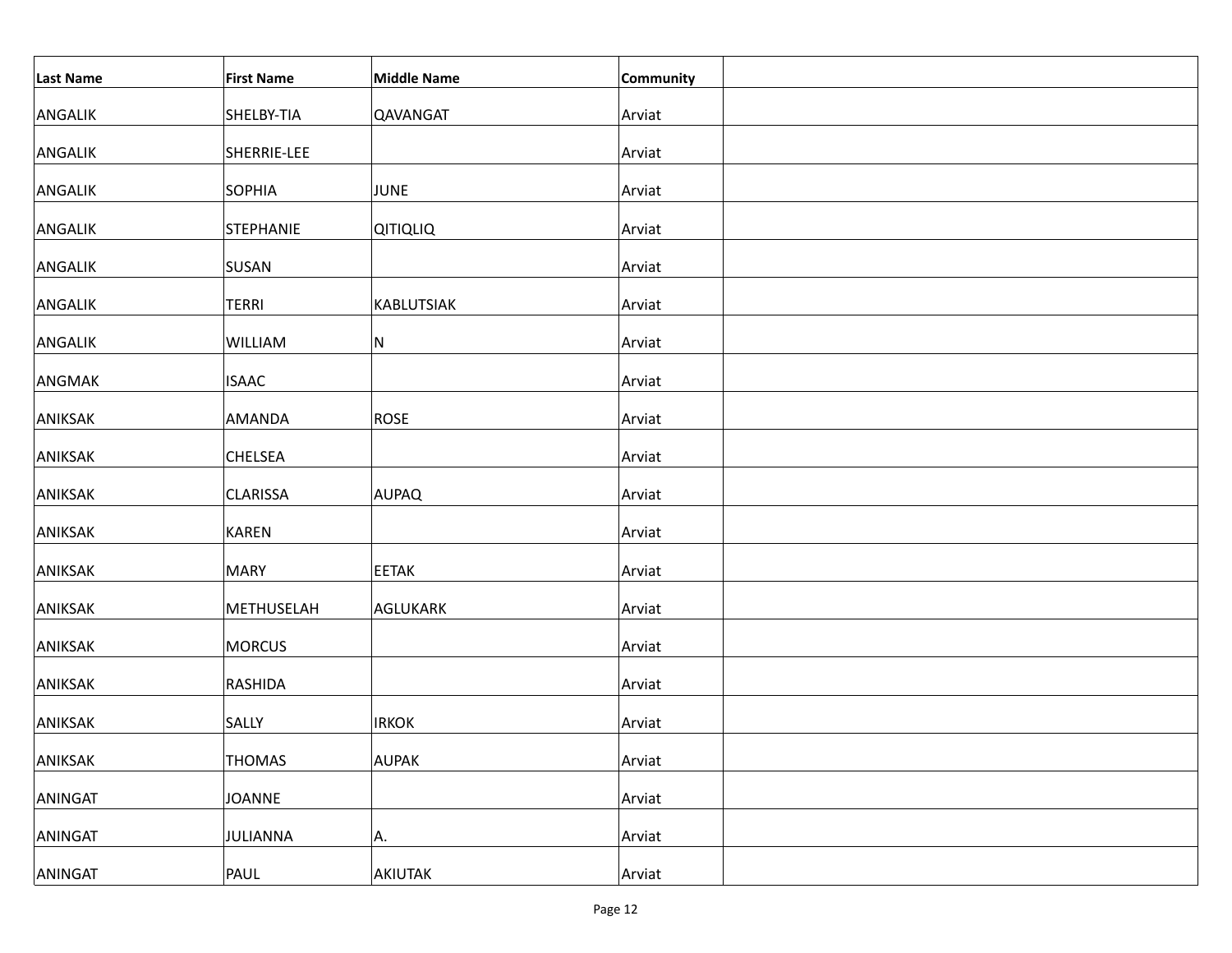| Last Name | <b>First Name</b>    | <b>Middle Name</b>       | Community |  |
|-----------|----------------------|--------------------------|-----------|--|
| ANINGAT   | PETER                |                          | Arviat    |  |
| ANOEE     | ARLENE               | KERKOOT                  | Arviat    |  |
| ANOEE     | ARNOLD               |                          | Arviat    |  |
| ANOEE     | <b>BERNARD</b>       |                          | Arviat    |  |
| ANOEE     | <b>BERNARD JOHN</b>  | AGARTUK                  | Arviat    |  |
| ANOEE     | DAISY                |                          | Arviat    |  |
| ANOEE     | <b>ERIC JR</b>       |                          | Arviat    |  |
| ANOEE     | <b>ESTHER</b>        | <b>SEELO</b>             | Arviat    |  |
| ANOEE     | <b>JEREMIAH</b>      |                          | Arviat    |  |
| ANOEE     | <b>JESSICA DALE</b>  | <b>IRQLURKJUAK</b>       | Arviat    |  |
| ANOEE     | KIMBERLY             | JOY                      | Arviat    |  |
| ANOEE     | LOUISA               |                          | Arviat    |  |
| ANOEE     | <b>LUKE</b>          |                          | Arviat    |  |
| ANOEE     | <b>NICK</b>          |                          | Arviat    |  |
| ANOEE     | OBED                 |                          | Arviat    |  |
| ANOEE     | RACHEL               |                          | Arviat    |  |
| ANOWTALIK | ANDY                 | AULAJUT                  | Arviat    |  |
| ANOWTALIK | <b>CHARLEY-DEREK</b> |                          | Arviat    |  |
|           |                      | A                        |           |  |
| ANOWTALIK | <b>CHEYENNE</b>      |                          | Arviat    |  |
| ANOWTALIK | DELILAH              | Α                        | Arviat    |  |
| ANOWTALIK | <b>DESIREE</b>       | <b>CHARLENE ATUANARQ</b> | Arviat    |  |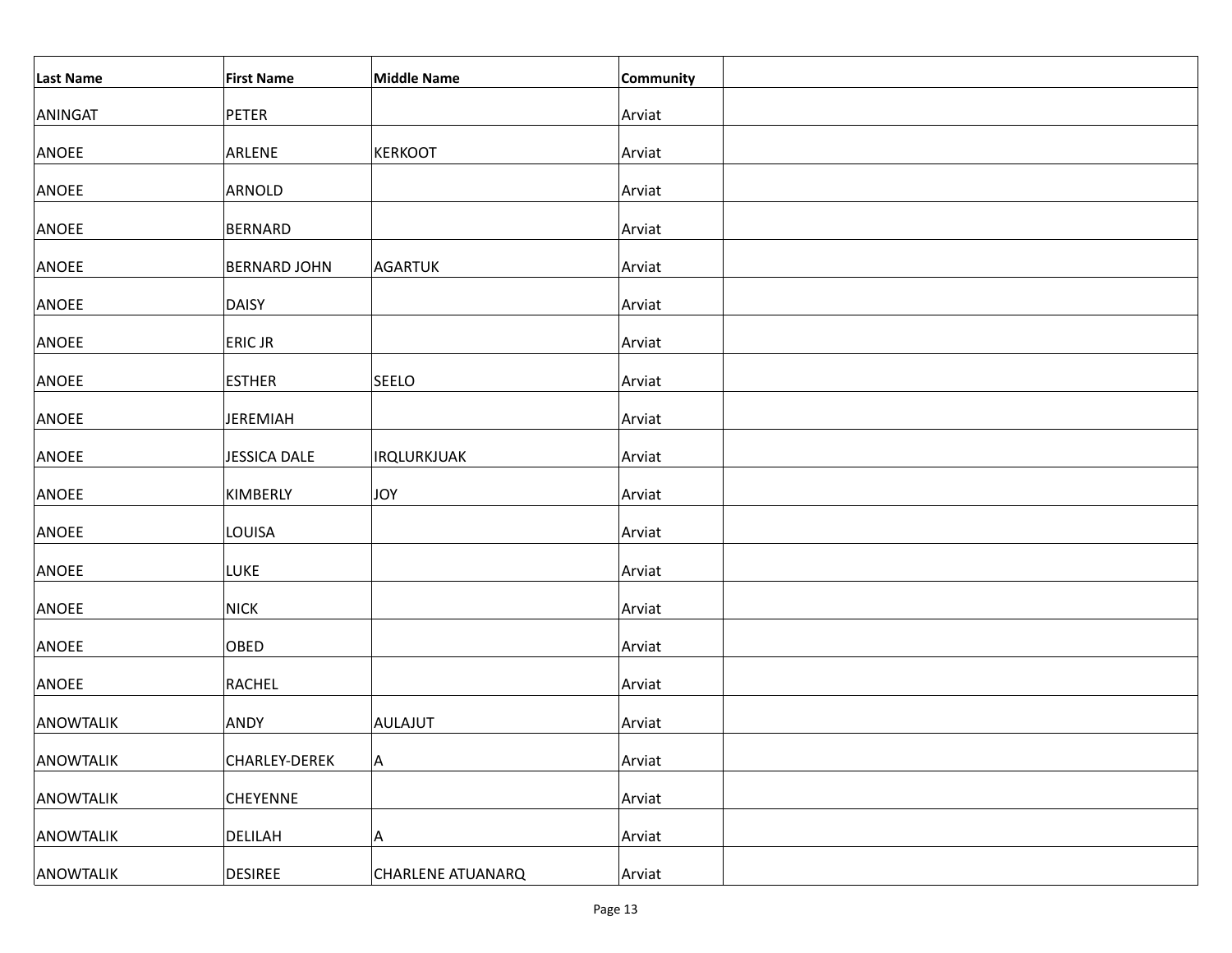| Last Name        | <b>First Name</b> | <b>Middle Name</b> | Community |  |
|------------------|-------------------|--------------------|-----------|--|
| ANOWTALIK        | <b>ELIZABETH</b>  |                    | Arviat    |  |
| ANOWTALIK        | GABRIEL           |                    | Arviat    |  |
| ANOWTALIK        | <b>JAMIE</b>      | ARNAPAK            | Arviat    |  |
| <b>ANOWTALIK</b> | <b>JESSIE</b>     | MELISSA            | Arviat    |  |
| ANOWTALIK        | <b>JOSEPHA</b>    | AMAKTONOAK         | Arviat    |  |
| ANOWTALIK        | <b>LAURA</b>      | ANOWTALIK          | Arviat    |  |
| ANOWTALIK        | MARY              |                    | Arviat    |  |
| ANOWTALIK        | MELANIE           |                    | Arviat    |  |
|                  |                   |                    |           |  |
| ANOWTALIK        | PAUL              | E.                 | Arviat    |  |
| ANOWTALIK        | RANDY             |                    | Arviat    |  |
| ANOWTALIK        | RENEE             | AIYARANI           | Arviat    |  |
| ANOWTALIK        | ROGER             |                    | Arviat    |  |
| ANOWTALIK        | SARAH             |                    | Arviat    |  |
| ANOWTALIK        | SHELLEY-ANN       | SINGIITUQ          | Arviat    |  |
| ANOWTALIK        | SUSAN             |                    | Arviat    |  |
| <b>AOKAUT</b>    | LEE JORDAN SR     | HALLAUK            | Arviat    |  |
| ARLOO            | APRIL             | SIMGARK            | Arviat    |  |
|                  |                   |                    |           |  |
| ARLOO            | DORA              |                    | Arviat    |  |
| ARLOO            | DOREAN            |                    | Arviat    |  |
| ARLOO            | <b>HEATHER</b>    | UTTUNA             | Arviat    |  |
| ARLOO            | <b>JOHN</b>       |                    | Arviat    |  |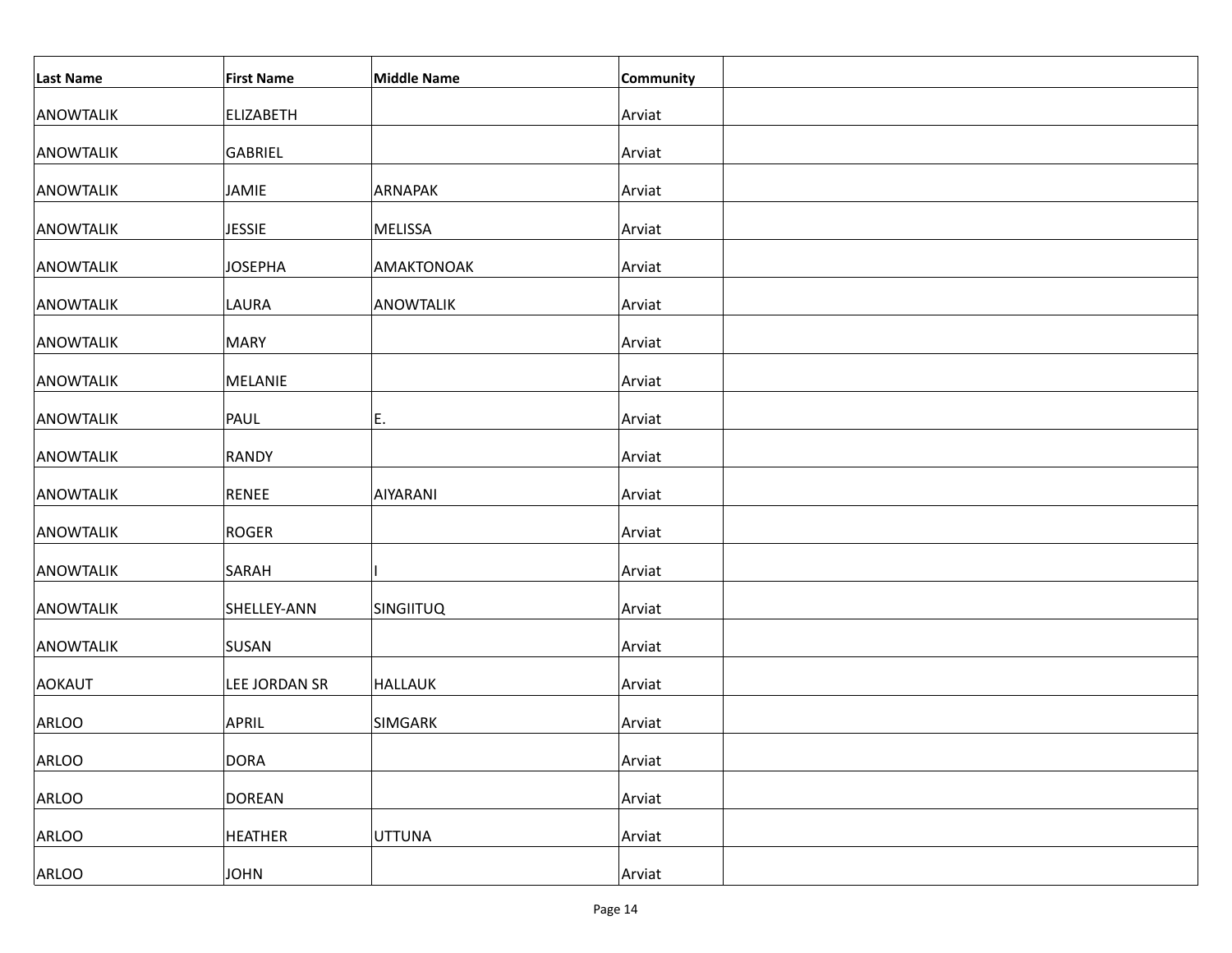| Last Name    | <b>First Name</b> | <b>Middle Name</b> | Community |  |
|--------------|-------------------|--------------------|-----------|--|
| <b>ARLOO</b> | JOHN JR           |                    | Arviat    |  |
| <b>ARLOO</b> | JONATHAN          |                    | Arviat    |  |
| <b>ARLOO</b> | LINDA             |                    | Arviat    |  |
| <b>ARLOO</b> | MARGARET          | <b>TASSIUK</b>     | Arviat    |  |
| <b>ARLOO</b> | MARIKA            | KAKAHMEE           | Arviat    |  |
| <b>ARLOO</b> | MARLENE           | <b>OLLIE</b>       | Arviat    |  |
| <b>ARLOO</b> | MARTHA            | UTUNA              | Arviat    |  |
| <b>ARLOO</b> | <b>TOMMY</b>      | ALAREAK            | Arviat    |  |
| <b>ARLOO</b> | TRACY-ROSE        | NUTARALUK          | Arviat    |  |
| ARNALAK      | CARLOS            |                    | Arviat    |  |
| ARNALAK      | LILLIAN           |                    | Arviat    |  |
| ARNALAK      | <b>PATRICIA</b>   |                    | Arviat    |  |
| ARNALAK      | SAAMI             |                    | Arviat    |  |
| ARNALUKJUAK  | <b>BRENDA</b>     | A                  | Arviat    |  |
| ARNALUKJUAK  | <b>EVA</b>        |                    | Arviat    |  |
| ARNALUKJUAK  | <b>JOHN</b>       | ARNGNALUKJUAK      | Arviat    |  |
| ARNALUKJUAK  | NICHOLAS          |                    | Arviat    |  |
| ARNALUKJUAK  | NICK              | <b>TULUQAKTUAK</b> | Arviat    |  |
| ARNALUKJUAK  | PAUL              |                    | Arviat    |  |
| ARNARAUYAK   | GAIL              | KUNGUK             | Arviat    |  |
| ARNARAUYAK   | SAMMY             | <b>TAPTAKUT</b>    | Arviat    |  |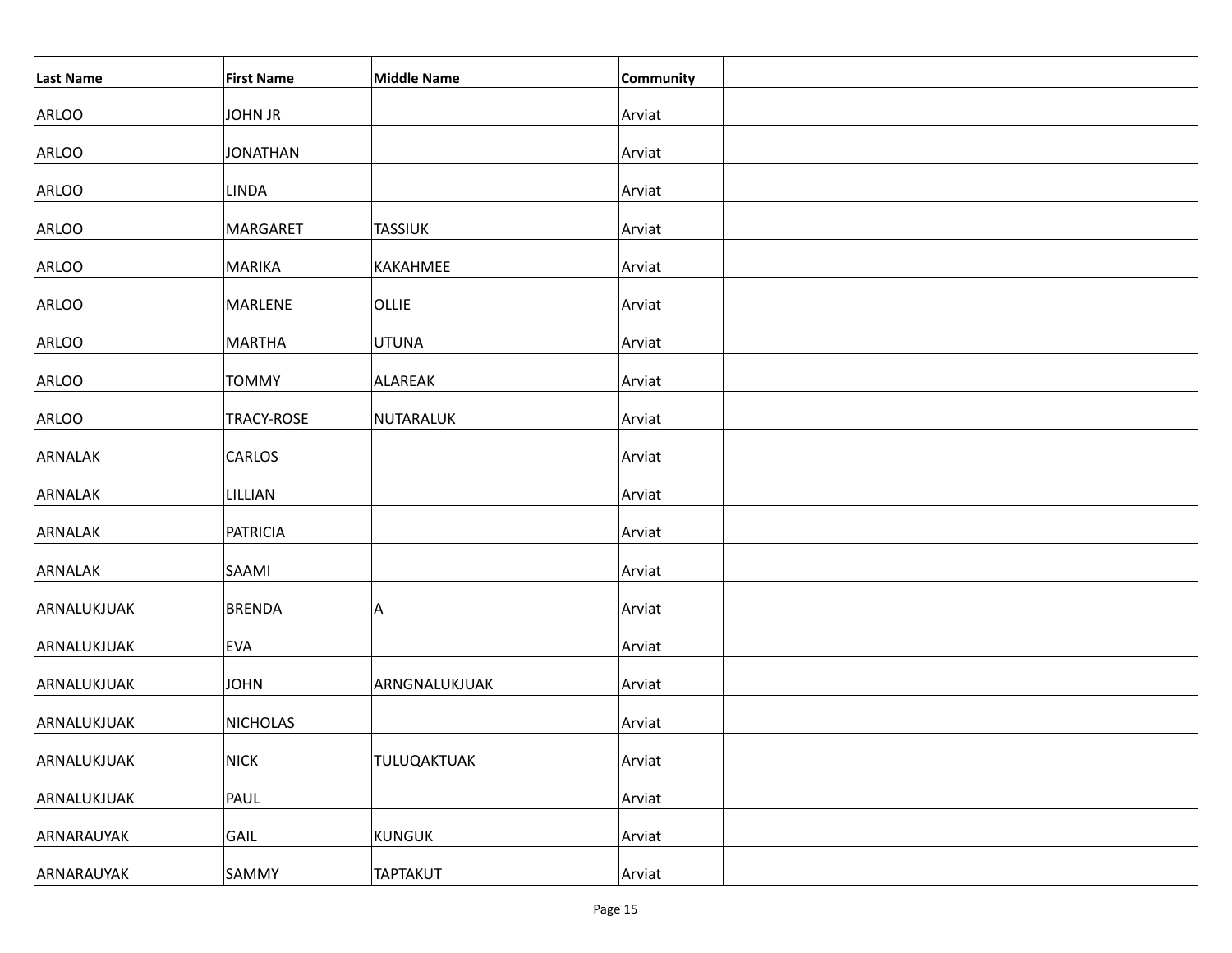| Last Name   | <b>First Name</b> | <b>Middle Name</b> | Community |  |
|-------------|-------------------|--------------------|-----------|--|
| ARNAYUINAK  | <b>CATHY</b>      | <b>HOWMIK</b>      | Arviat    |  |
| ARNAYUINAK  | <b>CLIFFORD</b>   |                    | Arviat    |  |
| ARNAYUINAK  | <b>GLORIA</b>     |                    | Arviat    |  |
| ARNAYUINAK  | <b>JOY</b>        |                    | Arviat    |  |
| ARNAYUINAK  | RENE              |                    | Arviat    |  |
| ARNGNAALAAQ | <b>EMIL</b>       | ARNALIK            | Arviat    |  |
| ARUALAK     | <b>BRIAN</b>      | <b>TALERIKTOK</b>  | Arviat    |  |
| ARUALAK     | <b>BRIAN JR</b>   | PAPAK              | Arviat    |  |
| ARUALAK     | <b>DEBBIE</b>     | ISLUANGNIK         | Arviat    |  |
| ARUALAK     | <b>DOROTHY</b>    |                    | Arviat    |  |
| ARUALAK     | <b>JONATHAN</b>   | ARVIYUT            | Arviat    |  |
| ARUALAK     | KATHLEEN          | ARUALAK            | Arviat    |  |
| ARUALAK     | KIMBERY           | <b>ATATSIAK</b>    | Arviat    |  |
| ARUALAK     | MARK              | ALIKTITAK          | Arviat    |  |
| ARUALAK     | <b>MARK JR</b>    | ARUALAK            | Arviat    |  |
| ARUALAK     | MATILDA           | <b>OKAUYAK</b>     | Arviat    |  |
| ARUALAK     | <b>TERRANCE</b>   |                    | Arviat    |  |
| ARVIYUT     | LENA              | PITTAV             | Arviat    |  |
| ARVIYUT     | <b>LISA</b>       | UKUTAK             | Arviat    |  |
| ARVIYUT     | LOUIS II          |                    | Arviat    |  |
| ARVIYUT     | MICHAEL           | <b>OOHOONI</b>     | Arviat    |  |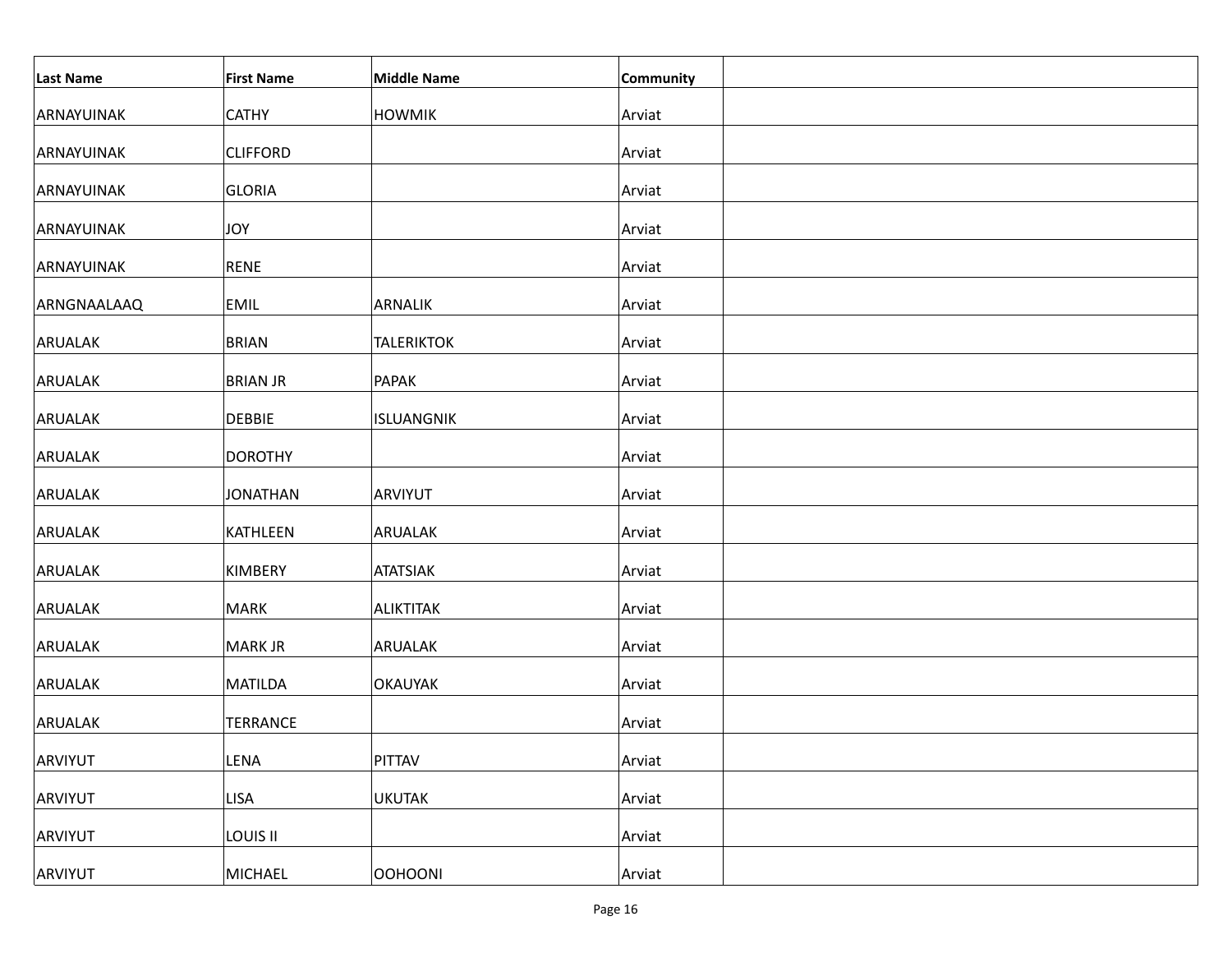| Last Name       | <b>First Name</b> | <b>Middle Name</b> | Community |  |
|-----------------|-------------------|--------------------|-----------|--|
| ARVIYUT         | SALLY             |                    | Arviat    |  |
| ARVIYUT         | SARAH             | ALIQTILUK          | Arviat    |  |
| ARVIYUT         | <b>TOMMY</b>      | ARNASUNGAQ         | Arviat    |  |
| ARVIYUT         | <b>ZACHARY</b>    |                    | Arviat    |  |
| <b>ATATSIAK</b> | <b>CAMPBELL</b>   | <b>EMIMA</b>       | Arviat    |  |
| <b>ATATSIAK</b> | <b>CLARA</b>      |                    | Arviat    |  |
| <b>ATATSIAK</b> | <b>CORRINE</b>    |                    | Arviat    |  |
| ATATSIAK        | LUKE              |                    | Arviat    |  |
| <b>ATATSIAK</b> | MARY              |                    | Arviat    |  |
| <b>ATATSIAK</b> | PETER             |                    | Arviat    |  |
|                 |                   | ARULAK             |           |  |
| <b>ATATSIAK</b> | <b>PETER JR</b>   |                    | Arviat    |  |
| <b>ATATSIAK</b> | <b>TONY JR</b>    |                    | Arviat    |  |
| <b>ATATSIAK</b> | <b>TONY SR</b>    |                    | Arviat    |  |
| <b>ATATSIAK</b> | <b>VIRGINIA</b>   |                    | Arviat    |  |
| <b>ATKAK</b>    | CHARLIE           |                    | Arviat    |  |
| <b>AULATJUT</b> | ANNIE             |                    | Arviat    |  |
| <b>AULATJUT</b> | <b>BRIDGETTE</b>  | <b>AQPAH</b>       | Arviat    |  |
| AULATJUT        | JAMIE             |                    | Arviat    |  |
| AULATJUT        | JENNIFER          |                    | Arviat    |  |
| AULATJUT        | JOE               |                    | Arviat    |  |
| AULATJUT        | JOHN              | <b>EDDIE</b>       | Arviat    |  |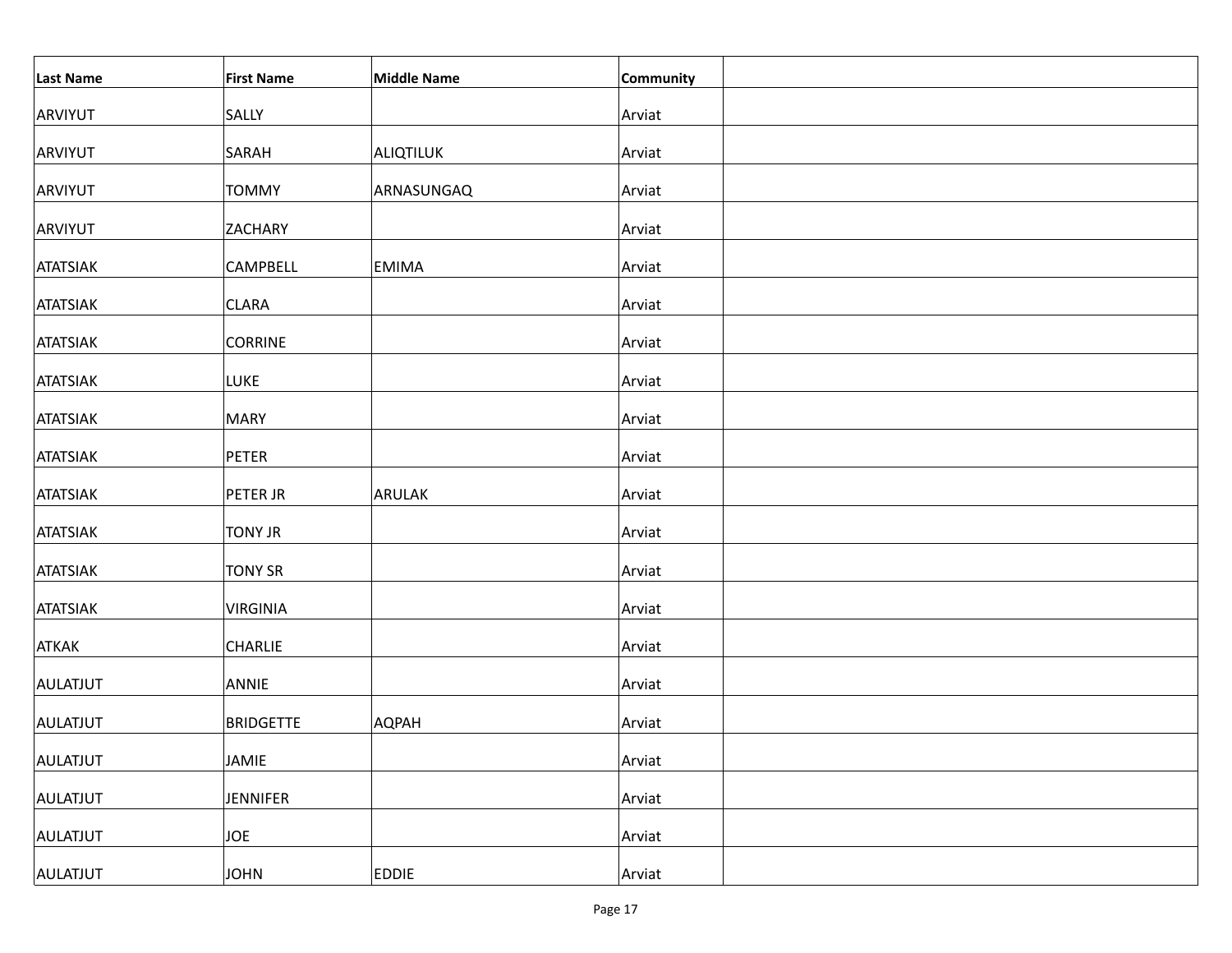| Last Name       | <b>First Name</b> | Middle Name        | Community |  |
|-----------------|-------------------|--------------------|-----------|--|
| AULATJUT        | KEITH             | S.                 | Arviat    |  |
| AULATJUT        | LAVENIA           |                    | Arviat    |  |
| AULATJUT        | <b>LUCY</b>       | <b>OLEENA</b>      | Arviat    |  |
| AULATJUT        | MARGARET          | A.                 | Arviat    |  |
| AULATJUT        | <b>MARIE</b>      |                    | Arviat    |  |
| AULATJUT        | MARY              |                    | Arviat    |  |
| AULATJUT        | MICAH             |                    | Arviat    |  |
| AULATJUT        | PADDY             |                    | Arviat    |  |
| AULATJUT        | PETER             |                    | Arviat    |  |
|                 | PETER             |                    | Arviat    |  |
| <b>AULATJUT</b> |                   | P.                 |           |  |
| AULATJUT        | PETER JR          | NANAQ              | Arviat    |  |
| AULATJUT        | SARAH             |                    | Arviat    |  |
| AULATJUT        | STEPHANIE         | <b>IGLOOPIALIK</b> | Arviat    |  |
| AULATJUT        | VERONICA          | MARTHA             | Arviat    |  |
| AULATYUT        | LOU               |                    | Arviat    |  |
| <b>AUPAK</b>    | PEGLERNIK         |                    | Arviat    |  |
| <b>AUPAK</b>    | PETER             | ALLARAK            | Arviat    |  |
| AUPAQ           | <b>LINDA</b>      |                    | Arviat    |  |
| AUTUT           | LENA              | <b>ITTIGAITOK</b>  | Arviat    |  |
|                 |                   |                    |           |  |
| <b>BAKER</b>    | DARRYL            | <b>ISSAKIARK</b>   | Arviat    |  |
| <b>BAKER</b>    | DONALD            | FA                 | Arviat    |  |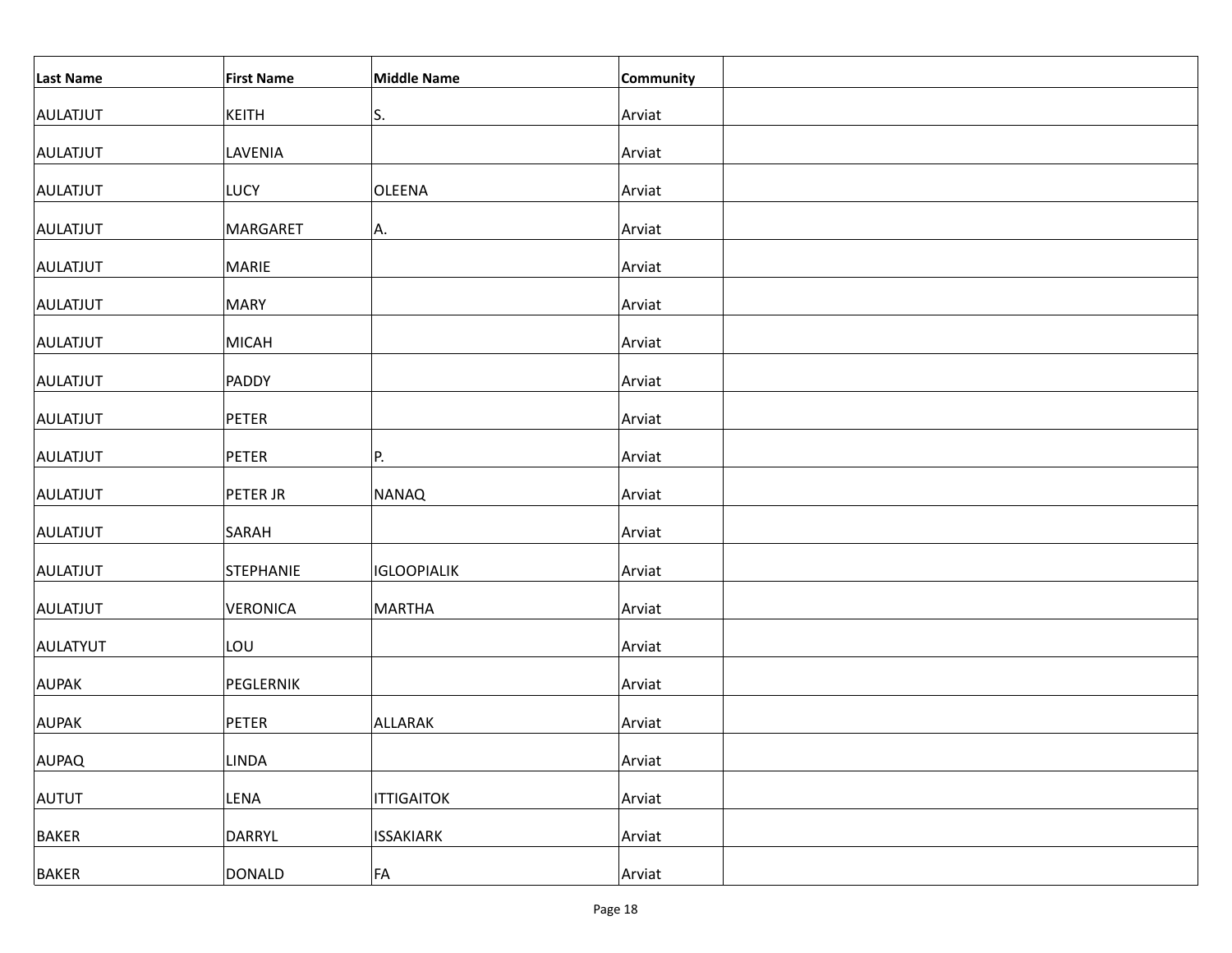| Last Name             | <b>First Name</b>  | <b>Middle Name</b>  | Community |  |
|-----------------------|--------------------|---------------------|-----------|--|
| <b>BAKER</b>          | <b>KUKIK</b>       | MELISSA             | Arviat    |  |
| BAKER                 | MAY                | AKPALIAPIK          | Arviat    |  |
| BAKER                 | <b>NATALIE</b>     |                     | Arviat    |  |
| <b>BAKER</b>          | ROXANNE            | <b>SULUK</b>        | Arviat    |  |
| <b>BAKER-SPENCE</b>   | <b>DONALD</b>      | <b>ZACKEUS Q</b>    | Arviat    |  |
| BEARDSALL             | ARTHUR             | P                   | Arviat    |  |
|                       |                    |                     |           |  |
| <b>BELL</b>           | <b>STEPHANIE</b>   |                     | Arviat    |  |
| <b>BUDDEN-ANINGAT</b> | <b>COURTNEY</b>    | P                   | Arviat    |  |
| <b>CASKEY</b>         | LAUREEN            | JOY                 | Arviat    |  |
| <b>COPLAND</b>        | JORDAN-LEE         |                     | Arviat    |  |
| <b>COPLAND</b>        | KADIN              |                     | Arviat    |  |
| <b>COPLAND</b>        | <b>OCEAN GAYLE</b> |                     | Arviat    |  |
| <b>COPLAND</b>        | <b>SETH</b>        | <b>ASHTON PEMIK</b> | Arviat    |  |
| <b>CURLEY</b>         | ANGIE              | ANGAKSAK            | Arviat    |  |
| <b>CURLEY</b>         | ASENATH            | AGIAK               | Arviat    |  |
| <b>CURLEY</b>         | <b>BETTY</b>       | PINGUSHAT           | Arviat    |  |
| <b>CURLEY</b>         | <b>BRANDON</b>     | KIDLUK              | Arviat    |  |
| <b>CURLEY</b>         | DANIEL             | NAUKSAUK            | Arviat    |  |
| <b>CURLEY</b>         | <b>ELISSA</b>      | <b>ENUTIK</b>       | Arviat    |  |
| <b>CURLEY</b>         | <b>ISAIAH</b>      | <b>EETUQ</b>        | Arviat    |  |
| <b>CURLEY</b>         | <b>JASON</b>       |                     | Arviat    |  |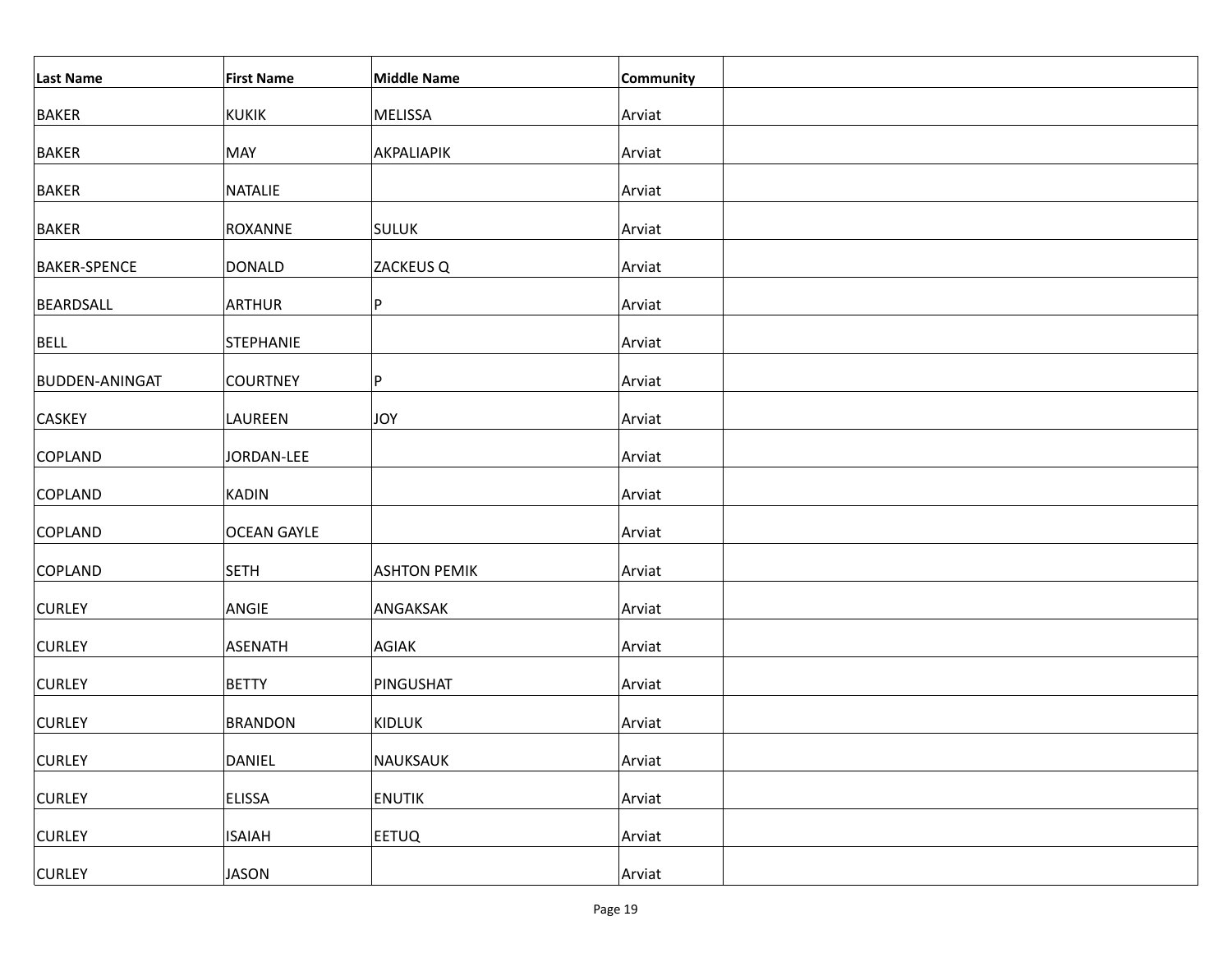| Last Name     | <b>First Name</b> | <b>Middle Name</b> | Community |  |
|---------------|-------------------|--------------------|-----------|--|
| <b>CURLEY</b> | JOE               | ANGUTIMARIK        | Arviat    |  |
| <b>CURLEY</b> | <b>JOSHUA</b>     | <b>JAMES</b>       | Arviat    |  |
| <b>CURLEY</b> | <b>JOSHUA</b>     | KAYAKYUAK          | Arviat    |  |
| <b>CURLEY</b> | <b>KAREN</b>      |                    | Arviat    |  |
| <b>CURLEY</b> | <b>KATELYN</b>    | JOY                | Arviat    |  |
| <b>CURLEY</b> | KUDLU             | <b>TOM</b>         | Arviat    |  |
| <b>CURLEY</b> | LEONA             | LINDA EETUK        | Arviat    |  |
| <b>CURLEY</b> | MARSHA            |                    | Arviat    |  |
| <b>CURLEY</b> | <b>MATTHEW</b>    | POOTOOLIK          | Arviat    |  |
| <b>CURLEY</b> | MELANIE           |                    | Arviat    |  |
|               |                   | Α                  |           |  |
| <b>CURLEY</b> | <b>MIKE</b>       |                    | Arviat    |  |
| <b>CURLEY</b> | <b>NEASON</b>     | JOHN AKATSIAK      | Arviat    |  |
| <b>CURLEY</b> | REGALEE           | MALLA              | Arviat    |  |
| <b>CURLEY</b> | SARAH             |                    | Arviat    |  |
| <b>CURLEY</b> | <b>SEBASTIEN</b>  | ANGUTI             | Arviat    |  |
| <b>EETAK</b>  | ANGELENE          |                    | Arviat    |  |
| <b>EETAK</b>  | ANGIE             | ANGMAK             | Arviat    |  |
| <b>EETAK</b>  | <b>BERTHA</b>     | PUGUTANGUQ         | Arviat    |  |
| <b>EETAK</b>  | <b>DELIN</b>      |                    | Arviat    |  |
| <b>EETAK</b>  | <b>EMILY</b>      |                    | Arviat    |  |
| <b>EETAK</b>  | <b>ERICA</b>      | <b>EETAK</b>       | Arviat    |  |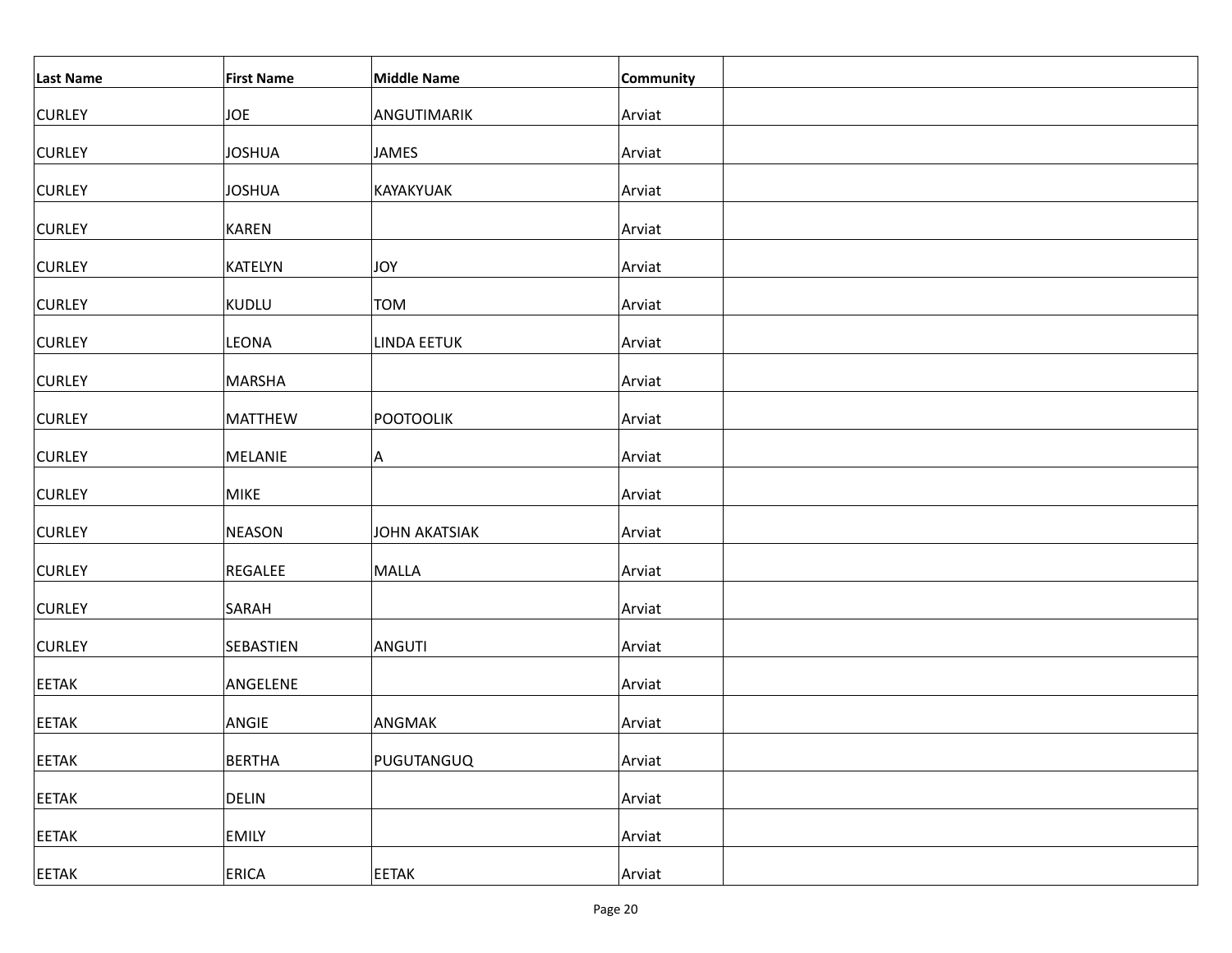| Last Name            | <b>First Name</b> | <b>Middle Name</b>  | Community |  |
|----------------------|-------------------|---------------------|-----------|--|
| <b>EETAK</b>         | <b>JOHN</b>       | M.                  | Arviat    |  |
| <b>EETAK</b>         | <b>LEONIE</b>     |                     | Arviat    |  |
| <b>EETAK</b>         | <b>LUCY</b>       |                     | Arviat    |  |
| <b>EETAK</b>         | <b>MARK</b>       | KAKAHMEE            | Arviat    |  |
| <b>EETAK</b>         | <b>MARTHA</b>     |                     | Arviat    |  |
| <b>EETAK</b>         | PAUL              | <b>KOOMAK</b>       | Arviat    |  |
| <b>EMIKTOWT</b>      | CAMERON           |                     | Arviat    |  |
| <b>EMIKTOWT</b>      | <b>LYNN</b>       | <b>TALIQVAAQ</b>    | Arviat    |  |
| <b>ENOWYAK</b>       | <b>CHARLENE</b>   |                     | Arviat    |  |
| <b>ENOWYAK</b>       | <b>ELIZABETH</b>  | <b>SATUQ</b>        | Arviat    |  |
| <b>ENOWYAK</b>       | LEAH              | KRETERK             | Arviat    |  |
| <b>ENOWYAK</b>       | <b>LISA</b>       | M                   | Arviat    |  |
| <b>ENOWYAK</b>       | NOAH              | ALIKASHUAK          | Arviat    |  |
| <b>ENOWYAK</b>       | <b>PAUL JR</b>    |                     | Arviat    |  |
| <b>EPIKSAUT AKAT</b> | DAVEY-ANTHONY     | <b>TAGAK NANGAT</b> | Arviat    |  |
| <b>ETUANGAT</b>      | GRACE             | KINAK ISLUANIK      | Arviat    |  |
| EVALOAKJUK           | ANDY              | <b>THOMAS</b>       | Arviat    |  |
| EVALOAKJUK           | <b>BENJAMIN</b>   | AYAROAK             | Arviat    |  |
| EVALOAKJUK           | VALERIE           |                     | Arviat    |  |
|                      |                   |                     |           |  |
| FLYNN                | LAKEISHA          |                     | Arviat    |  |
| FLYNN                | MELISSA           | NANAAQ              | Arviat    |  |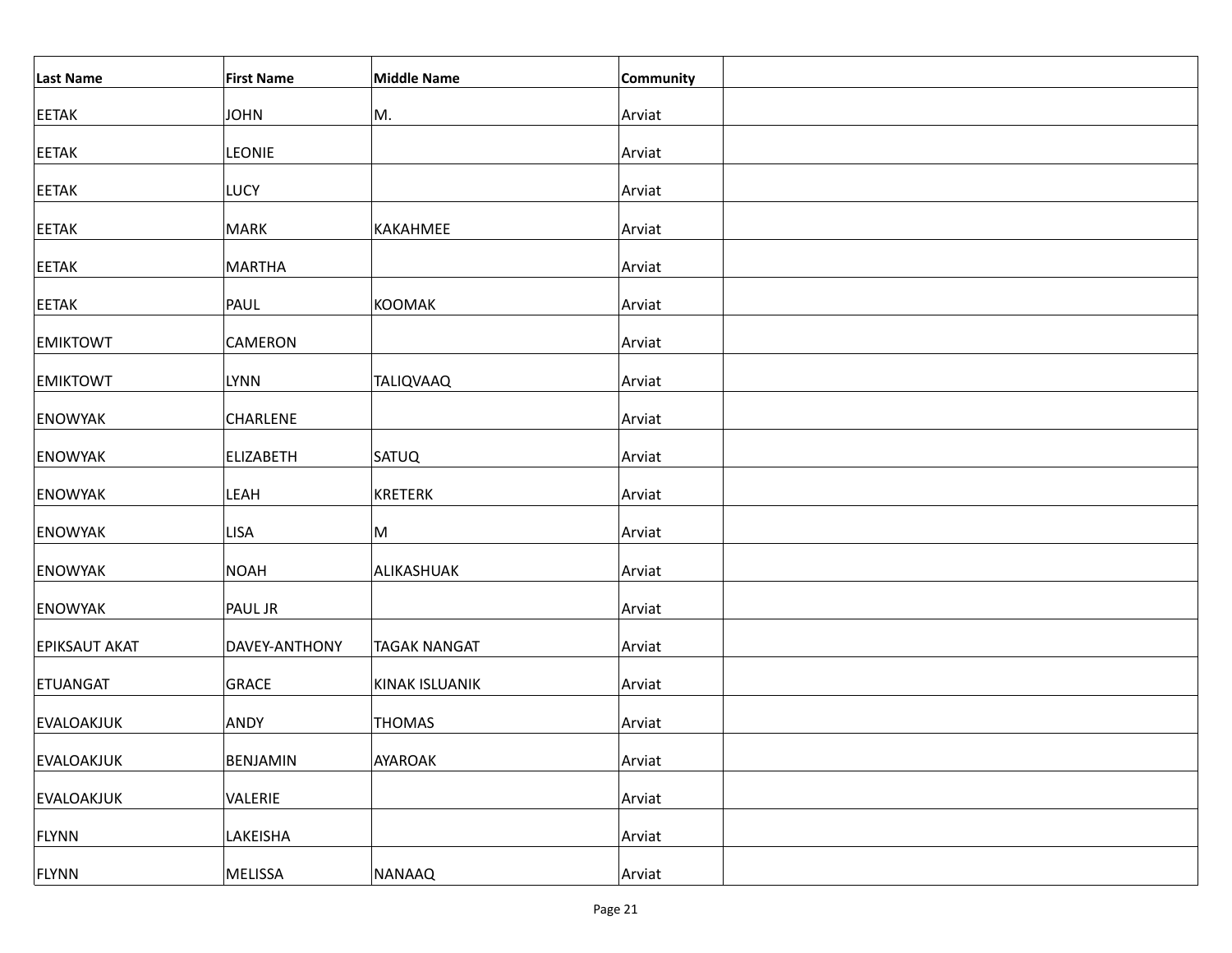| Last Name      | <b>First Name</b> | <b>Middle Name</b> | Community |  |
|----------------|-------------------|--------------------|-----------|--|
| FORD           | <b>JEREMY</b>     |                    | Arviat    |  |
| FORD           | <b>JOE JAKE</b>   | T.                 | Arviat    |  |
| FORD           | <b>NATUK</b>      |                    | Arviat    |  |
| FORD           | <b>SIVURAQ</b>    | SELMA-TERRY        | Arviat    |  |
| <b>GIBBONS</b> | <b>ALEX</b>       |                    | Arviat    |  |
| <b>GIBBONS</b> | AMANDA            | <b>TALUKI</b>      | Arviat    |  |
| <b>GIBBONS</b> | ANNIE             | KRITAQLILUK        | Arviat    |  |
| GIBBONS        | ARSENE            | <b>IRKSAK</b>      | Arviat    |  |
| GIBBONS        | <b>BRIAN</b>      |                    | Arviat    |  |
| <b>GIBBONS</b> | <b>CECELIA</b>    | <b>IRKSUK</b>      | Arviat    |  |
| <b>GIBBONS</b> | <b>CECILE</b>     |                    | Arviat    |  |
| GIBBONS        | <b>CELINA</b>     | A.                 | Arviat    |  |
| <b>GIBBONS</b> | DANIEL            |                    | Arviat    |  |
| <b>GIBBONS</b> | DARLENE           |                    | Arviat    |  |
| <b>GIBBONS</b> | <b>DERRICK</b>    |                    | Arviat    |  |
| GIBBONS        | <b>EMILY</b>      | A                  | Arviat    |  |
| <b>GIBBONS</b> | <b>ESTHER</b>     | N                  | Arviat    |  |
| <b>GIBBONS</b> | GAVIN             | <b>STEVE</b>       | Arviat    |  |
| <b>GIBBONS</b> | GLEASON           |                    | Arviat    |  |
| <b>GIBBONS</b> | GREG              |                    | Arviat    |  |
| <b>GIBBONS</b> | <b>HARRY</b>      | KAKA               | Arviat    |  |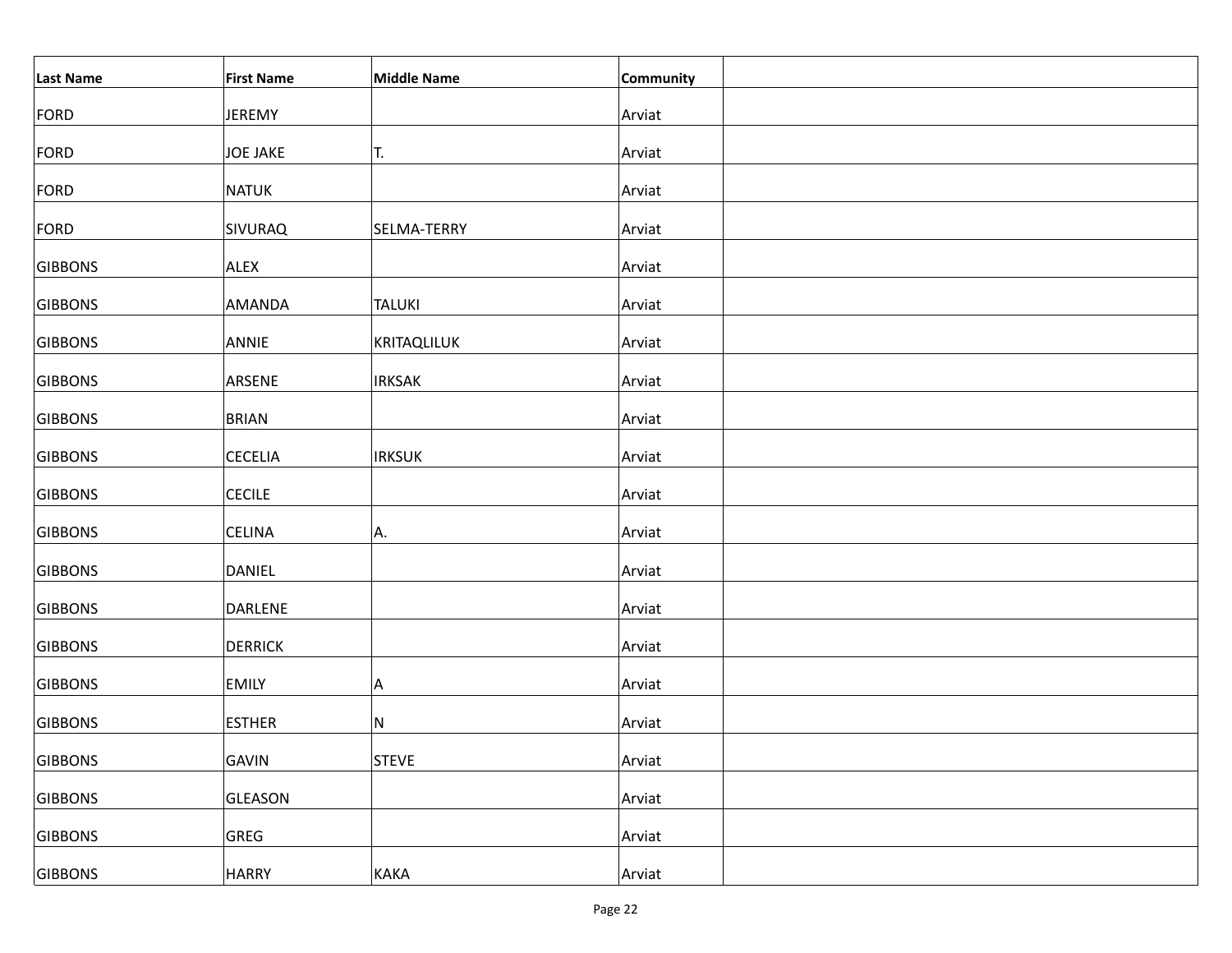| Last Name      | <b>First Name</b> | <b>Middle Name</b> | Community |  |
|----------------|-------------------|--------------------|-----------|--|
| <b>GIBBONS</b> | <b>HARRY JR</b>   |                    | Arviat    |  |
| <b>GIBBONS</b> | <b>JACQUELINE</b> |                    | Arviat    |  |
| <b>GIBBONS</b> | JASMINE           |                    | Arviat    |  |
| <b>GIBBONS</b> | <b>JASPER II</b>  | KALUDJAK           | Arviat    |  |
| <b>GIBBONS</b> | <b>JENNY</b>      |                    | Arviat    |  |
| <b>GIBBONS</b> | JOE               |                    | Arviat    |  |
| <b>GIBBONS</b> | <b>JONATHAN</b>   |                    | Arviat    |  |
| <b>GIBBONS</b> | <b>JONI</b>       |                    | Arviat    |  |
| GIBBONS        | <b>JOSEY</b>      |                    | Arviat    |  |
| GIBBONS        | <b>JOSHUA</b>     |                    | Arviat    |  |
| GIBBONS        | <b>KALENE JO</b>  |                    | Arviat    |  |
| GIBBONS        | KRISTY-LISE       | QAUMAYAQ           | Arviat    |  |
| GIBBONS        | LEO               | <b>USSAK</b>       | Arviat    |  |
| <b>GIBBONS</b> | <b>LISA</b>       | <b>SAVIK</b>       | Arviat    |  |
| <b>GIBBONS</b> | LORENA            |                    | Arviat    |  |
| <b>GIBBONS</b> | LOUISA            | KAYUUTAQ           | Arviat    |  |
| <b>GIBBONS</b> | <b>MIKE</b>       | <b>TUNAALAQ</b>    | Arviat    |  |
| GIBBONS        | NANCY             |                    | Arviat    |  |
| <b>GIBBONS</b> | RACHEL            | N                  | Arviat    |  |
| <b>GIBBONS</b> | REANNE            | NATUK              | Arviat    |  |
| <b>GIBBONS</b> | REBECCA           | <b>SIKULIAQ</b>    | Arviat    |  |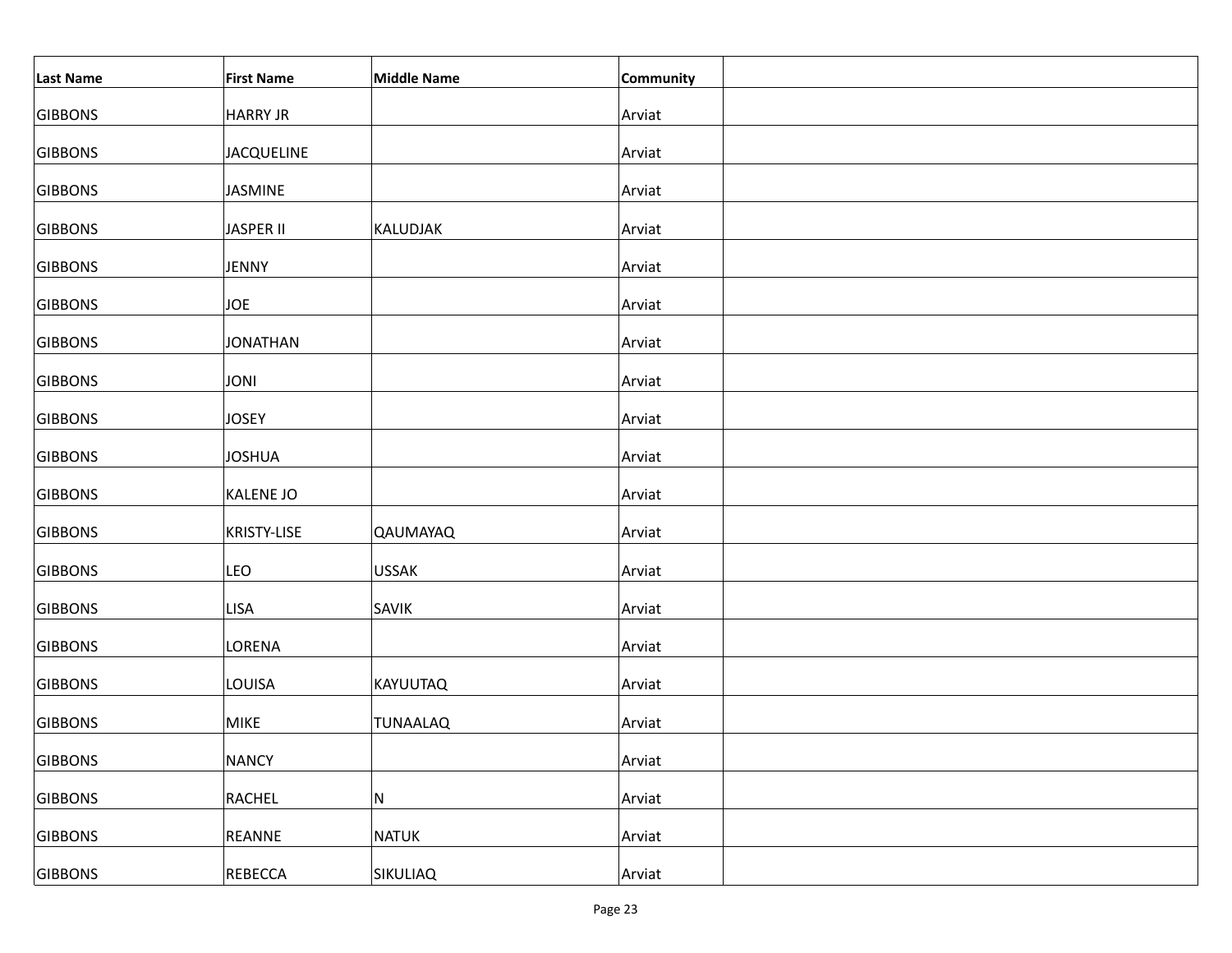| Last Name      | <b>First Name</b> | <b>Middle Name</b> | Community |  |
|----------------|-------------------|--------------------|-----------|--|
| <b>GIBBONS</b> | ROBERT            |                    | Arviat    |  |
| <b>GIBBONS</b> | <b>ROBERT JR</b>  |                    | Arviat    |  |
| <b>GIBBONS</b> | ROSIE             |                    | Arviat    |  |
| <b>GIBBONS</b> | SANDY             |                    | Arviat    |  |
| <b>GIBBONS</b> | SIMONA            |                    | Arviat    |  |
| <b>GIBBONS</b> | SOLOMON           | MAX                | Arviat    |  |
| <b>GIBBONS</b> | <b>STEVEN</b>     | <b>QALUDJAQ</b>    | Arviat    |  |
| <b>GIBBONS</b> | WILLIE            |                    | Arviat    |  |
| GIBBONS        | WINNIE            |                    | Arviat    |  |
| <b>GIBBONS</b> | WYNONA            |                    | Arviat    |  |
|                |                   |                    |           |  |
| HAKULUK        | HARRY             | ANGUJAT            | Arviat    |  |
| <b>HAKULUK</b> | MELANIE           | KATSUAK            | Arviat    |  |
| <b>HAKULUK</b> | PHILLIP           | IKOO MAINO         | Arviat    |  |
| HAKULUK        | ROBERT            |                    | Arviat    |  |
| HALLAUK        | <b>DIANE</b>      | l P                | Arviat    |  |
| <b>HALLAUK</b> | <b>EMILDA</b>     | AA.                | Arviat    |  |
| <b>HALLAUK</b> | MARYANNE          | 0                  | Arviat    |  |
| HALLAUK        | PETER             |                    | Arviat    |  |
| <b>HALLAUK</b> | ROBERT            |                    | Arviat    |  |
| <b>HALLAUK</b> | SARAH             | <b>BERTHA</b>      | Arviat    |  |
|                |                   |                    |           |  |
| HANNAK         | <b>BERNIE</b>     | <b>BERNIE</b>      | Arviat    |  |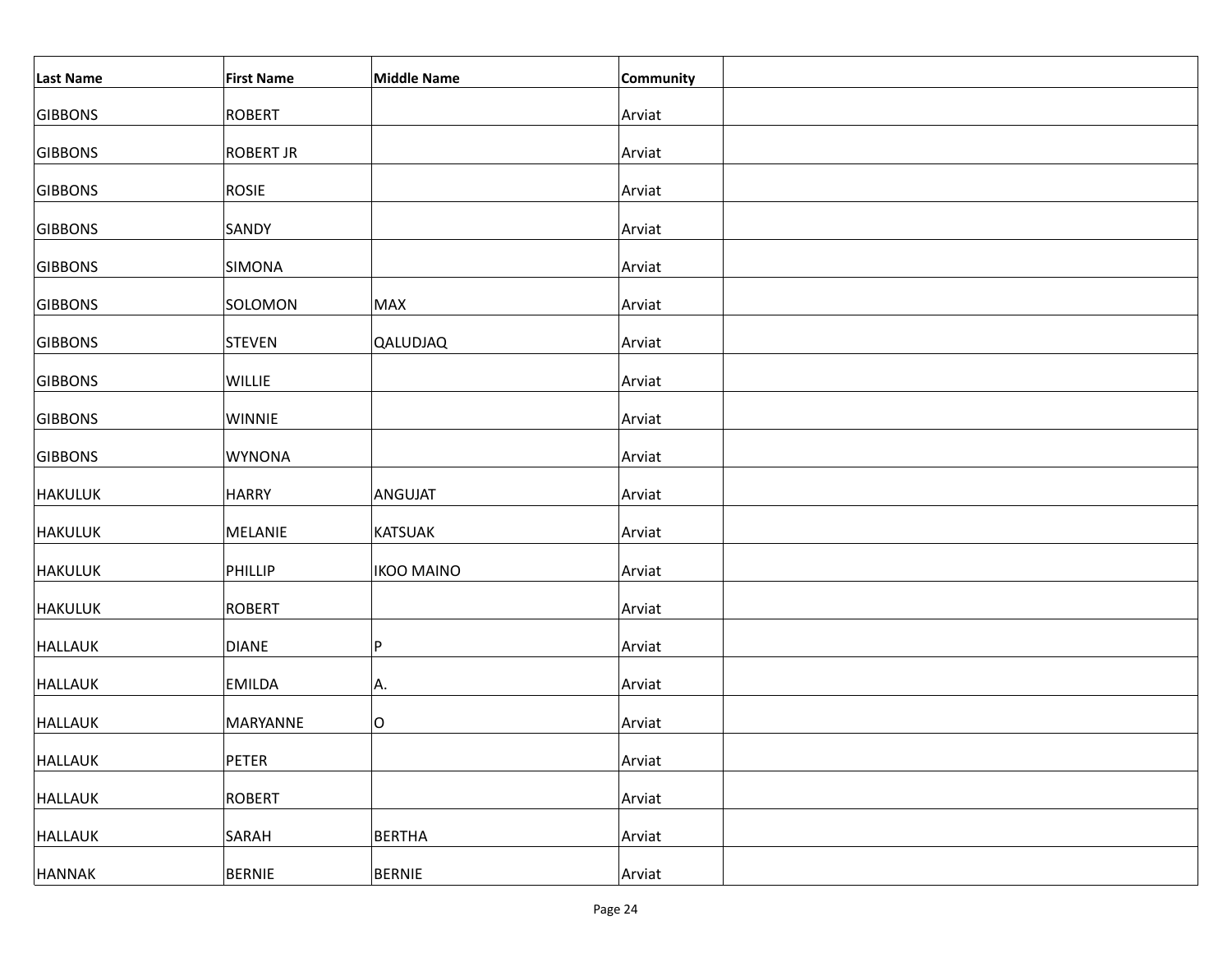| Last Name      | <b>First Name</b> | <b>Middle Name</b> | Community |  |
|----------------|-------------------|--------------------|-----------|--|
| HANNAK         | <b>CHRISTINE</b>  |                    | Arviat    |  |
| HANNAK         | DOREEN            |                    | Arviat    |  |
| HANNAK         | MARGARET          |                    | Arviat    |  |
| <b>HAPANAK</b> | <b>DICK</b>       | RICHARD            | Arviat    |  |
| <b>HAPANAK</b> | <b>SUSIE</b>      |                    | Arviat    |  |
| <b>IBLAUK</b>  | <b>BILLY</b>      |                    | Arviat    |  |
|                |                   |                    |           |  |
| <b>IBLAUK</b>  | <b>CHARLOTTE</b>  |                    | Arviat    |  |
| <b>IBLAUK</b>  | HILARY            |                    | Arviat    |  |
| <b>IBLAUK</b>  | <b>JOSHUA</b>     |                    | Arviat    |  |
| <b>IBLAUK</b>  | LAURA             | <b>UATUAK</b>      | Arviat    |  |
| <b>IBLAUK</b>  | LIZZIE            | AUMAUK             | Arviat    |  |
| <b>IBLAUK</b>  | <b>MATTHEW</b>    | UATUAK             | Arviat    |  |
| <b>IBLAUK</b>  | PAUL              | P                  | Arviat    |  |
| <b>IBLAUK</b>  | <b>RYAN</b>       |                    | Arviat    |  |
| <b>IBLAUK</b>  | SARAH             | P                  | Arviat    |  |
| <b>IBLAUK</b>  | <b>TERRANCE</b>   | KAUNAK             | Arviat    |  |
| <b>IKAKHIK</b> | <b>CATHERINE</b>  | <b>ANN PAAPAA</b>  | Arviat    |  |
| <b>IKAKHIK</b> | <b>DOREEN</b>     |                    | Arviat    |  |
| <b>IKAKHIK</b> | LEO               |                    | Arviat    |  |
| <b>IKAKHIK</b> | <b>LISA</b>       | EVELYN             | Arviat    |  |
| <b>IKAKHIK</b> | PIERRE            | <b>ISITKUK</b>     | Arviat    |  |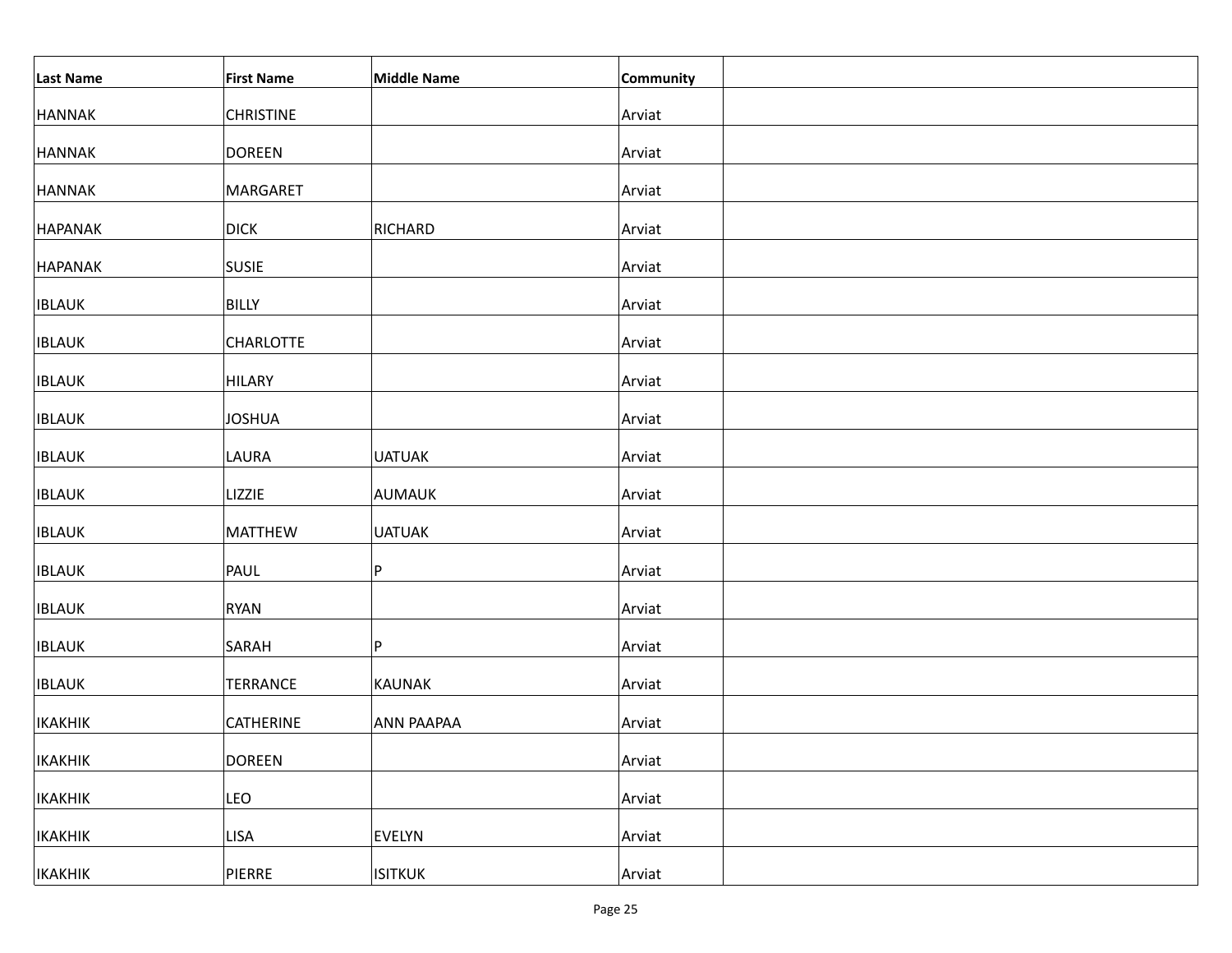| Last Name          | <b>First Name</b> | <b>Middle Name</b> | Community |  |
|--------------------|-------------------|--------------------|-----------|--|
| <b>IKAKHIK</b>     | ROMEO             |                    | Arviat    |  |
| <b>IKAKHIK</b>     | SUSAN             | N                  | Arviat    |  |
| <b>ILLNIK</b>      | ANDY              |                    | Arviat    |  |
| <b>ILLNIK</b>      | <b>JADEN</b>      |                    | Arviat    |  |
| <b>ILLNIK</b>      | JOSE              |                    | Arviat    |  |
| <b>ILLNIK</b>      | LIZ               | <b>AAK</b>         | Arviat    |  |
| <b>ILLNIK</b>      | MICHAEL           |                    | Arviat    |  |
| <b>ILLNIK</b>      | MICHELLE          | SP                 | Arviat    |  |
| <b>ILLNIK</b>      | ROXY              |                    | Arviat    |  |
| <b>ILLNIK</b>      | SHARON            | <b>EMIKTOUT</b>    | Arviat    |  |
|                    | ALVIN             | <b>JOHN</b>        | Arviat    |  |
| <b>ILLUNGIAYOK</b> |                   |                    |           |  |
| <b>ILLUNGIAYOK</b> | ANDY              |                    | Arviat    |  |
| <b>ILLUNGIAYOK</b> | BERNADETTE        |                    | Arviat    |  |
| <b>ILLUNGIAYOK</b> | <b>CLAUDE</b>     |                    | Arviat    |  |
| <b>ILLUNGIAYOK</b> | DANIEL            | O                  | Arviat    |  |
| <b>ILLUNGIAYOK</b> | DANNY             | <b>OLLIE</b>       | Arviat    |  |
| <b>ILLUNGIAYOK</b> | DAVID             |                    | Arviat    |  |
| <b>ILLUNGIAYOK</b> | ELEANORA          | ANIRNIQ            | Arviat    |  |
| <b>ILLUNGIAYOK</b> | GELA              |                    | Arviat    |  |
| ILLUNGIAYOK        | GERMAINE          | 0                  | Arviat    |  |
| <b>ILLUNGIAYOK</b> | GLANDINA          | S.                 | Arviat    |  |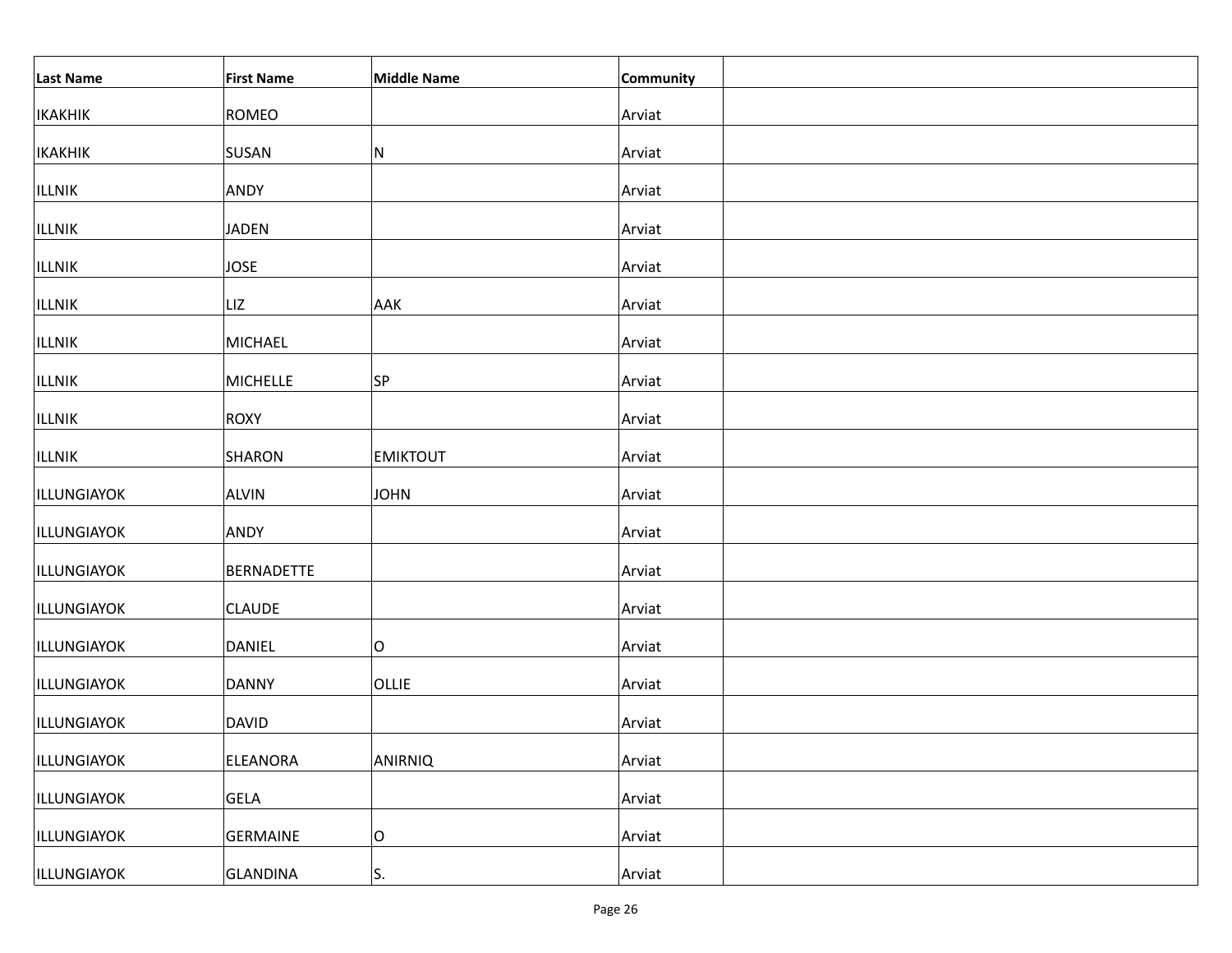| Last Name          | <b>First Name</b> | <b>Middle Name</b> | Community |  |
|--------------------|-------------------|--------------------|-----------|--|
| <b>ILLUNGIAYOK</b> | <b>JOEL</b>       |                    | Arviat    |  |
| <b>ILLUNGIAYOK</b> | <b>JOHN</b>       | PADDY              | Arviat    |  |
| <b>ILLUNGIAYOK</b> | <b>LEONIE</b>     | D                  | Arviat    |  |
| <b>ILLUNGIAYOK</b> | <b>MARIA</b>      |                    | Arviat    |  |
| ILLUNGIAYOK        | RASHINA           |                    | Arviat    |  |
| ILLUNGIAYOK        | RONNIE            |                    | Arviat    |  |
|                    |                   |                    |           |  |
| ILLUNGIAYOK        | <b>TERENTIA</b>   |                    | Arviat    |  |
| <b>ILLUNGIAYOK</b> | <b>TROY</b>       | AKSAKJUAK          | Arviat    |  |
| ILLUNGIAYOK        | ZACHARIAH         | K                  | Arviat    |  |
| <b>INEROLUK</b>    | <b>MARISSA</b>    |                    | Arviat    |  |
| INNUKSUK           | <b>EMILY</b>      | <b>EDITH</b>       | Arviat    |  |
| INNUKSUK           | <b>SEPORAH</b>    |                    | Arviat    |  |
| <b>IOOTNA</b>      | <b>BOBBY</b>      |                    | Arviat    |  |
| <b>IOOTNA</b>      | <b>BRENTNEY</b>   | N                  | Arviat    |  |
| <b>IOOTNA</b>      | <b>CELINA</b>     |                    | Arviat    |  |
| <b>IOOTNA</b>      | <b>EDWARD</b>     | ANAPAK             | Arviat    |  |
| <b>IOOTNA</b>      | PETER             | <b>OLIBUK</b>      | Arviat    |  |
| <b>IOOTNA</b>      | <b>ROSIE</b>      |                    | Arviat    |  |
| <b>IPPIAK</b>      | GARY              | AKUTTUQ            | Arviat    |  |
| <b>IRKOK</b>       | ABRAHAM           | ULAYOK K.          | Arviat    |  |
| <b>IRKOK</b>       | AMOS              | KANAKULUK          | Arviat    |  |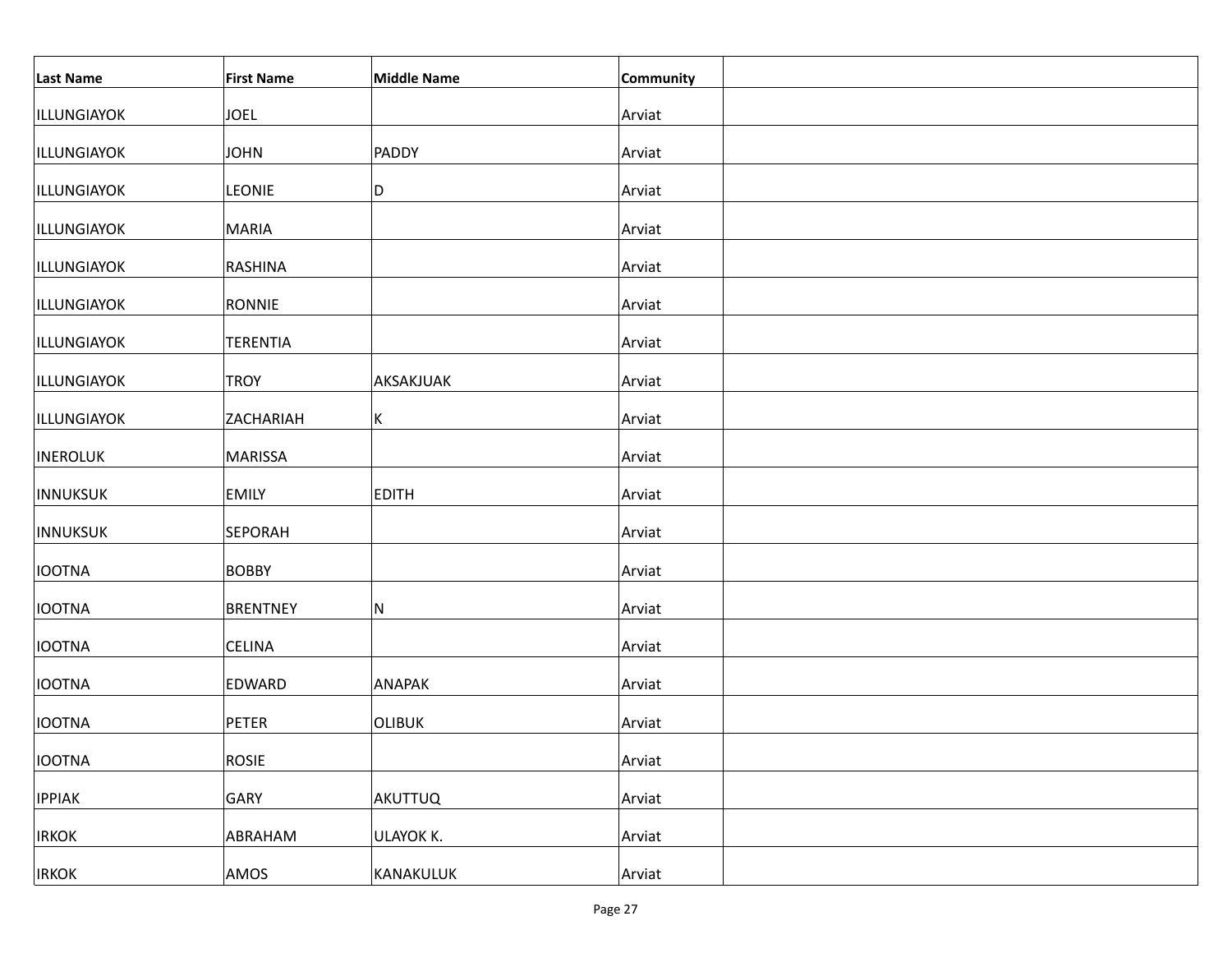| Last Name     | <b>First Name</b> | <b>Middle Name</b> | Community |  |
|---------------|-------------------|--------------------|-----------|--|
| <b>IRKOK</b>  | ANCILLA           | <b>AUPAQ</b>       | Arviat    |  |
| <b>IRKOK</b>  | DARRAN            |                    | Arviat    |  |
| <b>IRKOK</b>  | <b>DORIANNA</b>   |                    | Arviat    |  |
| <b>IRKOK</b>  | ELIZABETH         | ANGATAK            | Arviat    |  |
| <b>IRKOK</b>  | GLENN             | PISUYUI            | Arviat    |  |
|               |                   |                    |           |  |
| <b>IRKOK</b>  | <b>JACK</b>       | ILLUNGIAK          | Arviat    |  |
| <b>IRKOK</b>  | LEO               | E                  | Arviat    |  |
| <b>IRKOK</b>  | LOUIS JR          | <b>IRKOK</b>       | Arviat    |  |
| <b>IRKOK</b>  | LOUIS SR          | KASALUAK           | Arviat    |  |
| <b>IRKOK</b>  | <b>MARTHA</b>     | <b>OWBIK</b>       | Arviat    |  |
| <b>IRKOK</b>  | <b>WAYNE</b>      | KUNUK              | Arviat    |  |
| <b>IRKSUK</b> | ARSENE            |                    | Arviat    |  |
| <b>IRKSUK</b> | <b>BILLY</b>      | A                  | Arviat    |  |
| <b>IRKSUK</b> | <b>DOMINIC</b>    | KUKIYAUT           | Arviat    |  |
| <b>IRKSUK</b> | GERARD            |                    | Arviat    |  |
| <b>IRKSUK</b> | <b>JASON</b>      |                    | Arviat    |  |
| <b>IRKSUK</b> | <b>JESSICA</b>    |                    | Arviat    |  |
| <b>IRKSUK</b> | LEONARD           |                    | Arviat    |  |
| <b>IRKSUK</b> | LEVI              |                    | Arviat    |  |
| <b>IRKSUK</b> | PAUL              | K                  | Arviat    |  |
| <b>IRKSUK</b> | PAUL JR           | <b>IRQSAK</b>      | Arviat    |  |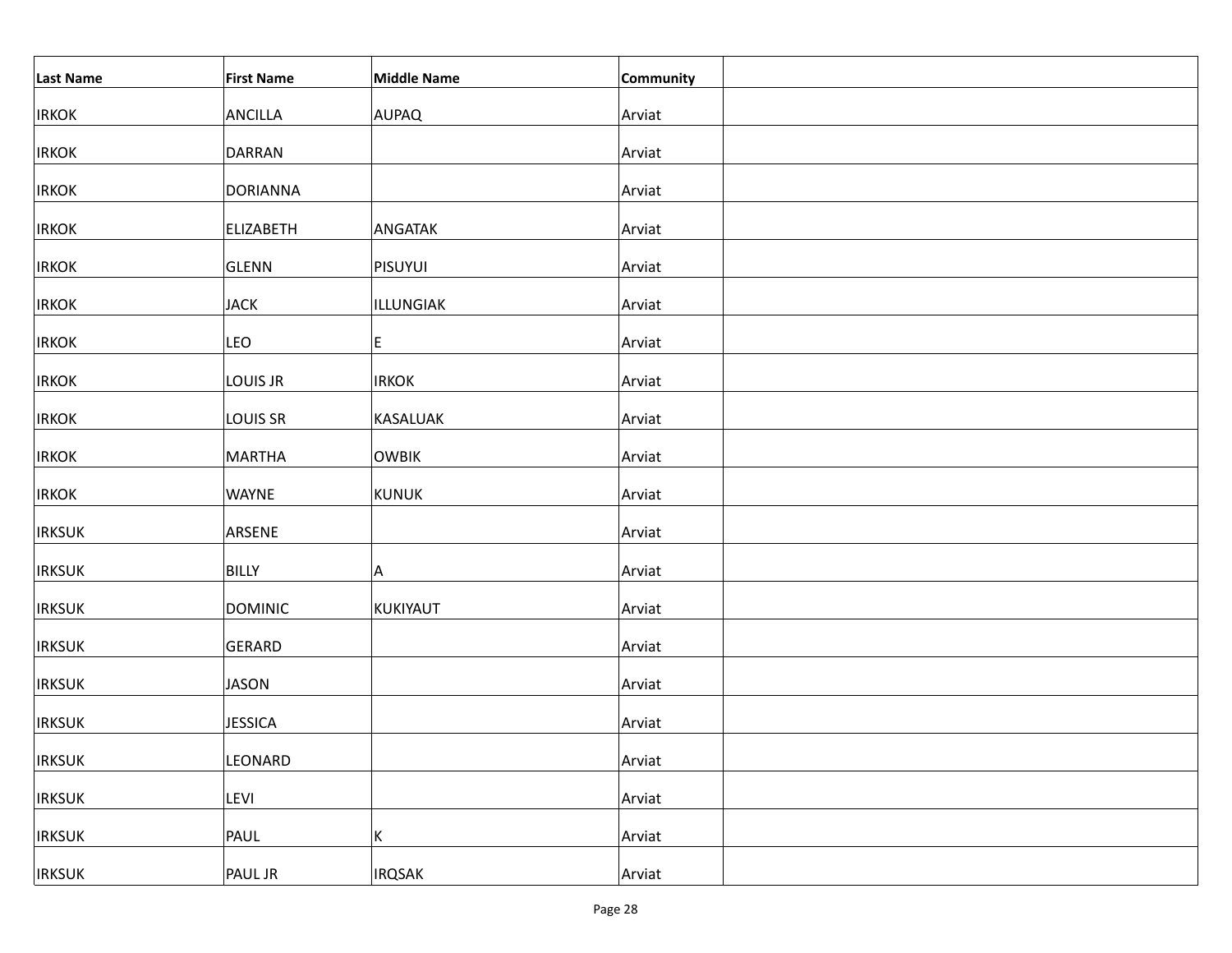| Last Name       | <b>First Name</b> | <b>Middle Name</b> | Community |  |
|-----------------|-------------------|--------------------|-----------|--|
| <b>IRKSUK</b>   | RITA              |                    | Arviat    |  |
| <b>IRKSUK</b>   | SANDRA            |                    | Arviat    |  |
| <b>IRKSUK</b>   | <b>WILLIAM</b>    | DARREN             | Arviat    |  |
| <b>ISHALOOK</b> | <b>ALEX</b>       | A                  | Arviat    |  |
| <b>ISHALOOK</b> | ALFRED            | K.                 | Arviat    |  |
| <b>ISHALOOK</b> | AMANDA            | E                  | Arviat    |  |
|                 |                   |                    |           |  |
| <b>ISHALOOK</b> | ANDREA            | т                  | Arviat    |  |
| <b>ISHALOOK</b> | <b>ANNE ROSE</b>  |                    | Arviat    |  |
| <b>ISHALOOK</b> | BERNADETTE        |                    | Arviat    |  |
| <b>ISHALOOK</b> | <b>CLEMENT</b>    |                    | Arviat    |  |
| <b>ISHALOOK</b> | DIDGI             |                    | Arviat    |  |
| <b>ISHALOOK</b> | DYLAN             |                    | Arviat    |  |
| <b>ISHALOOK</b> | GWENDALYNE        | HANNAH             | Arviat    |  |
| <b>ISHALOOK</b> | HELEN             |                    | Arviat    |  |
| <b>ISHALOOK</b> | <b>JANET</b>      | E.                 | Arviat    |  |
| <b>ISHALOOK</b> | JIMMY             | KASIMEE            | Arviat    |  |
| <b>ISHALOOK</b> | JOE JR            |                    | Arviat    |  |
| <b>ISHALOOK</b> | JOE SR            | <b>OOTOONIE</b>    | Arviat    |  |
| <b>ISHALOOK</b> | KATHY             |                    | Arviat    |  |
| <b>ISHALOOK</b> | KEELY             |                    | Arviat    |  |
| <b>ISHALOOK</b> | MARTHA            | A                  | Arviat    |  |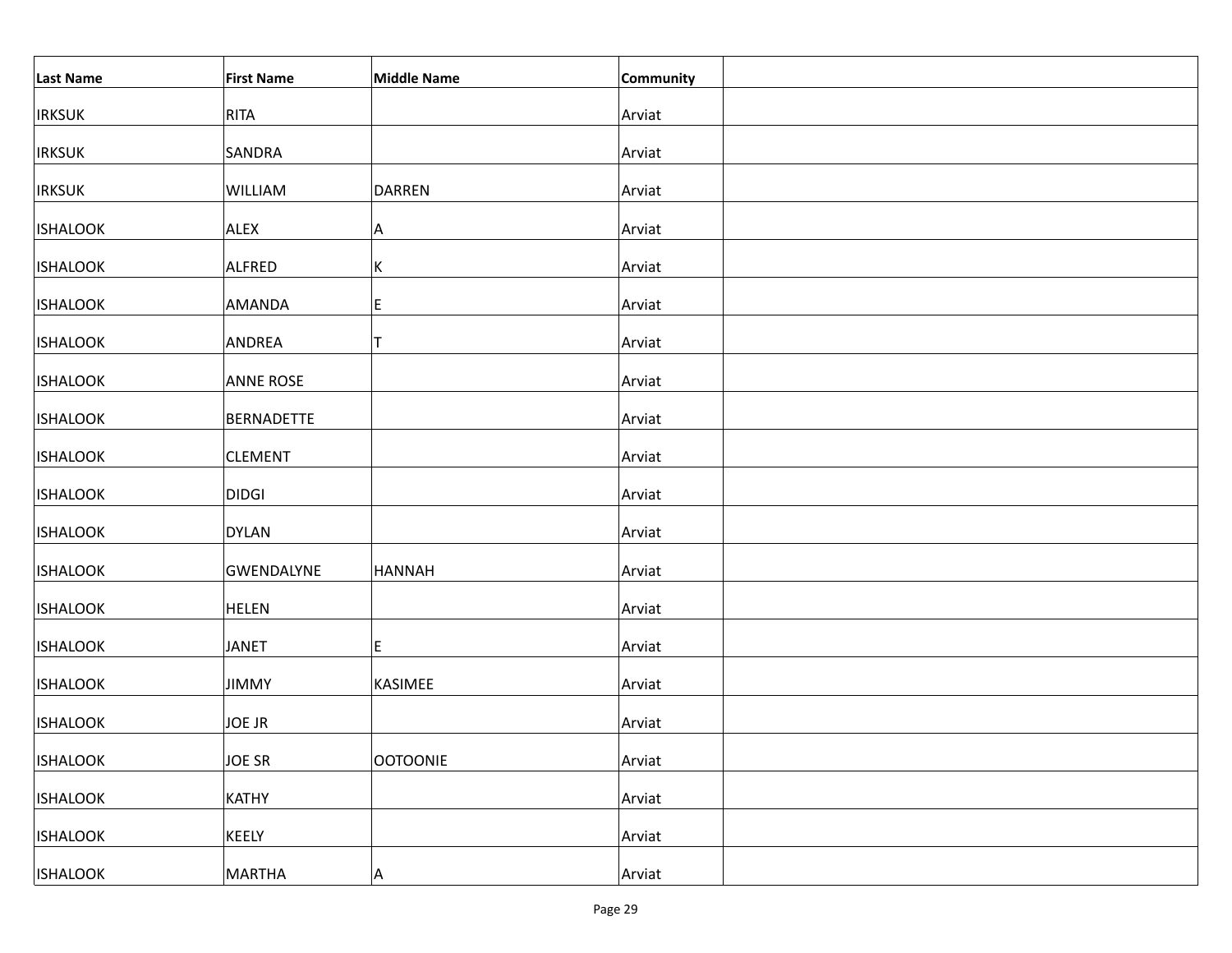| Last Name        | <b>First Name</b> | <b>Middle Name</b> | Community |  |
|------------------|-------------------|--------------------|-----------|--|
| <b>ISHALOOK</b>  | ROY               | KASLAK             | Arviat    |  |
| <b>ISHALOOK</b>  | <b>THERESA</b>    | KANAKAJUAK         | Arviat    |  |
| <b>ISHALOOK</b>  | <b>VICTORIA</b>   | <b>FAITH I.</b>    | Arviat    |  |
| <b>ISLUANIK</b>  | ANNIE             |                    | Arviat    |  |
| <b>ISLUANIK</b>  | <b>CYNTHIA</b>    |                    | Arviat    |  |
|                  |                   |                    |           |  |
| <b>ISLUANIK</b>  | DAMIAN            |                    | Arviat    |  |
| <b>ISLUANIK</b>  | <b>JOHNNY</b>     | KUGAK              | Arviat    |  |
| <b>ISLUANIK</b>  | MARY              | <b>ATUK</b>        | Arviat    |  |
| <b>ISLUANIK</b>  | NOAH              | PAUNGAT            | Arviat    |  |
| <b>ISSAKIARK</b> | AARON             | PANINGAYAK         | Arviat    |  |
| <b>ISSAKIARK</b> | ATTANASIE         |                    | Arviat    |  |
| <b>ISSAKIARK</b> | <b>CELINA</b>     |                    | Arviat    |  |
| <b>ISSAKIARK</b> | <b>CHRISTINA</b>  |                    | Arviat    |  |
| <b>ISSAKIARK</b> | <b>EDITH</b>      | KIGLIQLIQ HOWMIK   | Arviat    |  |
| <b>ISSAKIARK</b> | FAITH             |                    | Arviat    |  |
| <b>ISSAKIARK</b> | GABRIEL           |                    | Arviat    |  |
| <b>ISSAKIARK</b> | <b>INNUSAR</b>    | NIAQURLUK KAYURYUK | Arviat    |  |
| <b>ISSAKIARK</b> | JAMES             | WILLIAM            | Arviat    |  |
| <b>ISSAKIARK</b> | JEANNIE           |                    | Arviat    |  |
| <b>ISSAKIARK</b> | JUANITA           | JULIA              | Arviat    |  |
| <b>ISSAKIARK</b> | KEENAN            |                    | Arviat    |  |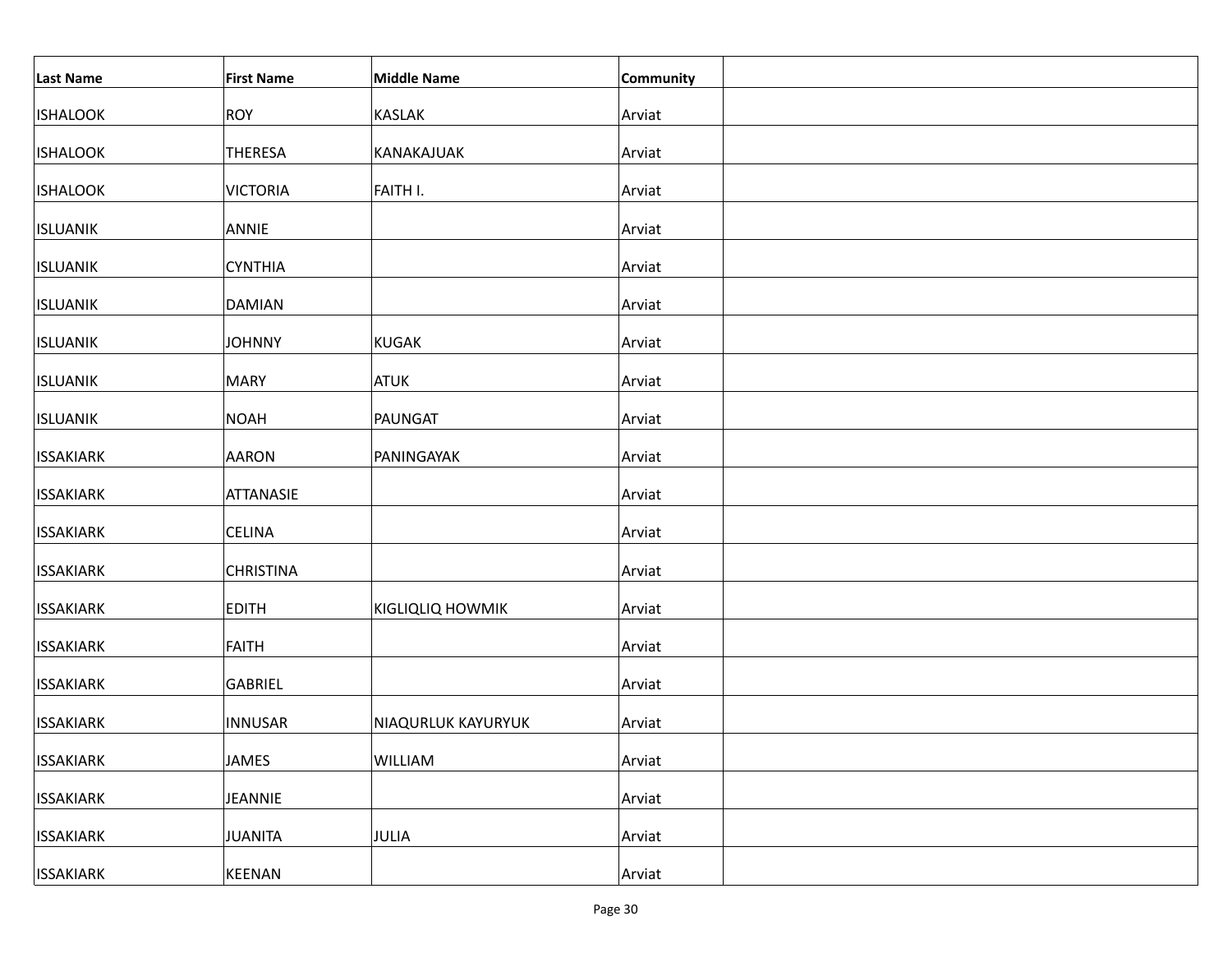| Last Name             | <b>First Name</b> | <b>Middle Name</b> | Community |  |
|-----------------------|-------------------|--------------------|-----------|--|
| <b>ISSAKIARK</b>      | LARRY             | KUUKULUK           | Arviat    |  |
| <b>ISSAKIARK</b>      | <b>LAWRENCE</b>   |                    | Arviat    |  |
| <b>ISSAKIARK</b>      | MADELINE          |                    | Arviat    |  |
| <b>ISSAKIARK</b>      | <b>NICOLE</b>     |                    | Arviat    |  |
| <b>ISSAKIARK</b>      | OSCAR             |                    | Arviat    |  |
| ISSAKIARK-BAKER       | <b>SIMONA</b>     |                    | Arviat    |  |
| ISSAKIARK-COPLAND     | <b>DUDLEY</b>     |                    | Arviat    |  |
|                       |                   |                    |           |  |
| ISSAKIARK-COPLAND     | PAULINE           |                    | Arviat    |  |
| ISSUMARTARJUAK        | LUCY-LYNN         | PANIOYALOK         | Arviat    |  |
| ISSUMATARDJUAK        | <b>LUDOVIC</b>    | ONERK              | Arviat    |  |
| ISSUMATARDJUAK        | MARY              | SIKIKAUT           | Arviat    |  |
| ISSUMATARDJUAK        | <b>MATTHEW</b>    | SIMGARK            | Arviat    |  |
| ISSUMATARDJUAK        | MICHAEL           | ONERK              | Arviat    |  |
| <b>ISSUMATARDJUAK</b> | <b>NICHOLAS</b>   | ILLUNGIAK          | Arviat    |  |
| ISSUMATARDJUAK        | <b>THOMAS</b>     | <b>PAMEOK</b>      | Arviat    |  |
| ISSUMATARJUAK         | <b>LINDA</b>      | KIHIKIK            | Arviat    |  |
|                       |                   |                    |           |  |
| ISSUMATARJUAK         | LISA-MARIE        | <b>ATKAT</b>       | Arviat    |  |
| ISSUMATARJUAK         | <b>LOUISA</b>     | AKIKSHOUT          | Arviat    |  |
| ISSUMATARJUAK         | <b>MARY ANNE</b>  | <b>ATKAT</b>       | Arviat    |  |
| ISSUMATARJUAK         | MIRANDA           | <b>IYAK</b>        | Arviat    |  |
| ISSUMATARJUAK         | PAULIE            |                    | Arviat    |  |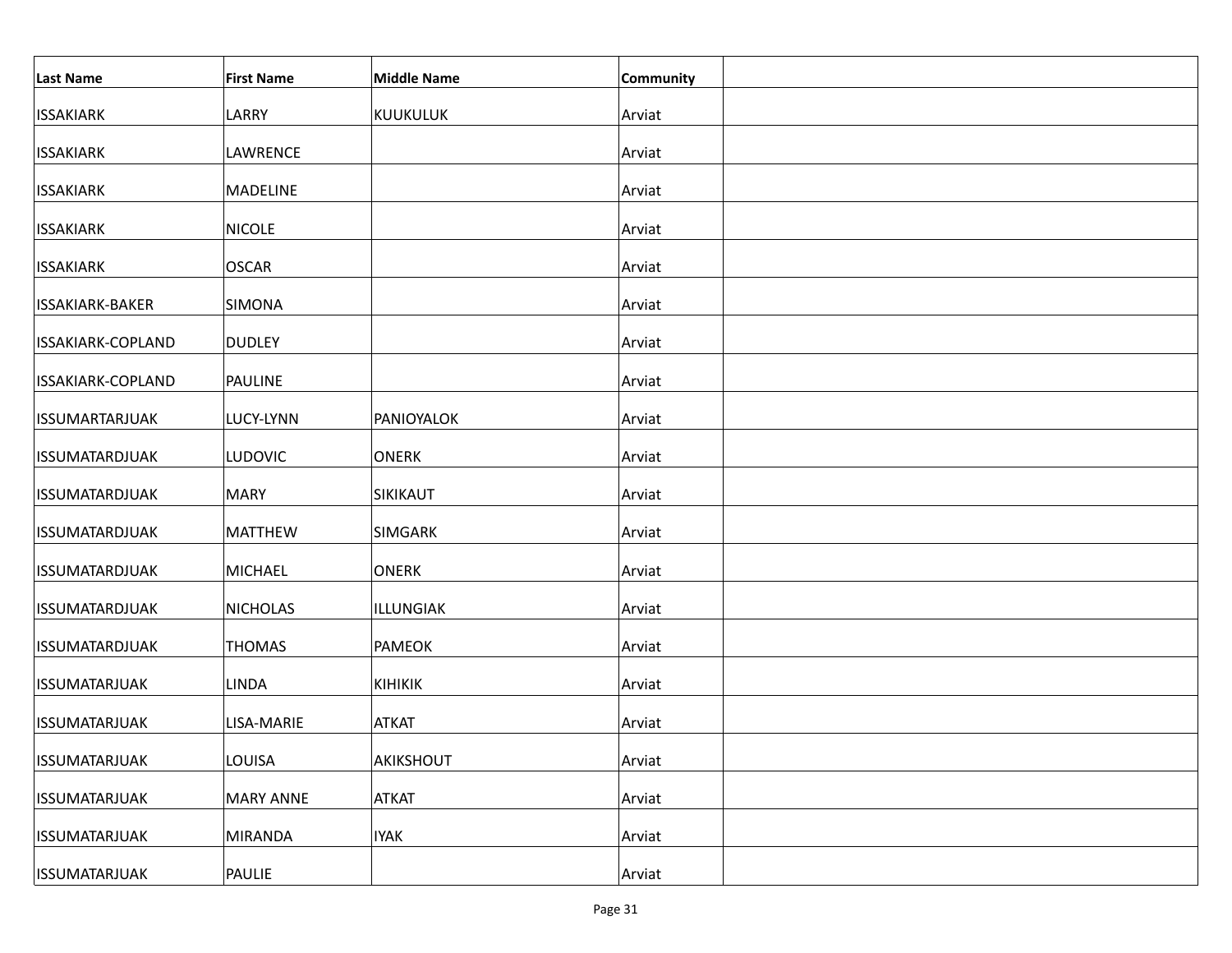| Last Name       | <b>First Name</b> | <b>Middle Name</b>    | Community |  |
|-----------------|-------------------|-----------------------|-----------|--|
| ISSUMATARJUAK   | PAULIE JR.        | ULIBAK                | Arviat    |  |
| ISSUMATARJUAK   | <b>TIMOTHY</b>    |                       | Arviat    |  |
| IVUNERYUK       | AARON             | ANGASAQ               | Arviat    |  |
| IVUNIRJUK       | ARMAND            |                       | Arviat    |  |
| IVUNIRJUK       | <b>CHRISTINE</b>  |                       | Arviat    |  |
| IVUNIRJUK       | DANIEL            | KATSUAK               | Arviat    |  |
|                 |                   |                       |           |  |
| IVUNIRJUK       | <b>DEBORAH</b>    |                       | Arviat    |  |
| IVUNIRJUK       | <b>JASMINE</b>    | KAUMAYAK              | Arviat    |  |
| IVUNIRJUK       | <b>LEONIE</b>     |                       | Arviat    |  |
| IVUNIRJUK       | MICHAEL           |                       | Arviat    |  |
| IVUNIRJUK       | NELLIE            | MOKYUNIK              | Arviat    |  |
| IVUNIRJUK       | RENE              | AGGARK                | Arviat    |  |
| IVUNIRJUK       | <b>ROSIE</b>      | <b>OTUK</b>           | Arviat    |  |
| IVUNIRJUK       | <b>SAMANTHA</b>   |                       | Arviat    |  |
| IVUNIRJUK       | SAMSON            |                       | Arviat    |  |
| IVUNIRJUK       | <b>SAMUEL</b>     |                       | Arviat    |  |
| IVUNIRJUK       | SHERRY-ROSE       | ANGATAAK              | Arviat    |  |
| IVUNIRJUK       | <b>SIMON</b>      | SIGYARIAK             | Arviat    |  |
| IVUNIRJUK       | <b>TIMOTHY</b>    | <b>ARUAK MIKPIGAK</b> | Arviat    |  |
| <b>JOSEPHIE</b> | JULIA             | <b>TIKTAK</b>         | Arviat    |  |
| <b>JOSEPHIE</b> | RACHEL            | OKATSIAK              | Arviat    |  |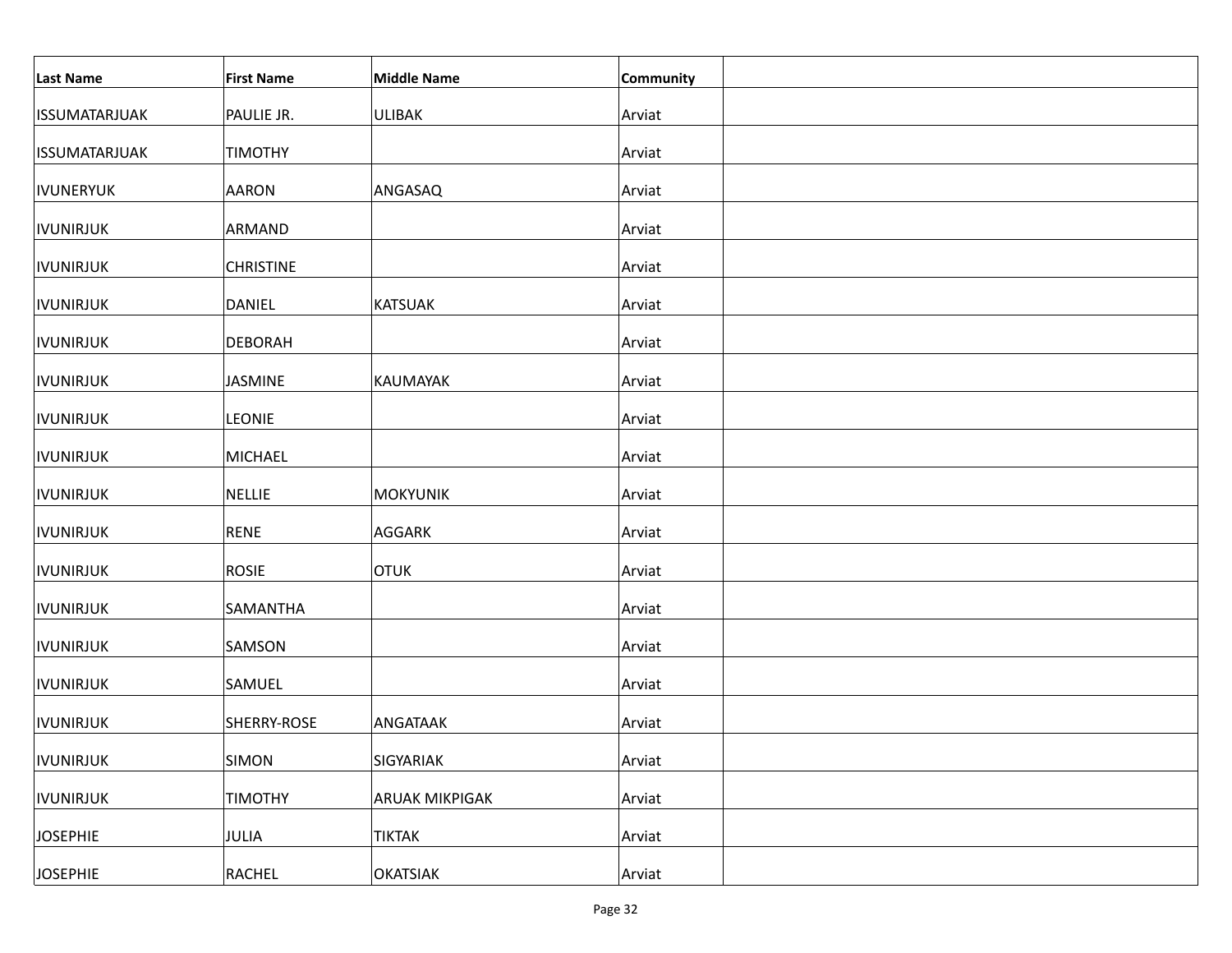| Last Name       | <b>First Name</b>  | <b>Middle Name</b> | Community |
|-----------------|--------------------|--------------------|-----------|
| <b>JOSEPHIE</b> | <b>SIMONIE</b>     | ALAINGA LYTA JR.   | Arviat    |
| KAAYAK          | <b>KEVIN</b>       | <b>KEITH AK</b>    | Arviat    |
| KABLUITOK       | <b>BARBARA JR.</b> | KABLUITOK          | Arviat    |
| KABLUTSIAK      | APRIL              |                    | Arviat    |
| KABLUTSIAK      | <b>CATHERINE</b>   |                    | Arviat    |
| KABLUTSIAK      | <b>CAYLA</b>       |                    | Arviat    |
| KABLUTSIAK      | <b>CHANTEL</b>     | <b>HATTIE</b>      | Arviat    |
| KABLUTSIAK      | DANIEL             |                    | Arviat    |
| KABLUTSIAK      | <b>DENISE</b>      |                    | Arviat    |
| KABLUTSIAK      | <b>FRANCINE</b>    |                    | Arviat    |
| KABLUTSIAK      | <b>JACKSON</b>     | <b>TAGAK</b>       | Arviat    |
| KABLUTSIAK      | <b>JAMIE</b>       | NANOOK             | Arviat    |
| KABLUTSIAK      | <b>JOSEPH</b>      |                    | Arviat    |
| KABLUTSIAK      | KATRINA            | <b>QUASSA</b>      | Arviat    |
| KABLUTSIAK      | <b>KRISTEN</b>     |                    | Arviat    |
| KABLUTSIAK      | <b>KYLE JAMES</b>  | <b>TOOMA</b>       | Arviat    |
| KABLUTSIAK      | LORRAINE A.        | <b>UNAINUK</b>     | Arviat    |
| KABLUTSIAK      | MARY               |                    | Arviat    |
| KABLUTSIAK      | MICHAELA           |                    | Arviat    |
| KABLUTSIAK      | NORMA-JEAN         |                    | Arviat    |
| KABLUTSIAK      | PATRICIA           | JUDITH             | Arviat    |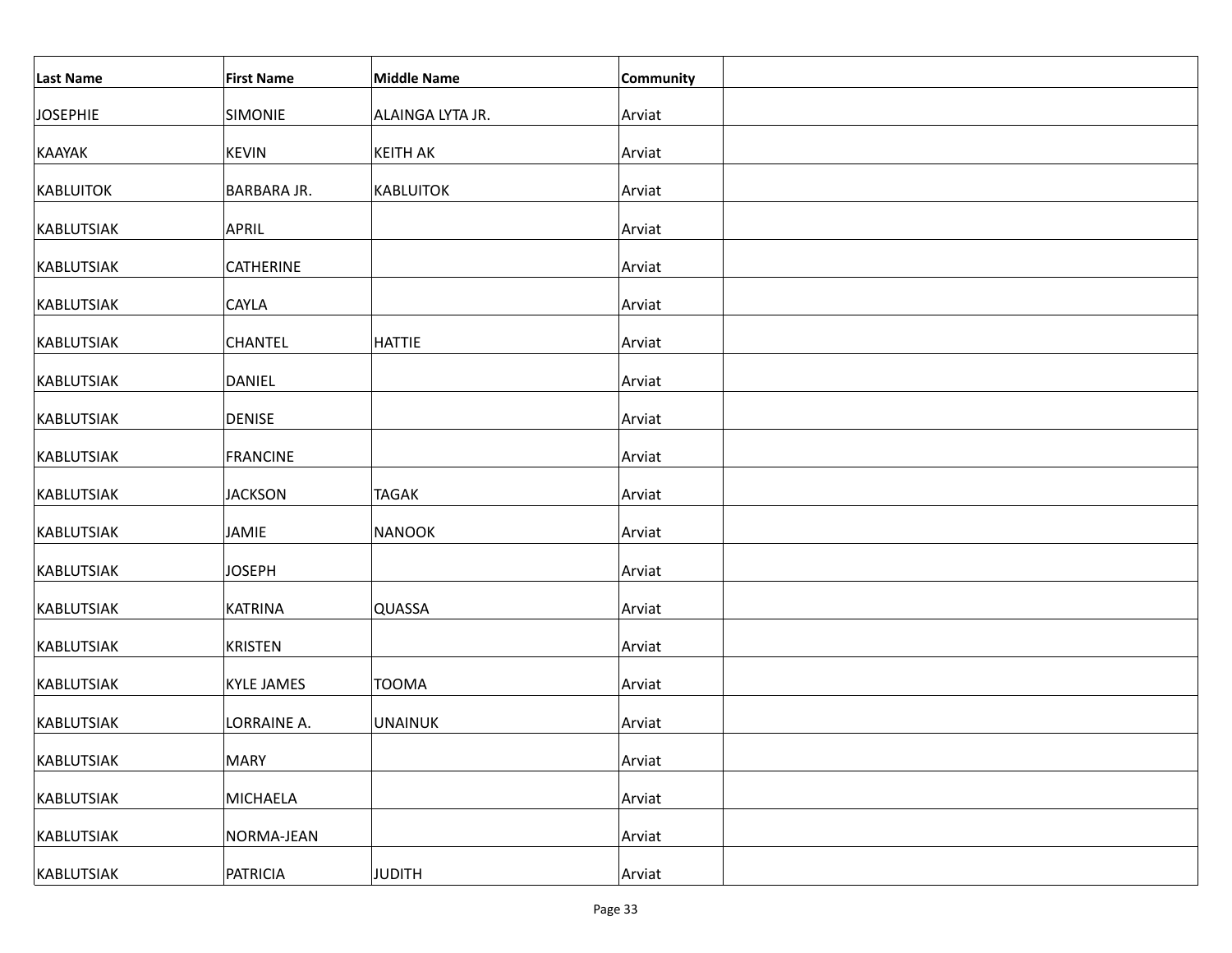| Last Name  | <b>First Name</b> | <b>Middle Name</b> | Community |  |
|------------|-------------------|--------------------|-----------|--|
| KABLUTSIAK | PAUL              |                    | Arviat    |  |
| KABLUTSIAK | QUINTON-CHAD      | ANGAYAK            | Arviat    |  |
| KABLUTSIAK | <b>SEAN</b>       |                    | Arviat    |  |
| KABLUTSIAK | <b>SYLVIA</b>     |                    | Arviat    |  |
| KABLUTSIAK | <b>VICKY</b>      | ULUADLUAK          | Arviat    |  |
| KABVITOK   | <b>ALBINA</b>     | <b>IKERTAK</b>     | Arviat    |  |
| KABVITOK   | <b>LUCIEN</b>     | QAVIYUQ            | Arviat    |  |
| KABVITOK   | <b>THOMAS</b>     | KUSUGAK            | Arviat    |  |
| KADJUK     | AMBER             |                    | Arviat    |  |
|            |                   | <b>IKAKHIK</b>     |           |  |
| KADJUK     | <b>ASHTON</b>     |                    | Arviat    |  |
| KADJUK     | MADISON           | <b>QAVIAYAK</b>    | Arviat    |  |
| KADJUK     | SHERLYN           |                    | Arviat    |  |
| KADLAK     | <b>GEORGE</b>     |                    | Arviat    |  |
| KADLAK     | <b>JOSHUA</b>     |                    | Arviat    |  |
| KADLAK     | KAYRENE           |                    | Arviat    |  |
| KADLAK     | MARY              |                    | Arviat    |  |
| KAKAHMEE   | ABRAHAM           |                    | Arviat    |  |
| KAKAHMEE   | <b>ERNIE</b>      |                    | Arviat    |  |
|            |                   |                    |           |  |
| KALASERK   | APRIL             |                    | Arviat    |  |
| KALASERK   | JASA              |                    | Arviat    |  |
| KALLUAK    | <b>CRYSTAL</b>    |                    | Arviat    |  |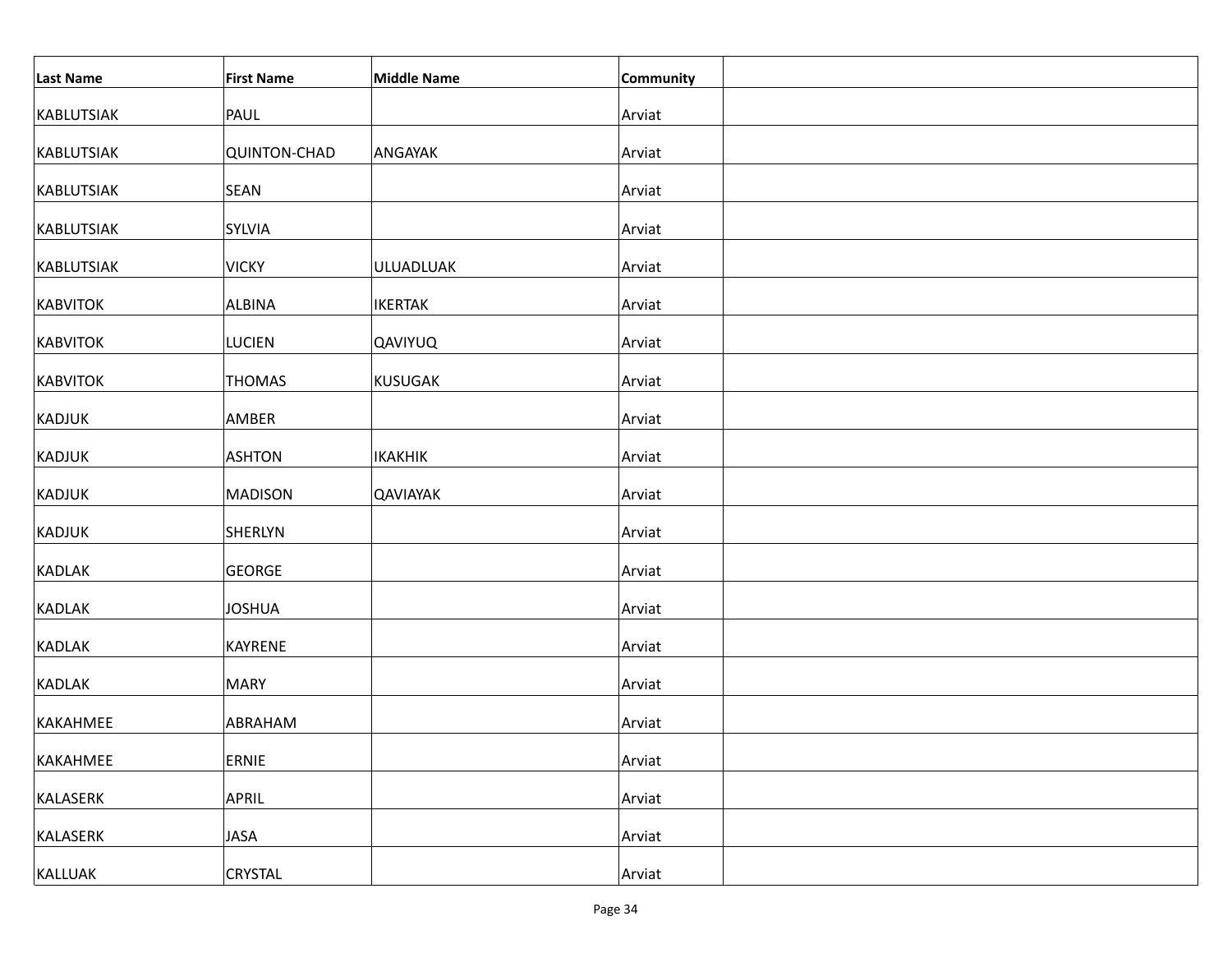| Last Name | <b>First Name</b> | <b>Middle Name</b>     | Community |  |
|-----------|-------------------|------------------------|-----------|--|
| KALLUAK   | <b>KEVIN</b>      |                        | Arviat    |  |
| KALLUAK   | <b>LORI</b>       | Q                      | Arviat    |  |
| KALLUAK   | MEGAN             |                        | Arviat    |  |
| KALLUAK   | ROSE              | <b>CADENCE</b>         | Arviat    |  |
| KALLUAK   | <b>SHANNON</b>    |                        | Arviat    |  |
| KALLUAK   | <b>TRAVIS</b>     |                        | Arviat    |  |
| KALLUAK   | VENESSA           | <b>LEONIE</b>          | Arviat    |  |
| KALUDJAK  | ALEXANDRA         |                        | Arviat    |  |
| KALUDJAK  | <b>EMILY</b>      | <b>AUPAAQ PAGVIK</b>   | Arviat    |  |
| KALUDJAK  | <b>JESSIE</b>     | MISHERALAK             | Arviat    |  |
| KALUDJAK  | <b>JOCELYN</b>    | SUKULUK                | Arviat    |  |
| KALUDJAK  | KAINE             |                        | Arviat    |  |
| KALUDJAK  | KIRSTEN           | ALAITTUQ               | Arviat    |  |
| KALUDJAK  | <b>LUCY</b>       | N.                     | Arviat    |  |
| KALUDJAK  | PARIS             | KOWMUK                 | Arviat    |  |
| KALUDJAK  | PETER             | ANGOO                  | Arviat    |  |
| KALUDJAK  | PETER JR          | <b>AKLUNAAQ ANULIK</b> | Arviat    |  |
| KANAYOK   | PAUL JR           |                        | Arviat    |  |
| KANAYOK   | <b>SEBASTIAN</b>  | T.                     | Arviat    |  |
| KARETAK   | <b>CHARLOTTE</b>  | ANGUTAUTUQ             | Arviat    |  |
| KARETAK   | <b>ELIZABETH</b>  | N                      | Arviat    |  |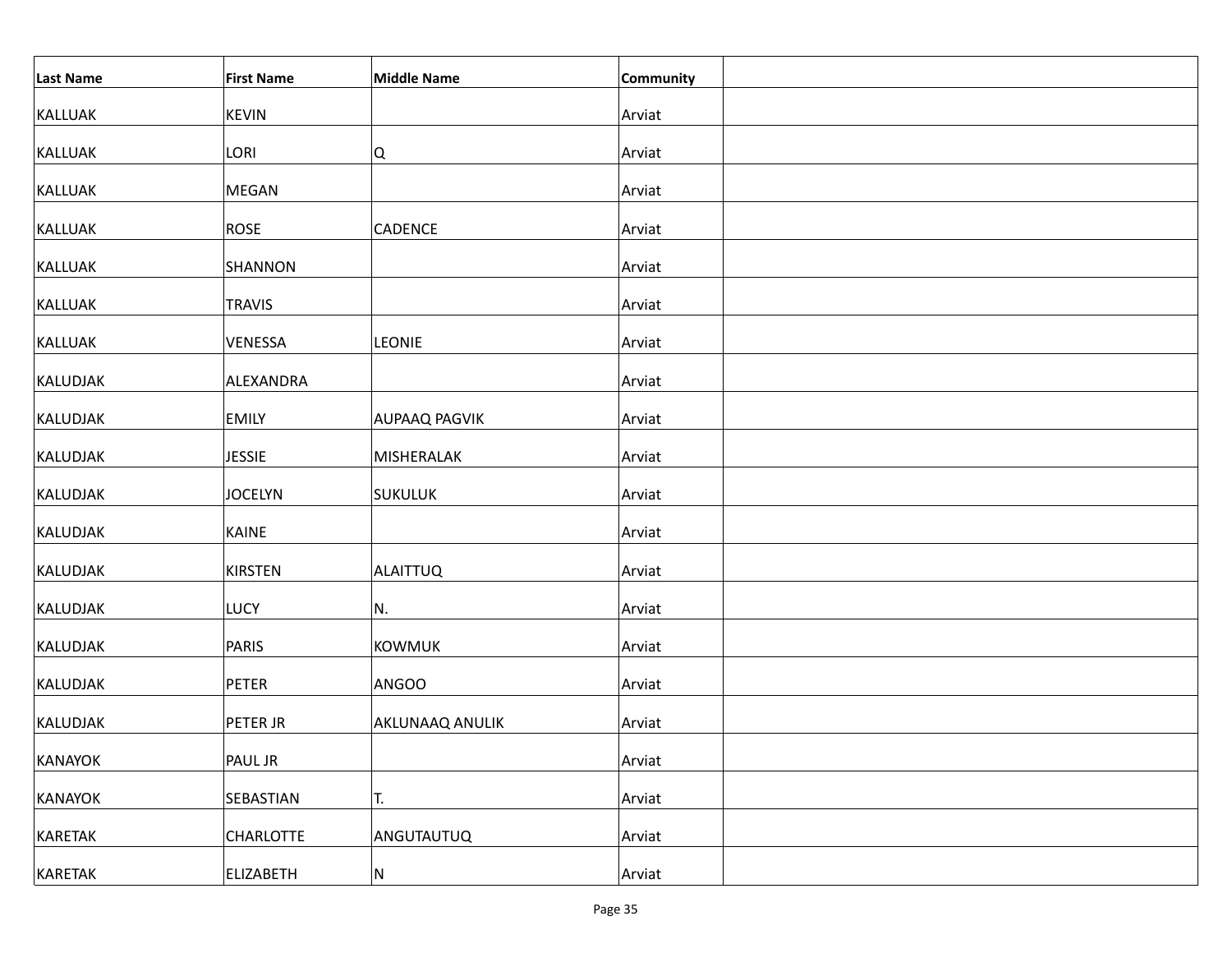| Last Name       | <b>First Name</b> | <b>Middle Name</b> | Community |  |
|-----------------|-------------------|--------------------|-----------|--|
| KARETAK         | <b>HALLAUK</b>    |                    | Arviat    |  |
| KARETAK         | <b>JOE JR</b>     | NAPAYOK OWINGAYAK  | Arviat    |  |
| KARETAK         | <b>JOE SR</b>     | KAJAARJUAQ         | Arviat    |  |
| KARETAK         | KESHA             | NUVVIJAQ           | Arviat    |  |
| KARETAK         | KUKIK             |                    | Arviat    |  |
| KARETAK         | LORI              |                    | Arviat    |  |
| KARETAK         | RHODA             | AKPALIAPIK         | Arviat    |  |
| KARETAK         | <b>ROBERT</b>     | AUPAAQ             | Arviat    |  |
| KARETAK         | SAMUEL            | AUGAARJUK          | Arviat    |  |
| KARETAK         | <b>SUSAN</b>      | TULUGANGNAQ        | Arviat    |  |
|                 |                   |                    |           |  |
| KARETAK         | <b>UUKKUALUK</b>  | JOE STERLING       | Arviat    |  |
| KARETAK-LINDELL | NANCY             |                    | Arviat    |  |
| KARLAK          | <b>CECILIA</b>    |                    | Arviat    |  |
| KARLAK          | DAVID JR          | <b>KAI KAI</b>     | Arviat    |  |
| KARLAK          | <b>DAVID SR</b>   |                    | Arviat    |  |
| KARLAK          | <b>JACOB</b>      | <b>OTUK</b>        | Arviat    |  |
| KARLAK          | <b>JANET</b>      |                    | Arviat    |  |
| KARLAK          | KELLY             |                    | Arviat    |  |
| KARLAK          | <b>NICK</b>       |                    | Arviat    |  |
| KARLAK          | ROBERT            |                    | Arviat    |  |
| KARLAK          | <b>TARA</b>       |                    | Arviat    |  |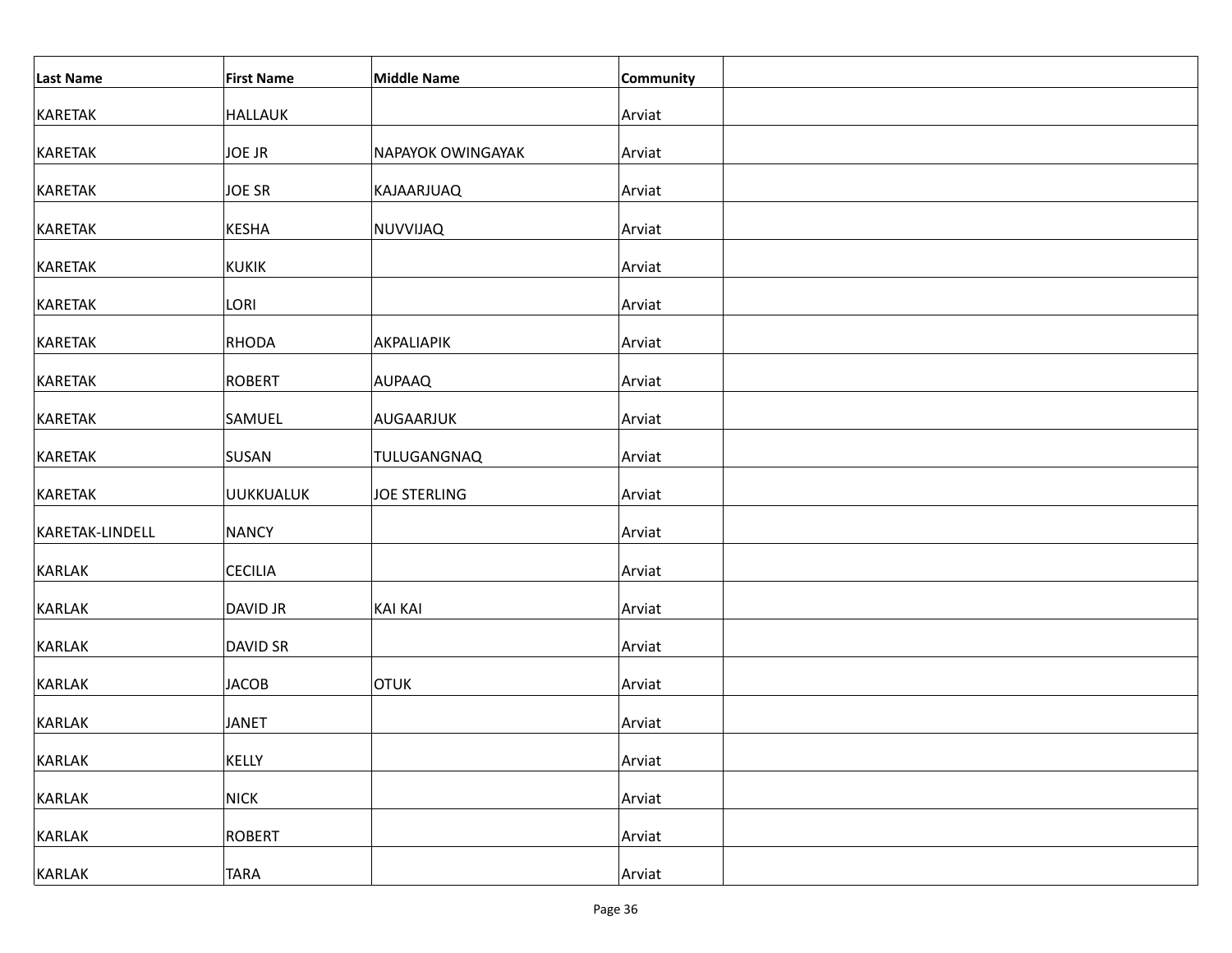| Last Name | <b>First Name</b> | <b>Middle Name</b> | Community |  |
|-----------|-------------------|--------------------|-----------|--|
| KASUK     | JOE               |                    | Arviat    |  |
| KATSUAK   | ABBEY-ROSE        |                    | Arviat    |  |
| KATSUAK   | DONOVAN           | N                  | Arviat    |  |
| KATSUAK   | MARK              | NANAUK             | Arviat    |  |
| KATSUAK   | MARY-JANE         |                    | Arviat    |  |
| KATSUAK   | <b>SEEPA</b>      |                    | Arviat    |  |
| KATSUAK   | <b>SIMON</b>      |                    | Arviat    |  |
| KAUGAYOK  | TINA              |                    | Arviat    |  |
| KAVIOK    | <b>ALOOPA</b>     | MUKYUNGNIK         | Arviat    |  |
| KAVIOK    | <b>BRAYDEN</b>    |                    | Arviat    |  |
| KAVIOK    | JILLIAN           | <b>HOWMIK</b>      | Arviat    |  |
| KAVIOK    | <b>JOHNNY</b>     |                    | Arviat    |  |
| KAVIOK    | JOHNNY JR         |                    | Arviat    |  |
| KAVIOK    | <b>JOSEPH</b>     | <b>IVITARUQ</b>    | Arviat    |  |
| KAVIOK    | <b>LINDA</b>      | A                  | Arviat    |  |
| KAVIOK    | LUCY              |                    | Arviat    |  |
| KAVIOK    | LUTIE             |                    | Arviat    |  |
| KAVIOK    | MELINDA           |                    | Arviat    |  |
| KAVIOK    | RAMON             | K.                 | Arviat    |  |
| KAVIOK    | RHONDA            |                    | Arviat    |  |
| KAVIOK    | RICHARD           | KOPANUAK           | Arviat    |  |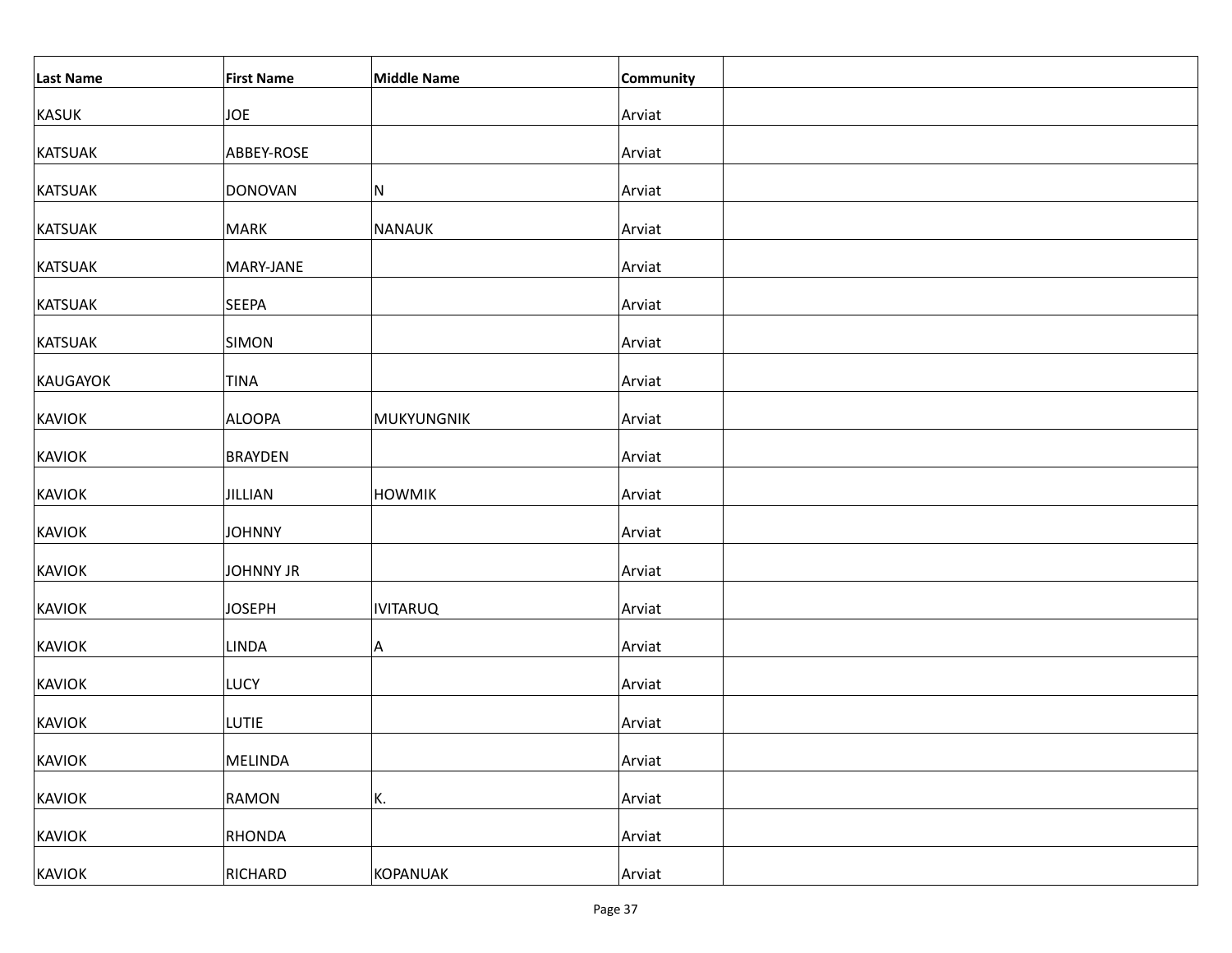| Last Name   | <b>First Name</b> | <b>Middle Name</b> | Community |  |
|-------------|-------------------|--------------------|-----------|--|
| KAVIOK      | <b>RUTH</b>       | S.                 | Arviat    |  |
| KAVIOK      | <b>VAYDA</b>      |                    | Arviat    |  |
| KEEPSEEYUK  | <b>STEVEN</b>     |                    | Arviat    |  |
| KIBLAKOOT   | MOSES             | ALIQTIKSAQ         | Arviat    |  |
| KIDLAPIK    | <b>EVA</b>        |                    | Arviat    |  |
| KIDLAPIK    | GORDY             | QUASA              | Arviat    |  |
| KIDLAPIK    | <b>JOANASSIE</b>  |                    | Arviat    |  |
| KIDLAPIK    | <b>JORDY</b>      |                    | Arviat    |  |
|             |                   |                    |           |  |
| KIDLAPIK    | <b>LINDSEY</b>    |                    | Arviat    |  |
| KIDLAPIK    | MARY              | A                  | Arviat    |  |
| KIDLAPIK    | MOLLY             | PITAUTUQ           | Arviat    |  |
| KIDLAPIK    | <b>OCEAN</b>      | <b>ROSE TAQTAQ</b> | Arviat    |  |
| KIGUSIUTNAK | AMANDA            |                    | Arviat    |  |
| KIGUSIUTNAK | ANNIE             |                    | Arviat    |  |
| KIGUSIUTNAK | ANSON             | <b>ROSS</b>        | Arviat    |  |
| KIGUSIUTNAK | AUDREY            |                    | Arviat    |  |
| KIGUSIUTNAK | <b>CHARLIE</b>    |                    | Arviat    |  |
| KIGUSIUTNAK | <b>CHRISTINA</b>  |                    | Arviat    |  |
| KIGUSIUTNAK | DINO-VAUGHN       |                    | Arviat    |  |
| KIGUSIUTNAK | DONNA             |                    | Arviat    |  |
| KIGUSIUTNAK | DONNY             |                    | Arviat    |  |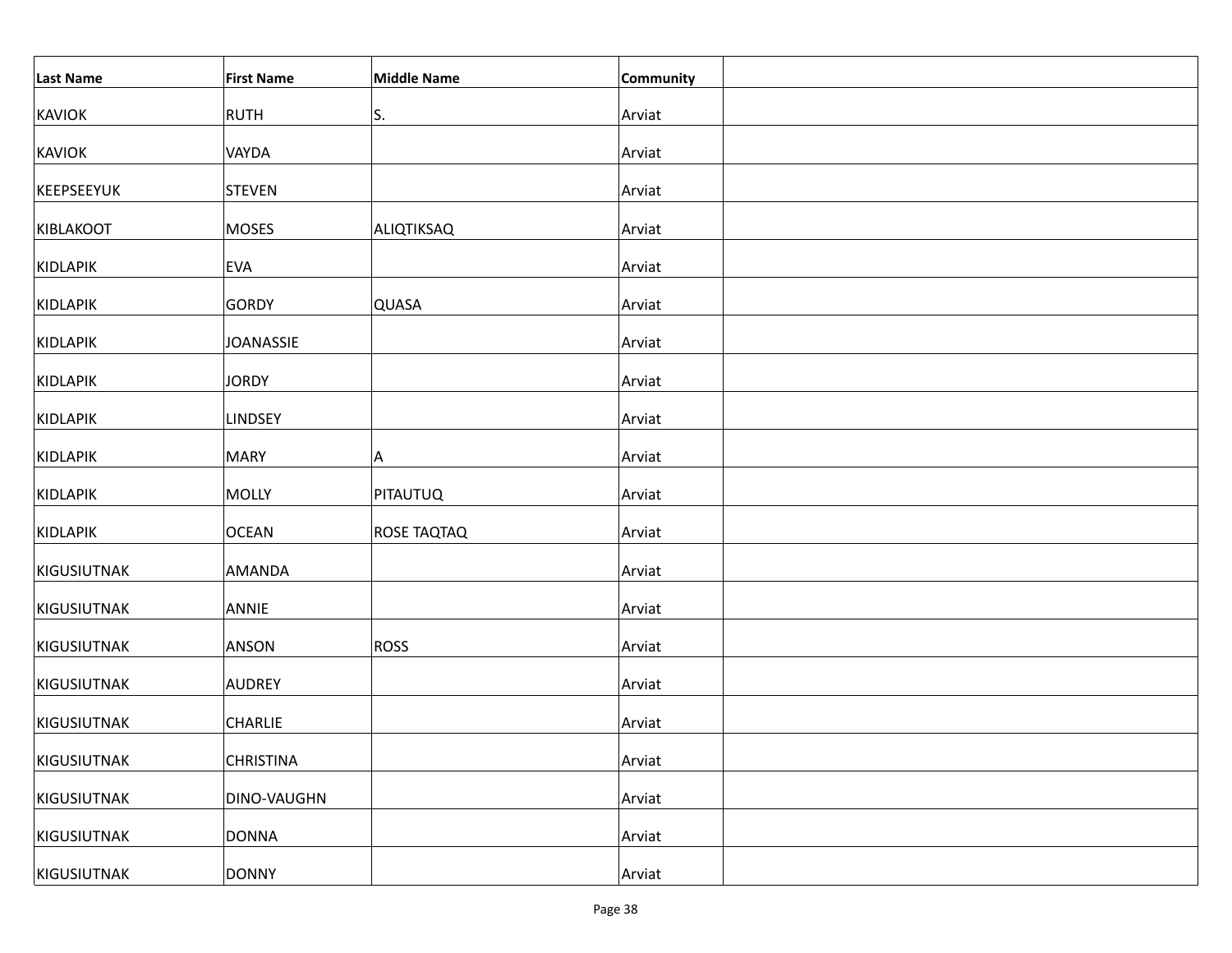| Last Name   | <b>First Name</b> | <b>Middle Name</b> | Community |  |
|-------------|-------------------|--------------------|-----------|--|
| KIGUSIUTNAK | <b>ELIZABETH</b>  |                    | Arviat    |  |
| KIGUSIUTNAK | <b>ERIC</b>       |                    | Arviat    |  |
| KIGUSIUTNAK | <b>JOHN</b>       | <b>MYLES</b>       | Arviat    |  |
| KIGUSIUTNAK | <b>JONATHAN</b>   |                    | Arviat    |  |
| KIGUSIUTNAK | <b>LEON</b>       |                    | Arviat    |  |
| KIGUSIUTNAK | MARCELLA          |                    | Arviat    |  |
| KIGUSIUTNAK | MARSHA            | K                  | Arviat    |  |
| KIGUSIUTNAK | MOSES             | PINGIQARYUK        | Arviat    |  |
| KIGUSIUTNAK | NAOMI             | K                  | Arviat    |  |
| KIGUSIUTNAK | PRISCILLA         |                    | Arviat    |  |
| KIGUSIUTNAK | SAMANTHA          |                    | Arviat    |  |
| KIGUSIUTNAK | <b>SEPHRA</b>     |                    | Arviat    |  |
| KIGUSIUTNAK | <b>STEVEN</b>     |                    | Arviat    |  |
| KIGUSIUTNAK | THERESA           |                    | Arviat    |  |
| KIGUSIUTNAK | WENDA             |                    | Arviat    |  |
| KIGUSIUTNAR | <b>BETTY</b>      | PATUNGUYAK         | Arviat    |  |
| KIGUSIUTNAR | JANET             |                    | Arviat    |  |
| KIGUSIUTNAR | JOLENE            | <b>DEBRA</b>       | Arviat    |  |
| KIGUSIUTNAR | KELLY             |                    | Arviat    |  |
| KIGUSIUTNAR | <b>LOUIS</b>      | P                  | Arviat    |  |
| KIGUSIUTNAR | PASHA             |                    | Arviat    |  |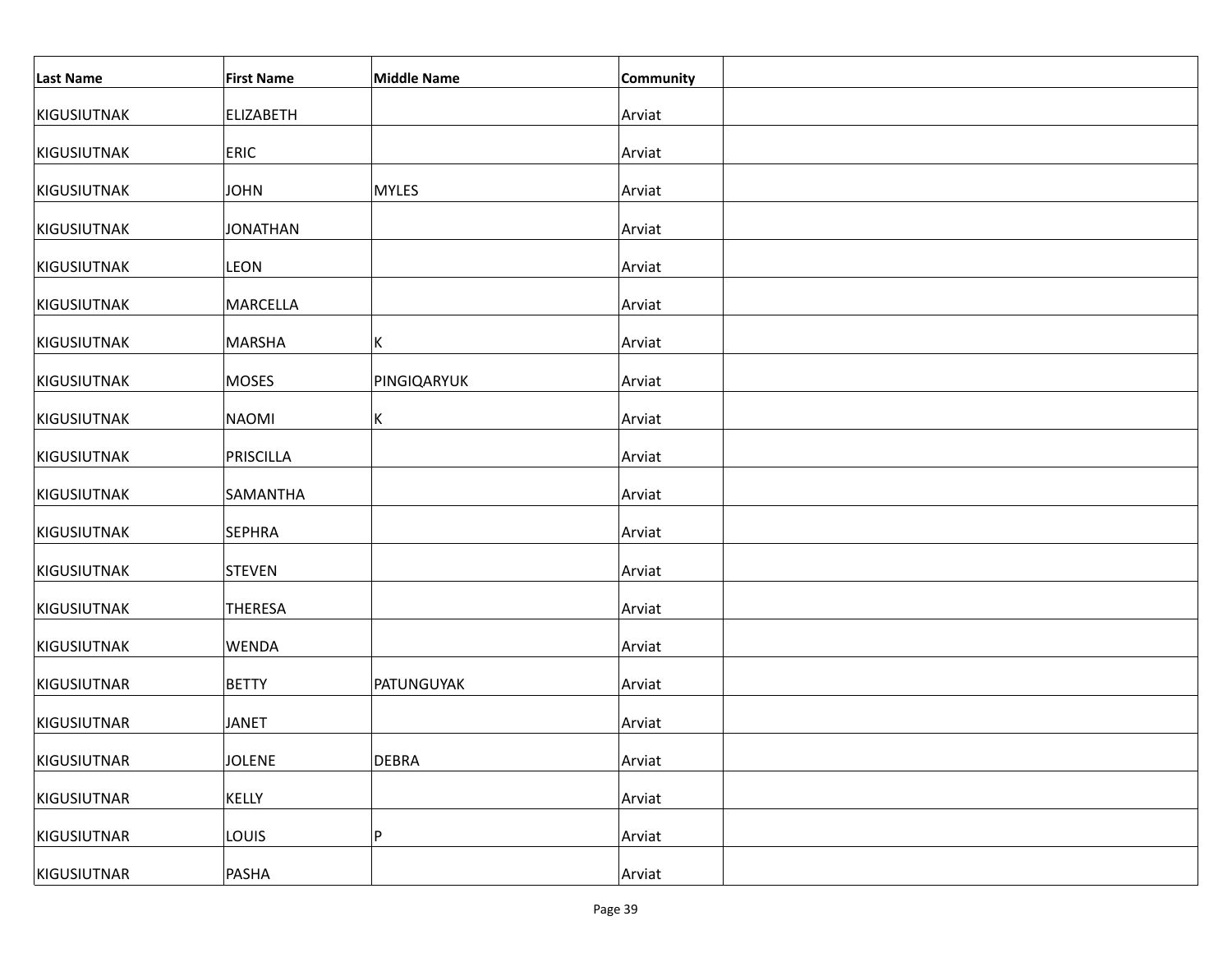| Last Name   | <b>First Name</b>   | <b>Middle Name</b> | Community |  |
|-------------|---------------------|--------------------|-----------|--|
| KIGUSIUTNAR | <b>TREVOR</b>       |                    | Arviat    |  |
| KINAK       | <b>BERNISE</b>      |                    | Arviat    |  |
| KINAK       | <b>CHERYL</b>       | н                  | Arviat    |  |
| KINAK       | <b>CORRIE</b>       | Κ                  | Arviat    |  |
| KINAK       | <b>DAVID</b>        | ISLUANIK           | Arviat    |  |
|             |                     |                    |           |  |
| KINAK       | <b>JACKSON</b>      |                    | Arviat    |  |
| KINAK       | JOANNE              |                    | Arviat    |  |
| KINAK       | <b>JONAH</b>        | Α                  | Arviat    |  |
| KINAK       | KATIE               | Α                  | Arviat    |  |
| KINAK       | MARINA              | PATTUNGUYAK        | Arviat    |  |
| KINAK       | MARK JR             |                    | Arviat    |  |
| KINAK       | NOAH                | P                  | Arviat    |  |
| KINAK       | NOLAN               | ANGNAUYAK          | Arviat    |  |
| KINAK       | ROBERT              |                    | Arviat    |  |
| KINAK       | <b>ROBERTA</b>      | A                  | Arviat    |  |
| KINAK       | <b>SHERRY</b>       |                    | Arviat    |  |
| KINAK       | <b>VIVIAN</b>       |                    | Arviat    |  |
| KING        | GARY                |                    | Arviat    |  |
| KING        | <b>GARY GLEN JR</b> | <b>TOOMA</b>       | Arviat    |  |
| KING        | <b>JACQUELINE</b>   |                    | Arviat    |  |
| KING        | KRISTY              | <b>LEONIE</b>      | Arviat    |  |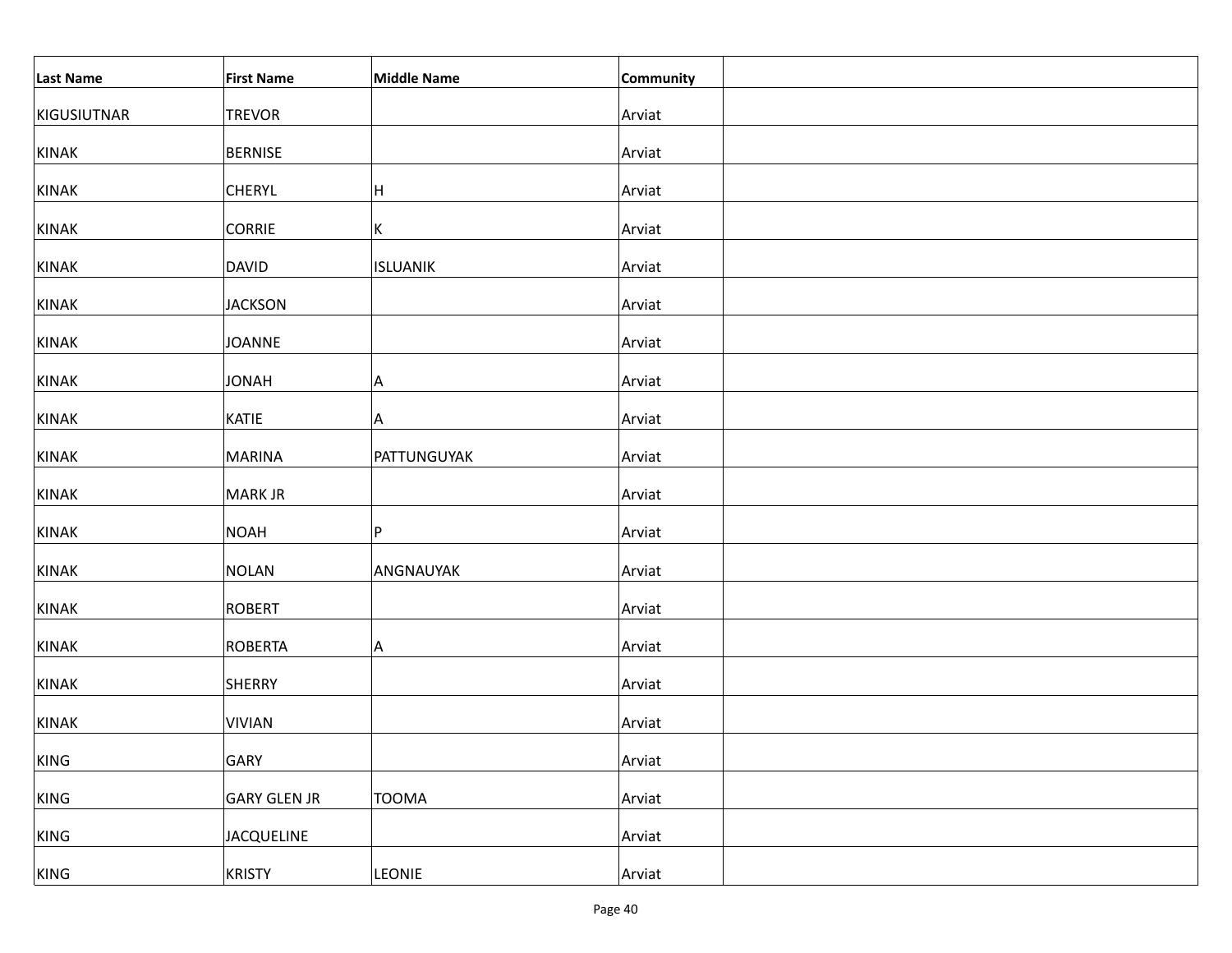| Last Name    | <b>First Name</b> | <b>Middle Name</b> | Community |  |
|--------------|-------------------|--------------------|-----------|--|
| KING         | RALPH             | SATEANA            | Arviat    |  |
| KING         | <b>TERRENCE</b>   | <b>SIULLUK</b>     | Arviat    |  |
| KING-AKAMMAK | <b>CRYSTAL</b>    |                    | Arviat    |  |
| KING-KUKSUK  | JUANITA           |                    | Arviat    |  |
| KINNIKSIE    | CASANDRA          |                    | Arviat    |  |
| KINNIKSIE    | <b>CECELIA</b>    |                    | Arviat    |  |
| KINNIKSIE    | CHARLENE          | KOWMAYAK           | Arviat    |  |
|              |                   |                    |           |  |
| KINNIKSIE    | CRISTALLINA       |                    | Arviat    |  |
| KINNIKSIE    | <b>JOSEPH</b>     | <b>QINURAT</b>     | Arviat    |  |
| KINNIKSIE    | LUKE              |                    | Arviat    |  |
| KINNIKSIE    | MARK              |                    | Arviat    |  |
| KINNIKSIE    | MARTHA            |                    | Arviat    |  |
| KINNIKSIE    | PAUL              | ARYAUT             | Arviat    |  |
| KINNIKSIE    | SHEILA            |                    | Arviat    |  |
| KIRKWA       | <b>JOHN</b>       |                    | Arviat    |  |
| KIRKWA       | MICHEAL           |                    | Arviat    |  |
| KIRKWA       | NORMAN            | UTTUK              | Arviat    |  |
| KIRKWA       | SHEILA            |                    | Arviat    |  |
|              |                   |                    |           |  |
| KOLIT        | BATHSHEBA         | ARNASUNJAQ         | Arviat    |  |
| KOLIT        | PAUL              |                    | Arviat    |  |
| KOLIT        | PAUL JR.          | POOKA              | Arviat    |  |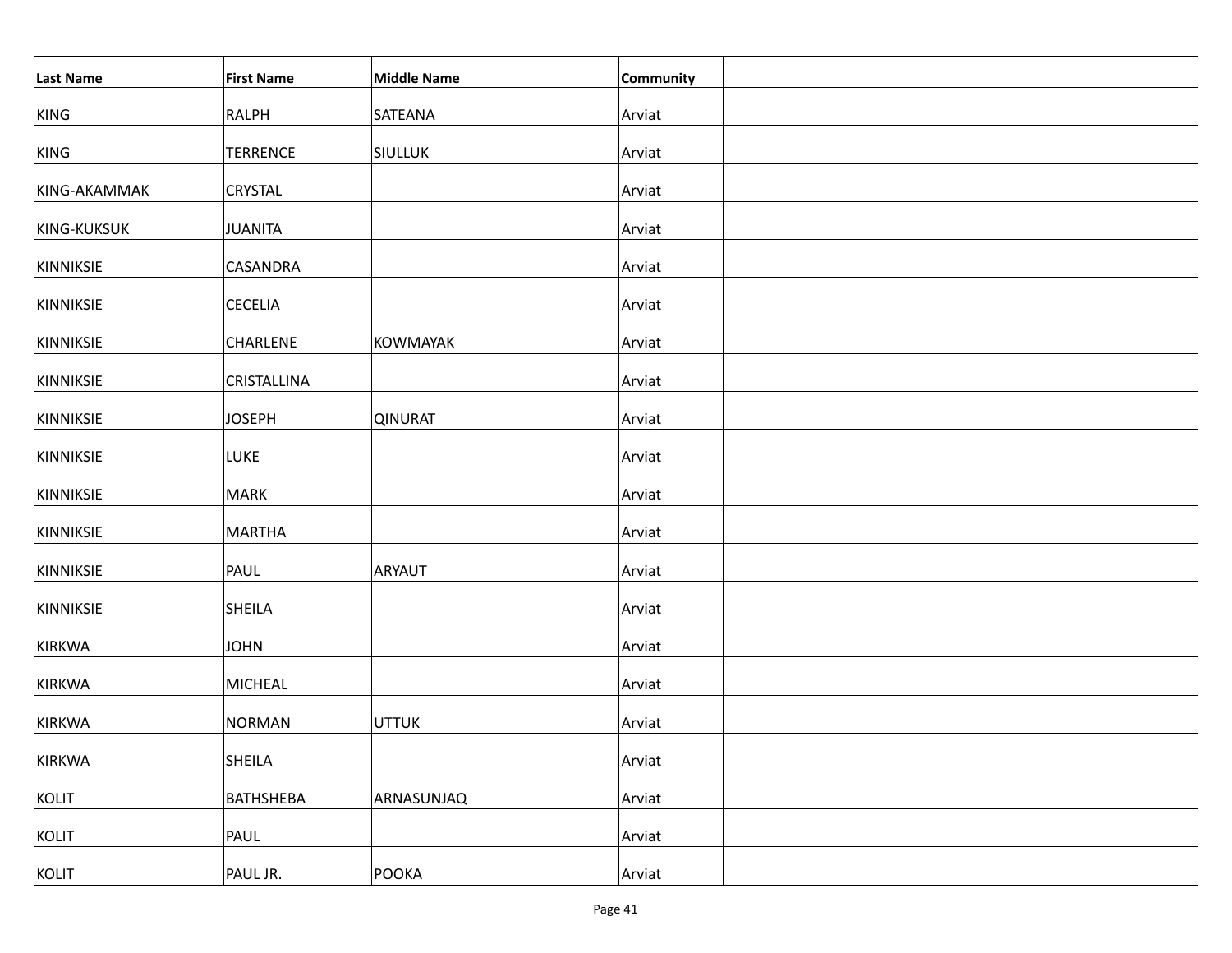| Last Name | <b>First Name</b> | <b>Middle Name</b>    | Community |  |
|-----------|-------------------|-----------------------|-----------|--|
| KOMAK     | ANNIE             | <b>NUNGNILK KOMAK</b> | Arviat    |  |
| KOMAK     | AUSTIN            | <b>ATKAK</b>          | Arviat    |  |
| KOMAK     | CHARMAINE         | ULAYOK                | Arviat    |  |
|           | <b>CRYSTAL</b>    | QASERQLASIAQ          |           |  |
| KOMAK     |                   |                       | Arviat    |  |
| KOMAK     | <b>ELIZABETH</b>  | TUNNUUT               | Arviat    |  |
| KOMAK     | GLYNIS            | ARNAYUINAK            | Arviat    |  |
| KOMAK     | <b>JACK</b>       | <b>NOEL</b>           | Arviat    |  |
| KOMAK     | <b>JACKIE</b>     |                       | Arviat    |  |
| KOMAK     | MARY              |                       | Arviat    |  |
| KOMAK     | NATALIE           | ROSE                  | Arviat    |  |
| KOMAK     | NOAH              | SIATALAAQ             | Arviat    |  |
| KOMAK     | <b>THOMAS</b>     |                       | Arviat    |  |
| KOMAK     | <b>YOLANDA</b>    | <b>TIKEETUK</b>       | Arviat    |  |
| KOMAK     | <b>ZACHARY</b>    |                       | Arviat    |  |
| KOMAKJUAK | AGNES             | NANOOK                | Arviat    |  |
| KOMAKJUAK | AMY               |                       | Arviat    |  |
| KOMAKJUAK | <b>BRENDA</b>     |                       | Arviat    |  |
| KOMAKJUAK | <b>CYRIL</b>      | ALAREAK               | Arviat    |  |
| KOMAKJUAK | DWAYNE            |                       | Arviat    |  |
| KOMAKJUAK | JACQUELINE        | <b>AQPA</b>           | Arviat    |  |
| KOMAKJUAK | JOEY              | PITTAU                | Arviat    |  |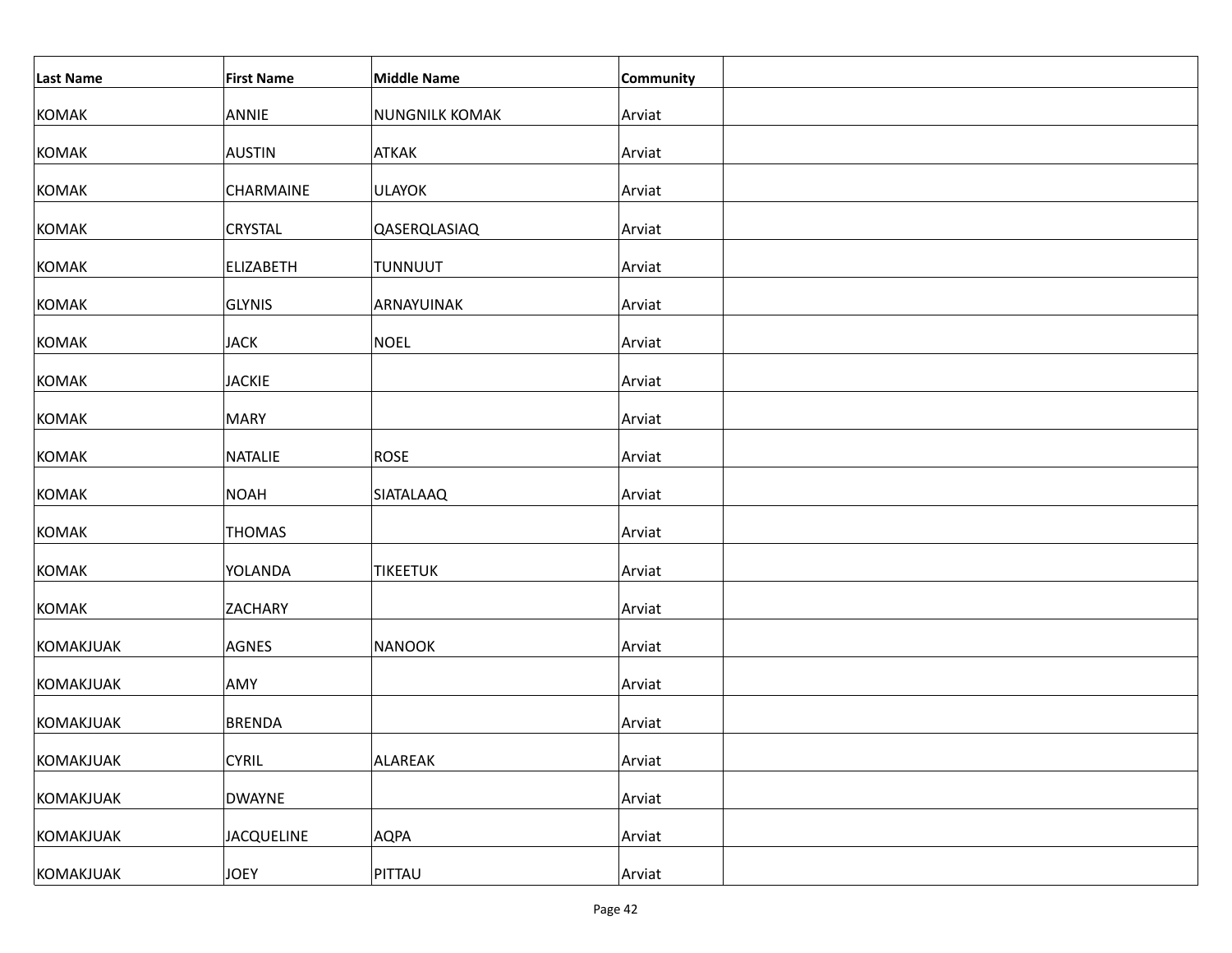| Last Name | <b>First Name</b>  | <b>Middle Name</b> | Community |  |
|-----------|--------------------|--------------------|-----------|--|
| KOMAKJUAK | <b>JOHN</b>        |                    | Arviat    |  |
| KOMAKJUAK | <b>LEONIE</b>      | AA.                | Arviat    |  |
| KOMAKJUAK | NATAASHA           | GRACE              | Arviat    |  |
| KOMAKJUAK | PATRICIA           |                    | Arviat    |  |
| KOMAKJUAK | <b>SADIE</b>       | 0                  | Arviat    |  |
| KOMAKJUAK | SAM                |                    | Arviat    |  |
|           |                    |                    |           |  |
| KOMAKJUAK | STANLEY            | <b>OTAYAK</b>      | Arviat    |  |
| KONEK     | <b>CALVIN</b>      | NANAUK             | Arviat    |  |
| KONEK     | <b>CHRISTOPHER</b> |                    | Arviat    |  |
| KONEK     | <b>CURTIS</b>      |                    | Arviat    |  |
| KONEK     | <b>ELIAS</b>       | P                  | Arviat    |  |
| KONEK     | <b>ELISHA</b>      | 0                  | Arviat    |  |
| KONEK     | <b>EMMA</b>        | l P                | Arviat    |  |
| KONEK     | <b>HELEN</b>       | AGGARTUK           | Arviat    |  |
| KONEK     | <b>JOCELYN</b>     |                    | Arviat    |  |
| KONEK     | <b>JOHNNY</b>      | <b>TIKIRK</b>      | Arviat    |  |
| KONEK     | PAUL               |                    | Arviat    |  |
| KONEK     | <b>REUBEN</b>      | PIPKANA            | Arviat    |  |
| KONEK     | ROXANNE            |                    | Arviat    |  |
| KONEK     | <b>SHEILA</b>      |                    | Arviat    |  |
| KONEK     | SUSAN              |                    | Arviat    |  |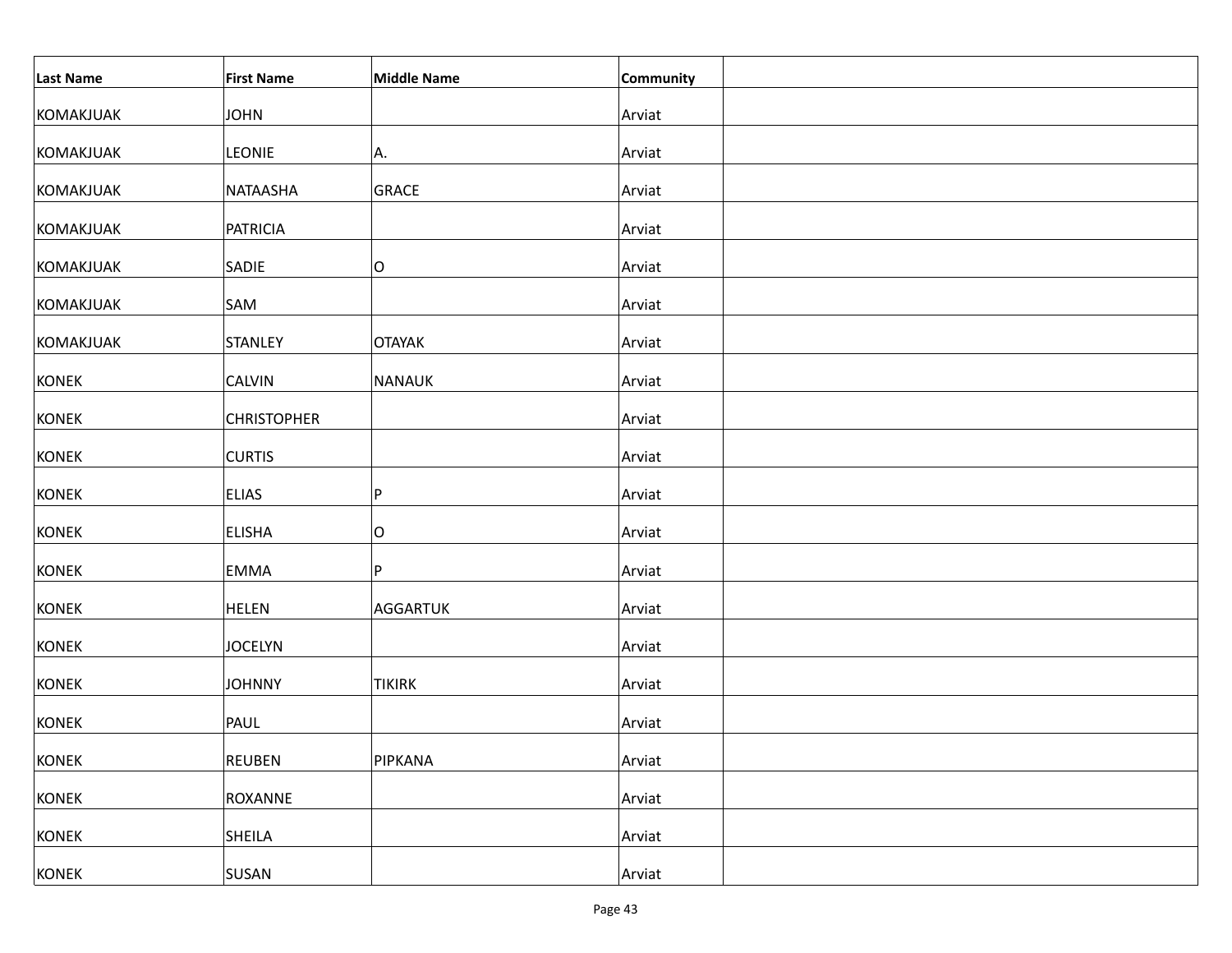| Last Name | <b>First Name</b> | <b>Middle Name</b> | Community |  |
|-----------|-------------------|--------------------|-----------|--|
| KOOKEYOK  | <b>LEO</b>        | ULAYOK             | Arviat    |  |
| KOOKEYUK  | PAULA             |                    | Arviat    |  |
| KOOKEYUK  | <b>TIMOTHY</b>    |                    | Arviat    |  |
| KOOMAK    | ANNA              | O                  | Arviat    |  |
| KOOMAK    | <b>CARISSA</b>    | т                  | Arviat    |  |
|           |                   |                    |           |  |
| KOOMAK    | <b>ELIZABETH</b>  | <b>EYAK</b>        | Arviat    |  |
| KOOMAK    | GENA              |                    | Arviat    |  |
| KOOMAK    | <b>HEATHER</b>    | APAITAK            | Arviat    |  |
| KOOMAK    | <b>JAMES</b>      | UATUAK             | Arviat    |  |
| KOOMAK    | JERRY             |                    | Arviat    |  |
| KOOMAK    | <b>JOSEPH</b>     | ARNALAK            | Arviat    |  |
| KOOMAK    | KENTIN            | KIRK               | Arviat    |  |
| KOOMAK    | MARTHA            |                    | Arviat    |  |
| KOOMAK    | MONICA            | KUPANUAK           | Arviat    |  |
| KOOMAK    | PETER             | KOOMAK             | Arviat    |  |
| KOOMAK    | <b>SIMON</b>      | <b>IBLAUK</b>      | Arviat    |  |
| KOOMAK    | <b>TANYA</b>      | DELILAH            | Arviat    |  |
| KOOMAK    | URIAH             |                    | Arviat    |  |
| KOOMUK    | ANGELINE          | <b>IKAKHIK</b>     | Arviat    |  |
| KOOMUK    | MEEKA             | Q.N.               | Arviat    |  |
| KOOMUK    | PIERRE            | KOPANUAK           | Arviat    |  |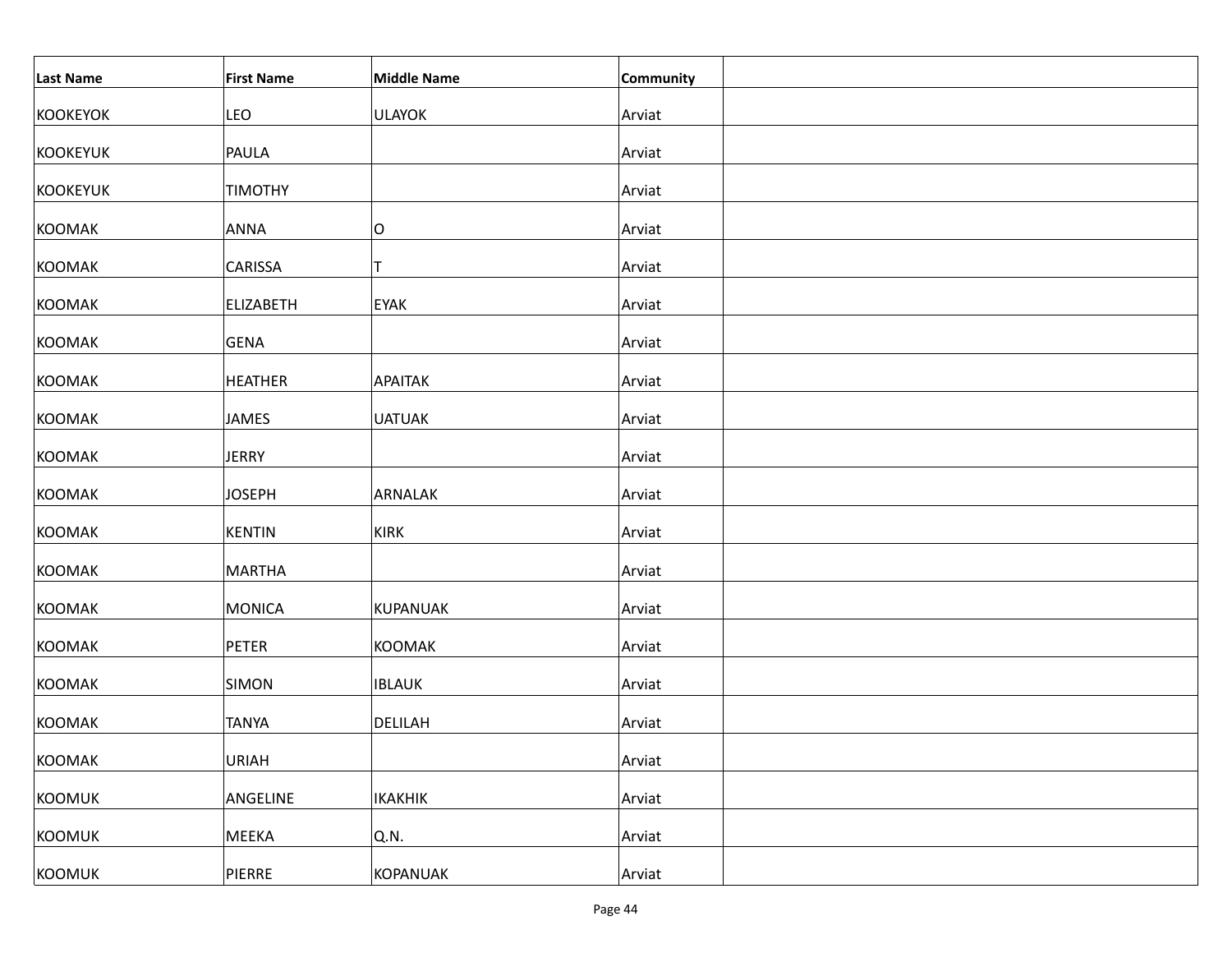| Last Name   | <b>First Name</b> | <b>Middle Name</b> | Community |  |
|-------------|-------------------|--------------------|-----------|--|
| KOOMUK      | <b>ROBYN</b>      | A.                 | Arviat    |  |
| KOPAK       | JULIET            | YARAT              | Arviat    |  |
| KOPAK       | <b>WILLIAM</b>    | PILUARDJJUK        | Arviat    |  |
| KRITAQLILUK | ANNIE             |                    | Arviat    |  |
| KRITAQLILUK | <b>BILLY</b>      |                    | Arviat    |  |
| KRITAQLILUK | <b>CHARLIE JR</b> |                    | Arviat    |  |
| KRITAQLILUK | <b>CRYSTAL</b>    | KALUDJAK           | Arviat    |  |
| KRITAQLILUK | <b>FRANCES</b>    | AUAIJAA            | Arviat    |  |
| KRITAQLILUK | GWEN              |                    | Arviat    |  |
| KRITAQLILUK | <b>JANET</b>      |                    | Arviat    |  |
| KRITAQLILUK | <b>JEREMY</b>     | <b>SIUQPAAT</b>    | Arviat    |  |
| KRITAQLILUK | <b>JEROME</b>     | <b>DOUGLAS</b>     | Arviat    |  |
| KRITAQLILUK | JOAN              | PAULINE            | Arviat    |  |
| KRITAQLILUK | <b>LESLEY</b>     |                    | Arviat    |  |
| KRITAQLILUK | MARY              |                    | Arviat    |  |
| KRITAQLILUK | NORDYKA           |                    | Arviat    |  |
| KRITAQLILUK | <b>SALLY</b>      |                    | Arviat    |  |
| KRITAQLILUK | SANDY             |                    | Arviat    |  |
|             |                   |                    |           |  |
| KRITAQLILUK | <b>SHANIA</b>     | MAMGARK            | Arviat    |  |
| KRITAQLILUK | <b>STACEY</b>     | KABLUTSIAK         | Arviat    |  |
| KRITAQLILUK | <b>TRAVIS</b>     |                    | Arviat    |  |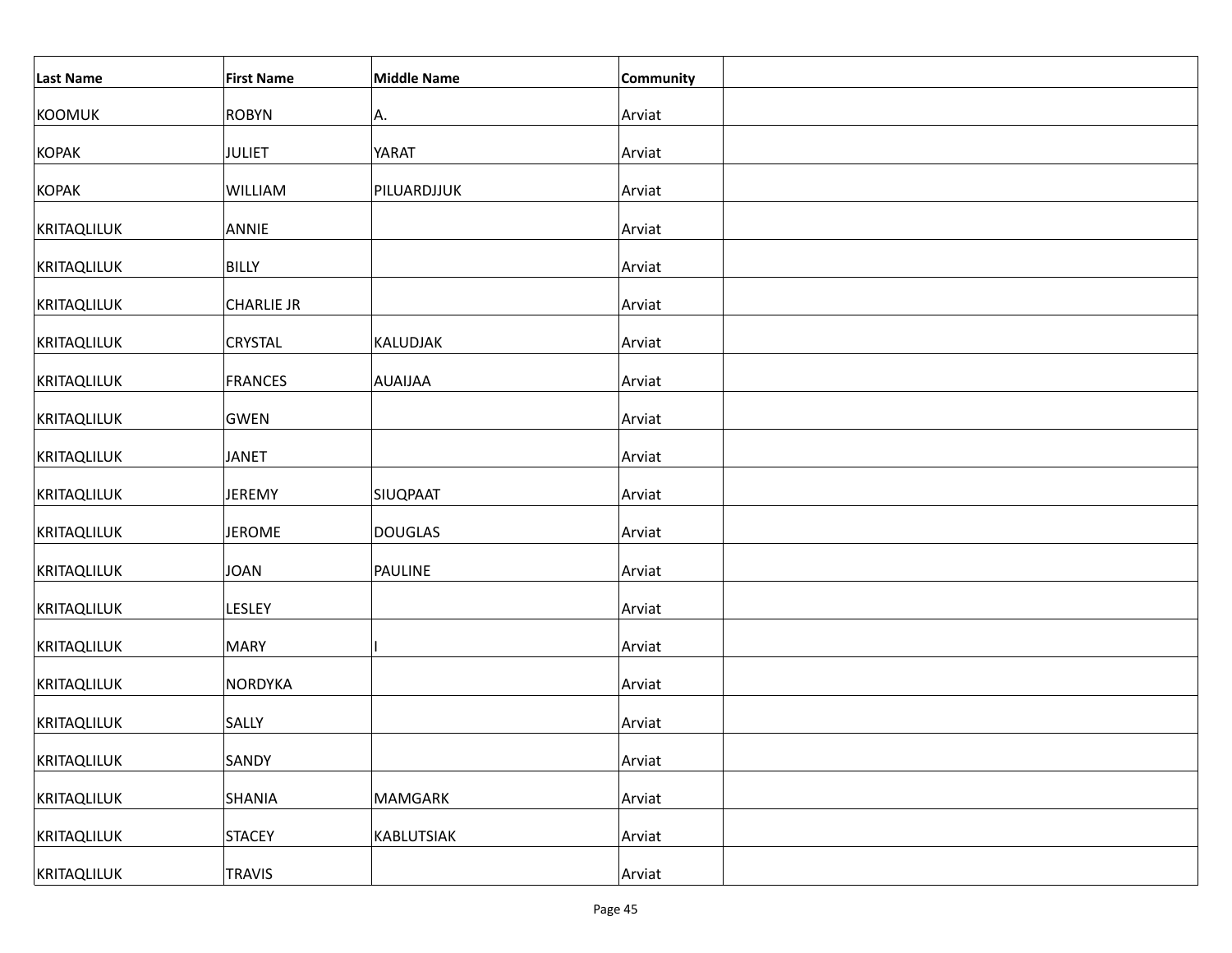| Last Name     | <b>First Name</b> | <b>Middle Name</b>   | Community |  |
|---------------|-------------------|----------------------|-----------|--|
| KRITAQLILUK   | <b>TRISHA</b>     | <b>LEIGH</b>         | Arviat    |  |
| KRITAQLILUK   | <b>VERNON</b>     |                      | Arviat    |  |
| KUKSUK        | AARON             |                      | Arviat    |  |
| KUKSUK        | ALANA             |                      | Arviat    |  |
| KUKSUK        | ALYSIA            | <b>AKATOO</b>        | Arviat    |  |
| KUKSUK        | ANDREW            | <b>STEVEN I</b>      | Arviat    |  |
| KUKSUK        | ANGELINE          | GRACE                | Arviat    |  |
| KUKSUK        | BILLY             | KOWNAK               | Arviat    |  |
|               | <b>BONNIE</b>     |                      | Arviat    |  |
| KUKSUK        |                   |                      |           |  |
| KUKSUK        | BRAD              | QAQIMATUAQ           | Arviat    |  |
| KUKSUK        | <b>CAROLINE</b>   |                      | Arviat    |  |
| KUKSUK        | <b>CHARLOTTE</b>  | <b>NANCY NAKASUK</b> | Arviat    |  |
| KUKSUK        | DAVID             |                      | Arviat    |  |
| <b>KUKSUK</b> | DAVID JR          |                      | Arviat    |  |
| KUKSUK        | <b>ETHAN</b>      | NUNGNIK NAPATCHEE    | Arviat    |  |
| KUKSUK        | EVELYN            | NAILLRUQ             | Arviat    |  |
| KUKSUK        | GEORGE            |                      | Arviat    |  |
| KUKSUK        | <b>HARRY</b>      | <b>EVANS</b>         | Arviat    |  |
| KUKSUK        | JENNY             |                      | Arviat    |  |
| KUKSUK        | JEWEL             |                      | Arviat    |  |
| KUKSUK        | <b>JOHN</b>       |                      | Arviat    |  |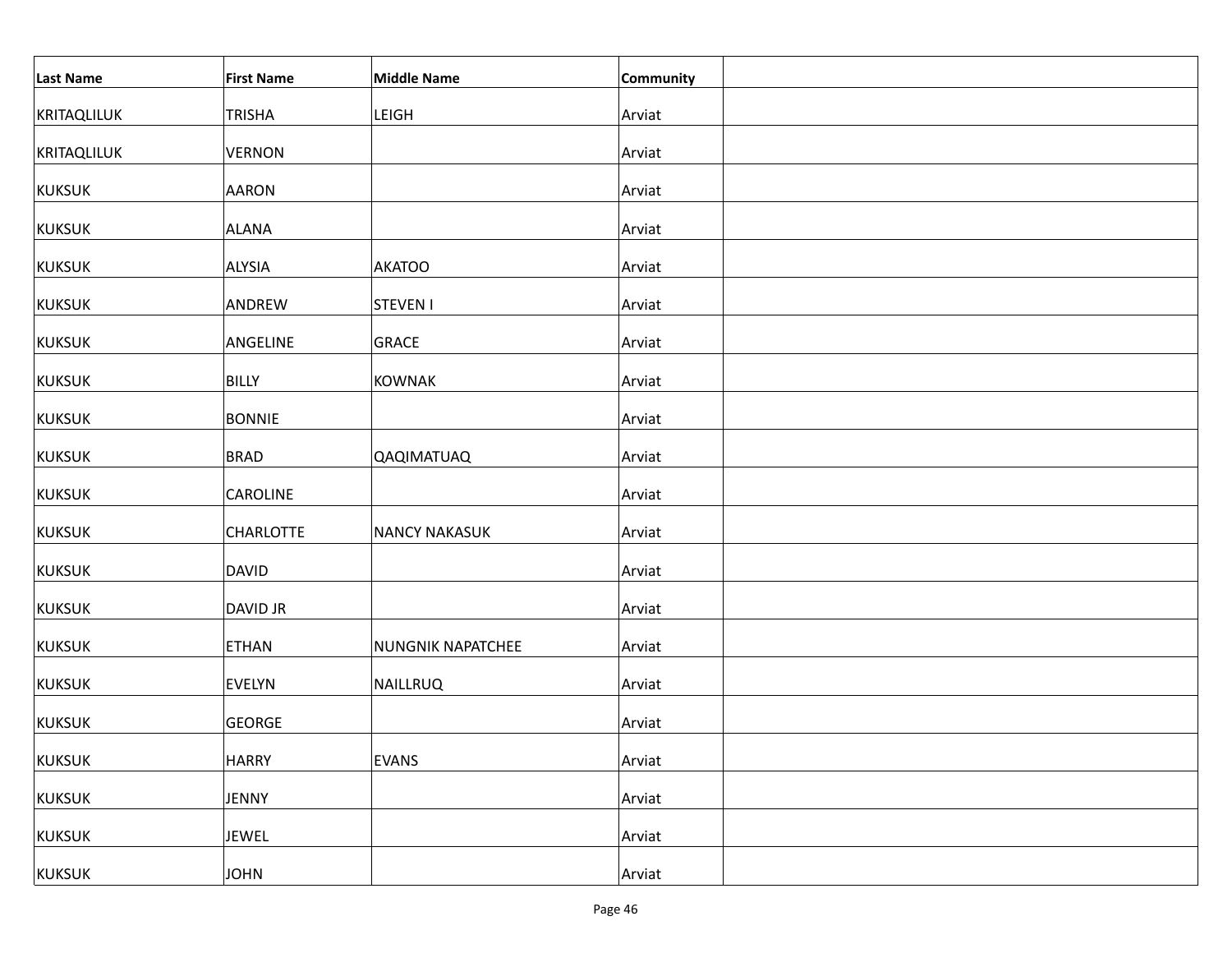| Last Name | <b>First Name</b> | <b>Middle Name</b> | Community |  |
|-----------|-------------------|--------------------|-----------|--|
| KUKSUK    | <b>JUSTIN</b>     | <b>KENNETH N</b>   | Arviat    |  |
| KUKSUK    | <b>PATSY</b>      |                    | Arviat    |  |
| KUKSUK    | SAM               | <b>TERRY</b>       | Arviat    |  |
| KUKSUK    | <b>SHANE</b>      | EVALOAKJUK         | Arviat    |  |
| KUKSUK    | <b>STEVEN</b>     | KING               | Arviat    |  |
|           | <b>TRISTAN</b>    |                    | Arviat    |  |
| KUKSUK    |                   | NAILLRUQ           |           |  |
| KUKSUK    | <b>TYSON</b>      |                    | Arviat    |  |
| KUKSUK    | <b>WARREN</b>     | GEORGE             | Arviat    |  |
| KUTLUK    | <b>CYNTHIA</b>    |                    | Arviat    |  |
| KUTLUK    | SHANNON           |                    | Arviat    |  |
| LOCKE     | <b>HAYLEY</b>     | PATRICIA KAUTAQ    | Arviat    |  |
| MACCALLUM | JEWEL             | ULLATITAQ          | Arviat    |  |
| MALLA     | <b>ALAN</b>       |                    | Arviat    |  |
| MALLA     | <b>ANTHONY</b>    | <b>JAMES</b>       | Arviat    |  |
| MALLA     | <b>CHARLIE JR</b> |                    | Arviat    |  |
| MALLA     | <b>CYRIL</b>      |                    | Arviat    |  |
| MALLA     | <b>DONALDA</b>    | KUKIYAUT           | Arviat    |  |
| MALLA     | <b>JACQUELINE</b> |                    | Arviat    |  |
| MALLA     | JOAN              |                    | Arviat    |  |
| MALLA     | <b>JOCELYN</b>    |                    | Arviat    |  |
| MALLA     | KEVIN             |                    | Arviat    |  |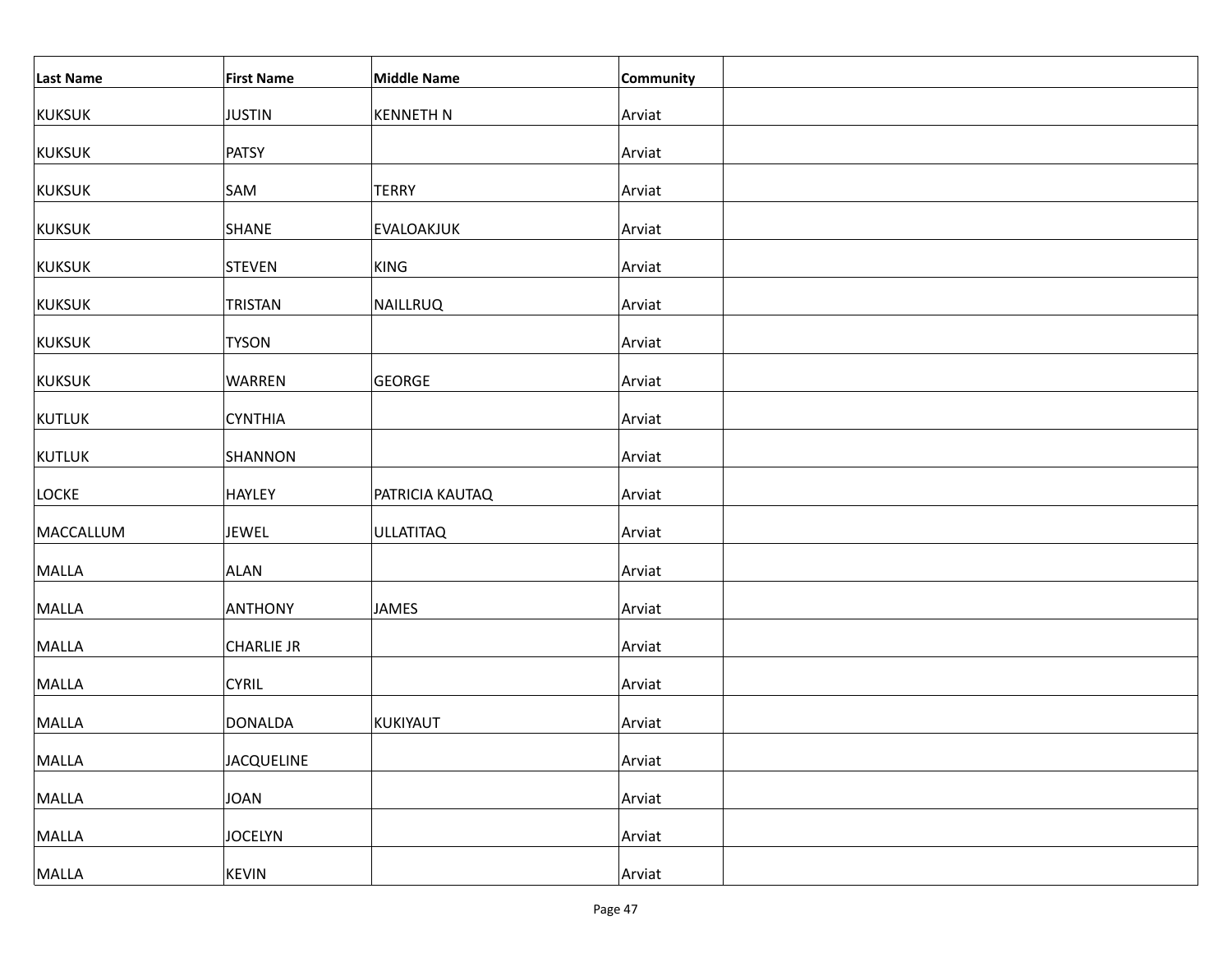| Last Name | <b>First Name</b> | <b>Middle Name</b> | Community |  |
|-----------|-------------------|--------------------|-----------|--|
| MALLA     | LORRAINE          |                    | Arviat    |  |
| MALLA     | MACEY             | <b>TAGAK</b>       | Arviat    |  |
| MALLA     | MEG               | ALIKAMIARAQ        | Arviat    |  |
| MALLA     | MICHAEL           | JOHN M             | Arviat    |  |
| MALLA     | MICHELLE          |                    | Arviat    |  |
| MALLA     | SHAKIRAH          | MIKLIRALUK         | Arviat    |  |
| MALLA     | <b>WILLIE</b>     |                    | Arviat    |  |
| MALLA     | <b>WINNIE</b>     |                    | Arviat    |  |
| MAMGARK   | AGNES             |                    | Arviat    |  |
| MAMGARK   | ALMA-LOUIS        |                    | Arviat    |  |
| MAMGARK   | ASHLEY            |                    | Arviat    |  |
|           |                   |                    |           |  |
| MAMGARK   | BRAYDEN           | <b>UPPAHYUAK</b>   | Arviat    |  |
| MAMGARK   | <b>CONNIE</b>     | <b>UYAUPIK</b>     | Arviat    |  |
| MAMGARK   | DARCY             |                    | Arviat    |  |
| MAMGARK   | DEAN              |                    | Arviat    |  |
| MAMGARK   | <b>DETRICK</b>    |                    | Arviat    |  |
| MAMGARK   | <b>DORCUS</b>     | O,                 | Arviat    |  |
| MAMGARK   | GARA              |                    | Arviat    |  |
| MAMGARK   | GERMAINE          | H.                 | Arviat    |  |
| MAMGARK   | HAMISH            | <b>ALLA</b>        | Arviat    |  |
| MAMGARK   | <b>IVAN</b>       |                    | Arviat    |  |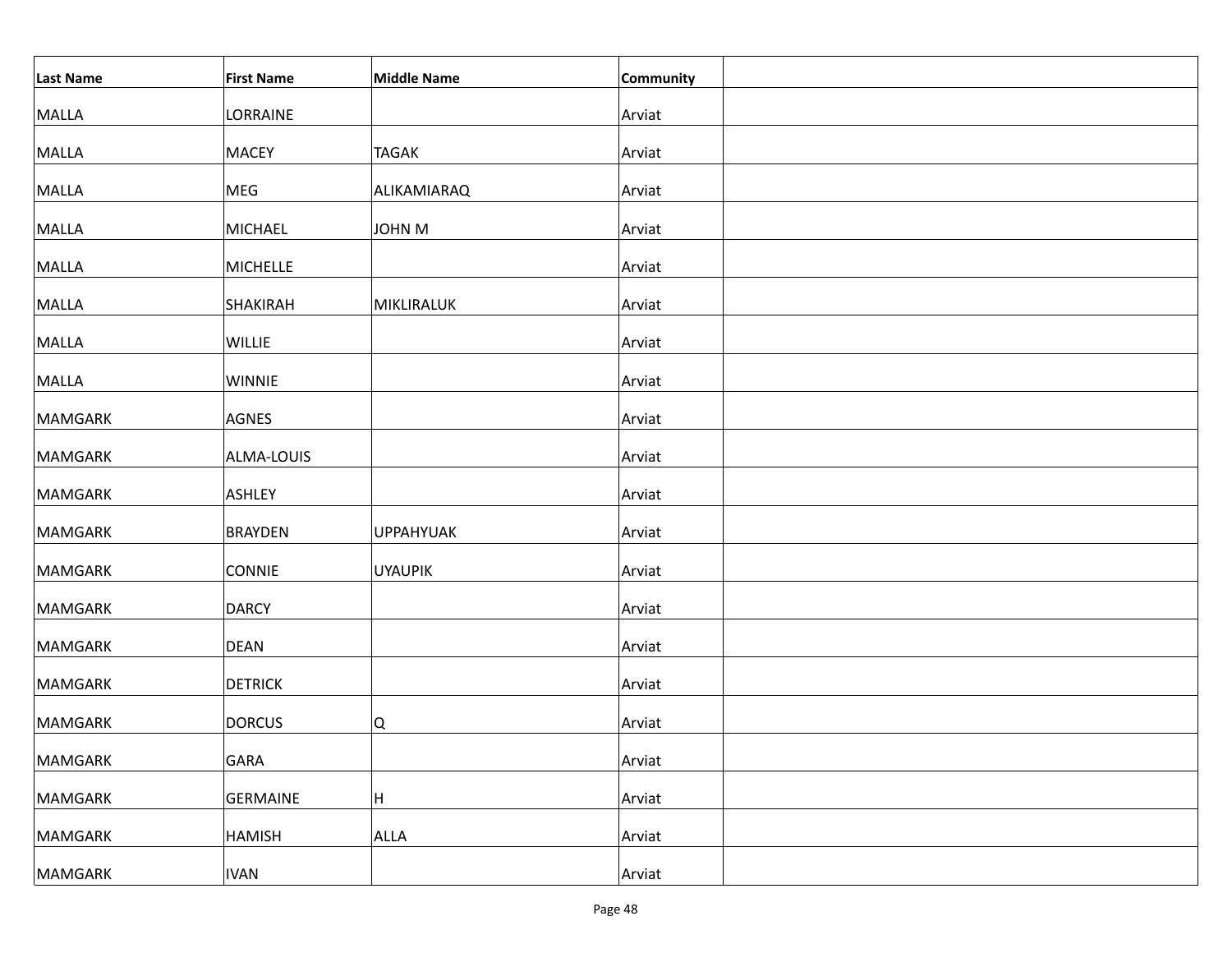| Last Name | <b>First Name</b>  | <b>Middle Name</b>      | Community |  |
|-----------|--------------------|-------------------------|-----------|--|
| MAMGARK   | JULIA              | UNUNUK                  | Arviat    |  |
| MAMGARK   | KATHY              |                         | Arviat    |  |
| MAMGARK   | LUKE               | <b>AKAT KOOK</b>        | Arviat    |  |
| MAMGARK   | MALACHI            | <b>TOBY</b>             | Arviat    |  |
| MAMGARK   | MANDY ROSE         |                         | Arviat    |  |
| MAMGARK   | MARY               | P.                      | Arviat    |  |
| MAMGARK   | MICHAEL            | KUUMAK                  | Arviat    |  |
| MAMGARK   | MYLES              | <b>VANAA</b>            | Arviat    |  |
| MAMGARK   | NATHAN             | <b>QILIQTIK MAMGARK</b> | Arviat    |  |
| MAMGARK   | PETER SR           | NUTARAALUK              | Arviat    |  |
| MAMGARK   |                    |                         |           |  |
|           | <b>PETER JR</b>    | KUKIYAUT                | Arviat    |  |
| MAMGARK   | ROGER              | <b>TAUKI</b>            | Arviat    |  |
| MAMGARK   | ROLAND             |                         | Arviat    |  |
| MAMGARK   | <b>ROSIE</b>       |                         | Arviat    |  |
| MAMGARK   | SEBASTIAN          | FABIAN                  | Arviat    |  |
| MAMGARK   | SERGEI             | FELIX                   | Arviat    |  |
| MAMGARK   | SHELDON            |                         | Arviat    |  |
| MAMGARK   | <b>SIMEONIE</b>    |                         | Arviat    |  |
| MANIK     | <b>BENJAMIN JR</b> |                         | Arviat    |  |
| MANIK     | <b>CATHERINE</b>   |                         | Arviat    |  |
| MANIK     | <b>CEDRIC</b>      | <b>ATTITAK</b>          | Arviat    |  |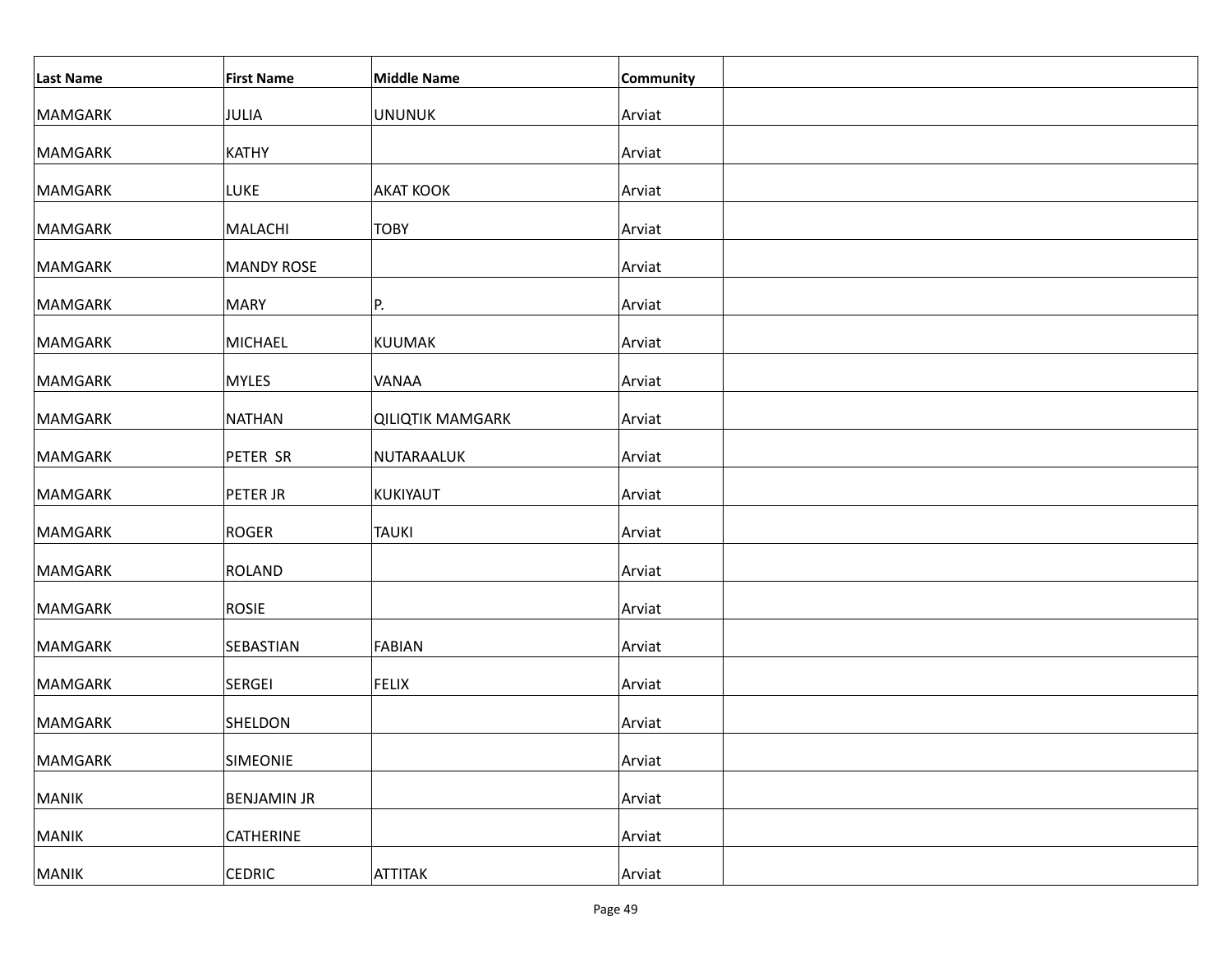| Last Name    | <b>First Name</b> | <b>Middle Name</b> | Community |  |
|--------------|-------------------|--------------------|-----------|--|
| MANIK        | ILUMIGAJUK        | ARNALUK            | Arviat    |  |
| MANIK        | JOE               |                    | Arviat    |  |
| MANIK        | JOLENE            | M                  | Arviat    |  |
| MANIK        | KING              |                    | Arviat    |  |
|              |                   |                    |           |  |
| MANIK        | <b>LUNDY</b>      |                    | Arviat    |  |
| MANIK        | MAE               | HIMNGAAT           | Arviat    |  |
| MANIK        | MAGGIE            |                    | Arviat    |  |
| MANIK        | MARY              |                    | Arviat    |  |
| MANIK        | NICK              |                    | Arviat    |  |
| MANIK        | <b>RUFUS</b>      |                    | Arviat    |  |
| MANIK        | <b>TABITHA</b>    |                    | Arviat    |  |
| MANIK        | UNA               |                    | Arviat    |  |
| MANSBRIDGE   | JORDAN-LEE        | <b>ATATSIAK</b>    | Arviat    |  |
| <b>MATOO</b> | ALISSA            | ANGUGAATSIAK       | Arviat    |  |
| MATOO        | <b>ELAINE</b>     | <b>EDDIE</b>       | Arviat    |  |
| MIKEEUNEAK   | ADINA             |                    | Arviat    |  |
| MIKEEUNEAK   | <b>CHRIS</b>      |                    | Arviat    |  |
| MIKEEUNEAK   | CHRISTOPHER JR.   | KUUKUU             | Arviat    |  |
| MIKEEUNEAK   | FLORENCE          | <b>OKPIK</b>       | Arviat    |  |
| MIKEEUNEAK   | KEVIN             | KINGARUYAQ         | Arviat    |  |
| MIKEEUNEAK   | KYLE              | ARNGNASUNGAAQ      | Arviat    |  |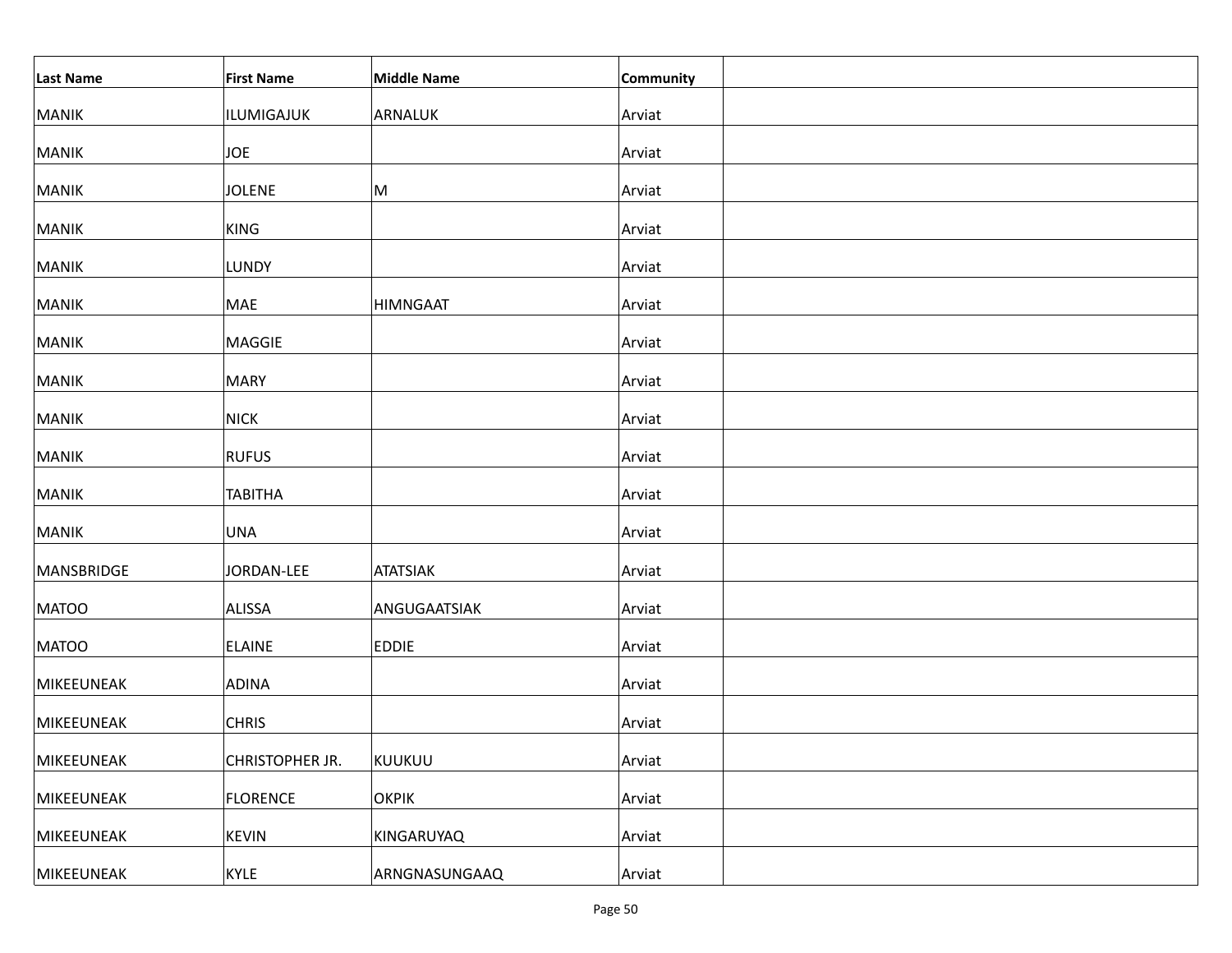| Last Name   | <b>First Name</b>     | <b>Middle Name</b> | Community |  |
|-------------|-----------------------|--------------------|-----------|--|
| MIKIYUNGIAK | JACQUE JOHN           | <b>JOHN</b>        | Arviat    |  |
| MIKIYUNGIAK | MARY                  | ULAYUK             | Arviat    |  |
| MIKIYUNGIAK | PAUL                  | KAY                | Arviat    |  |
| MIKIYUNGIAK | PETER                 | KOOKOO             | Arviat    |  |
| MIKIYUNGIAK | <b>SIMON</b>          |                    | Arviat    |  |
| MUCKPAH     | <b>ALEX</b>           |                    | Arviat    |  |
| MUCKPAH     | ANDREW                | <b>JOHN</b>        | Arviat    |  |
| MUCKPAH     | DAVID                 | SOLOMON            | Arviat    |  |
| MUCKPAH     | <b>ELIZABETH NURI</b> | N                  | Arviat    |  |
| MUCKPAH     | <b>EUNICE</b>         | LOUISE S.          | Arviat    |  |
| MUCKPAH     | HANNAH                |                    | Arviat    |  |
| MUCKPAH     | <b>HOWMIK</b>         | MADONNA            | Arviat    |  |
| MUCKPAH     | JIMMY                 |                    | Arviat    |  |
| MUCKPAH     | JULIA                 | ALISON             | Arviat    |  |
| MUCKPAH     | NAOMI                 |                    | Arviat    |  |
| MUCKPAH     | NOAH                  | UTAK               | Arviat    |  |
| MUCKPAH     | <b>PAUL KIRKWA</b>    | KIRKWA             | Arviat    |  |
|             |                       |                    |           |  |
| MUCKPAH     | RACHEL                | A                  | Arviat    |  |
| MUCKPAH     | SAM                   | GARY               | Arviat    |  |
| MUCKPAH     | <b>SUZIE</b>          |                    | Arviat    |  |
| MUCKPAH     | TIFFANY               |                    | Arviat    |  |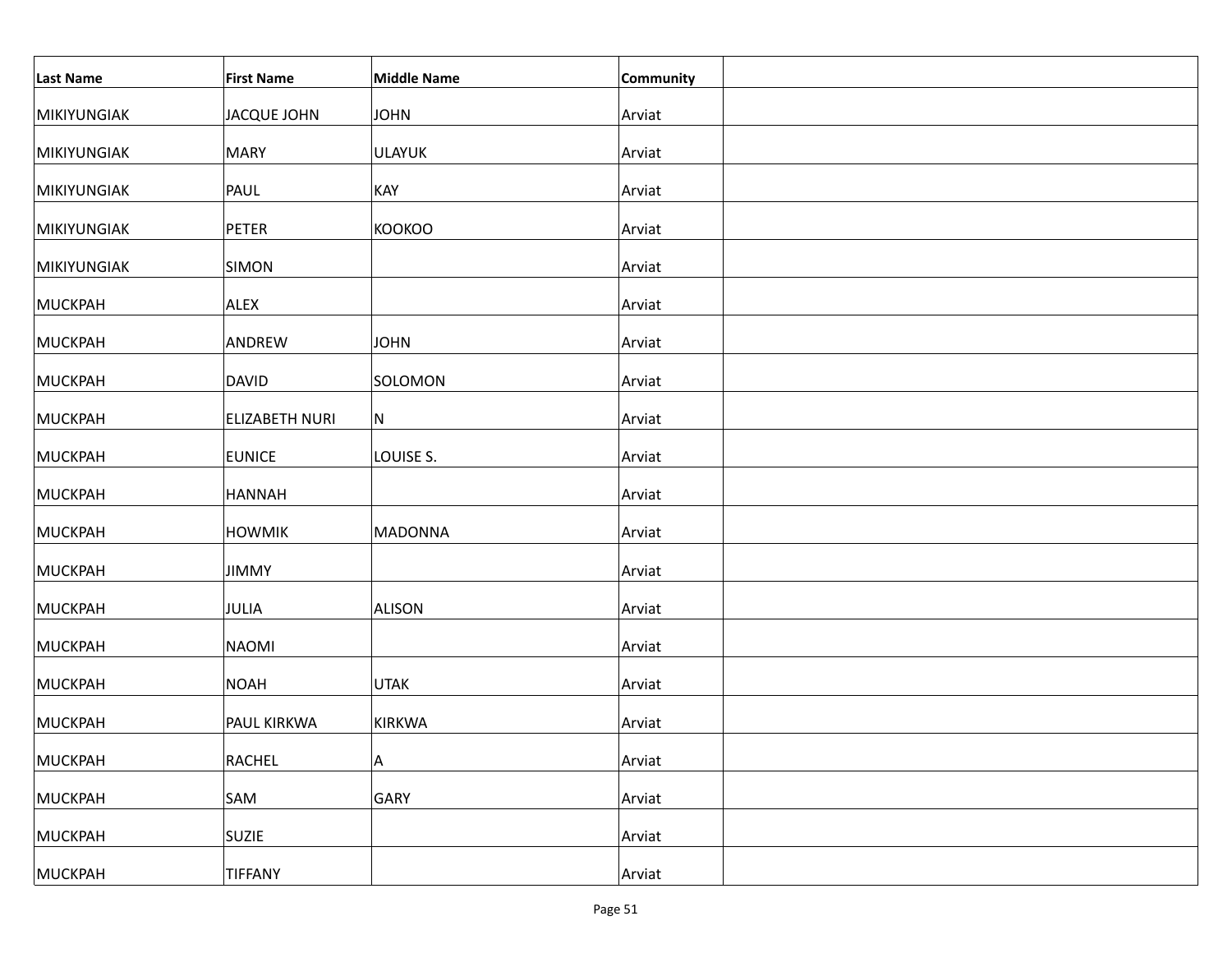| Last Name     | <b>First Name</b> | <b>Middle Name</b>     | Community |  |
|---------------|-------------------|------------------------|-----------|--|
| MUCKPAH       | <b>VERONICA</b>   |                        | Arviat    |  |
| MUCKPAH       | VIVIAN            |                        | Arviat    |  |
| MUCKPAH       | <b>WAYNE</b>      | <b>FREDRICK KOOMAK</b> | Arviat    |  |
| MUCKPAH-GAVIN | MEAGAN            | <b>RHONA KUNUK</b>     | Arviat    |  |
| MUKJUNIK      | <b>LEO</b>        |                        | Arviat    |  |
| MUKYUNGNIK    | ANGELA            |                        | Arviat    |  |
| MUKYUNGNIK    | ANNIE             |                        | Arviat    |  |
| MUKYUNGNIK    | <b>AVIS</b>       |                        | Arviat    |  |
| MUKYUNGNIK    | <b>ELIZABETH</b>  |                        | Arviat    |  |
| MUKYUNGNIK    | <b>JACOB</b>      |                        | Arviat    |  |
| MUKYUNGNIK    | <b>JONATHAN</b>   |                        | Arviat    |  |
| MUKYUNGNIK    | MARY              |                        | Arviat    |  |
| MUKYUNGNIK    | <b>ROBERT</b>     |                        | Arviat    |  |
| MUKYUNGNIK    | ROSE              | MARY                   | Arviat    |  |
| MUKYUNGNIK    | <b>SELMA</b>      | ATTANUAQ               | Arviat    |  |
| MUKYUNIK      | <b>CHERYL</b>     | AIYAUT                 | Arviat    |  |
| MUKYUNIK      | <b>TAMAR</b>      | PETOW                  | Arviat    |  |
| MUKYUNIK      | WILLIE            |                        | Arviat    |  |
|               |                   |                        |           |  |
| MULLINS       | DONALD            | ARUATIAQ               | Arviat    |  |
| NAGIYAK       | <b>LUCY</b>       | ULAYOK                 | Arviat    |  |
| NAGIYAK       | MARY              | AGARTUK                | Arviat    |  |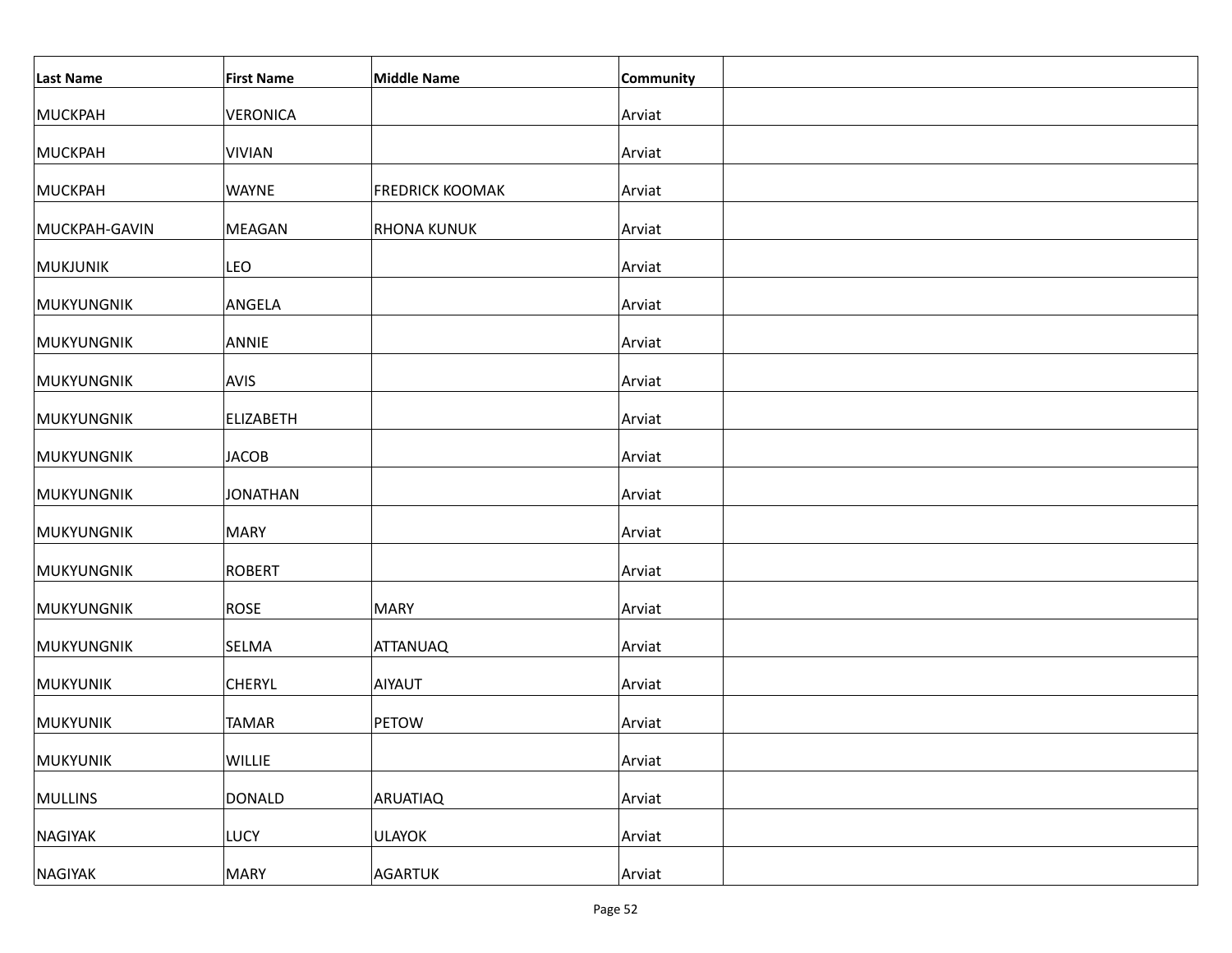| Last Name | <b>First Name</b> | <b>Middle Name</b> | Community |
|-----------|-------------------|--------------------|-----------|
| NAGIYAK   | <b>REBECCA</b>    | <b>ENOWYUK</b>     | Arviat    |
| NAKOOLAK  | <b>BRADEN</b>     | <b>QIVIARTUK</b>   | Arviat    |
| NAKOOLAK  | HENRY             | <b>ITTUALUK</b>    | Arviat    |
| NANGMALIK | <b>IVANOO</b>     |                    | Arviat    |
|           |                   |                    |           |
| NANGMALIK | <b>MAVIS</b>      | KUNUK              | Arviat    |
| NANORAK   | <b>DAVID</b>      | AKUARJU            | Arviat    |
| NANORAK   | MARTHA            | KANUASI            | Arviat    |
| NAPAYOK   | <b>EDEN</b>       |                    | Arviat    |
| NAPAYOK   | <b>JIMMY</b>      |                    | Arviat    |
| NAPAYOK   | LENA              |                    | Arviat    |
| NAPAYOK   | <b>TOMMY</b>      |                    | Arviat    |
| NATSIQ    | <b>JOSEPH JR</b>  | UUKUALUK           | Arviat    |
| NETSER    | <b>DAVID</b>      | <b>CLIFFORD</b>    | Arviat    |
| NETSER    | <b>LUCY</b>       | AKSANIK            | Arviat    |
| NETSER    | <b>RAY</b>        | AMAUYAK            | Arviat    |
| NETSER    | <b>STEVEN</b>     |                    | Arviat    |
| NIBGOARSI | AMANDA            |                    | Arviat    |
| NIBGOARSI | ARDEN             |                    | Arviat    |
| NIBGOARSI | <b>CHESLEY</b>    |                    | Arviat    |
| NIBGOARSI | DANNY             |                    | Arviat    |
| NIBGOARSI | <b>DAVID</b>      |                    | Arviat    |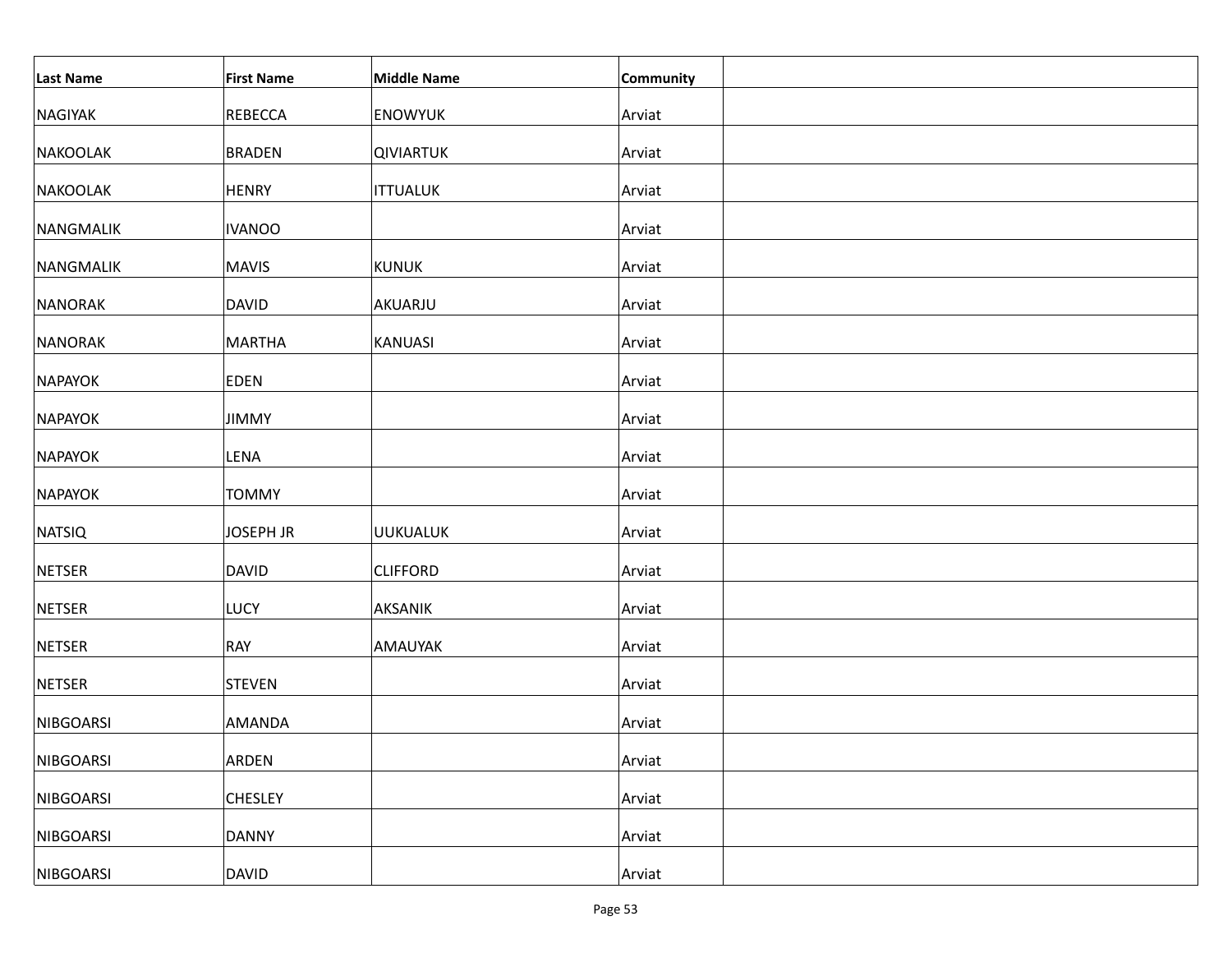| Last Name        | <b>First Name</b> | <b>Middle Name</b> | Community |  |
|------------------|-------------------|--------------------|-----------|--|
| NIBGOARSI        | DAVID             | K.                 | Arviat    |  |
| NIBGOARSI        | <b>DENISE</b>     | S.                 | Arviat    |  |
| NIBGOARSI        | DESMOND           |                    | Arviat    |  |
| NIBGOARSI        | DORA              |                    | Arviat    |  |
| NIBGOARSI        | FRIEDA            | Q.                 | Arviat    |  |
| NIBGOARSI        | HOLLY             |                    | Arviat    |  |
| NIBGOARSI        | KAREN             | <b>SEWOEE</b>      | Arviat    |  |
| NIBGOARSI        | KATHRYN           | JOANN U.           | Arviat    |  |
| NIBGOARSI        | KENDALL           | SIDJAREAK          | Arviat    |  |
|                  |                   |                    |           |  |
| NIBGOARSI        | <b>LINDA</b>      |                    | Arviat    |  |
| NIBGOARSI        | MARY              |                    | Arviat    |  |
| NIBGOARSI        | <b>MARY NOEL</b>  | NOEL               | Arviat    |  |
| NIBGOARSI        | NICOLE            |                    | Arviat    |  |
| NIBGOARSI        | NIEJO             | <b>TABLU</b>       | Arviat    |  |
| NIBGOARSI        | PATRICK           |                    | Arviat    |  |
| NIBGOARSI        | PETER             |                    | Arviat    |  |
| NIBGOARSI        | THERESA           | KITUQ              | Arviat    |  |
| NIBGOARSI        | <b>THOMAS JR</b>  |                    | Arviat    |  |
| NIBGOARSI        | <b>THOMAS SR</b>  |                    | Arviat    |  |
|                  |                   |                    |           |  |
| NIBGOARSI        | TONY              | S                  | Arviat    |  |
| NIBGOARSI-SEWOEE | THERESA           | A.                 | Arviat    |  |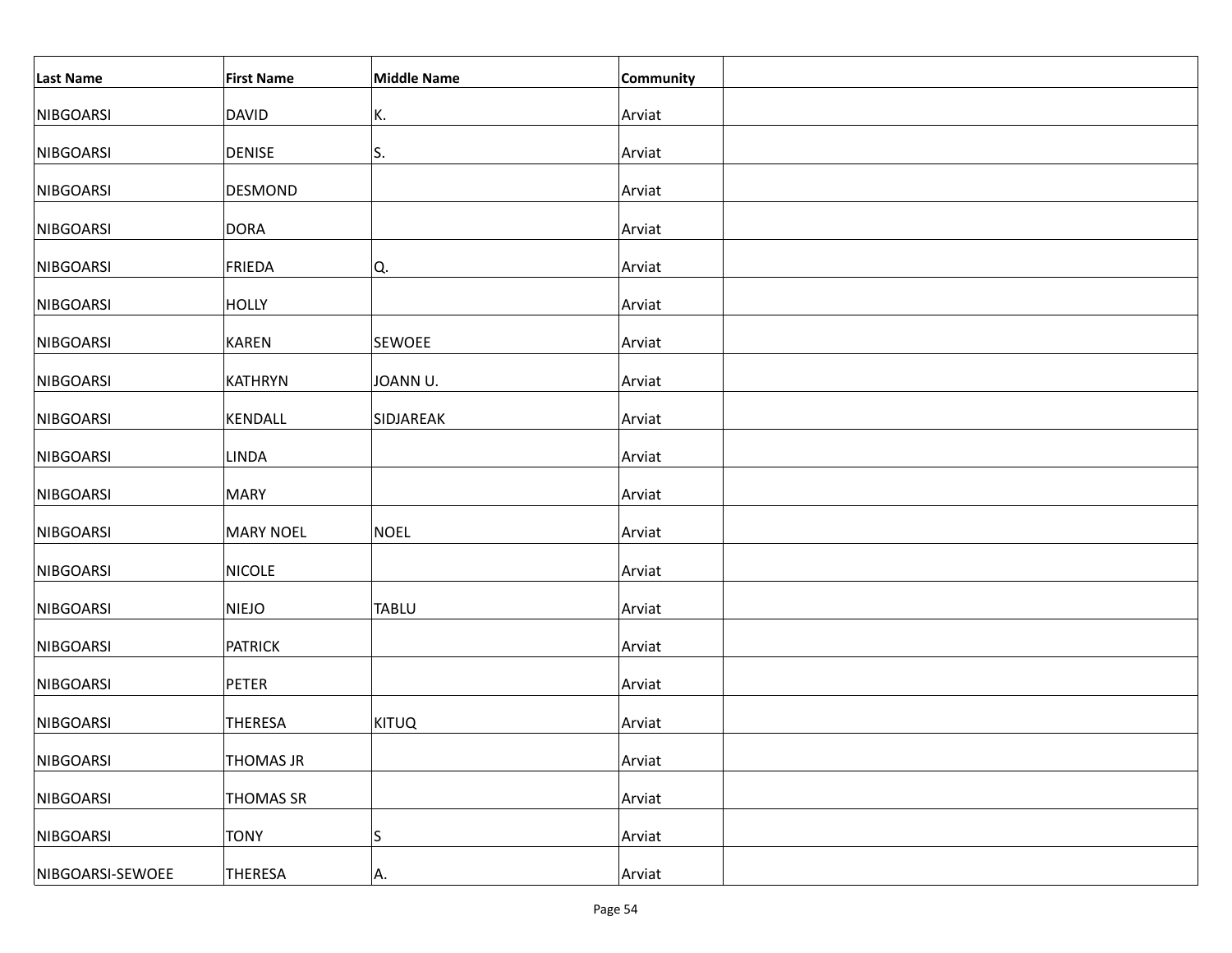| Last Name | <b>First Name</b> | <b>Middle Name</b>    | Community |  |
|-----------|-------------------|-----------------------|-----------|--|
| NIEGO     | SINISIAQ          | <b>AARON</b>          | Arviat    |  |
| NIEGO     | <b>TERRENCE</b>   | NAILRUQ               | Arviat    |  |
| NIPISAR   | <b>ALLISON</b>    | <b>BROOKS KUKILIK</b> | Arviat    |  |
| NIPISAR   | DANIEL JR         | POUNGANAK KOOMAKEE    | Arviat    |  |
| NIPISAR   | <b>GAVIN</b>      | <b>OKKOTTAK</b>       | Arviat    |  |
| NIPISAR   | KEVIN             | JAYSON AMMAQ          | Arviat    |  |
| NIPISAR   | MYLES             | <b>DESMOND</b>        | Arviat    |  |
| NIPISAR   | PATRICK           | MICHAEL QUPANUAK      | Arviat    |  |
| NIPISAR   | <b>SHELTON</b>    | K.N.                  | Arviat    |  |
| NUNGNIK   | ALBERT            | <b>AMAROOK</b>        | Arviat    |  |
| NUNGNIK   | <b>ALICE</b>      | KILIPALIK             | Arviat    |  |
|           | <b>DEBBIE</b>     |                       |           |  |
| NUNGNIK   |                   |                       | Arviat    |  |
| NUNGNIK   | DIANNA-ROSE       | PATUGUYAK             | Arviat    |  |
| NUNGNIK   | <b>JACK</b>       | KUGAK                 | Arviat    |  |
| NUNGNIK   | JASON             |                       | Arviat    |  |
| NUNGNIK   | LAZARUS           | <b>ITIMAK</b>         | Arviat    |  |
| NUNGNIK   | <b>SHIELA</b>     | <b>UMINISAQ</b>       | Arviat    |  |
| NUNGNIK   | <b>SILAS</b>      | PATUNGUYAK            | Arviat    |  |
| NUNGNIK   | SOLOMAN           | NUNGNIK               | Arviat    |  |
| NUNGNILK  | JUDY              | PUBVIK                | Arviat    |  |
| NUNGNILK  | SILAS             | <b>TULUGAK</b>        | Arviat    |  |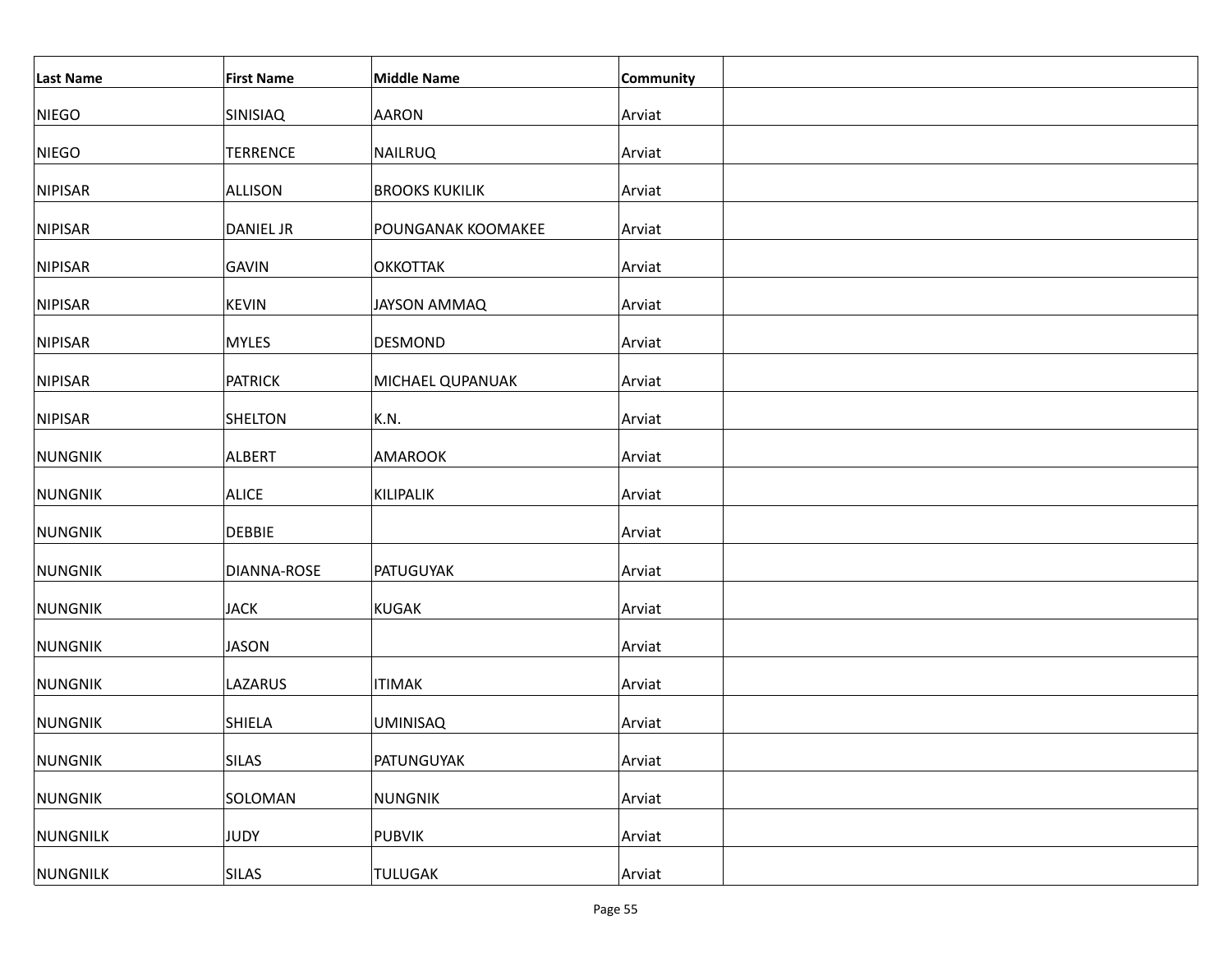| Last Name     | <b>First Name</b> | <b>Middle Name</b>  | Community |  |
|---------------|-------------------|---------------------|-----------|--|
| NUTARASUNGNIK | DAMARIS           | UTAYAK              | Arviat    |  |
| NUTARASUNGNIK | <b>ESTHER</b>     | <b>IBLAUK</b>       | Arviat    |  |
| NUTARASUNGNIK | JEANNIE           |                     | Arviat    |  |
| NUTARASUNGNIK | <b>JOANNIE</b>    |                     | Arviat    |  |
| NUTARASUNGNIK | <b>KRISTIN</b>    | NUTARASUNGNIK       | Arviat    |  |
| NUTARASUNGNIK | <b>LINDA</b>      | ΙU.                 | Arviat    |  |
| NUTARASUNGNIK | MARTHA            |                     | Arviat    |  |
| NUTARASUNGNIK | <b>PETER JR</b>   |                     | Arviat    |  |
| NUTARASUNGNIK | <b>PETER SR</b>   |                     | Arviat    |  |
| NUTARASUNGNIK | <b>SEEPA</b>      |                     | Arviat    |  |
| NUTARASUNGNIK | THERESA           | ARLOONAK            | Arviat    |  |
| OBSZARSKI     | BENJAMIN          | <b>ETHAN KADLUK</b> | Arviat    |  |
| OBSZARSKI     | HOMER JR.         | ALEXANDER           | Arviat    |  |
| OBSZARSKI     | JEAN              | AKIKSHOUT           | Arviat    |  |
| OBSZARSKI     | MELODIE           | A. JOAN             | Arviat    |  |
| OBSZARSKI     | <b>STEPHANIE</b>  | A. JEAN             | Arviat    |  |
| OBSZARSKI     | THERESA           | ARLOO               | Arviat    |  |
| OKALIK        | MOSES             |                     | Arviat    |  |
| OKATSIAK      | ABRAHAM           |                     | Arviat    |  |
| OKATSIAK      | ADRIENNE          |                     | Arviat    |  |
| OKATSIAK      | ALEX              |                     | Arviat    |  |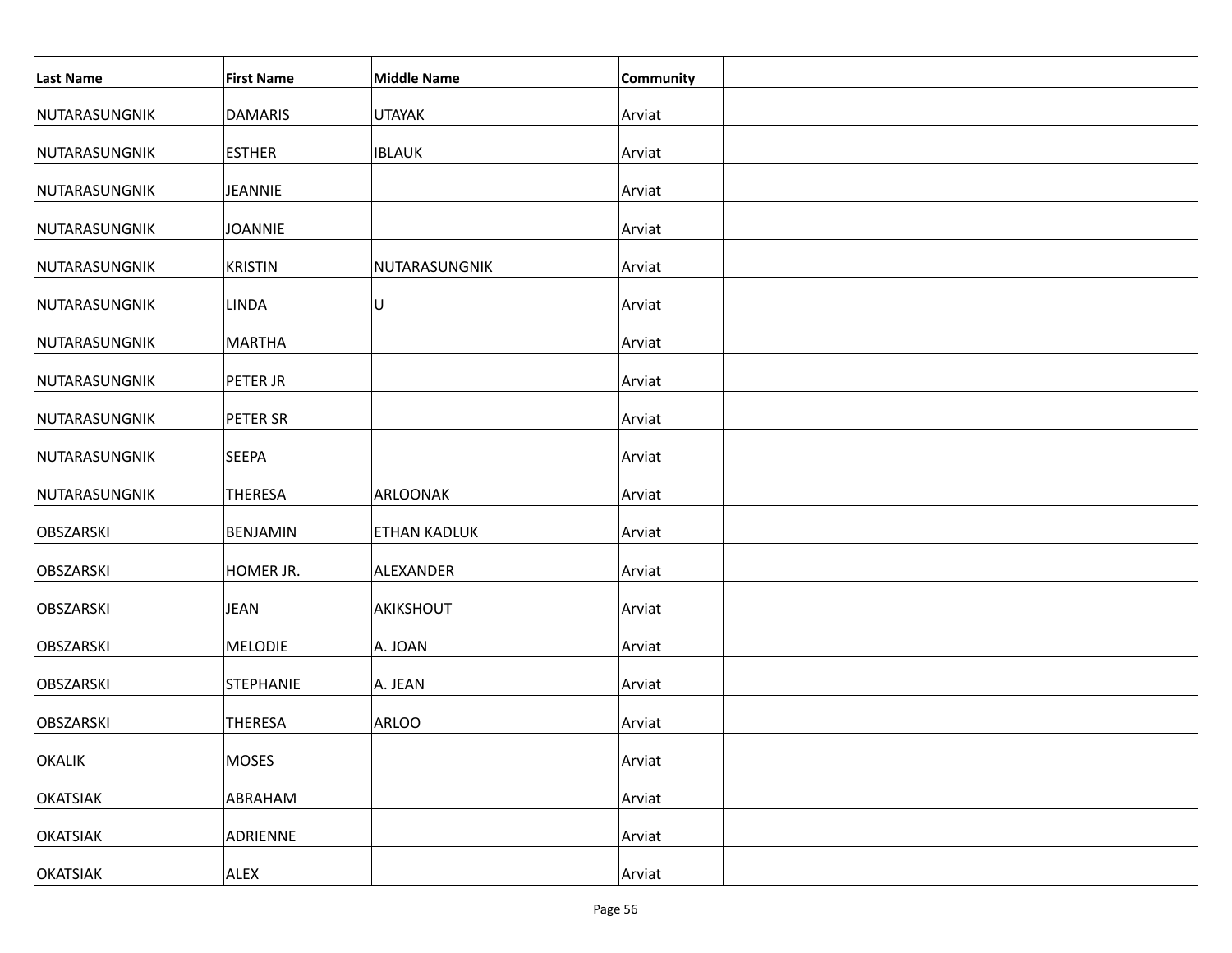| Last Name       | <b>First Name</b> | <b>Middle Name</b> | Community |  |
|-----------------|-------------------|--------------------|-----------|--|
| <b>OKATSIAK</b> | ANDREA            | ANALUK             | Arviat    |  |
| <b>OKATSIAK</b> | ANDREW            |                    | Arviat    |  |
| <b>OKATSIAK</b> | BRIANNA           | NAUYAAQ            | Arviat    |  |
| <b>OKATSIAK</b> | <b>COURTNEY</b>   | MILU               | Arviat    |  |
| <b>OKATSIAK</b> | <b>DORIS</b>      |                    | Arviat    |  |
| <b>OKATSIAK</b> | <b>EMILIA</b>     | SIATALAAQ          | Arviat    |  |
| <b>OKATSIAK</b> | <b>ERIC SR</b>    |                    | Arviat    |  |
| <b>OKATSIAK</b> | <b>ETHAN</b>      | NUTARASUNGNIK      | Arviat    |  |
|                 |                   |                    |           |  |
| <b>OKATSIAK</b> | <b>EVA</b>        |                    | Arviat    |  |
| <b>OKATSIAK</b> | <b>FRANK JR</b>   |                    | Arviat    |  |
| <b>OKATSIAK</b> | JAMIE             | ULAYOK             | Arviat    |  |
| <b>OKATSIAK</b> | <b>JOSEPHEE</b>   |                    | Arviat    |  |
| <b>OKATSIAK</b> | <b>LORRAINE</b>   |                    | Arviat    |  |
| <b>OKATSIAK</b> | <b>MARY ANNE</b>  | OSUNGNI            | Arviat    |  |
| <b>OKATSIAK</b> | MAXIME            |                    | Arviat    |  |
| <b>OKATSIAK</b> | MOSES             | ATAGUTSIAK         | Arviat    |  |
| <b>OKATSIAK</b> | PAMELA            |                    | Arviat    |  |
|                 |                   |                    |           |  |
| <b>OKATSIAK</b> | RACHEAL           |                    | Arviat    |  |
| <b>OKATSIAK</b> | RENE              | AGGARK             | Arviat    |  |
| <b>OKATSIAK</b> | ROMEO             |                    | Arviat    |  |
| <b>OKATSIAK</b> | SANDY JR          |                    | Arviat    |  |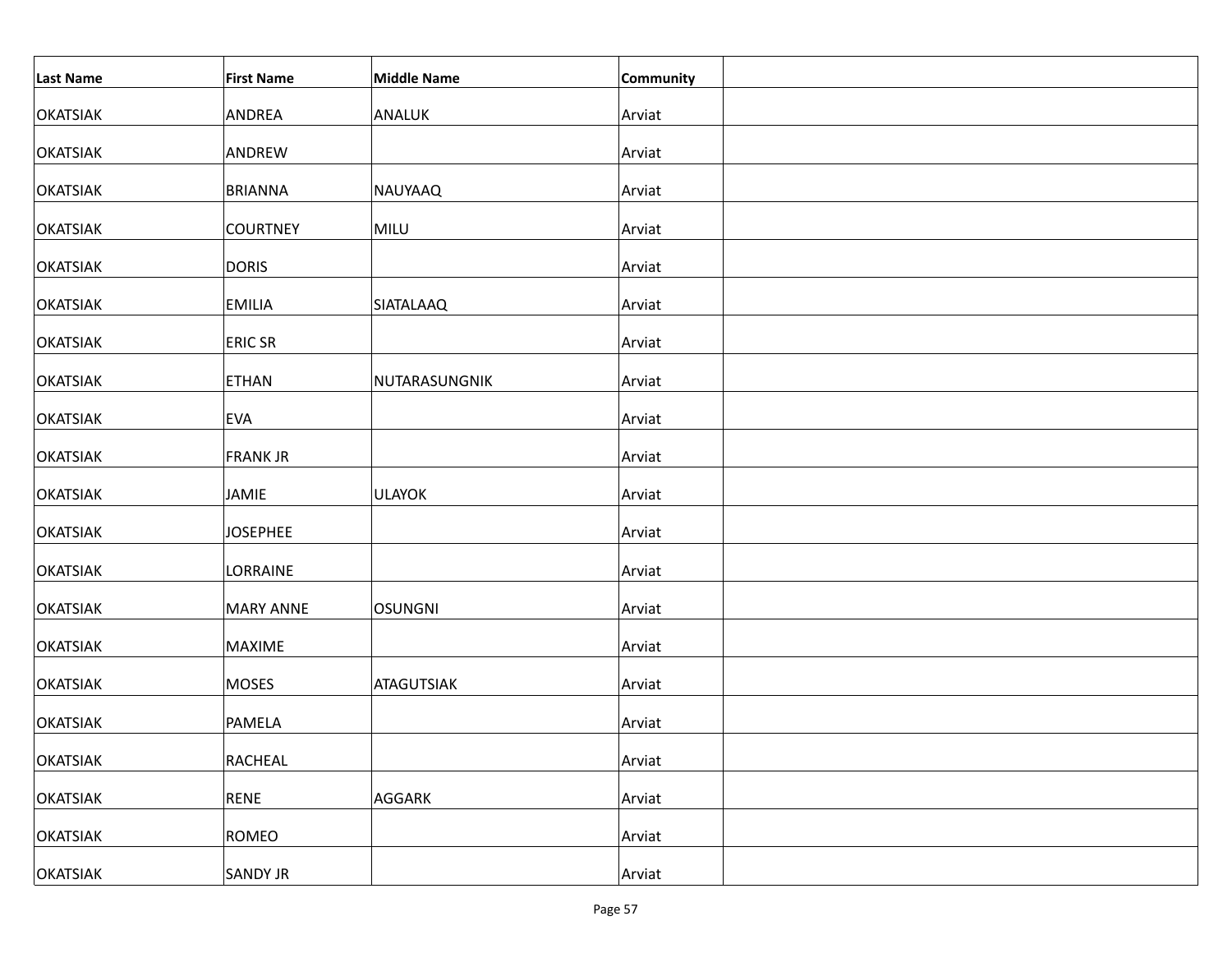| Last Name       | <b>First Name</b> | <b>Middle Name</b> | Community |  |
|-----------------|-------------------|--------------------|-----------|--|
| <b>OKATSIAK</b> | SANDY SR          |                    | Arviat    |  |
| <b>OKATSIAK</b> | <b>SAVIA</b>      | AMARUJUAK          | Arviat    |  |
| <b>OKATSIAK</b> | <b>SEEPA</b>      | KABLUTSIAK         | Arviat    |  |
| <b>OKATSIAK</b> | SHEILA            |                    | Arviat    |  |
| <b>OKATSIAK</b> | <b>THOMAS</b>     |                    | Arviat    |  |
| <b>OKATSIAK</b> | <b>VICTOR</b>     |                    | Arviat    |  |
| <b>OKATSIAK</b> | <b>WHITNEY</b>    | ULAYOK             | Arviat    |  |
| <b>OKOKTOK</b>  | EVANGELINE        |                    | Arviat    |  |
| <b>OKOKTOK</b>  | GORDEN JR         |                    | Arviat    |  |
| <b>OKOKTOK</b>  | GORDEN SR.        |                    | Arviat    |  |
| <b>OKOKTOK</b>  | <b>LLOYD</b>      |                    | Arviat    |  |
| <b>OKOKTOK</b>  | <b>TERRI</b>      | ANGATARJUAK        |           |  |
|                 |                   |                    | Arviat    |  |
| <b>OKOKTOK</b>  | TIM LEE           |                    | Arviat    |  |
| <b>OKOTAK</b>   | ANDRE             |                    | Arviat    |  |
| <b>OKOTAK</b>   | <b>BERNIE</b>     |                    | Arviat    |  |
| <b>OKOTAK</b>   | GERMAINE          | SIATALAQ           | Arviat    |  |
| <b>OKOTAK</b>   | <b>IDA</b>        |                    | Arviat    |  |
| <b>OKOTAK</b>   | JAMIE             |                    | Arviat    |  |
| <b>OKOTAK</b>   | JONAS             |                    | Arviat    |  |
| <b>OKOTAK</b>   | JUANITA MALENE    | ISSUMATURDJUAK     | Arviat    |  |
| <b>OKOTAK</b>   | <b>LEROY</b>      |                    | Arviat    |  |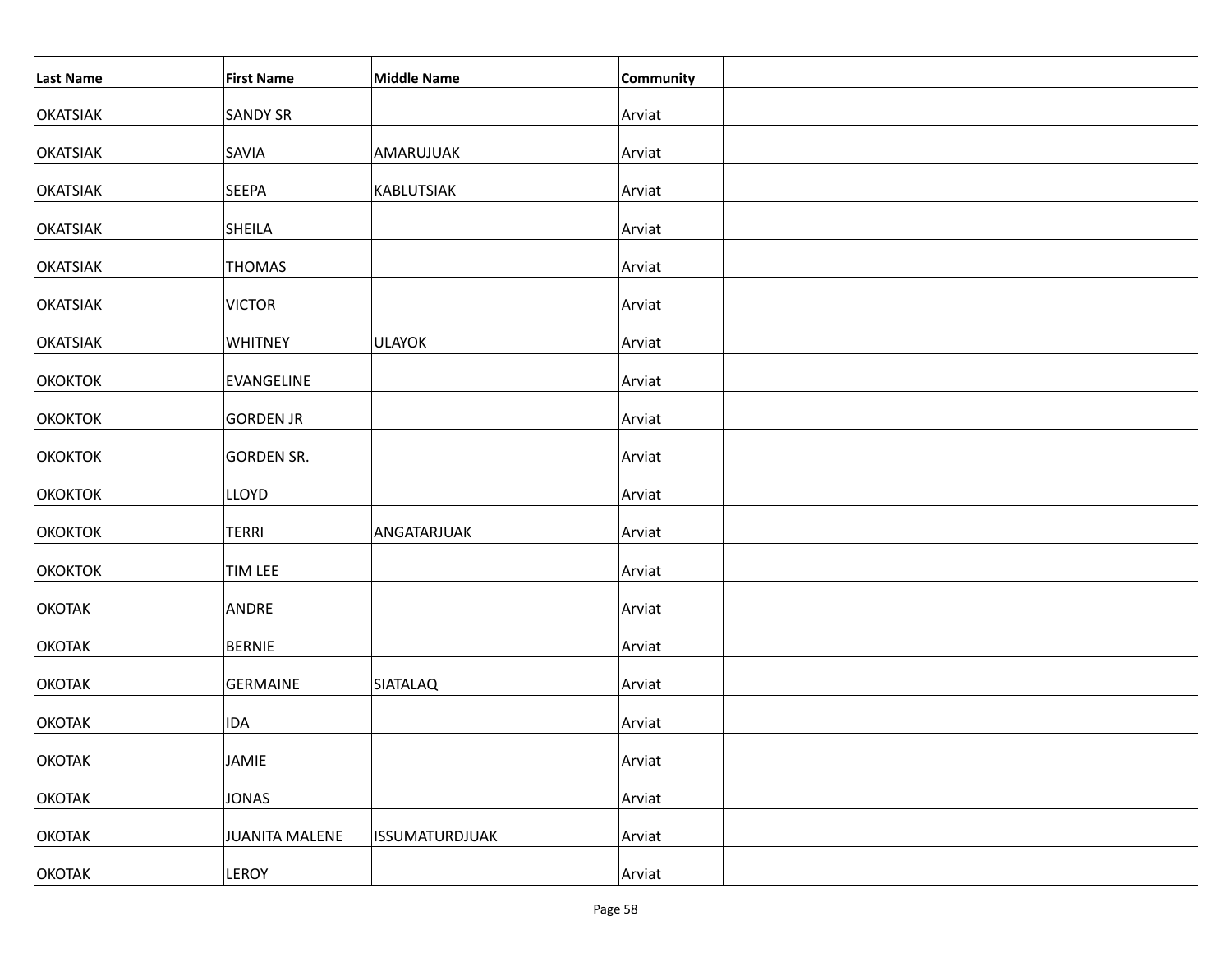| Last Name     | <b>First Name</b> | <b>Middle Name</b>          | Community |  |
|---------------|-------------------|-----------------------------|-----------|--|
| <b>OKOTAK</b> | LEVANA            |                             | Arviat    |  |
| <b>OKOTAK</b> | MARTHA            | O                           | Arviat    |  |
| <b>OKOTAK</b> | MARY              |                             | Arviat    |  |
| <b>OKOTAK</b> | MATTHEW           | <b>OTOKALAK</b>             | Arviat    |  |
| <b>OKOTAK</b> | RACHEAL           |                             | Arviat    |  |
| <b>OKOTAK</b> | SONIA             |                             | Arviat    |  |
| <b>OKOTAK</b> | SULLIVAN          |                             | Arviat    |  |
| <b>OKUTAK</b> | KAREN             | ISSUMATARJUAQ               | Arviat    |  |
| <b>OLLIE</b>  | ANNIE             | <b>UPPAHUAK</b>             | Arviat    |  |
| <b>OLLIE</b>  | APRIL             | <b>REBECCA QUMANGAPIK</b>   | Arviat    |  |
| <b>OLLIE</b>  | DOUGLAS WAYNE     | <b>EEKOOTAK MINA</b>        | Arviat    |  |
| <b>OLLIE</b>  | JOHN              | <b>CHRISTOPHER UPPAHUAK</b> | Arviat    |  |
| <b>OLLIE</b>  | <b>WILLIAM JR</b> | PAMEOK                      | Arviat    |  |
| <b>OLLIE</b>  | <b>WILLIAM SR</b> | OOTOOK                      | Arviat    |  |
| <b>OROLUK</b> | <b>JAKE</b>       |                             | Arviat    |  |
| <b>OROLUK</b> | <b>JASON</b>      | 0                           | Arviat    |  |
| <b>OROLUK</b> | KELLY             |                             | Arviat    |  |
| OROLUK        | LOUIE             |                             | Arviat    |  |
| OROLUK        | PAT               |                             | Arviat    |  |
|               |                   |                             |           |  |
| OROLUK        | PETER             | ALAREAK                     | Arviat    |  |
| OROLUK        | <b>THERESA</b>    |                             | Arviat    |  |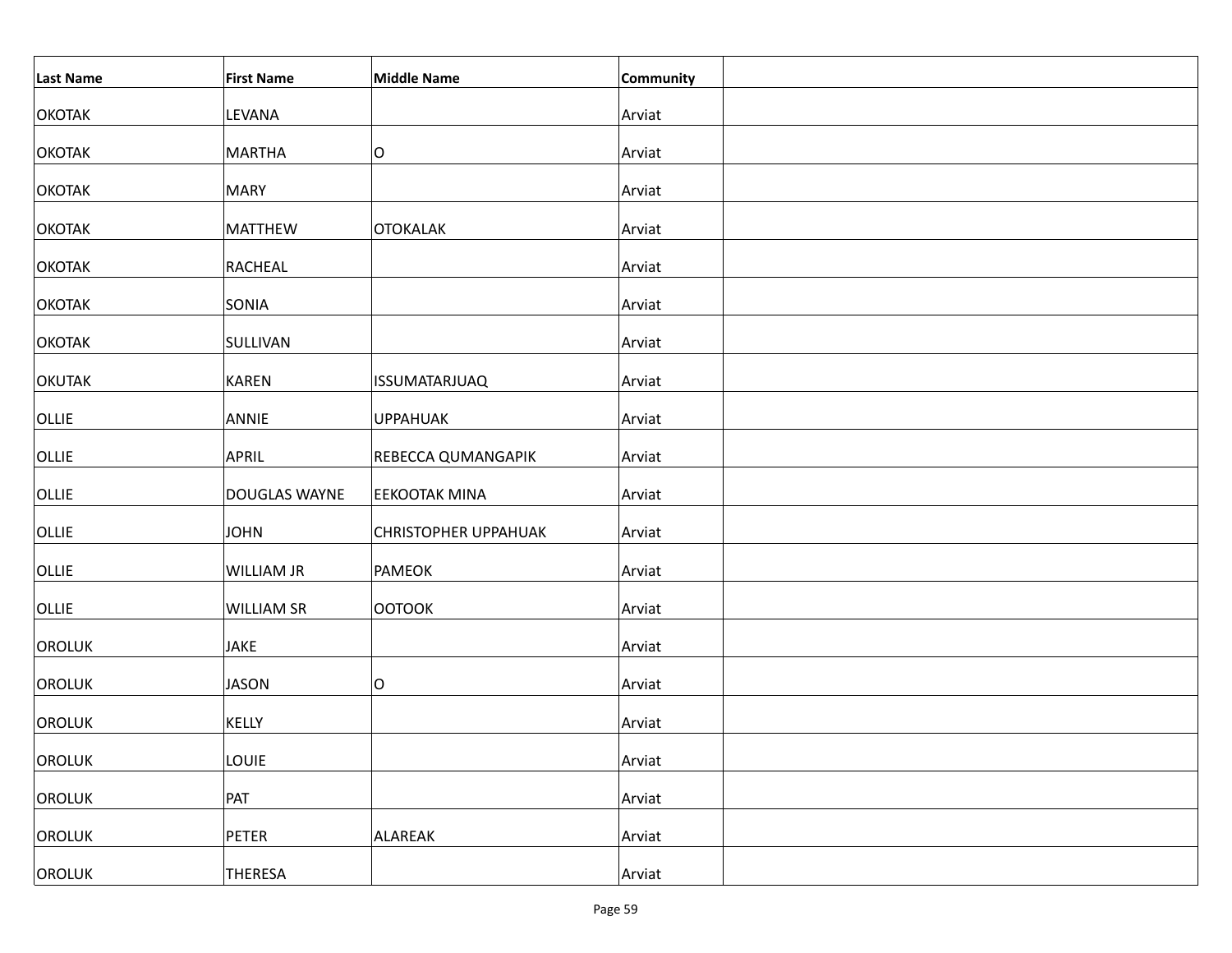| Last Name        | <b>First Name</b> | <b>Middle Name</b>  | Community |  |
|------------------|-------------------|---------------------|-----------|--|
| <b>OTUK</b>      | BERNARD           | KUTSIIQ             | Arviat    |  |
| <b>OTUK</b>      | <b>ESTER</b>      | <b>ELAINE EMILY</b> | Arviat    |  |
| <b>OTUK</b>      | FARRAH            | S.                  | Arviat    |  |
| <b>OTUK</b>      | <b>JACKIE</b>     |                     | Arviat    |  |
| <b>OTUK</b>      | JANE              | JEANIE              | Arviat    |  |
|                  |                   |                     |           |  |
| <b>OTUK</b>      | <b>JOSEPH</b>     |                     | Arviat    |  |
| <b>OTUK</b>      | LEO               | PAMAOLIK            | Arviat    |  |
| <b>OTUK</b>      | <b>PAUL JR</b>    | JUSTIN SIBVIAK      | Arviat    |  |
| <b>OTUK</b>      | <b>PAUL SR</b>    | KATTAU              | Arviat    |  |
| <b>OTUK</b>      | PAULIE            | <b>TAVINERK</b>     | Arviat    |  |
| <b>OTUK</b>      | <b>TRENTON</b>    | SIULAITUQ           | Arviat    |  |
| OWINGAYAK        | AMY               | ULAYOK              | Arviat    |  |
| <b>OWINGAYAK</b> | <b>JAPHETH</b>    |                     | Arviat    |  |
| OWINGAYAK        | JOY               |                     | Arviat    |  |
| OWINGAYAK        | KESHA             | <b>OTOOYAQ</b>      | Arviat    |  |
| OWINGAYAK        | ZACHARIAH         |                     | Arviat    |  |
| OWLIJOOT         | <b>AMANDA</b>     | K                   | Arviat    |  |
| OWLIJOOT         | <b>EDEN</b>       | ANGWELIK            | Arviat    |  |
| OWLIJOOT         | JASON             | ARNALAK             | Arviat    |  |
| OWLIJOOT         | JOSHUA            | S.                  | Arviat    |  |
| OWLIJOOT         | KARA MAY          | <b>IMMALI</b>       | Arviat    |  |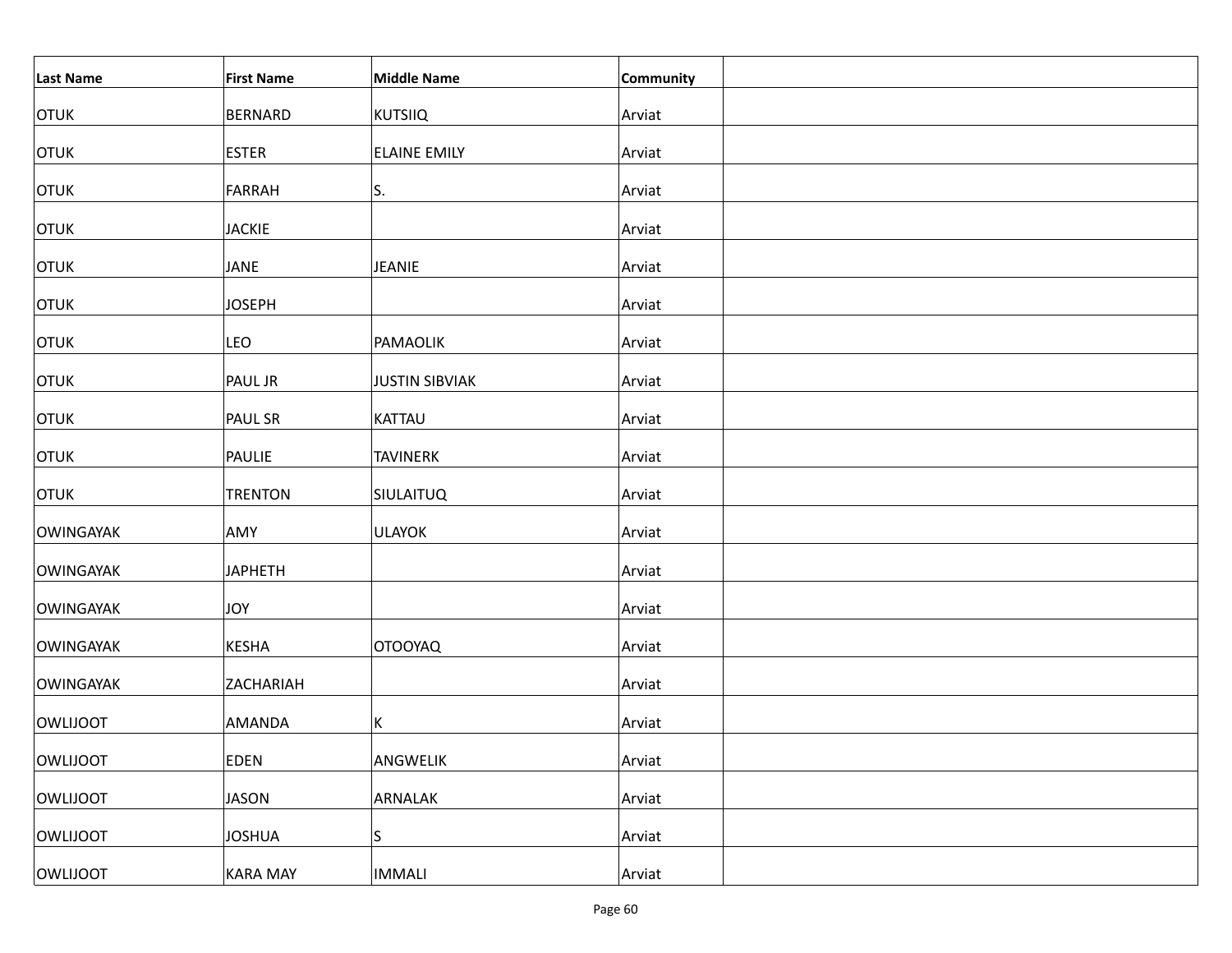| Last Name         | <b>First Name</b> | <b>Middle Name</b> | Community |  |
|-------------------|-------------------|--------------------|-----------|--|
| OWLIJOOT          | KELLY             |                    | Arviat    |  |
| OWLIJOOT          | <b>LEAH</b>       |                    | Arviat    |  |
| OWLIJOOT          | <b>LUCAS</b>      | <b>TAIVIITI</b>    | Arviat    |  |
| OWLIJOOT          | PELAGIE           | S                  | Arviat    |  |
| OWLIJOOT          | SHARON            | N. ROSE            | Arviat    |  |
| OWLIJOOT          | SHAWN             |                    | Arviat    |  |
| OWLIJOOT          | <b>TOMMY</b>      | N                  | Arviat    |  |
| PALIKALIE-GIBBONS | <b>ELIZABETH</b>  |                    | Arviat    |  |
| PALIKALIE-GIBBONS | <b>EVA</b>        |                    | Arviat    |  |
| PALIKALIE-GIBBONS | <b>SOPHIE</b>     |                    | Arviat    |  |
| PALIKSALIK        | MIKI              |                    | Arviat    |  |
| PALVIALOK         | <b>JOHNNY</b>     |                    | Arviat    |  |
| PAMEOK            | AILEEN            | <b>HEUTIRUQ</b>    | Arviat    |  |
| PAMEOK            | <b>LEON</b>       | <b>BRUCE</b>       | Arviat    |  |
| PAMEOK            | MAUREEN           | <b>DORCAS</b>      | Arviat    |  |
| PAMEOLIK          | AARON             | <b>DAVID</b>       | Arviat    |  |
| PAMEOLIK          | AIRO              |                    | Arviat    |  |
| PAMEOLIK          | <b>ALEX</b>       |                    | Arviat    |  |
| PAMEOLIK          | <b>CALVIN</b>     | SATEANA            | Arviat    |  |
|                   | <b>EDMOND</b>     |                    |           |  |
| PAMEOLIK          |                   |                    | Arviat    |  |
| PAMEOLIK          | <b>EVA</b>        |                    | Arviat    |  |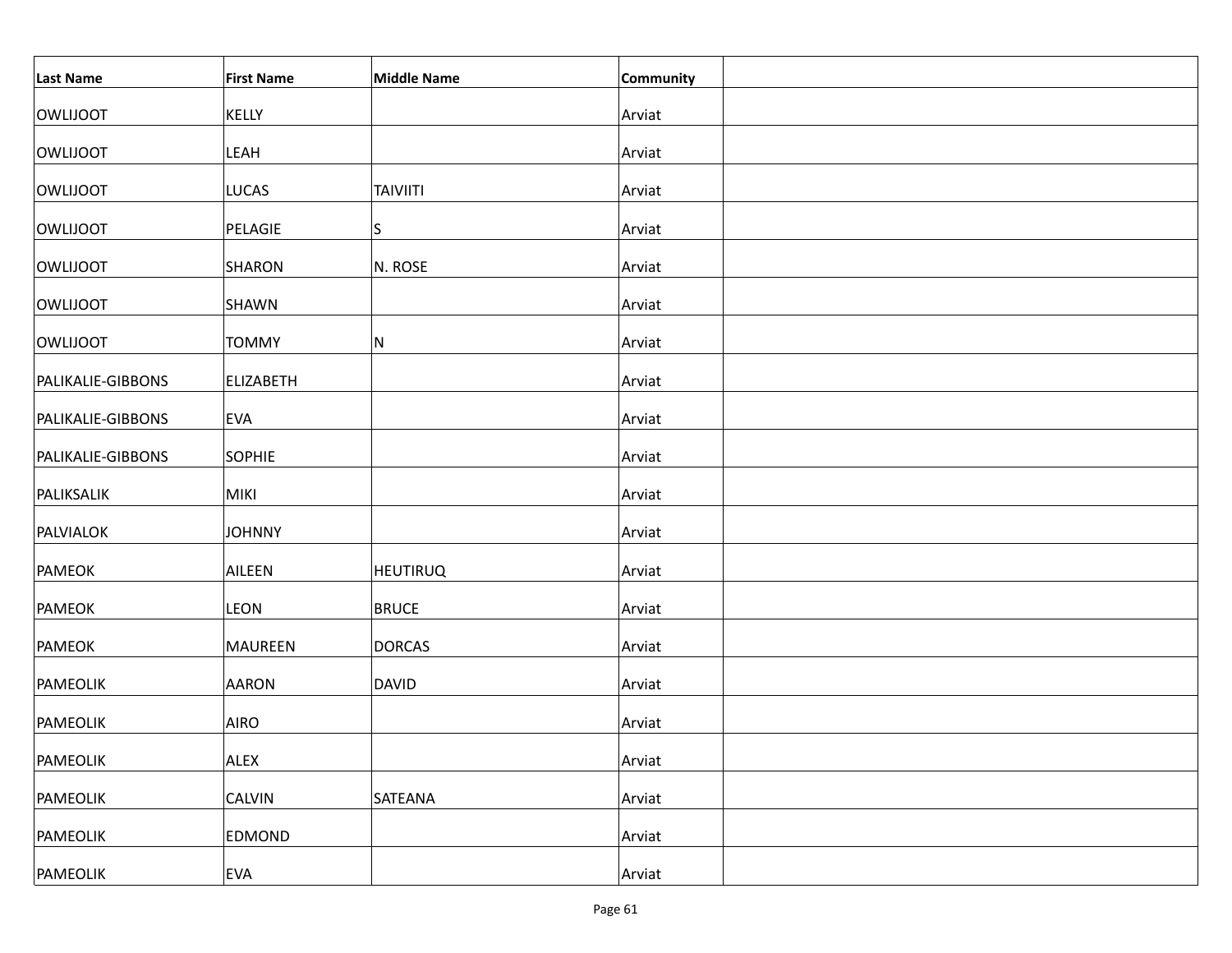| <b>First Name</b> |                                                                                                                                                |                                                                                                                                                  |                                                                                                                                                                                                                             |
|-------------------|------------------------------------------------------------------------------------------------------------------------------------------------|--------------------------------------------------------------------------------------------------------------------------------------------------|-----------------------------------------------------------------------------------------------------------------------------------------------------------------------------------------------------------------------------|
| <b>HATTIE</b>     |                                                                                                                                                |                                                                                                                                                  |                                                                                                                                                                                                                             |
| JANE              |                                                                                                                                                |                                                                                                                                                  |                                                                                                                                                                                                                             |
| <b>JODY</b>       |                                                                                                                                                |                                                                                                                                                  |                                                                                                                                                                                                                             |
| <b>JON</b>        |                                                                                                                                                |                                                                                                                                                  |                                                                                                                                                                                                                             |
| <b>JOSEPH</b>     |                                                                                                                                                |                                                                                                                                                  |                                                                                                                                                                                                                             |
|                   |                                                                                                                                                |                                                                                                                                                  |                                                                                                                                                                                                                             |
|                   |                                                                                                                                                |                                                                                                                                                  |                                                                                                                                                                                                                             |
|                   |                                                                                                                                                |                                                                                                                                                  |                                                                                                                                                                                                                             |
|                   |                                                                                                                                                |                                                                                                                                                  |                                                                                                                                                                                                                             |
|                   |                                                                                                                                                |                                                                                                                                                  |                                                                                                                                                                                                                             |
|                   |                                                                                                                                                |                                                                                                                                                  |                                                                                                                                                                                                                             |
| <b>SYLVIA</b>     |                                                                                                                                                |                                                                                                                                                  |                                                                                                                                                                                                                             |
| JERRY             |                                                                                                                                                |                                                                                                                                                  |                                                                                                                                                                                                                             |
| MARK              |                                                                                                                                                |                                                                                                                                                  |                                                                                                                                                                                                                             |
|                   |                                                                                                                                                |                                                                                                                                                  |                                                                                                                                                                                                                             |
|                   |                                                                                                                                                |                                                                                                                                                  |                                                                                                                                                                                                                             |
|                   |                                                                                                                                                |                                                                                                                                                  |                                                                                                                                                                                                                             |
|                   |                                                                                                                                                |                                                                                                                                                  |                                                                                                                                                                                                                             |
|                   |                                                                                                                                                |                                                                                                                                                  |                                                                                                                                                                                                                             |
|                   |                                                                                                                                                |                                                                                                                                                  |                                                                                                                                                                                                                             |
|                   |                                                                                                                                                |                                                                                                                                                  |                                                                                                                                                                                                                             |
|                   | KIRSTEN<br>LAURENT<br><b>LINDA</b><br>MARK<br>MARY<br>SIATIAQ<br>ANDREW<br><b>CATHY</b><br>HILDA<br>KAREN<br>MARTHA<br><b>WINNIE</b><br>DOREEN | <b>Middle Name</b><br><b>LOUISE</b><br>ENUKPAUYAK<br>KE<br>SIUSARNGNAAQ<br>ANULIK<br>RUEBEN<br>ALAGALAK<br>GLORIA<br>KABLU<br>A.<br>ATTANGATYUAK | Community<br>Arviat<br>Arviat<br>Arviat<br>Arviat<br>Arviat<br>Arviat<br>Arviat<br>Arviat<br>Arviat<br>Arviat<br>Arviat<br>Arviat<br>Arviat<br>Arviat<br>Arviat<br>Arviat<br>Arviat<br>Arviat<br>Arviat<br>Arviat<br>Arviat |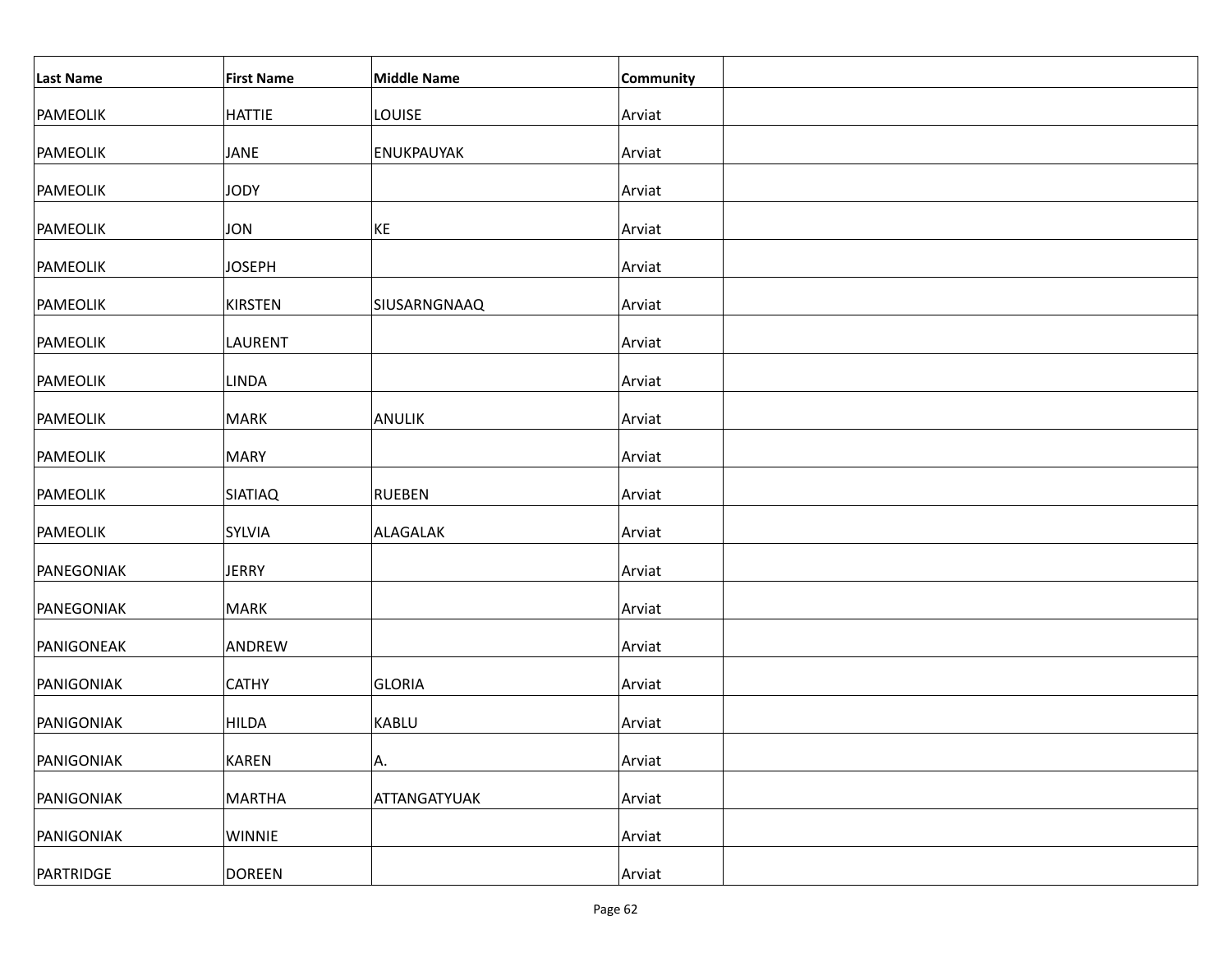| Last Name     | <b>First Name</b>   | <b>Middle Name</b>    | Community |  |
|---------------|---------------------|-----------------------|-----------|--|
| PAUPAA        | <b>CINDY</b>        |                       | Arviat    |  |
| PAUPPA        | ARCHIE              |                       | Arviat    |  |
| PAUPPA        | <b>BERTHA</b>       | 0.S.                  | Arviat    |  |
| <b>PAUPPA</b> | JOANNA              | A.                    | Arviat    |  |
| <b>PAUPPA</b> | LUKE                | <b>IRKOK</b>          | Arviat    |  |
| <b>PAUPPA</b> | NANCY               | ARYAUT                | Arviat    |  |
| <b>PAUPPA</b> | SAMUEL              | <b>KUNUK KANATUAK</b> | Arviat    |  |
| PEMIK         | EVAN-ANDREW         | <b>QIQIK</b>          | Arviat    |  |
| PILAKAPSI     | ANDREW              | UJUKULUK              | Arviat    |  |
| PILAKAPSI     | <b>VERONICA</b>     | <b>TAQTU</b>          | Arviat    |  |
| PINGUSHAT     | ADAM                |                       | Arviat    |  |
| PINGUSHAT     | <b>ALISA</b>        | AKATSIAK              | Arviat    |  |
|               |                     |                       |           |  |
| PINGUSHAT     | AMANDA              | GRACE                 | Arviat    |  |
| PINGUSHAT     | APRIL               | <b>JEAN</b>           | Arviat    |  |
| PINGUSHAT     | DAVID               | E.                    | Arviat    |  |
| PINGUSHAT     | <b>DOMINIC</b>      |                       | Arviat    |  |
| PINGUSHAT     | <b>EDITH</b>        |                       | Arviat    |  |
| PINGUSHAT     | <b>ELIZABETH</b>    |                       | Arviat    |  |
| PINGUSHAT     | FRANCES             | MIKILIRALUQ U         | Arviat    |  |
| PINGUSHAT     | GILBERT             |                       | Arviat    |  |
| PINGUSHAT     | <b>HENRY JUNIOR</b> | NIAQULUQ KAPUK        | Arviat    |  |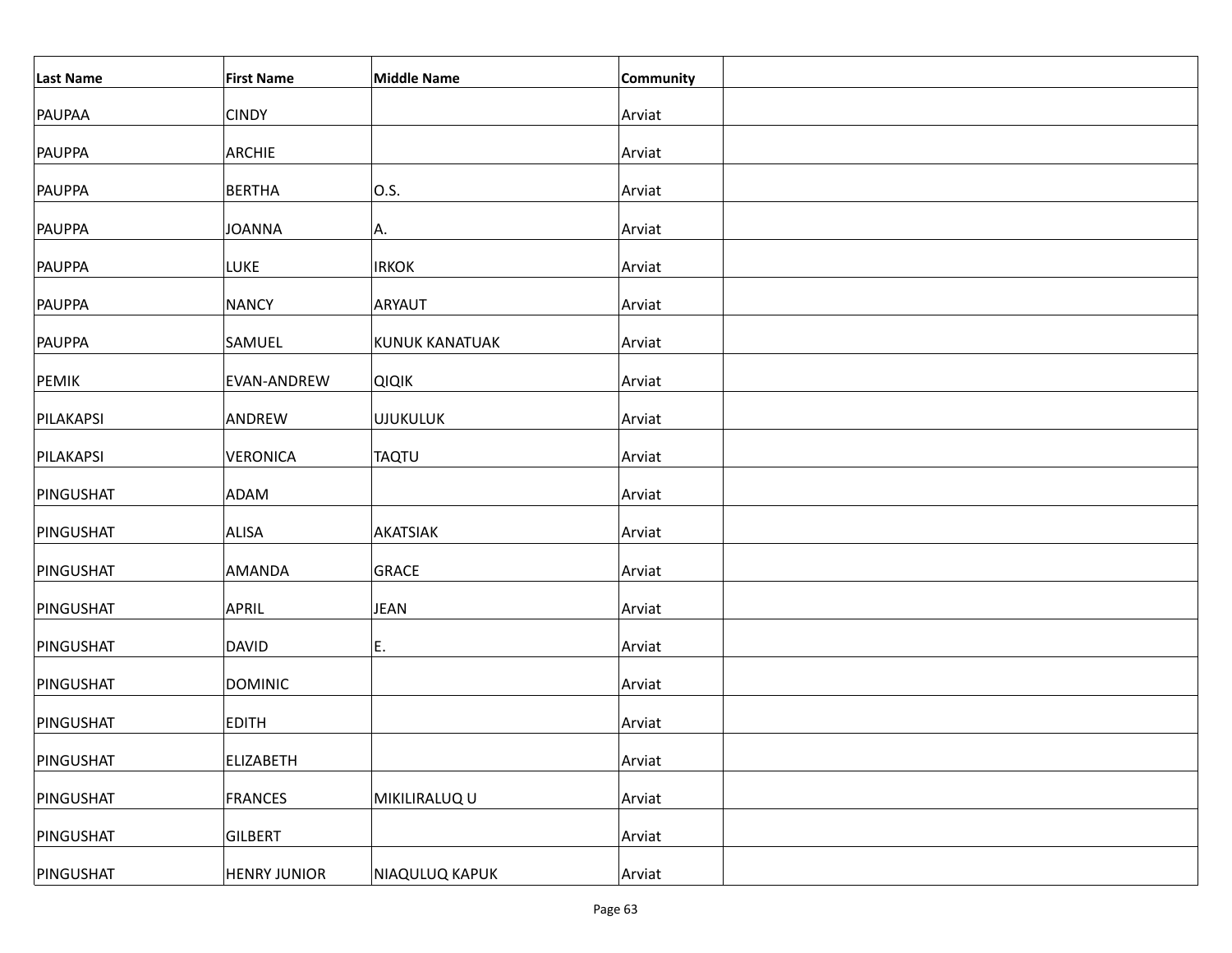| Last Name | <b>First Name</b> | <b>Middle Name</b> | Community |  |
|-----------|-------------------|--------------------|-----------|--|
| PINGUSHAT | JACQUELINE        | A                  | Arviat    |  |
| PINGUSHAT | <b>JAMIE</b>      |                    | Arviat    |  |
| PINGUSHAT | JENNY             |                    | Arviat    |  |
| PINGUSHAT | <b>JESSICA</b>    |                    | Arviat    |  |
| PINGUSHAT | JIMMY             | O.                 | Arviat    |  |
| PINGUSHAT | <b>JOANNE</b>     | <b>LYNN</b>        | Arviat    |  |
| PINGUSHAT | <b>JOSEPHINE</b>  | <b>IKARIK</b>      | Arviat    |  |
| PINGUSHAT | JULIA             |                    | Arviat    |  |
| PINGUSHAT | KENNY SR.         |                    | Arviat    |  |
| PINGUSHAT | LUKE              |                    | Arviat    |  |
| PINGUSHAT | MARGARET          |                    | Arviat    |  |
| PINGUSHAT | MARSHA            | <b>IKUGINAK</b>    | Arviat    |  |
| PINGUSHAT | MARTHA            |                    | Arviat    |  |
| PINGUSHAT | MARTHA            | KUDLOO             | Arviat    |  |
| PINGUSHAT | MEDA              |                    | Arviat    |  |
| PINGUSHAT | MONICA            |                    | Arviat    |  |
| PINGUSHAT | PATRICK           |                    | Arviat    |  |
| PINGUSHAT | RANDY             |                    | Arviat    |  |
| PIRYUAQ   | AMARU'TUAQ        | AMBER              | Arviat    |  |
| POUNGALAK | MALACHI           | ALIKASUA           | Arviat    |  |
| POUNGALAK | PETER             |                    | Arviat    |  |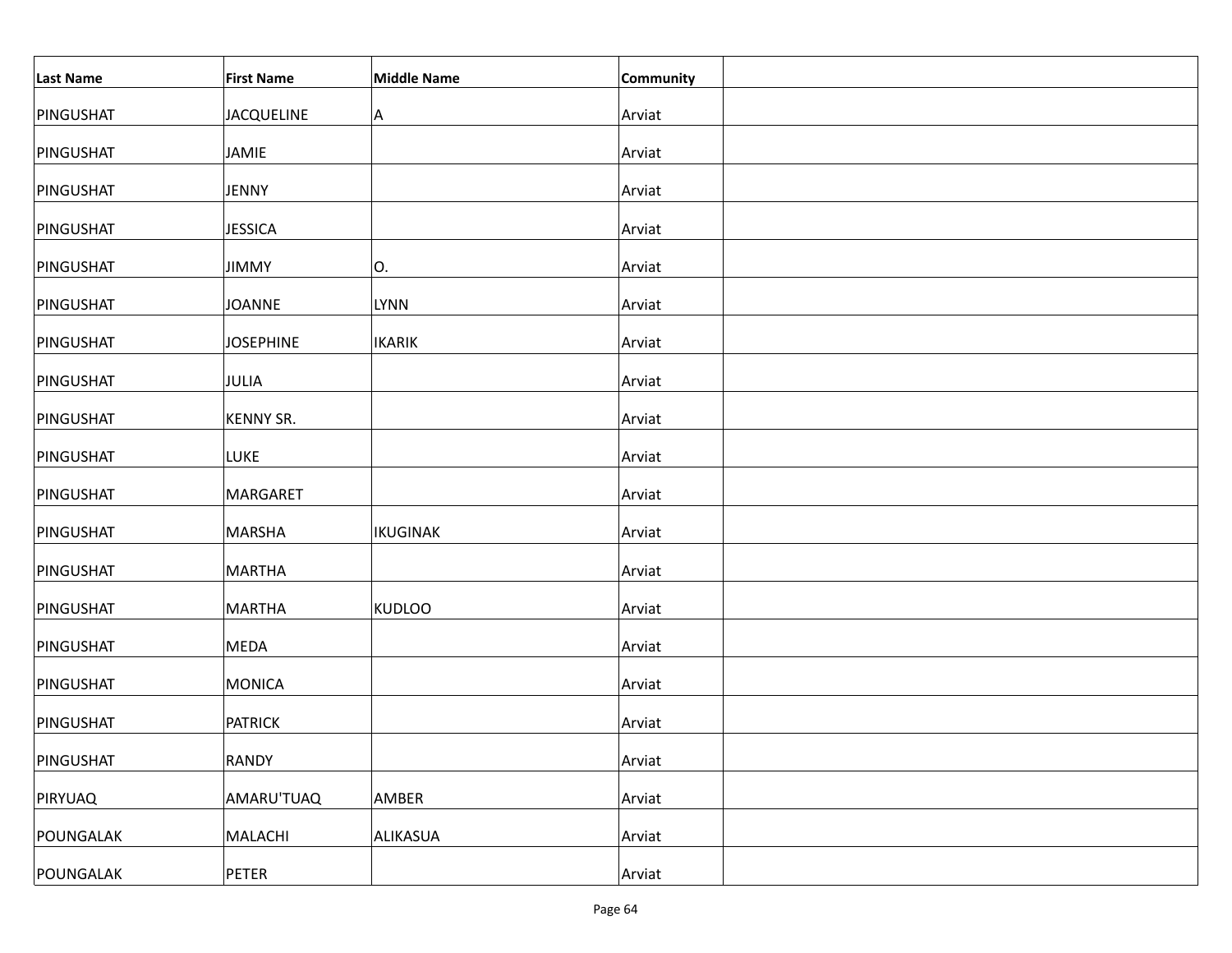| Last Name          | <b>First Name</b> | <b>Middle Name</b> | Community |  |
|--------------------|-------------------|--------------------|-----------|--|
| POUNGALAK          | SAMSON            | K.                 | Arviat    |  |
| QANATSIAQ          | NANGMALIK         | ANOEE              | Arviat    |  |
| <b>QIYUARYUK</b>   | ERIC JR.          | ARNALUKJUAK        | Arviat    |  |
| QIYUARYUK          | <b>ERIKA</b>      | Q.                 | Arviat    |  |
| QIYUARYUK          | GINO              | <b>HILU</b>        | Arviat    |  |
| <b>QIYUARYUK</b>   | <b>LUCY</b>       | SIVURASIAK         | Arviat    |  |
| SAMGUSHAK          | <b>BILLY</b>      |                    | Arviat    |  |
| SAMMURTOK          | <b>DIANE</b>      |                    | Arviat    |  |
| SAMMURTOK          | LUKE              | IT.                | Arviat    |  |
| SANERTANUT         | <b>LUCY</b>       | KINAKULUK          | Arviat    |  |
| SANERTANUT         | MOSES             | <b>TATTUINEE</b>   | Arviat    |  |
| SANERTANUT         | PAUL              | KAKIARNIUT         | Arviat    |  |
| SAVIKATAAQ         | JOE JR            |                    | Arviat    |  |
| SAVIKATAAQ         | JOE SR            |                    | Arviat    |  |
| SAVIKATAAQ         | LILLIAN           | T.                 | Arviat    |  |
| SAVIKATAAQ         | SUSAN             |                    | Arviat    |  |
| SAVIKATAAQ         | WENDY             |                    | Arviat    |  |
| SCHAUBROECK        | AMBER             | NUKADLAAQ          | Arviat    |  |
| SCHAUBROECK        | BRIANNE           | MIKSIKUPAAQ        | Arviat    |  |
| <b>SCHAUBROECK</b> | KYLE              | <b>ILLNIK</b>      | Arviat    |  |
| <b>SEWOEE</b>      | AARON             |                    | Arviat    |  |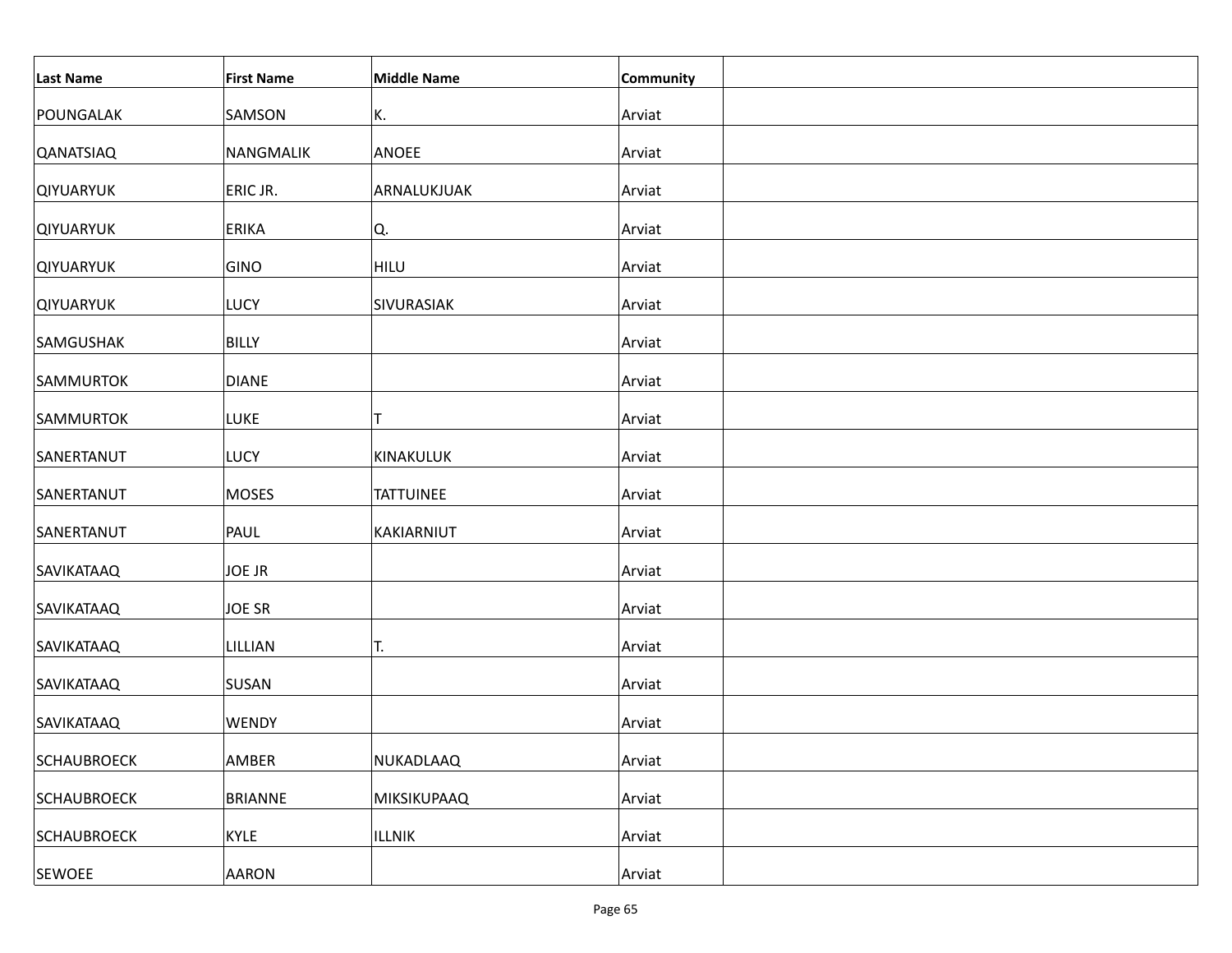| Last Name                                                       | <b>First Name</b>                                                                | <b>Middle Name</b>              | Community                                                |  |
|-----------------------------------------------------------------|----------------------------------------------------------------------------------|---------------------------------|----------------------------------------------------------|--|
| <b>SEWOEE</b>                                                   | BENJAMIN                                                                         | AGGARK                          | Arviat                                                   |  |
| <b>SEWOEE</b>                                                   | <b>BRENDA</b>                                                                    | <b>QUINNIK</b>                  | Arviat                                                   |  |
| <b>SEWOEE</b>                                                   | <b>CECILIA</b>                                                                   | <b>SERKOK</b>                   | Arviat                                                   |  |
| <b>SEWOEE</b>                                                   | DAVID SR.                                                                        | <b>TABLOO</b>                   | Arviat                                                   |  |
| <b>SEWOEE</b>                                                   | <b>ELIZABETH</b>                                                                 |                                 | Arviat                                                   |  |
| <b>SEWOEE</b>                                                   | GREG                                                                             | R                               | Arviat                                                   |  |
| <b>SEWOEE</b>                                                   | HAYLEY                                                                           | <b>SIUTAT</b>                   | Arviat                                                   |  |
| <b>SEWOEE</b>                                                   | <b>JOHNNY</b>                                                                    |                                 |                                                          |  |
|                                                                 |                                                                                  |                                 | Arviat                                                   |  |
| <b>SEWOEE</b>                                                   | JONAH                                                                            | ARNLUKJUAK                      | Arviat                                                   |  |
|                                                                 |                                                                                  |                                 |                                                          |  |
| <b>SEWOEE</b>                                                   | KERINA                                                                           |                                 | Arviat                                                   |  |
| <b>SEWOEE</b>                                                   | MICHELLE                                                                         |                                 | Arviat                                                   |  |
| <b>SEWOEE</b>                                                   | PAULINE                                                                          | KALUDJAK                        | Arviat                                                   |  |
| <b>SEWOEE</b>                                                   | <b>TANYA</b>                                                                     | ELAITTUNAAQ                     | Arviat                                                   |  |
| SHAMEE                                                          | AGNES                                                                            | <b>KUDLUK</b>                   | Arviat                                                   |  |
| SHAMEE                                                          | <b>ANNE MARIE</b>                                                                |                                 | Arviat                                                   |  |
|                                                                 |                                                                                  |                                 |                                                          |  |
|                                                                 |                                                                                  |                                 |                                                          |  |
|                                                                 |                                                                                  |                                 |                                                          |  |
|                                                                 |                                                                                  |                                 |                                                          |  |
|                                                                 |                                                                                  |                                 |                                                          |  |
| <b>SEWOEE</b><br>SHAMEE<br>SHAMEE<br>SHAMEE<br>SHAMEE<br>SHAMEE | KATELYN<br><b>CECELIA</b><br><b>CHRISTOPHER</b><br><b>EUGENE</b><br>HENRY<br>JOE | <b>IKIQTAQ</b><br><b>ULAYOK</b> | Arviat<br>Arviat<br>Arviat<br>Arviat<br>Arviat<br>Arviat |  |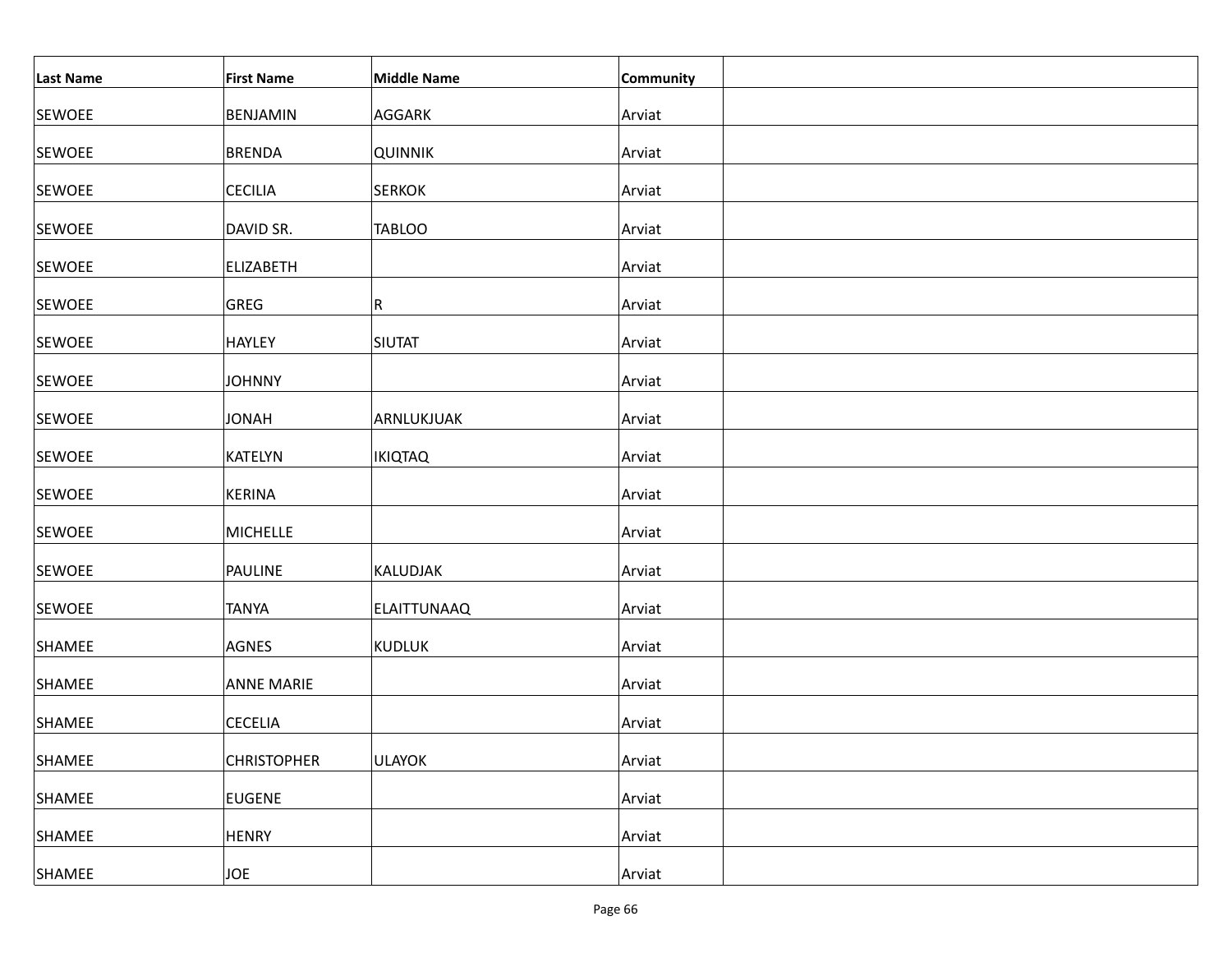| Last Name       | <b>First Name</b> | <b>Middle Name</b> | Community |  |
|-----------------|-------------------|--------------------|-----------|--|
| SHAMEE          | KATHLEEN          |                    | Arviat    |  |
| SHAMEE          | MADELINE          |                    | Arviat    |  |
| SHAMEE          | MARK              |                    | Arviat    |  |
| SHAMEE          | MARLENE           | PUBVALIRAQ         | Arviat    |  |
| SHAMEE          | MICHAEL           |                    | Arviat    |  |
| SHAMEE          | NANCY             |                    | Arviat    |  |
| SHAMEE          | NANCY             | KABLUTSIAK         | Arviat    |  |
| SHAMEE          | PETER             |                    | Arviat    |  |
| SHAMEE          | RANDY             |                    | Arviat    |  |
| SHAMEE          | SAM               |                    | Arviat    |  |
| SHAMEE          | <b>SCOTTIE</b>    |                    | Arviat    |  |
|                 |                   |                    |           |  |
| SHAMEE          | <b>SEEPA</b>      |                    | Arviat    |  |
| SHAMEE          | <b>TONY</b>       |                    | Arviat    |  |
| SHAMEE          | WENDY             | EVASARQ            | Arviat    |  |
| <b>SHEETOGA</b> | <b>JASON</b>      |                    | Arviat    |  |
| <b>SHEETOGA</b> | LINDA             |                    | Arviat    |  |
| <b>SHEETOGA</b> | MALENA            | SITURAT            | Arviat    |  |
| SHIMOUT         | MAGGIE            | <b>QAUNNAQ</b>     | Arviat    |  |
| SIKIKAUK        | ANITA             |                    | Arviat    |  |
| SIKIKAUK        | DAVID             |                    | Arviat    |  |
| SIKIKAUK        | <b>EMILY</b>      |                    | Arviat    |  |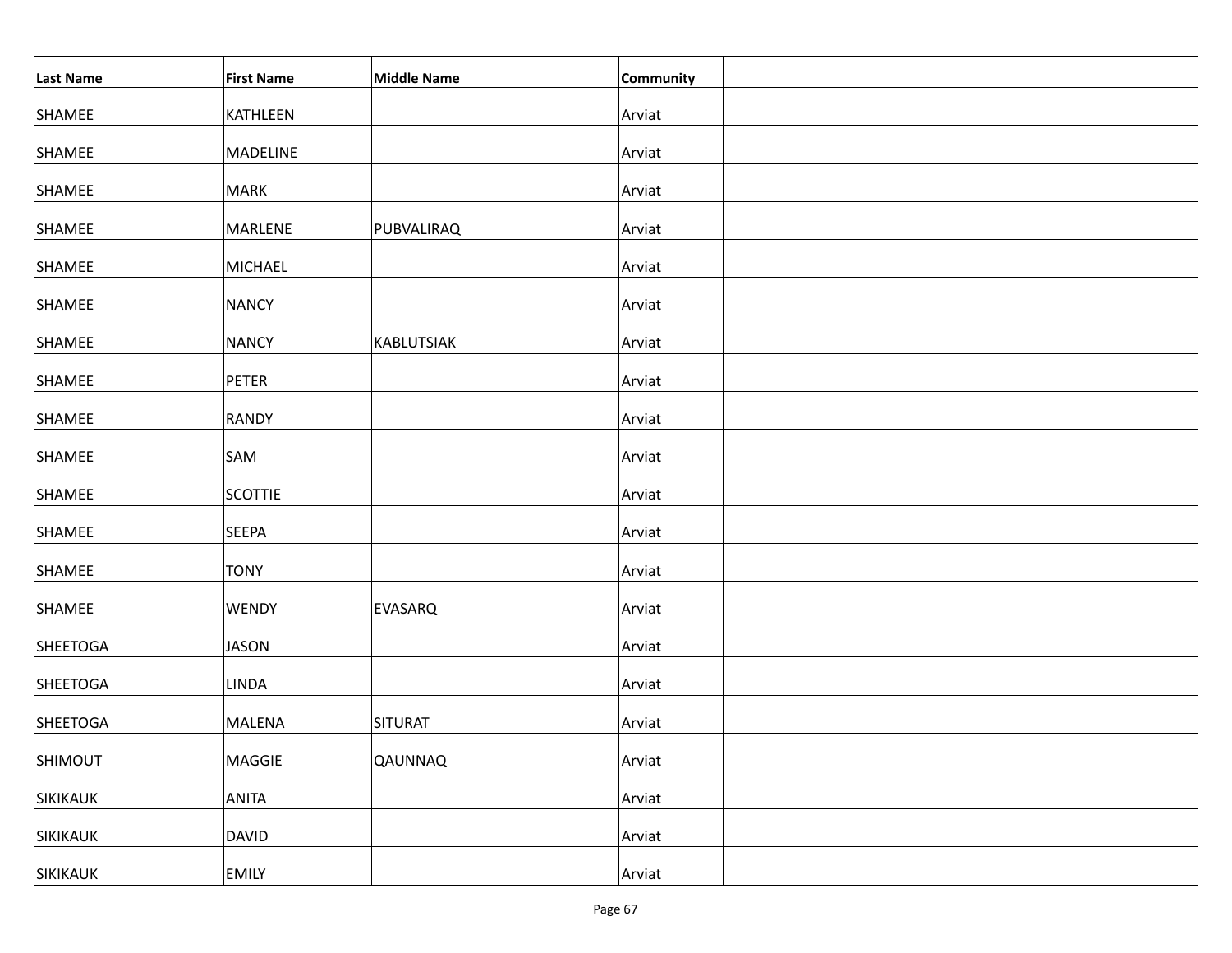| Last Name       | <b>First Name</b> | <b>Middle Name</b>  | Community |  |
|-----------------|-------------------|---------------------|-----------|--|
| SIKIKAUT        | JOHN              |                     | Arviat    |  |
| SIKIKAUT        | SOLOMON           | <b>SIBVEAK</b>      | Arviat    |  |
| SINNISIAK       | ANDRE JR          | SINNISIAK           | Arviat    |  |
| SINNISIAK       | ANDRE SR.         |                     | Arviat    |  |
| SINNISIAK       | BILLY             |                     | Arviat    |  |
| SINNISIAK       | <b>CHARLIE</b>    | PAUPPA              | Arviat    |  |
| SINNISIAK       | <b>ELIZABETH</b>  |                     | Arviat    |  |
| SINNISIAK       | <b>FELICITE</b>   | A                   | Arviat    |  |
| SINNISIAK       | JOANNE            | S                   | Arviat    |  |
| SINNISIAK       | JUDY              |                     | Arviat    |  |
| SINNISIAK       | LIANA             |                     | Arviat    |  |
| SINNISIAK       | LOUISA            | ANARUSUK            | Arviat    |  |
| SINNISIAK       | <b>TUMELO</b>     | AQIKAUT             | Arviat    |  |
| <b>ST. JOHN</b> | <b>CHARLOTTE</b>  |                     | Arviat    |  |
| <b>ST. JOHN</b> | <b>CHELSEY</b>    | <b>VIRGINA ROSE</b> | Arviat    |  |
| <b>ST. JOHN</b> | <b>DESTINY</b>    | <b>MAE</b>          | Arviat    |  |
| ST. JOHN        | <b>DOROTHY</b>    |                     | Arviat    |  |
| ST. JOHN        | <b>ELIZABETH</b>  |                     | Arviat    |  |
| ST. JOHN        | <b>JAVAN</b>      |                     | Arviat    |  |
| ST. JOHN        | JORDAN            | <b>JAMES</b>        | Arviat    |  |
| ST. JOHN        | KRISTEN           |                     | Arviat    |  |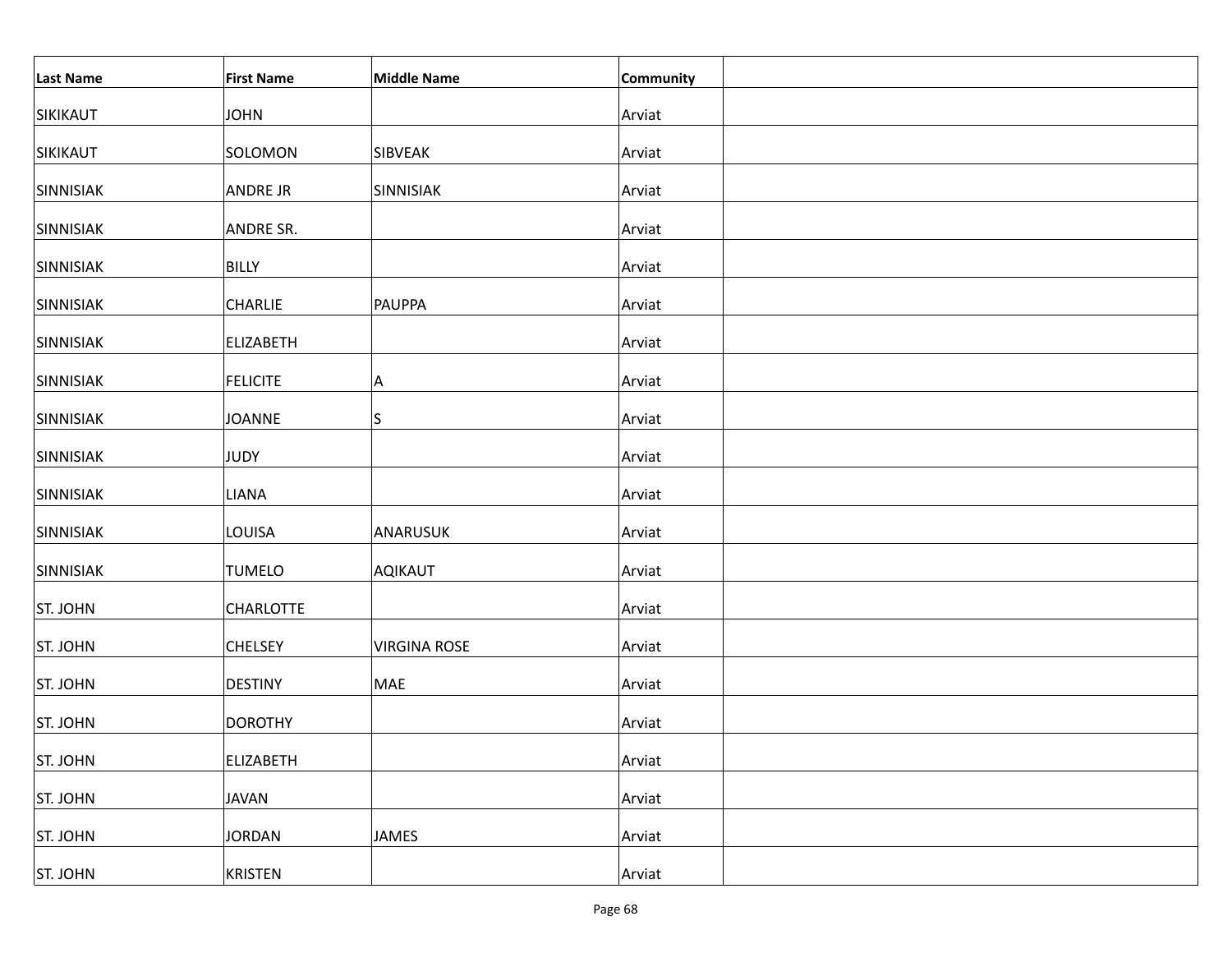| Last Name    | <b>First Name</b> | <b>Middle Name</b>  | Community |
|--------------|-------------------|---------------------|-----------|
| ST. JOHN     | RYAN              |                     | Arviat    |
| $ST.$ John   | <b>TUCKER</b>     | <b>RIVER MITIQ</b>  | Arviat    |
| <b>SULUK</b> | ANGELINA          |                     | Arviat    |
| <b>SULUK</b> | <b>BOBBY</b>      |                     | Arviat    |
| <b>SULUK</b> | <b>CARMEN</b>     | ALIKASWA            | Arviat    |
| <b>SULUK</b> | <b>CHRIS</b>      |                     | Arviat    |
| <b>SULUK</b> | <b>COLIN</b>      |                     | Arviat    |
| <b>SULUK</b> | <b>COLIN JR</b>   |                     | Arviat    |
| <b>SULUK</b> | <b>CRAIG</b>      | ı.                  | Arviat    |
| <b>SULUK</b> | <b>CURTIS</b>     | AKIKAUT             | Arviat    |
| <b>SULUK</b> | <b>CYNTHIA</b>    | ı.                  | Arviat    |
| <b>SULUK</b> | <b>DAVID</b>      | <b>SIKULIAQ</b>     | Arviat    |
| <b>SULUK</b> | <b>ELAINE</b>     | N.                  | Arviat    |
| <b>SULUK</b> | <b>EVA</b>        |                     | Arviat    |
| <b>SULUK</b> | <b>FRANCESCA</b>  | ALIKASWA            | Arviat    |
| <b>SULUK</b> | <b>IDA</b>        |                     | Arviat    |
| <b>SULUK</b> | <b>JOY</b>        |                     | Arviat    |
| <b>SULUK</b> | <b>JUSTIN</b>     | <b>NOAH - SULUK</b> | Arviat    |
| <b>SULUK</b> | KRISTY            | <b>SULUGAAQ</b>     | Arviat    |
| <b>SULUK</b> | LALAINIA          | A                   | Arviat    |
| <b>SULUK</b> | LUKE              | А                   | Arviat    |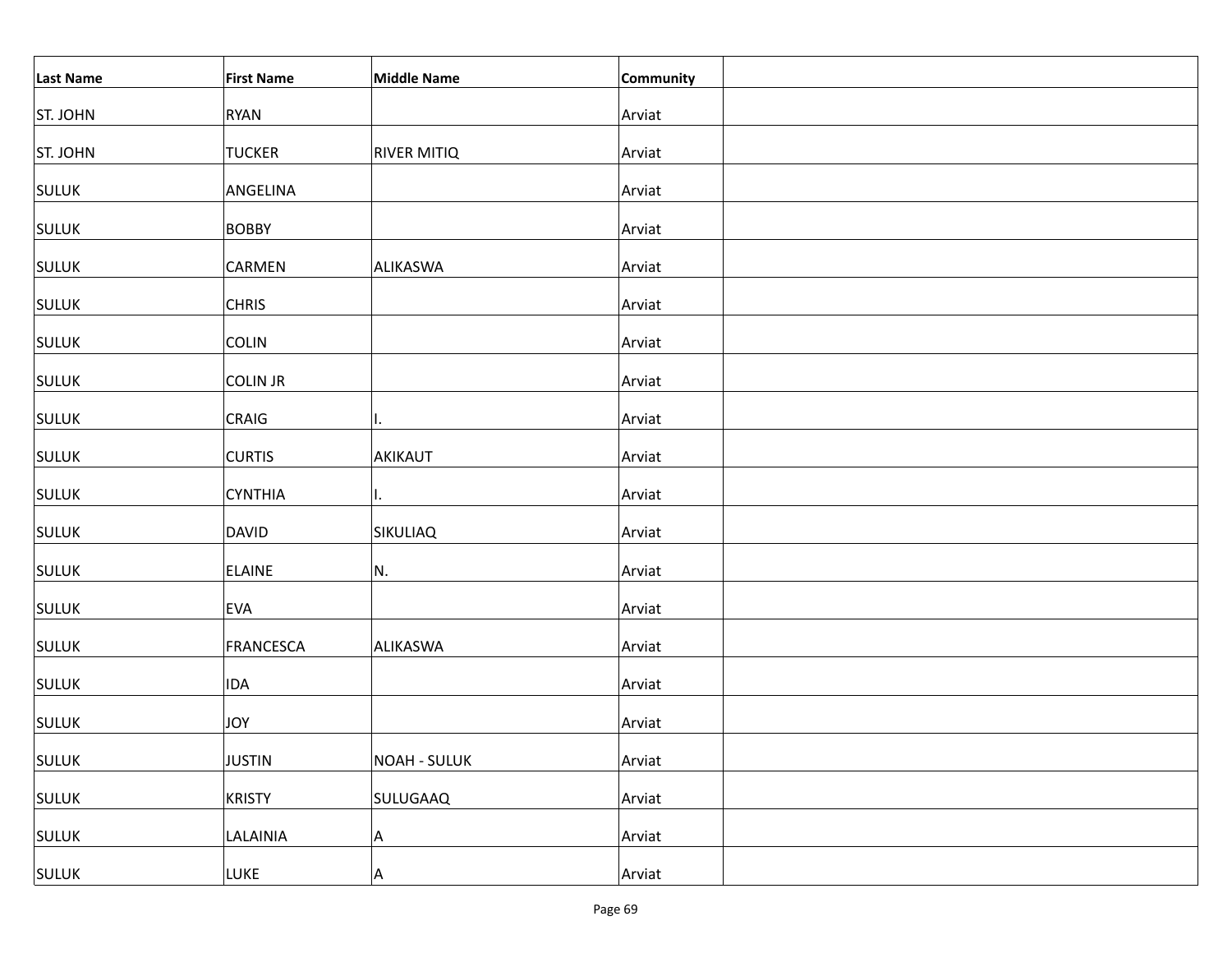| <b>First Name</b> | <b>Middle Name</b>                                                                                                                                                                                               | Community                                                                                                    |                                                                                                                                                              |
|-------------------|------------------------------------------------------------------------------------------------------------------------------------------------------------------------------------------------------------------|--------------------------------------------------------------------------------------------------------------|--------------------------------------------------------------------------------------------------------------------------------------------------------------|
| <b>NASHA</b>      |                                                                                                                                                                                                                  | Arviat                                                                                                       |                                                                                                                                                              |
| NEEVEE            | PHOENICIA                                                                                                                                                                                                        |                                                                                                              |                                                                                                                                                              |
|                   |                                                                                                                                                                                                                  |                                                                                                              |                                                                                                                                                              |
|                   |                                                                                                                                                                                                                  |                                                                                                              |                                                                                                                                                              |
|                   |                                                                                                                                                                                                                  |                                                                                                              |                                                                                                                                                              |
|                   |                                                                                                                                                                                                                  |                                                                                                              |                                                                                                                                                              |
|                   |                                                                                                                                                                                                                  |                                                                                                              |                                                                                                                                                              |
|                   |                                                                                                                                                                                                                  |                                                                                                              |                                                                                                                                                              |
|                   |                                                                                                                                                                                                                  |                                                                                                              |                                                                                                                                                              |
|                   |                                                                                                                                                                                                                  |                                                                                                              |                                                                                                                                                              |
|                   |                                                                                                                                                                                                                  |                                                                                                              |                                                                                                                                                              |
|                   |                                                                                                                                                                                                                  |                                                                                                              |                                                                                                                                                              |
|                   |                                                                                                                                                                                                                  |                                                                                                              |                                                                                                                                                              |
| ALBERT            | <b>TUTAK</b>                                                                                                                                                                                                     | Arviat                                                                                                       |                                                                                                                                                              |
| <b>BRIAN JR</b>   | KAIKAI                                                                                                                                                                                                           | Arviat                                                                                                       |                                                                                                                                                              |
| <b>BRIAN SR</b>   |                                                                                                                                                                                                                  | Arviat                                                                                                       |                                                                                                                                                              |
| <b>CELINA</b>     |                                                                                                                                                                                                                  | Arviat                                                                                                       |                                                                                                                                                              |
|                   |                                                                                                                                                                                                                  |                                                                                                              |                                                                                                                                                              |
|                   |                                                                                                                                                                                                                  |                                                                                                              |                                                                                                                                                              |
|                   |                                                                                                                                                                                                                  |                                                                                                              |                                                                                                                                                              |
|                   |                                                                                                                                                                                                                  |                                                                                                              |                                                                                                                                                              |
|                   |                                                                                                                                                                                                                  |                                                                                                              |                                                                                                                                                              |
|                   | PAULINE<br>ROBERT JAMES<br><b>ROCHELLE</b><br>RONALD<br>RUSSEL<br><b>SYLVIA</b><br><b>THEODORE</b><br><b>THERESA</b><br><b>TYRA</b><br>WILLIAM<br><b>HELEN-ROSE</b><br>KATELYN-JOY<br>LOUISA<br>NANCY<br>PATRICK | SIUQNAAT<br>KUNUK KANATUAK<br><b>KOVBAKAK</b><br>MALLA<br>P.<br>ULIBAK<br>ATTANUAQ<br><b>NAUYA</b><br>NAUYAQ | Arviat<br>Arviat<br>Arviat<br>Arviat<br>Arviat<br>Arviat<br>Arviat<br>Arviat<br>Arviat<br>Arviat<br>Arviat<br>Arviat<br>Arviat<br>Arviat<br>Arviat<br>Arviat |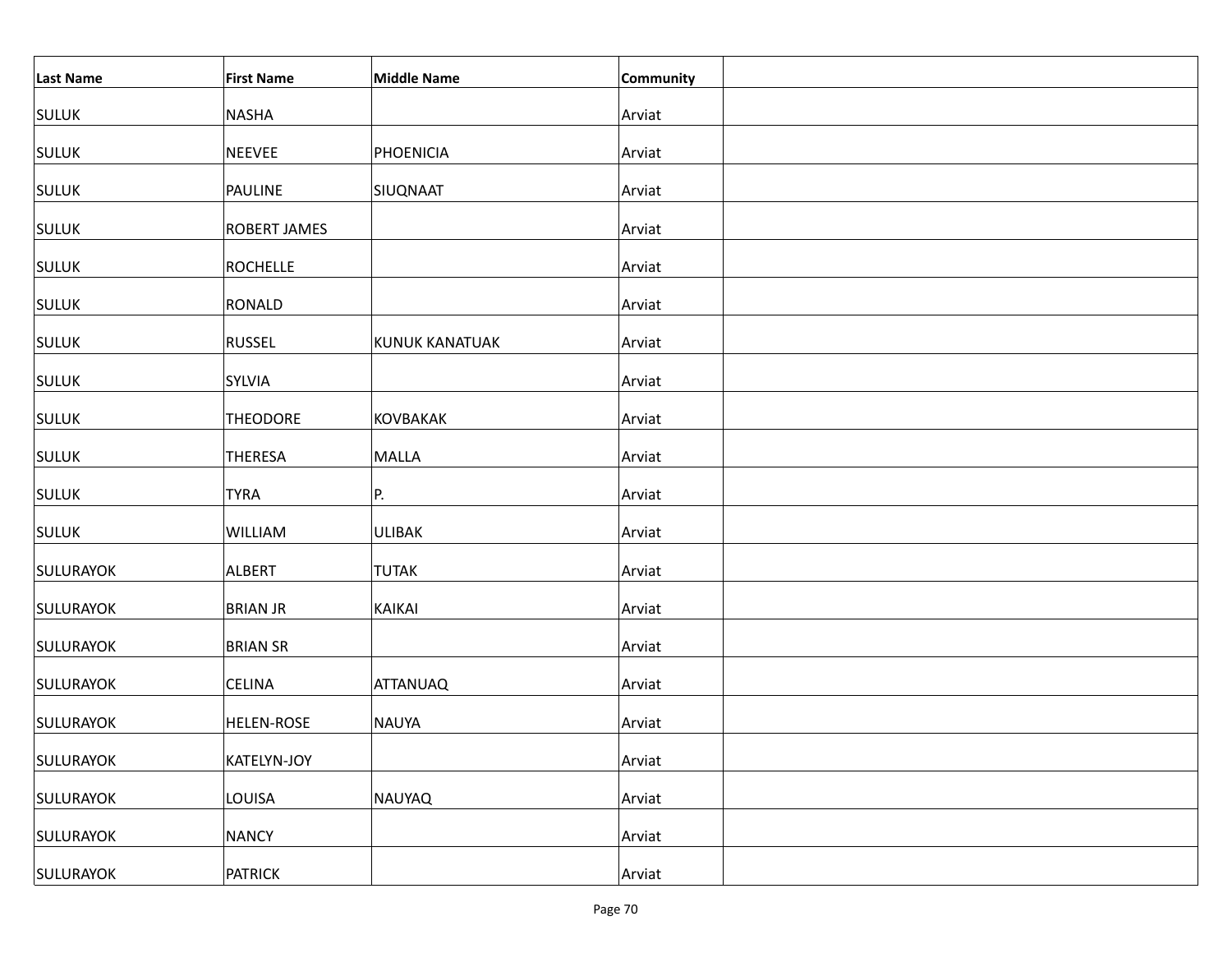| Last Name         | <b>First Name</b> | <b>Middle Name</b> | Community |  |
|-------------------|-------------------|--------------------|-----------|--|
| <b>SULURAYOK</b>  | WESNO-CHAD        |                    | Arviat    |  |
| SULURAYOK-VOISEY  | BRANDON           | <b>STEVEN JOHN</b> | Arviat    |  |
| SUWAKSIORK        | <b>CINDY</b>      |                    | Arviat    |  |
| SUWAKSIORK        | <b>LEONIE</b>     | Q                  | Arviat    |  |
| SUWAKSIORK        | MELINDA           |                    | Arviat    |  |
| SUWAKSIORK        | NURI              | A                  | Arviat    |  |
| SUWAKSIORK        | PETER             | <b>OATUAQ</b>      | Arviat    |  |
| <b>SUWAKSIORK</b> | <b>ROBIN</b>      | AUSTIN             | Arviat    |  |
| SUWAKSIORK        | SIMONA            | K.                 | Arviat    |  |
| SUWAKSIORK        | <b>TITUS</b>      |                    | Arviat    |  |
| <b>TABVAHTAH</b>  | MELANIE           |                    | Arviat    |  |
| <b>TALERIKTOK</b> | <b>CELINA</b>     |                    | Arviat    |  |
| <b>TALERIKTOK</b> | <b>COLLEEN</b>    |                    | Arviat    |  |
| <b>TALERIKTOK</b> | <b>LEEROY</b>     |                    | Arviat    |  |
| <b>TALERIKTOK</b> | <b>LUCIEN</b>     |                    | Arviat    |  |
| <b>TALERIKTOK</b> | MELANIE           | E                  | Arviat    |  |
| <b>TALERIKTOK</b> | PATRICK           | PITTAU             | Arviat    |  |
| <b>TALERIKTOK</b> | SANDRA            |                    | Arviat    |  |
| <b>TALERIKTOK</b> | <b>TIMOTHY</b>    |                    | Arviat    |  |
| TARRAQ-AULATJUT   | <b>CIDNEY</b>     | $ P $ H            | Arviat    |  |
| <b>TARTAK</b>     | DANIEL            | AGLUKARK           | Arviat    |  |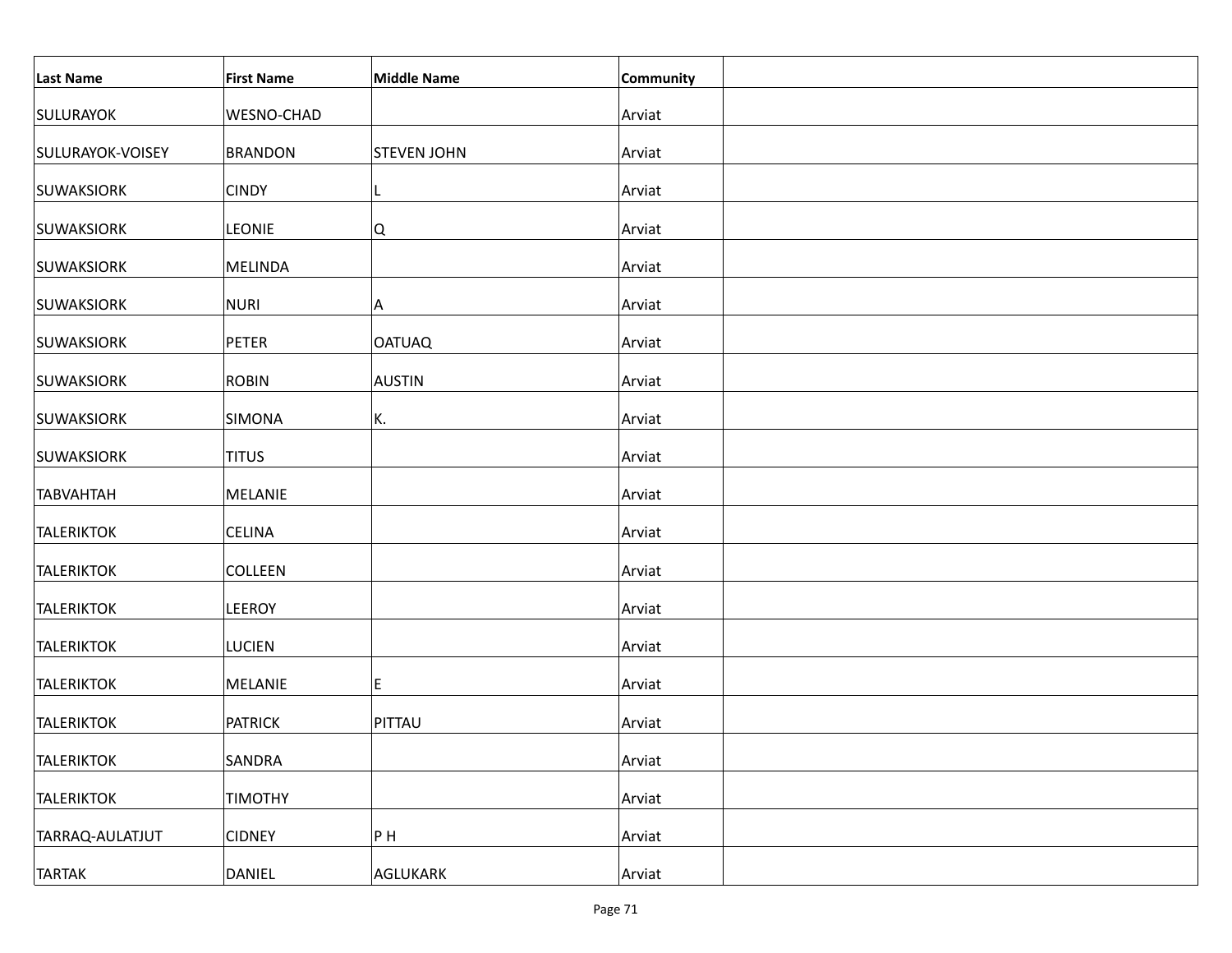| Last Name        | <b>First Name</b> | <b>Middle Name</b> | Community |  |
|------------------|-------------------|--------------------|-----------|--|
| <b>TARTAK</b>    | JOSHUA            | P. IVLAAQ          | Arviat    |  |
| <b>TARTAK</b>    | ROCHELLE          | <b>TUNALAAQ</b>    | Arviat    |  |
| <b>TASSIUK</b>   | AARON             | <b>TASSIUK</b>     | Arviat    |  |
| <b>TASSIUK</b>   | ANTHONY           |                    | Arviat    |  |
|                  |                   |                    |           |  |
| <b>TASSIUK</b>   | DAVID             |                    | Arviat    |  |
| <b>TASSIUK</b>   | <b>ETHAN</b>      |                    | Arviat    |  |
| <b>TASSIUK</b>   | HANNAH            |                    | Arviat    |  |
| <b>TASSIUK</b>   | JOHNNY            |                    | Arviat    |  |
| <b>TASSIUK</b>   | LAURA             |                    | Arviat    |  |
| <b>TASSIUK</b>   | MARTHA            |                    | Arviat    |  |
| <b>TASSIUK</b>   | MEAGAN            | SIQUBYURALAAQ      | Arviat    |  |
| <b>TASSIUK</b>   | URSULA            | <b>QAVIQ</b>       | Arviat    |  |
| <b>TATTUINEE</b> | ADRIENNE          |                    | Arviat    |  |
| <b>TATTUINEE</b> | BERNADETTE        | PAMEOK             | Arviat    |  |
| <b>TATTUINEE</b> | HUNTER            | E                  | Arviat    |  |
| <b>TATTUINEE</b> | KONO              | <b>THEOPHILE</b>   | Arviat    |  |
| <b>TATTUINEE</b> | <b>TYLER</b>      | NAPAYOK            | Arviat    |  |
| <b>TATTY</b>     | <b>ELISHA</b>     | MANUEL             | Arviat    |  |
| <b>TATTY</b>     | GRACE             | т                  | Arviat    |  |
| <b>TATTY</b>     | MONA              | NAUYAAQ            | Arviat    |  |
| <b>THOMPSON</b>  | <b>ALICE</b>      | <b>IVY</b>         | Arviat    |  |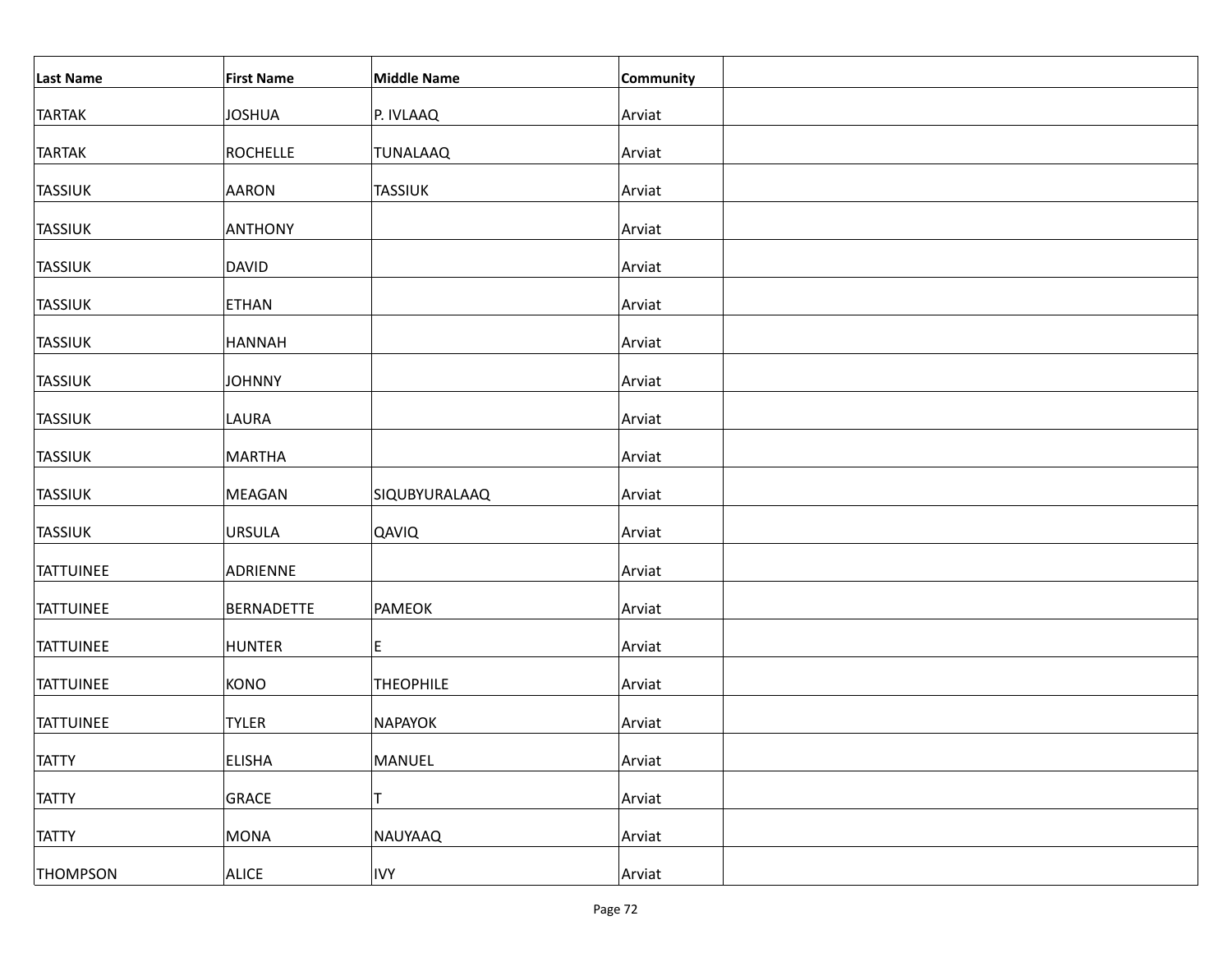| Last Name           | <b>First Name</b> | <b>Middle Name</b>     | Community |
|---------------------|-------------------|------------------------|-----------|
| <b>THOMPSON</b>     | <b>CEPORAH</b>    | HANNAH                 | Arviat    |
| <b>THOMPSON</b>     | <b>DAVID</b>      | KINAK                  | Arviat    |
| <b>THOMPSON</b>     | <b>JOSEPH</b>     | ARLUQ                  | Arviat    |
| <b>THOMPSON</b>     | KARINA            | PENNEY                 | Arviat    |
| <b>THOMPSON</b>     | LENNY             | AQAANNAAQ              | Arviat    |
| <b>THOMPSON</b>     | MARY              | <b>ATUAT</b>           | Arviat    |
| <b>THOMPSON</b>     | <b>THEODORE</b>   | <b>HENRY ULUADLUAK</b> | Arviat    |
| <b>TIKTAK</b>       | <b>WILLIAM</b>    | AKULAAK                | Arviat    |
|                     |                   |                        |           |
| <b>TOOKANACHIAK</b> | <b>EDWARD</b>     | <b>NIBGOARSI MARK</b>  | Arviat    |
| <b>TOOKOOME</b>     | <b>JOHNNY</b>     | KUBLURUQ               | Arviat    |
| <b>TUGAK</b>        | ANGELA            | ROSE                   | Arviat    |
| <b>TUGAK</b>        | <b>CORRINE</b>    | Т.                     | Arviat    |
| <b>TUGAK</b>        | <b>JOHN JR</b>    |                        | Arviat    |
| <b>TUGAK</b>        | <b>JOHN SR</b>    | WILLIAM                | Arviat    |
| <b>TUGAK</b>        | <b>JOSHUA</b>     |                        | Arviat    |
| <b>TULUGAK</b>      | MARY              | PALLIK                 | Arviat    |
| <b>TUTSUITUK</b>    | <b>JULIE</b>      | AKAMMUK                | Arviat    |
| <b>TUTSUITUK</b>    | MARY              |                        | Arviat    |
| <b>TUTSUITUK</b>    | RICHARD JR.       | KANAKULUK              | Arviat    |
| <b>TUTSUITUK</b>    | <b>SIMEON JR</b>  |                        | Arviat    |
| <b>TUTSUITUK</b>    | <b>SIMEON SR</b>  |                        |           |
|                     |                   |                        | Arviat    |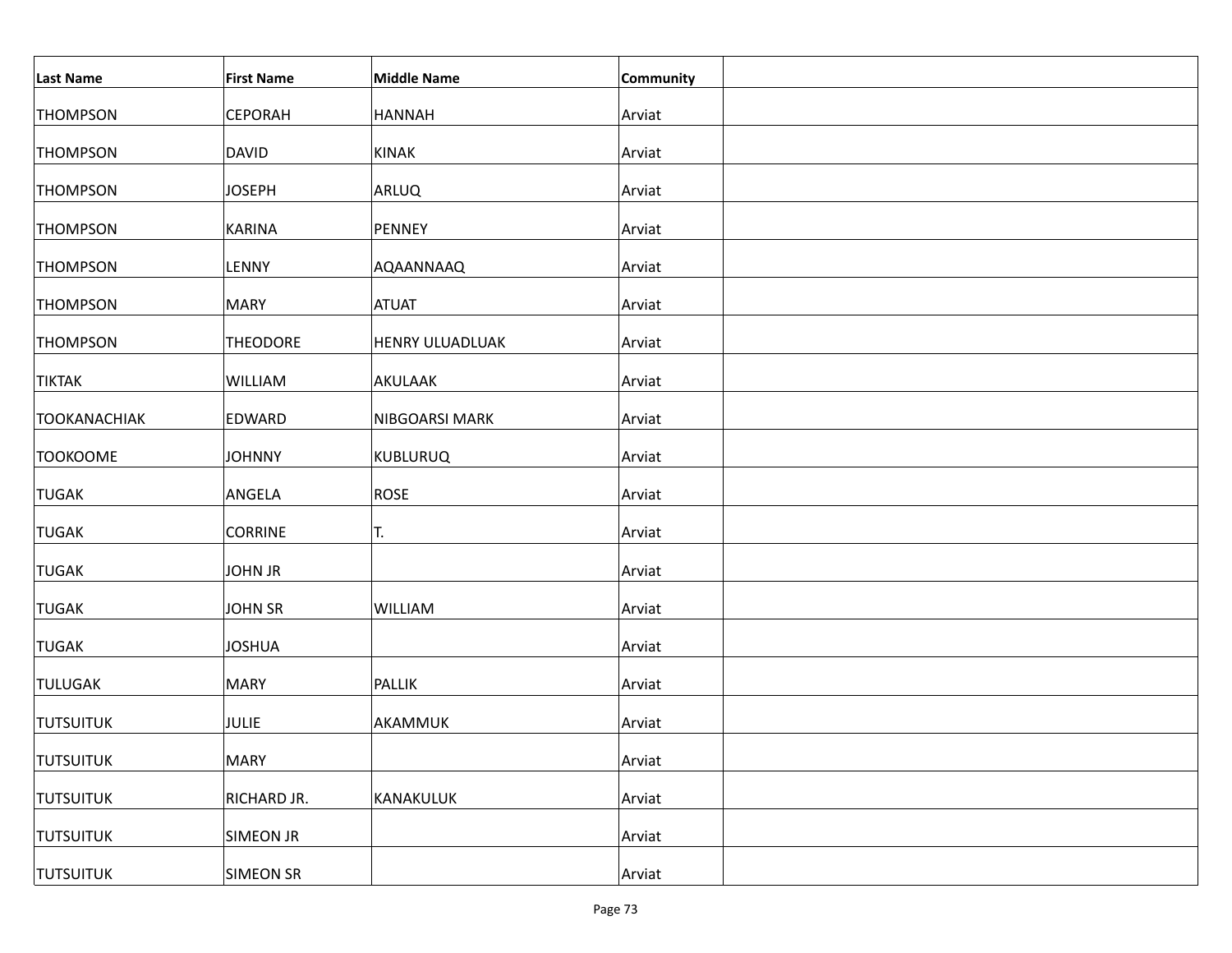| Last Name         | <b>First Name</b> | <b>Middle Name</b> | Community |  |
|-------------------|-------------------|--------------------|-----------|--|
| <b>TUTSWEETOK</b> | NINA              | <b>SULUK</b>       | Arviat    |  |
| <b>TUTSWEETOK</b> | RACHEAL           | U.                 | Arviat    |  |
| <b>TUTSWEETUK</b> | <b>ELIZABETH</b>  |                    | Arviat    |  |
| UBLURIAK          | ADRIENNE          | <b>NIBIAK</b>      | Arviat    |  |
| UBLURIAK          | AGATHA            |                    | Arviat    |  |
| UBLURIAK          | AMANDA            |                    | Arviat    |  |
| UBLURIAK          | JACQUELINE        |                    | Arviat    |  |
| UBLURIAK          | <b>JACQUES</b>    |                    | Arviat    |  |
| UBLURIAK          | <b>JOSEPHINE</b>  |                    | Arviat    |  |
| UBLURIAK          | JUDY              |                    | Arviat    |  |
| UBLURIAK          | KERRY             |                    | Arviat    |  |
|                   |                   |                    |           |  |
| UBLURIAK          | LARRY             |                    | Arviat    |  |
| UBLURIAK          | PAUL              |                    | Arviat    |  |
| UBLURIAK          | SHANE             | A.                 | Arviat    |  |
| UBLURIAK          | <b>TOMMY</b>      |                    | Arviat    |  |
| UBLURIAK          | <b>WILLIAM</b>    |                    | Arviat    |  |
| UKUTAK            | BILLY             |                    | Arviat    |  |
| UKUTAK            | CHARLENE          | ANAUTALIK          | Arviat    |  |
| UKUTAK            | DAVID JR.         | POLIK              | Arviat    |  |
| UKUTAK            | DESMOND           |                    | Arviat    |  |
| UKUTAK            | KATELYN           | AUPANAK            | Arviat    |  |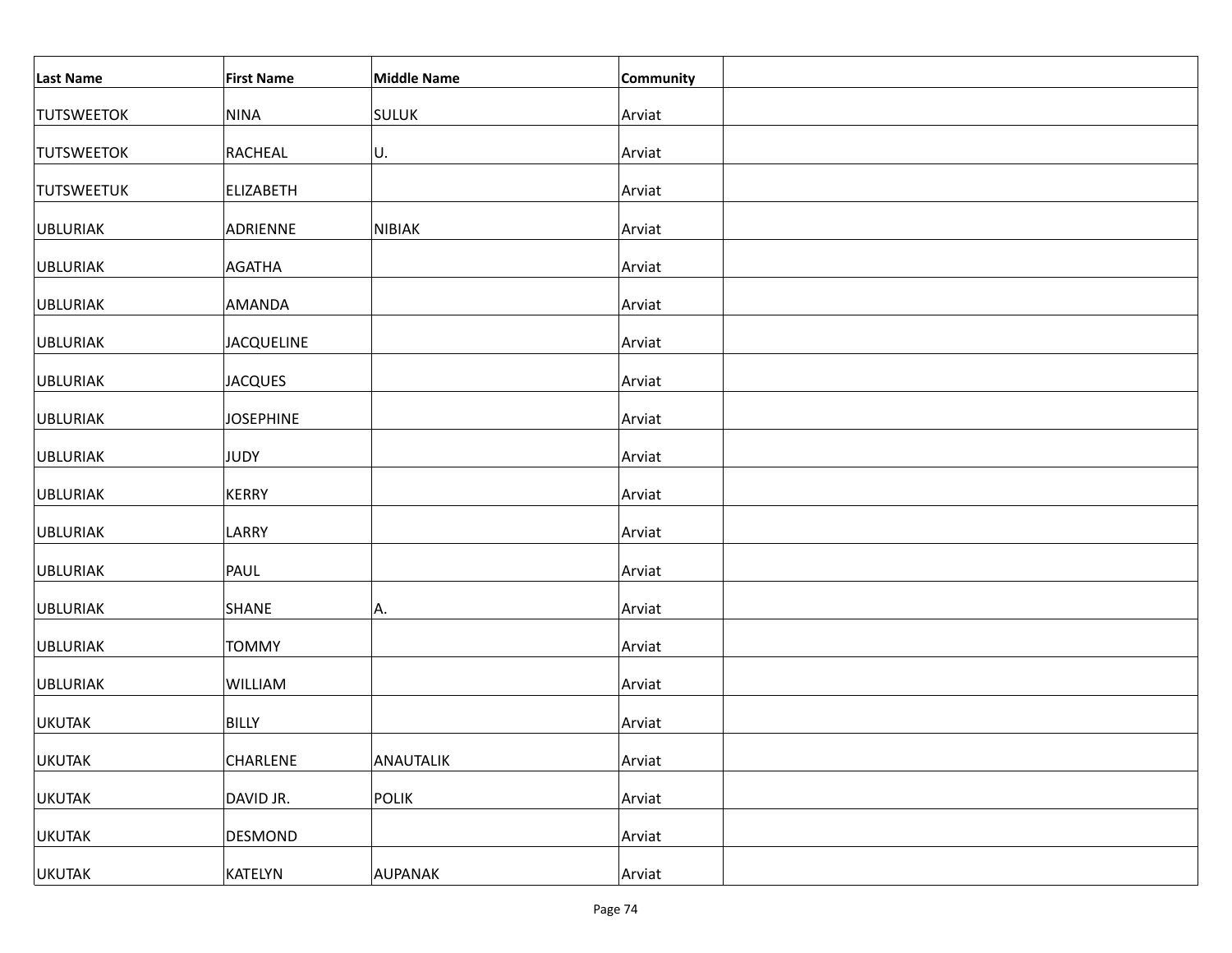| Last Name     | <b>First Name</b> | <b>Middle Name</b>     | Community |  |
|---------------|-------------------|------------------------|-----------|--|
| <b>UKUTAK</b> | LOUISA            | 0                      | Arviat    |  |
| <b>UKUTAK</b> | MANUEL            | AKAT                   | Arviat    |  |
| <b>ULAYOK</b> | AARON             |                        | Arviat    |  |
| <b>ULAYOK</b> | ANDY              | OVINGAYAK              | Arviat    |  |
| ULAYOK        | ARSENE            |                        | Arviat    |  |
| <b>ULAYOK</b> | <b>CALEB</b>      |                        | Arviat    |  |
| <b>ULAYOK</b> | DANNY             | A.                     | Arviat    |  |
| <b>ULAYOK</b> | <b>DWIGHT</b>     |                        | Arviat    |  |
| <b>ULAYOK</b> | GABRIEL           |                        | Arviat    |  |
| <b>ULAYOK</b> | <b>LISE</b>       |                        | Arviat    |  |
| <b>ULAYOK</b> | <b>LOUIE</b>      |                        | Arviat    |  |
| <b>ULAYOK</b> | <b>LUTIE</b>      | <b>KOWMAYAK OKOTAK</b> | Arviat    |  |
| <b>ULAYOK</b> | <b>MARIAN</b>     | K.                     | Arviat    |  |
| <b>ULAYOK</b> | MARY              |                        | Arviat    |  |
| <b>ULAYOK</b> | MAY               | A.                     | Arviat    |  |
| <b>ULAYOK</b> | MELISSA           | U.                     | Arviat    |  |
| <b>ULAYOK</b> | ROBERT            |                        | Arviat    |  |
| ULAYOK        | <b>SAMSON JR</b>  |                        | Arviat    |  |
| ULAYOK        | <b>SAMSON SR</b>  |                        | Arviat    |  |
| ULAYOK        | SAPORAH           | QAGVAIYUQ              | Arviat    |  |
| ULAYOK        | <b>SHARON</b>     | JULIA                  | Arviat    |  |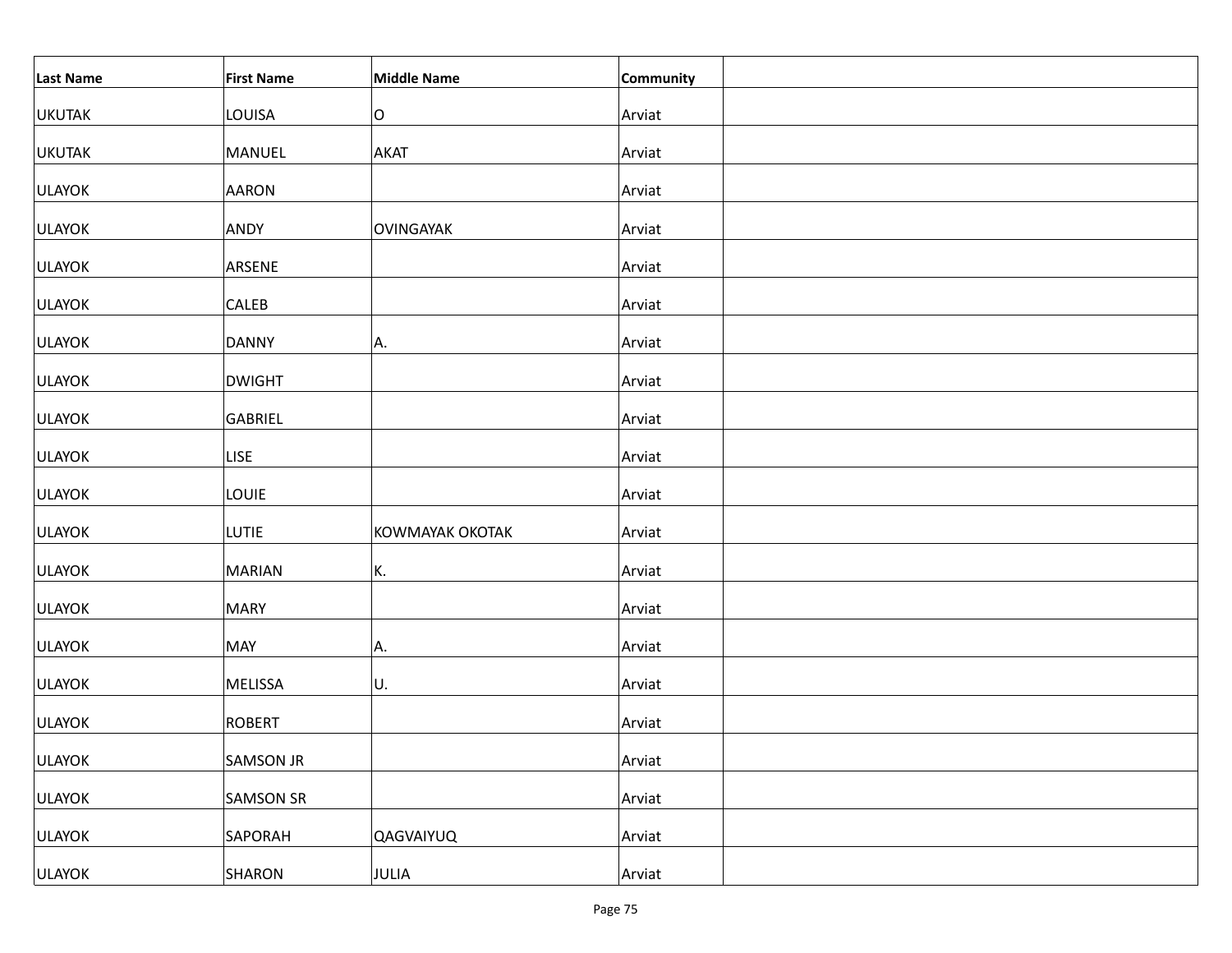| Last Name     | <b>First Name</b> | <b>Middle Name</b> | Community |  |
|---------------|-------------------|--------------------|-----------|--|
| <b>ULAYOK</b> | SHARON            | KARLAK-ULAYOK      | Arviat    |  |
| ULAYOK        | SHEENA            |                    | Arviat    |  |
| ULAYOK        | <b>TERRENCE</b>   | AKPAH              | Arviat    |  |
| ULAYOK        | <b>TINA</b>       |                    | Arviat    |  |
| ULAYOK        | <b>VITAL</b>      |                    | Arviat    |  |
| ULIMAUMI      | AMY               |                    | Arviat    |  |
|               |                   |                    |           |  |
| ULIMAUMI      | <b>JOSEPH</b>     |                    | Arviat    |  |
| ULIMAUMI      | MAGGIE            |                    | Arviat    |  |
| ULIMAUMIE     | <b>JACOB</b>      | <b>IRKOK</b>       | Arviat    |  |
| ULUADLUAK     | ANTHONY           |                    | Arviat    |  |
| ULUADLUAK     | DEANNA-JOYCE      | K.                 | Arviat    |  |
| ULUADLUAK     | DONALD JR         | JR.                | Arviat    |  |
| ULUADLUAK     | HOLLY-ANN         | Q.                 | Arviat    |  |
| ULUADLUAK     | KIMBERLY          | NUTRALUK           | Arviat    |  |
| ULUADLUAK     | LENA              |                    | Arviat    |  |
| ULUADLUAK     | MARY-CHRISTINE    | ΙT                 | Arviat    |  |
| ULUADLUAK     | NATALIE           | ERIN               | Arviat    |  |
| ULUADLUAK     | RALPH             | <b>ULIBAQ</b>      | Arviat    |  |
| ULUADLUAK     | RUTH              |                    | Arviat    |  |
| ULUADLUAK     | <b>TOMMY</b>      |                    | Arviat    |  |
| ULUADLUAK     | <b>TONY</b>       |                    | Arviat    |  |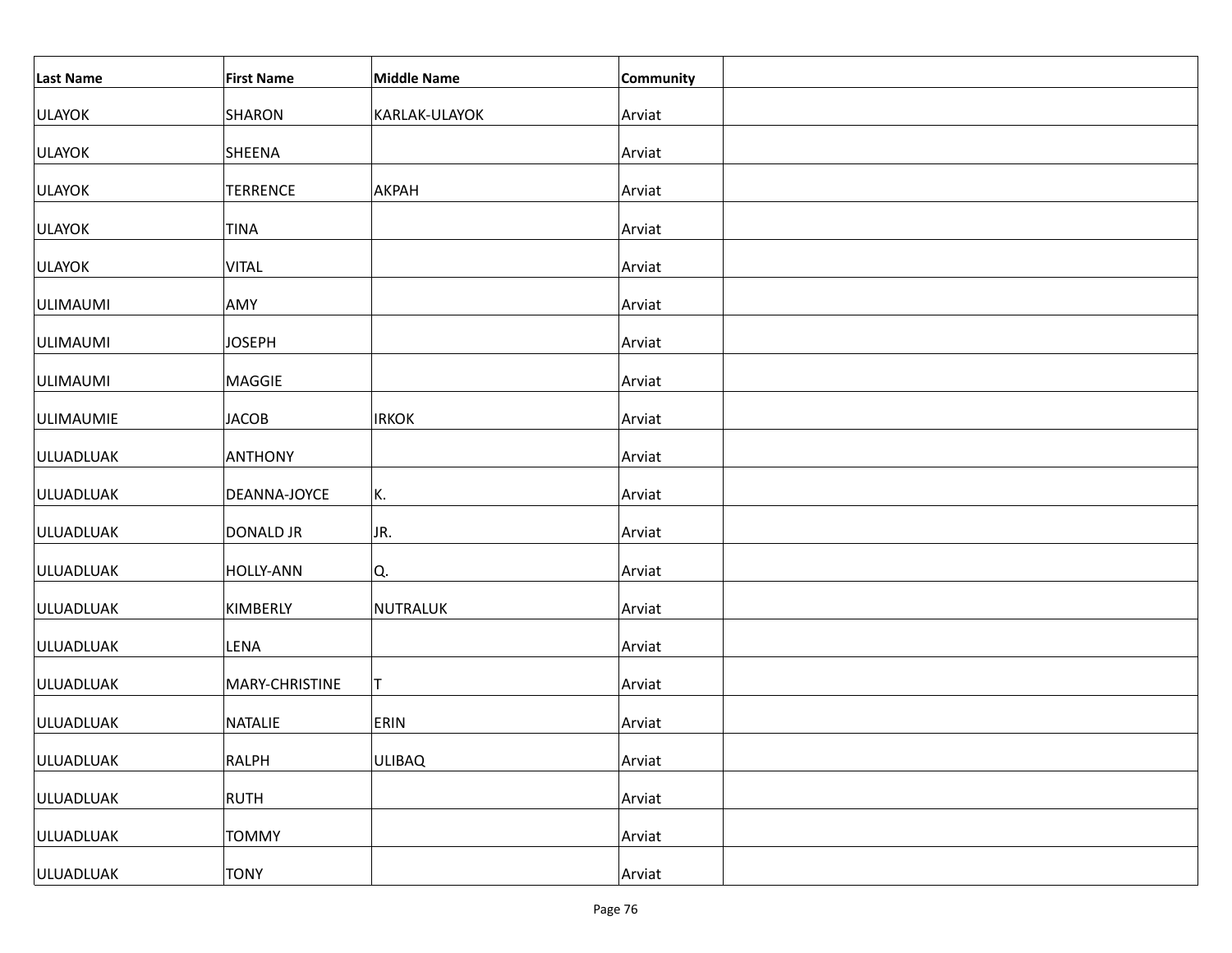| Last Name         | <b>First Name</b> | <b>Middle Name</b> | Community |  |
|-------------------|-------------------|--------------------|-----------|--|
| <b>UPPAHUAK</b>   | <b>THOMAS</b>     |                    | Arviat    |  |
| USSAK             | AMANDA            | SAIMANAA           | Arviat    |  |
| USSAK             | <b>BATISTE</b>    |                    | Arviat    |  |
| USSAK             | <b>ELIJAH</b>     |                    | Arviat    |  |
| USSAK             | FAITH             | MAPSALAAQ          | Arviat    |  |
| USSAK             | KANGIJUAK         | AUPALKTUQ ALINE    | Arviat    |  |
|                   |                   |                    |           |  |
| USSAK             | LEO               | WILLIAM            | Arviat    |  |
| USSAK             | SAMANTHA          | MUCKPAH            | Arviat    |  |
| USSAK             | <b>TOMMY SR</b>   | <b>TAKAUGAQ</b>    | Arviat    |  |
| <b>VOISEY</b>     | SARAH             |                    | Arviat    |  |
| <b>VOISEY</b>     | SOLOMON JR        | LEWIS              | Arviat    |  |
| WA-AH             | SALLY             |                    | Arviat    |  |
| WALTERS-SAMMURTOK | <b>TODD</b>       | <b>QUVARIAQ</b>    | Arviat    |  |
| <b>WHITMORE</b>   | JASON JR          |                    | Arviat    |  |
| <b>WHITMORE</b>   | KELLY             | MICHAEL            | Arviat    |  |
|                   |                   |                    |           |  |
|                   |                   |                    |           |  |
|                   |                   |                    |           |  |
|                   |                   |                    |           |  |
|                   |                   |                    |           |  |
|                   |                   |                    |           |  |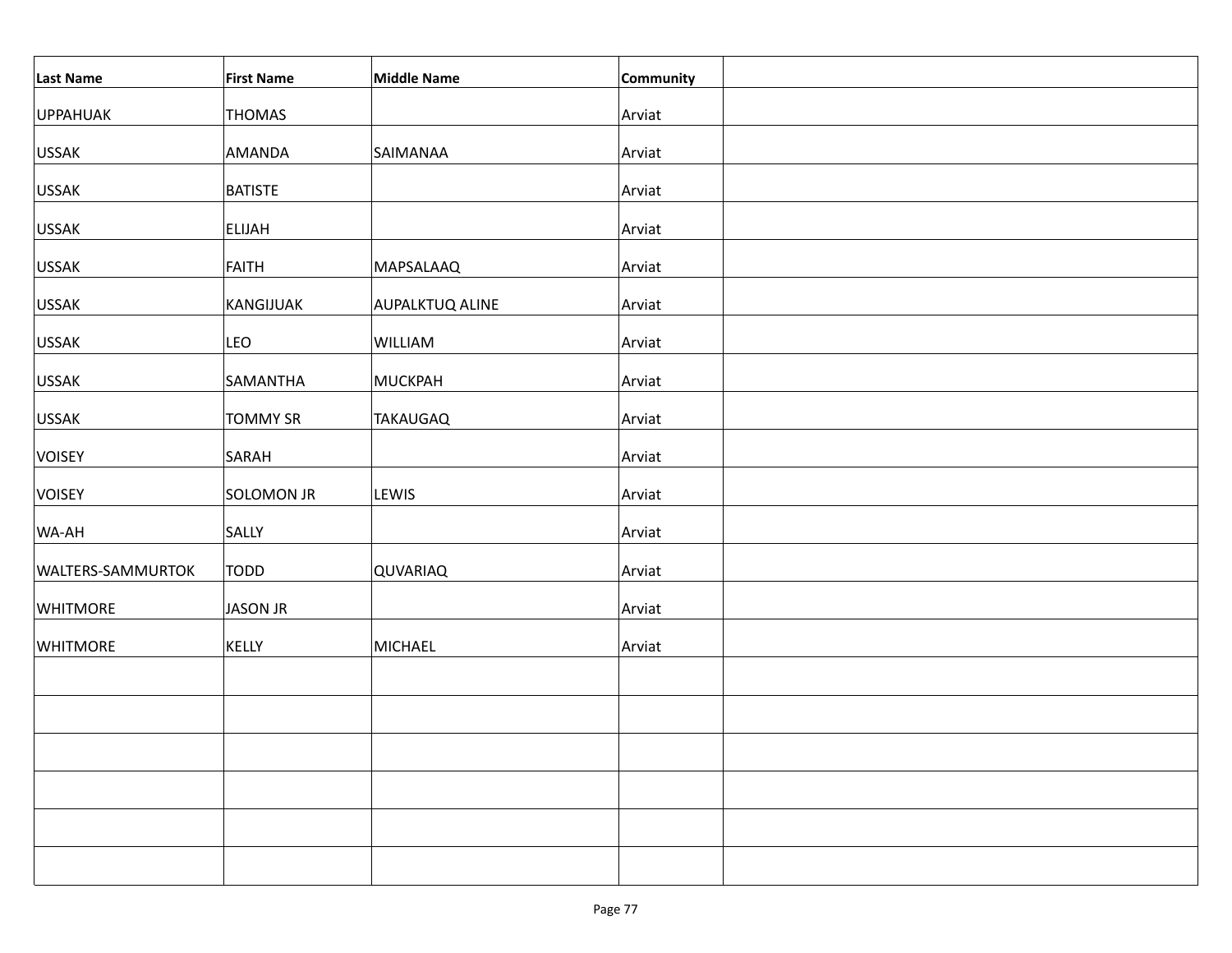| Last Name | <b>First Name</b> | Middle Name | <b>Community</b> |  |
|-----------|-------------------|-------------|------------------|--|
|           |                   |             |                  |  |
|           |                   |             |                  |  |
|           |                   |             |                  |  |
|           |                   |             |                  |  |
|           |                   |             |                  |  |
|           |                   |             |                  |  |
|           |                   |             |                  |  |
|           |                   |             |                  |  |
|           |                   |             |                  |  |
|           |                   |             |                  |  |
|           |                   |             |                  |  |
|           |                   |             |                  |  |
|           |                   |             |                  |  |
|           |                   |             |                  |  |
|           |                   |             |                  |  |
|           |                   |             |                  |  |
|           |                   |             |                  |  |
|           |                   |             |                  |  |
|           |                   |             |                  |  |
|           |                   |             |                  |  |
|           |                   |             |                  |  |